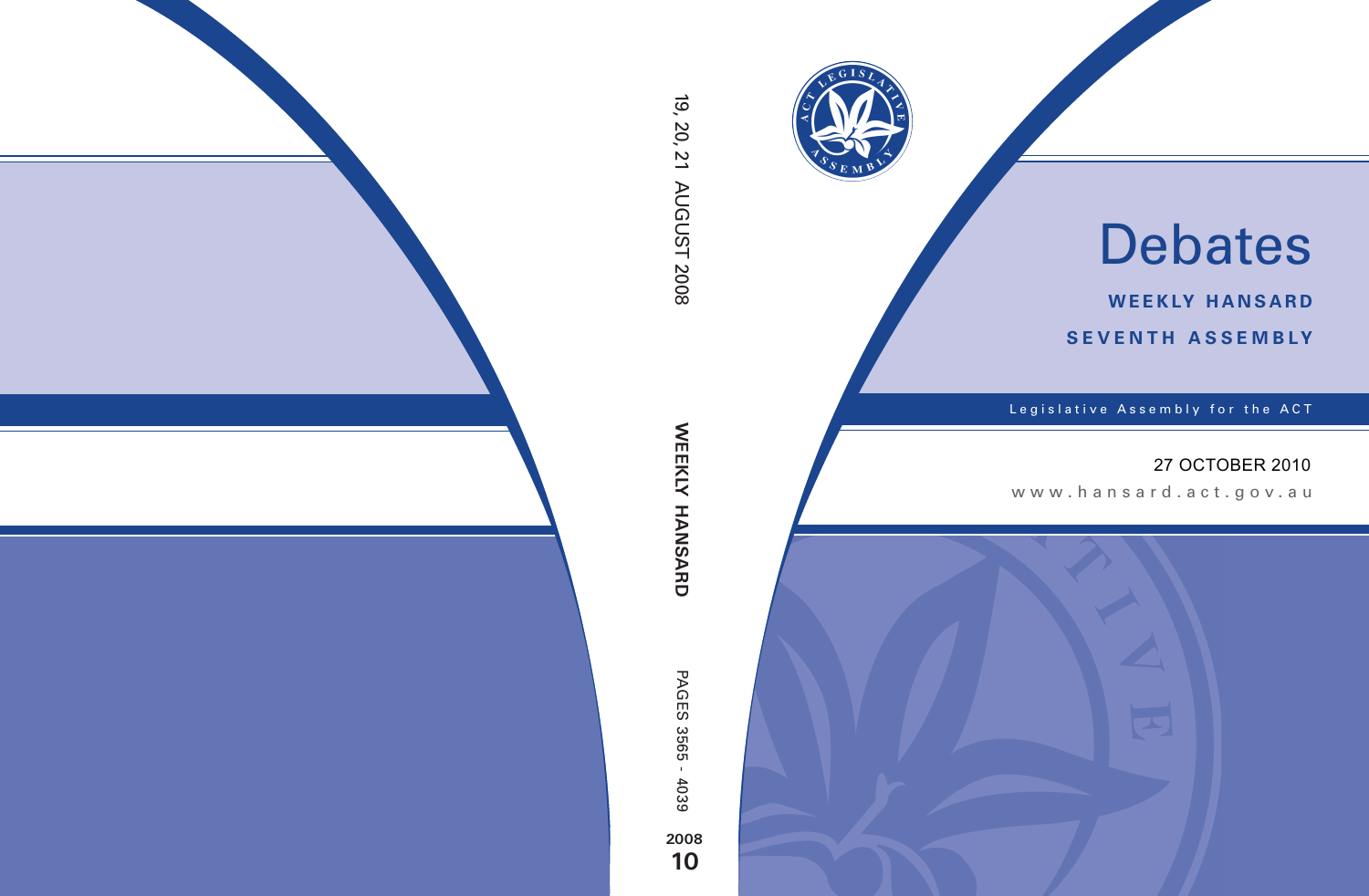# Wednesday, 27 October 2010

| Corrections Management (Mandatory Urine Testing) Amendment Bill 20105104 |  |
|--------------------------------------------------------------------------|--|
|                                                                          |  |
|                                                                          |  |
|                                                                          |  |
| Questions without notice:                                                |  |
|                                                                          |  |
|                                                                          |  |
|                                                                          |  |
|                                                                          |  |
|                                                                          |  |
|                                                                          |  |
|                                                                          |  |
|                                                                          |  |
|                                                                          |  |
|                                                                          |  |
|                                                                          |  |
|                                                                          |  |
|                                                                          |  |
|                                                                          |  |
|                                                                          |  |
|                                                                          |  |
|                                                                          |  |
|                                                                          |  |
| Adjournment:                                                             |  |
|                                                                          |  |
|                                                                          |  |
|                                                                          |  |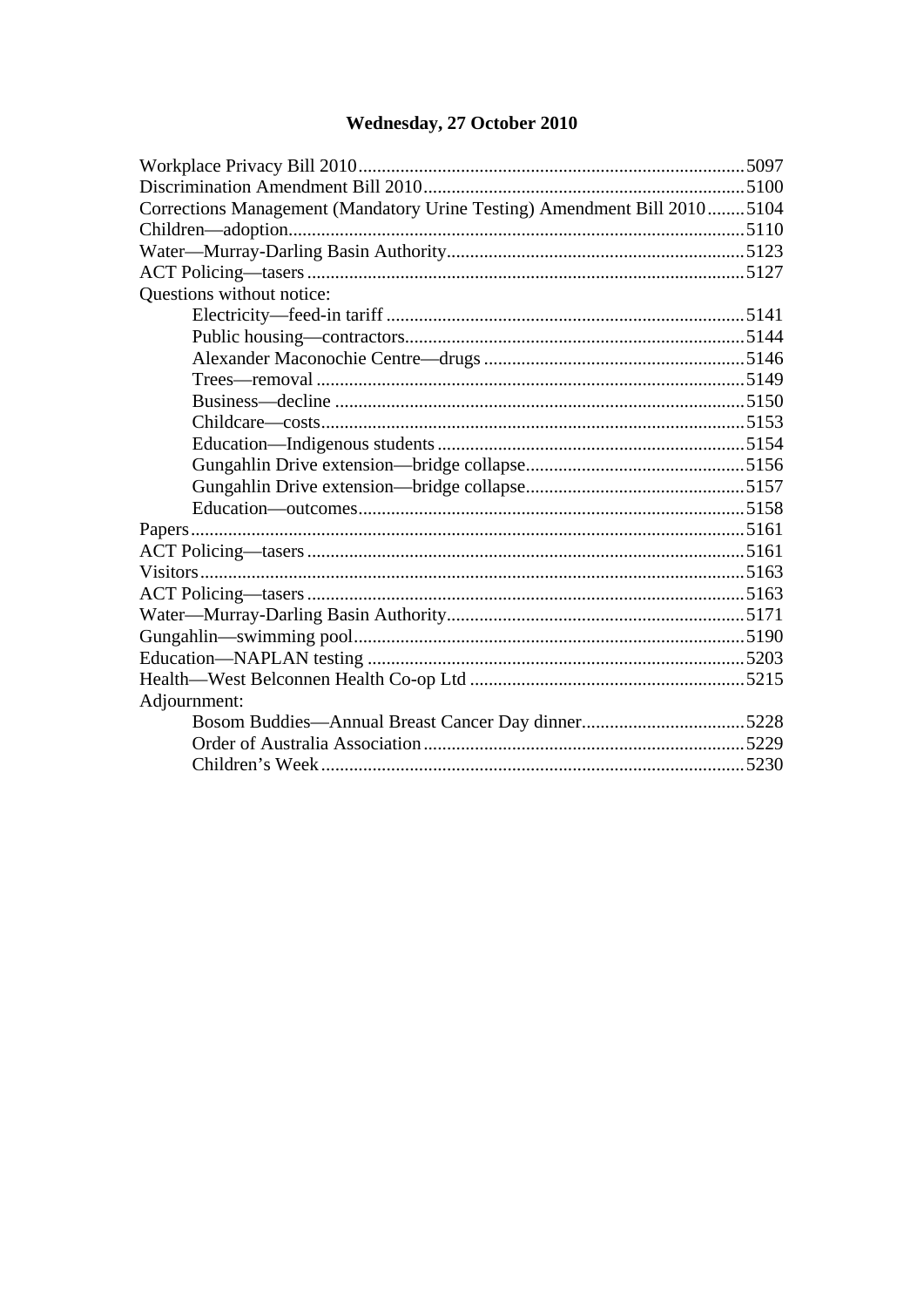# **Wednesday, 27 October 2010**

#### **The Assembly met at 10 am.**

*(Quorum formed.)*

**MR SPEAKER** (Mr Rattenbury) took the chair and asked members to stand in silence and pray or reflect on their responsibilities to the people of the Australian Capital Territory.

# <span id="page-2-0"></span>**Workplace Privacy Bill 2010**

**Ms Bresnan**, pursuant to notice, presented the bill and its explanatory statement.

Title read by Clerk.

**MS BRESNAN** (Brindabella) (10.03): I move:

That this bill be agreed to in principle.

I am proud to present to the Assembly the Workplace Privacy Bill 2010. This bill continues the ACT Greens' dedication to protecting rights for people in the workplace and will place the ACT at the forefront of the nation in recognising privacy as a right that must be respected in the workplace.

This bill comes at a time when developments in surveillance technology increasingly encroach upon our lives. Ever more sophisticated computer monitoring software, widespread use of GPS tracking on items as small as car keys and commercially available miniaturised cameras to the size of USB thumb drives provide the ability for widespread surveillance of people in the workplace.

Privacy is considered a human right, both under the ACT Human Rights Act and in international treaties, and yet it is not an absolute right in the case of surveillance of workers. It needs to be balanced against the rights of employers to take reasonable steps to operate and protect their businesses. I believe that this bill balances these rights and provides clarity to both workers and employers on the conduct of surveillance and the right to privacy in the workplace.

This bill is the first in the ACT to explicitly recognise privacy in the relationship between employees and employers. The lack of regulation to date in this area has led to some very problematic outcomes, including distribution of personal emails without the sender's knowledge or consent, the installation and use of secret cameras in workplaces and the tracking of workers' activities outside working hours.

The bill divides surveillance into three types: notified, covert and prohibited. The vast majority of surveillance that will take place in the ACT under this bill will be notified surveillance. Notified surveillance requires an employer to notify and consult with employees on what type of surveillance will take place, where it will take place and what the surveillance can be used for. Once an employer has set out in a notice or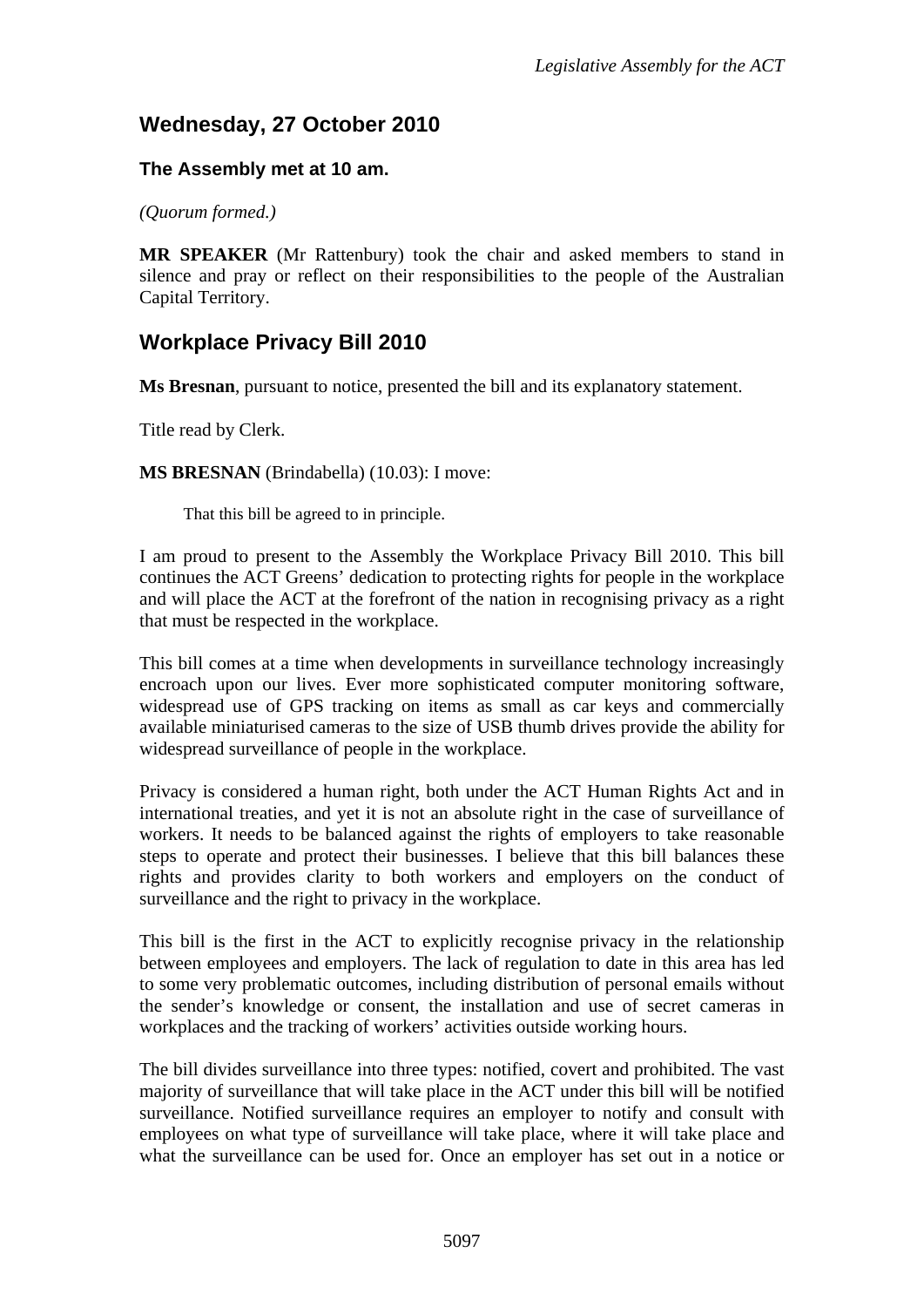policy how the surveillance will be conducted, they must conduct the surveillance in accordance with the notice, including limiting the use of surveillance records to purposes set out in the notice. This prevents employers from installing cameras, tracking devices or monitoring software under the guise of security and then using it for performance management.

Based upon the experience of the operation of similar legislation in New South Wales, the vast majority of surveillance will be able to continue, provided that employers comply with notification requirements.

The bill defines three types of surveillance—optical, data and tracking—consistent with the definitions in the Crimes (Surveillance Devices) Act passed earlier this year and places some specific requirements for each type of surveillance.

For camera surveillance, employers will be required to ensure that the camera itself is visible and that a sign on the entrance to the workplace notifies workers that they may be subject to surveillance. For data surveillance, the bill requires that employers develop a policy and operate data surveillance programs consistently with that policy and take steps to ensure that employees are aware of the policy. Employers will also be required to notify employees via stopped delivery notices when a program prevents delivery of a communication. For tracking surveillance, employers will be required to label that an object or vehicle is being tracked.

This bill provides for offences with relatively minor penalties for failure to comply with notification requirements.

In the event that an employer suspects that unlawful activity is taking place in the workplace and that covert surveillance is required to detect and prevent it, the bill provides a mechanism for an employer to apply to the Magistrates Court for an authority for an independent person to conduct covert surveillance in the workplace.

The bill provides a clear set of guidelines for the Magistrates Court to consider when deciding whether to grant a covert surveillance authority, including whether covert surveillance is the most appropriate means of detecting unlawful activity and consideration of the privacy of other employees.

Recognising that covert surveillance substantially impinges upon the privacy of employees, the bill provides for substantial limitations on the usage of covert surveillance records, such as that employers are only able to receive surveillance records that relate to unlawful activity. The bill provides for strong penalties for distribution and use of covert surveillance records outside the limitations set by the covert surveillance authority.

The bill sets out a number of locations in the workplace where surveillance is prohibited, where common sense dictates that surveillance is highly inappropriate, including toilets, change rooms, prayer rooms and parenting rooms.

We believe that the workplace is a place which needs to foster trust between employers and employees. We recognise the need for employers to protect their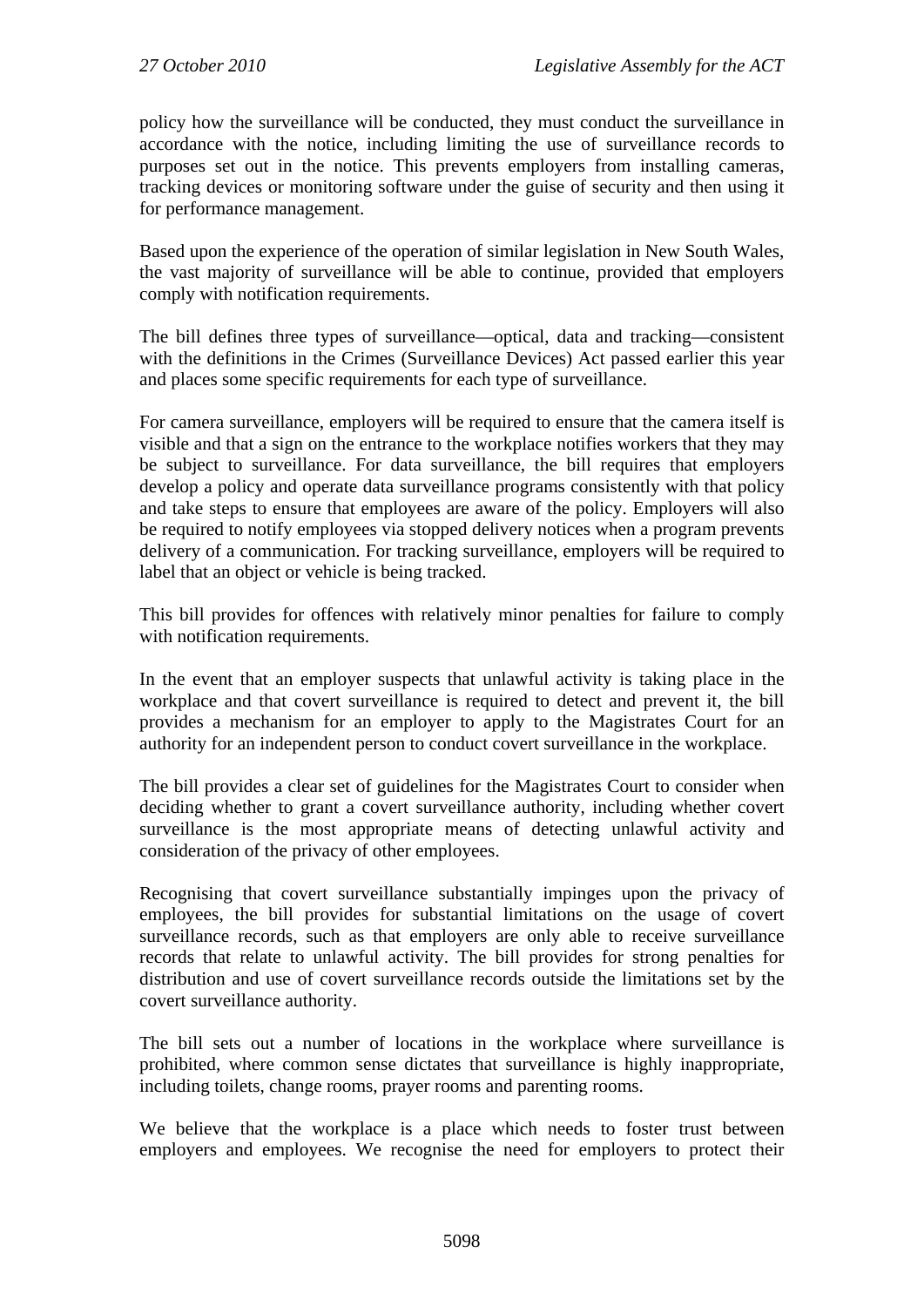workplaces and monitor their employees through surveillance. However, we do not recognise the need to mislead and conceal the means of doing so in the everyday running of a business.

An important principle in enabling people to protect their privacy is to ensure that they know when they are under surveillance and what they are under surveillance for. This bill enshrines this principle in legislation. This bill encourages full and open disclosure and dialogue between employers and workers about the need for surveillance and the impacts it has on privacy, security and performance. We also believe this will create far more harmonious workplaces due to this open disclosure and dialogue.

This bill will not have a substantial impact on most workplaces, as the requirements for compliance with the notified surveillance provisions are quite small and it will provide clarity to both employers and workers as to how surveillance will operate. This bill in no way restricts an employer from legitimate, overt, notified surveillance. The only situation where it will compel changes to the workplace is where employers are currently engaging in what would be considered covert surveillance, such as businesses that currently use concealed cameras to monitor the workplace or businesses that monitor places like change rooms or prayer rooms.

This bill is partially based upon the Workplace Surveillance Act as it operates in New South Wales. We have made several improvements to the bill, in some cases based upon the national privacy principles that regulate privacy interactions between businesses and consumers and, in others, based upon feedback provided on the operation of the Workplace Surveillance Act in New South Wales by groups such as the Australian Privacy Foundation.

Additionally, following feedback from the earlier exposure draft of this bill, the ACT Greens inserted provisions requiring consultation with employees during the notification period and specifying that employers must set out the purpose of the surveillance in the notification, thus restricting the use of surveillance records to the purposes set out in the notification. Some changes have been made to definitions, specifically defining "adverse action" consistent with the commonwealth Fair Work Act and provisions around consultation similar to the definition of consultation provided by the Australian Industrial Relations Commission case of the CPSU and Vodafone.

The bill provides for a six-month delay before the notified and covert surveillance provisions come into place to ensure that employers have sufficient time to comply with the provisions under the bill, whether it be conducting notification and consultation or removing covert surveillance from the workplace. The provisions regarding prohibited surveillance come into place immediately.

The ACT Greens want to work with the other parties in the Assembly to ensure that this legislation is implemented properly and effectively. We recognise that the vast majority of employers act appropriately when it comes to surveillance of employees in the workplace. However, in cases where footage of or information from employees is misused it can be very damaging for the person involved.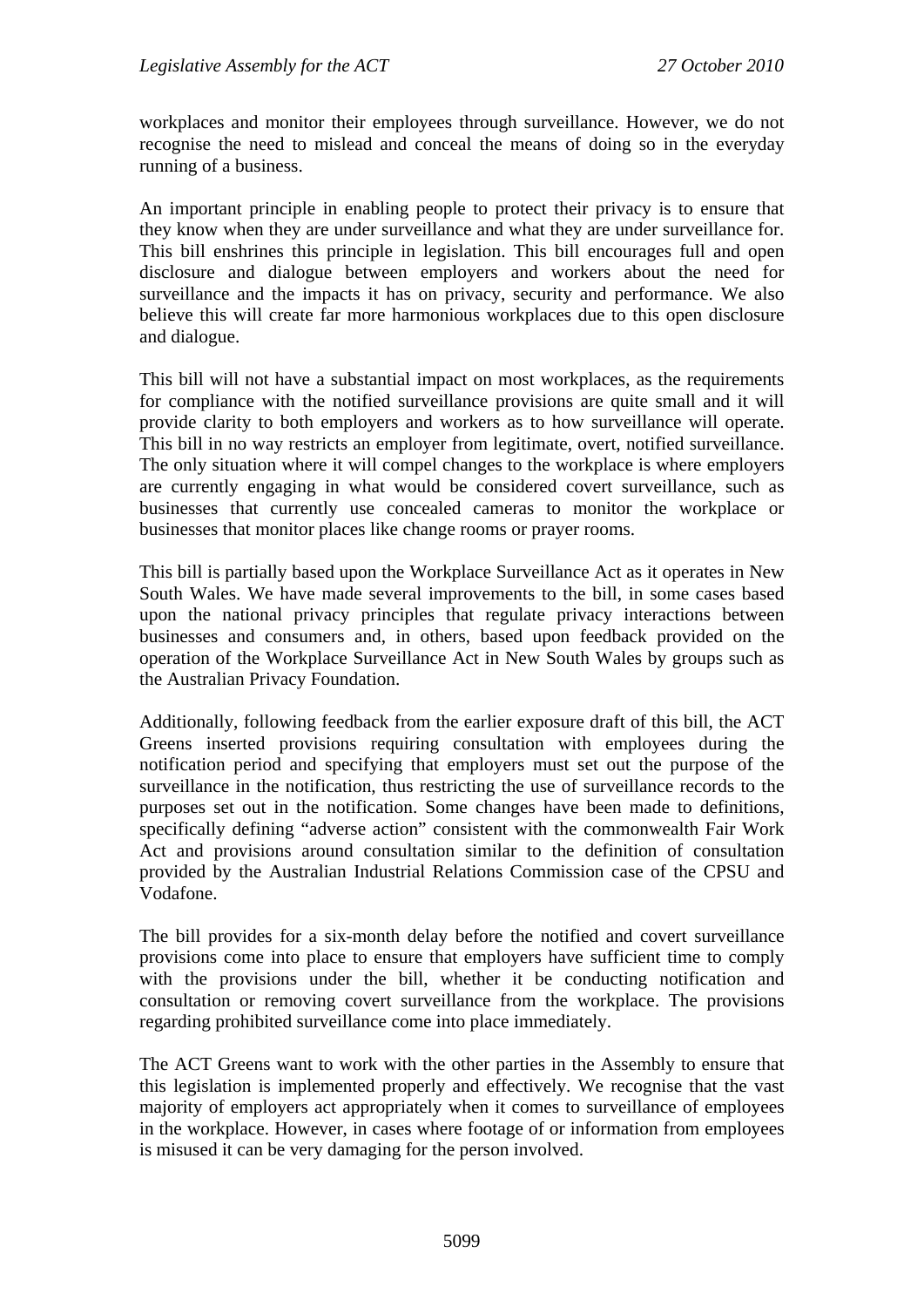We recognise that the government will need to consider how this will fit in with other workplace regulations and how the covert surveillance authority application process will work in the Magistrates Court. We look forward to providing briefings and negotiating with other parties in this place to ensure that this bill can be enacted with the support of all members.

I commend the bill to the Assembly.

Debate (on motion by **Mr Corbell**) adjourned to the next sitting.

## <span id="page-5-0"></span>**Discrimination Amendment Bill 2010**

**Mr Seselja**, pursuant to notice, presented the bill.

Title read by Clerk.

**MR SESELJA** (Molonglo—Leader of the Opposition) (10.13): I move:

That this bill be agreed to in principle.

I rise today to bring forward an important amendment on an important issue. The amendment bill I am presenting today has only one clause but it is a very important one. It is a clause that goes to a much deeper issue and exemplifies many of the values that we as Liberals hold to. It is a clause that highlights some of the extremes and absurdities that can arise when good intentions go astray. It is a change that needs to happen to bring some common sense back to the territory.

On 7 September this year, Lanyon high school principal Bill Thompson was reported in the *Canberra Times* for his imaginative attempt to keep kids in class. This teacher of 32 years attempted a very simple solution. He asked the shops in the nearby centre not to serve kids during school hours. In return he offered to promote the names of the shops that helped prevent truancy in the local school newsletter as a sign of community support.

Mr Thompson is reported to have said, "In Sydney there are signs up saying 'we will not serve students'." It was a simple attempt to get better results, an idea that had been run in other place with some success. On ABC radio the idea gained a lot of local support. There were reports on 14 September this year saying that the principal had "enlisted the help of local shopkeepers to provide a practical solution to deal with the age-old issue of kids wagging school". And support he got. It was reported that "666 listeners held some strong opinions with one caller believing that the education system was failing to engage our young people".

Not all shops took up the request. Some could not be contacted and others refused, as is their right. But he rightly expected that he could at least raise the issue and get some local support.

What must have shocked Mr Thompson was that this simple attempt at local community collaboration to do the right thing by the kids of the neighbourhood had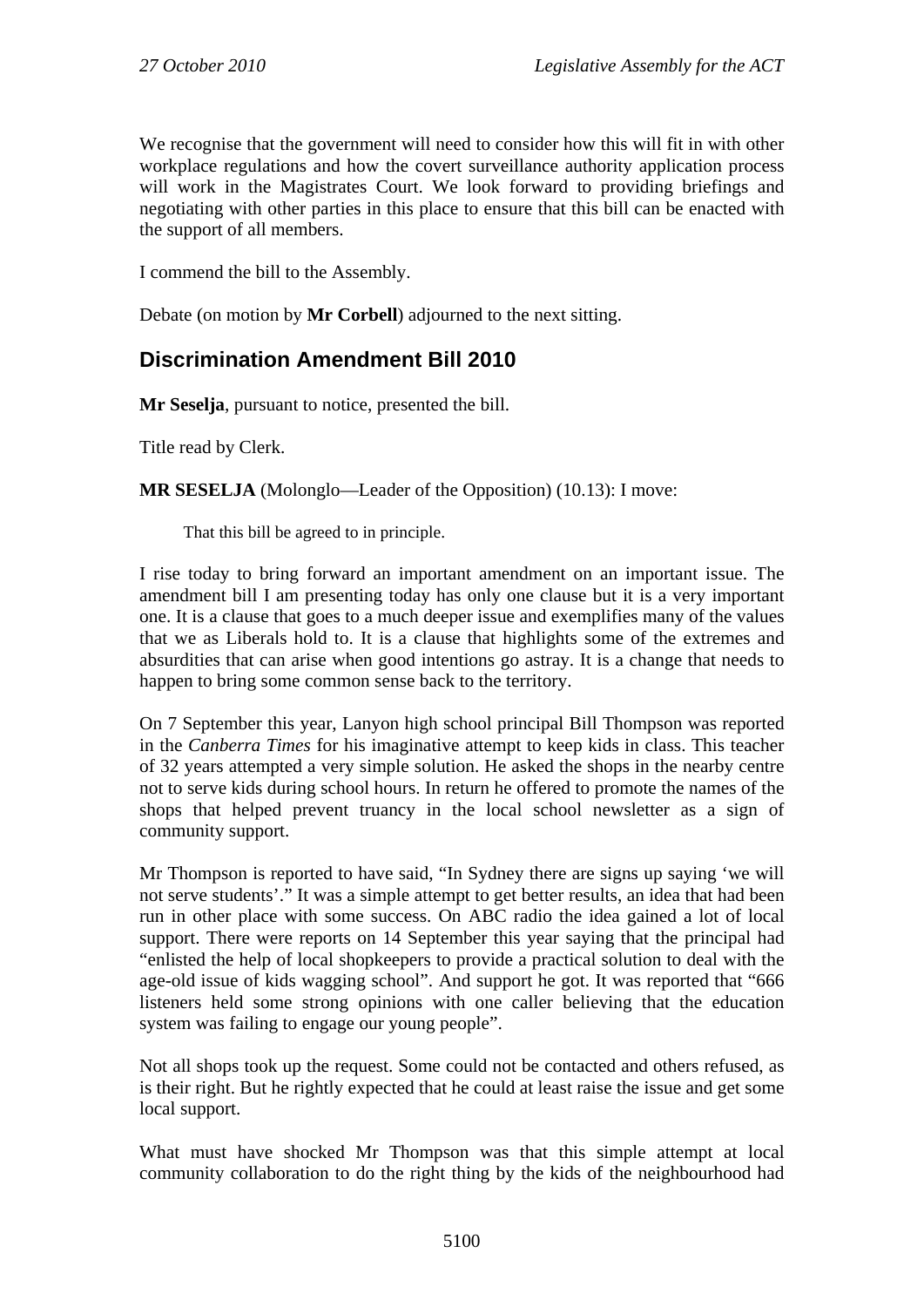drawn the ire of none other than the human rights commissioner, who launched an all-out media assault on the issue.

Dr Watchirs issued a statement saying that such action would be unlawful, that it is illegal to refuse service to someone on the basis of age, race, sex or disability under the Discrimination Act. She is reported as saying:

A shop is a service provider and refusing service is unlawful. There are other ways to do it, including monitoring students' movements between school and out of school grounds.

Obviously, Dr Watchirs had not read the original reports, in which the principal states, "It's sort of a neighbourhood watch concept as we can't see where 640 students are all of the time." Further to this, the human rights commissioner told the public that shopkeepers and Mr Thompson may in fact be aiding and abetting an unlawful act. Aiding and abetting an unlawful act—all for trying to get the community behind an idea to keep kids in school.

Mr Speaker, this is absurd. It is not the intent of the discrimination or human rights legislation that it be used for this sort of purpose—to threaten a school principal who is trying to keep his students in school and local shopkeepers trying to uphold standards for local children.

Indeed, this gulf between common sense and political statutory interpretation led to quite an outcry on talkback radio when it was raised. One memorable caller created a quote that I think is hard to top: "What a crock!" Mr Speaker, that is exactly what it is.

At the time the human rights legislation was introduced we cautioned the government to be alert for unintended consequences. We warned of absurd outcomes if high ideals were not tempered with a cold dose of common sense.

The outcome we saw with the human rights commissioner—with all the issues of the AMC, of Bimberi, of the education gap—was Dr Watchirs putting this principal on notice. Far from being a local hero, he was a law breaker. Enough is enough.

We moved a motion on this topic and did not receive any support from the Labor Party or the Greens. Mr Barr resorted, as he always does, to sneering and sloganeering. Mr Barr loves nothing better than to stand in this place and offer nothing but the same tired lines repeated from the federal Labor handbook of message management which has brought us "moving forward" and "new Julia". With his well-worn slogans, all Mr Barr gives us is repetition for repetition's sake. The Greens, as they all too often do, dodged taking a stance, avoided the hard call and let political correctness get in the way of practical answers.

We have asked questions on this to the minister, again to little avail. We were spared the spin doctor slogans but we did not get any acceptance from the minister. The regime as it stands is not giving the community the outcome it wants or expects. Indeed, the gist of the answer we received is in this quote from Minister Corbell. He said, "If you have a problem with the law, Mr Seselja, change the law." Well, that is what we intend to do about it.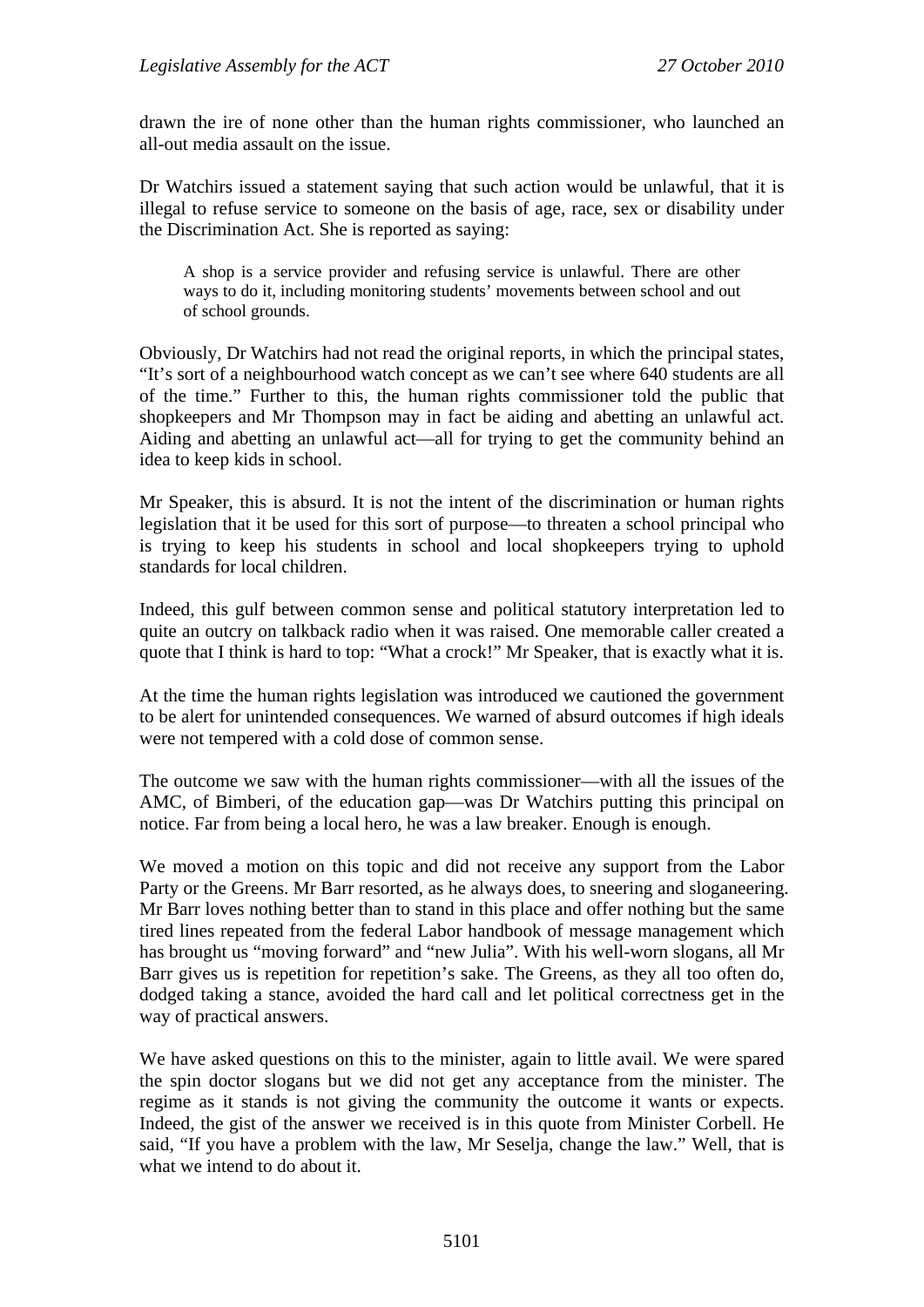I present today the Discrimination Amendment Bill 2010, a bill that should put an end to the farcical outcome we have seen in the past few weeks.

The bill contains only one substantive clause. It inserts into the Discrimination Act an exception, or should I say another exception, as there are many in the act already. Even a cursory consideration of the practical application demonstrates that exceptions can and indeed must be included. These exceptions are to protect communities and groups from unintended consequences, just as this amendment does today.

It would be absurd if the Discrimination Act was used to tell an innkeeper or hotelier that refusing service to minors was a breach of their human rights. That would be absurd. There is an exemption for gambling products. You cannot claim it is a discrimination to refuse service to a person because of their age if they are attempting to gamble. That would be absurd. There are exemptions relating to sporting clubs, tours and accommodation, for work benefits and education. In fact there are 47 exemptions in this act.

This is just one more. It is one that will mean a school principal or local community will not face legal challenge for the heinous offence of trying to keep kids in school. Mr Barr, in between jibes, made these comments:

The law now requires full-time participation in education …

Indeed, it does. He went on to say:

… there would be no excuses. Everyone would participate and everyone would be responsible.

When talking about taking steps to keep children in school during school hours, Andrew Barr said:

Failure to take action and comply with the notice is an offence, and it becomes a matter for ACT Policing and the Director of Public Prosecutions.

For goodness sake, Mr Speaker, we have a government that is prepared to resort to the DPP before it will support a principal in taking reasonable action with his community to keep kids in school.

It is worth taking members through the parameters of the bill. The bill is simple. Proposed new section 57JA, which deals with premises, goods, services and facilities in school hours, states:

Section 19 ... or section 20 ... does not make it unlawful for a person to discriminate against someone else on the ground of age in relation to access to premises, the use or availability of facilities, or the provision of goods or services if the person reasonably believes that—

- (a) the other person is a student at a school; and
- (b) the school is open for attendance.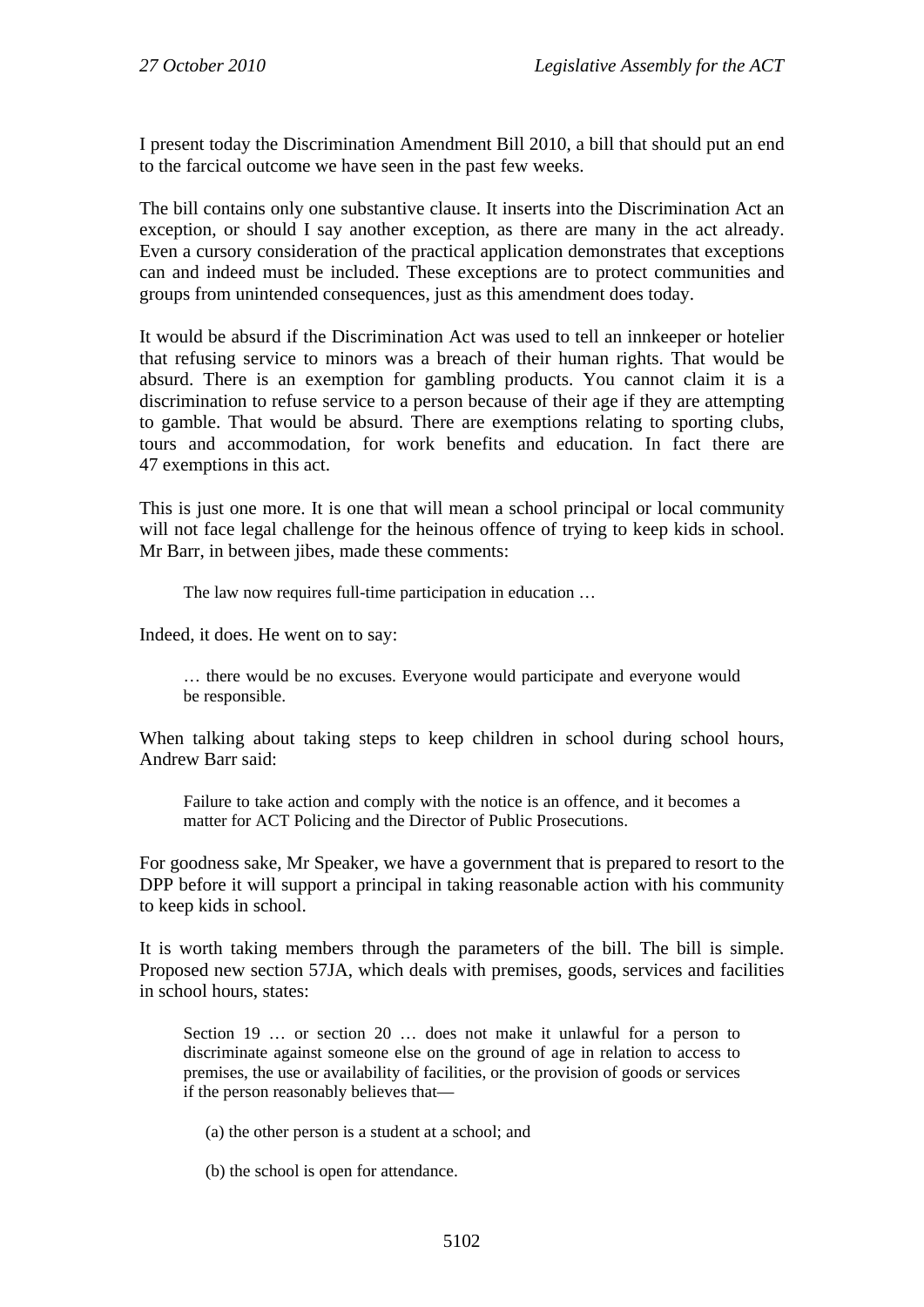That is it. It is not an unreasonable adjustment and it is one that our conversations and our connections with the community convinces us would be welcomed by the community.

I would like to address some of the legislative issues raised in this bill to put them to bed before some of the more extreme accusations that are sure to come from across the chamber get thrown at us. The Human Rights Act itself recognises that human rights are subject to limitations. Section 28 provides as follows:

Human rights may be subject only to reasonable limits set by Territory laws that can be demonstrably justified in a free and democratic society.

The proposed amendment is precisely the sort of exemption contemplated, one that arises when the strict interpretation leads to a nonsensical outcome. Given that limitations can be imposed, we have to consider whether the limitation is reasonable in all the circumstances. Again, section 28 of the Human Rights Act gives guidance. It states:

- (2) In deciding whether a limit is reasonable, all relevant factors must be considered, including the following:
	- (a) the nature of the right affected;
	- (b) the importance of the purpose of the limitation;
	- (c) the nature and extent of the limitation;
	- (d) the relationship between the limitation and its purpose;
	- (e) any less restrictive means reasonably available to achieve the purpose the limitation seeks to achieve.

Mr Speaker, you can see from our amendment that we seek a reasonable belief that a person is of school age and it applies only during school hours. Most importantly of all, it is crucial to note that our exemption does not impose a positive obligation. That is, it does not seek to force a shop owner to refuse service. There may be many instances in which it is reasonable to do so.

It merely makes it open for a shopkeeper to choose to do so without fear of legal prosecution. This is an important distinction, so I will repeat it. This bill allows shopkeepers to choose not to serve if they have a reasonable belief that the person is a truant and not be prosecuted for doing so.

This is where this bill meets the proportionality test required under human rights legislation to limit the protection only so far as necessary to achieve its stated end—in this case to allow citizens to make a reasonable decision for the purpose of helping children maintain their education and assisting principals and the community in providing a community support system to make it happen.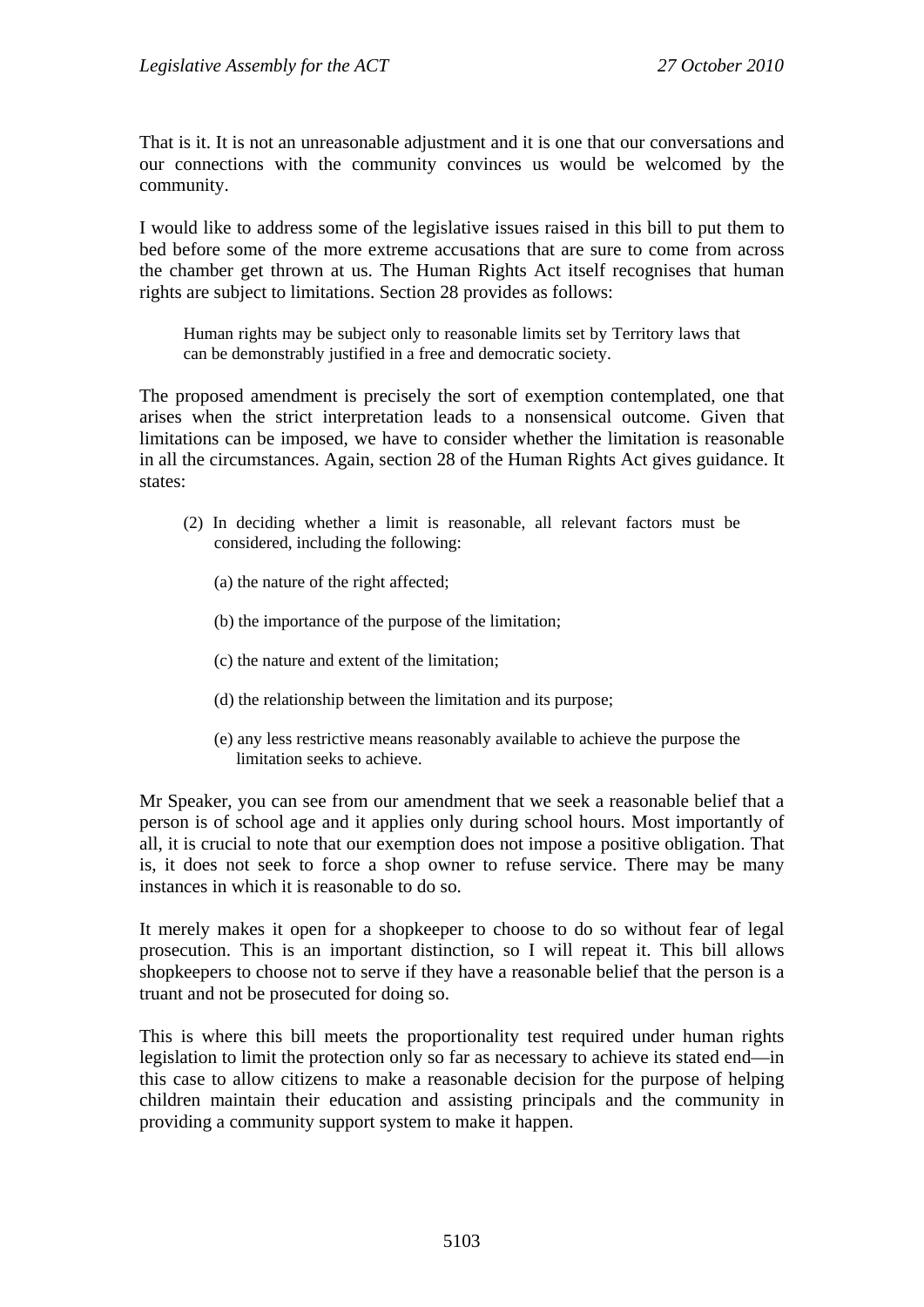This proposal is by no means new or drastic. As Mr Thompson stated, such signs are common in Sydney, which also has discrimination legislation. It is being considered in Queensland. It happens in Western Australia. This is a reasonable response to an unreasonable circumstance. Remember, attendance at school is compulsory under the Education Act. Yet simple shopkeepers would currently be committing an offence if they attempt to make sure this happens.

I really hope some common sense can prevail here today. I implore the government and the Greens to put aside prejudice and see this for what it is, a circumstance that is not supported by the community, a circumstance that has exposed a flaw in our current legislation, and a simple solution that allows teachers, students and business people to get on with giving our kids the best opportunity possible without any incomprehensible interference.

Once again, the Canberra Liberals are prepared to stand with the community, side by side, and stand up for the children who are being taught by this debacle that the law is actually there to defend waggers when, indeed, it should not be. Once again, the Canberra Liberals are prepared to bring common sense to the debate and propose a practical solution. Once again, I ask this Assembly to support a sensible solution. I commend the bill to the Assembly.

Debate (on motion by **Mr Corbell**) adjourned to the next sitting.

### <span id="page-9-0"></span>**Corrections Management (Mandatory Urine Testing) Amendment Bill 2010**

**Mr Hanson**, pursuant to notice, presented the bill.

Title read by Clerk.

**MR HANSON** (Molonglo) (10.24): I move:

That this bill be agreed to in principle.

I am tabling this legislation today in response to the fact that this government have given up on keeping drugs out of the Alexander Maconochie Centre. They have stated that they believe that they are doing all that they can to eradicate drugs, and they have stated that there is nothing else that can be done. We refuse to accept that this is true. We refuse to accept that "drugs are readily available" and that there is not anything that can be done about it.

The Australian Institute of Criminology found that 37 per cent of detainees attributed some of their offending to drugs and that 41 per cent of detainees are deemed to be dependent on drugs. The 2003 Australian Institute of Health and Welfare paper on the health of prisoners found that 71 per cent of prisoners had used illicit drugs in the last 12 months—that is, prisoners who are entering jail—with illicit drug use being slightly more common amongst female than male entrants. The highest percentages of illicit drug use were recorded by entrants aged 25 to 34 years—that is, amongst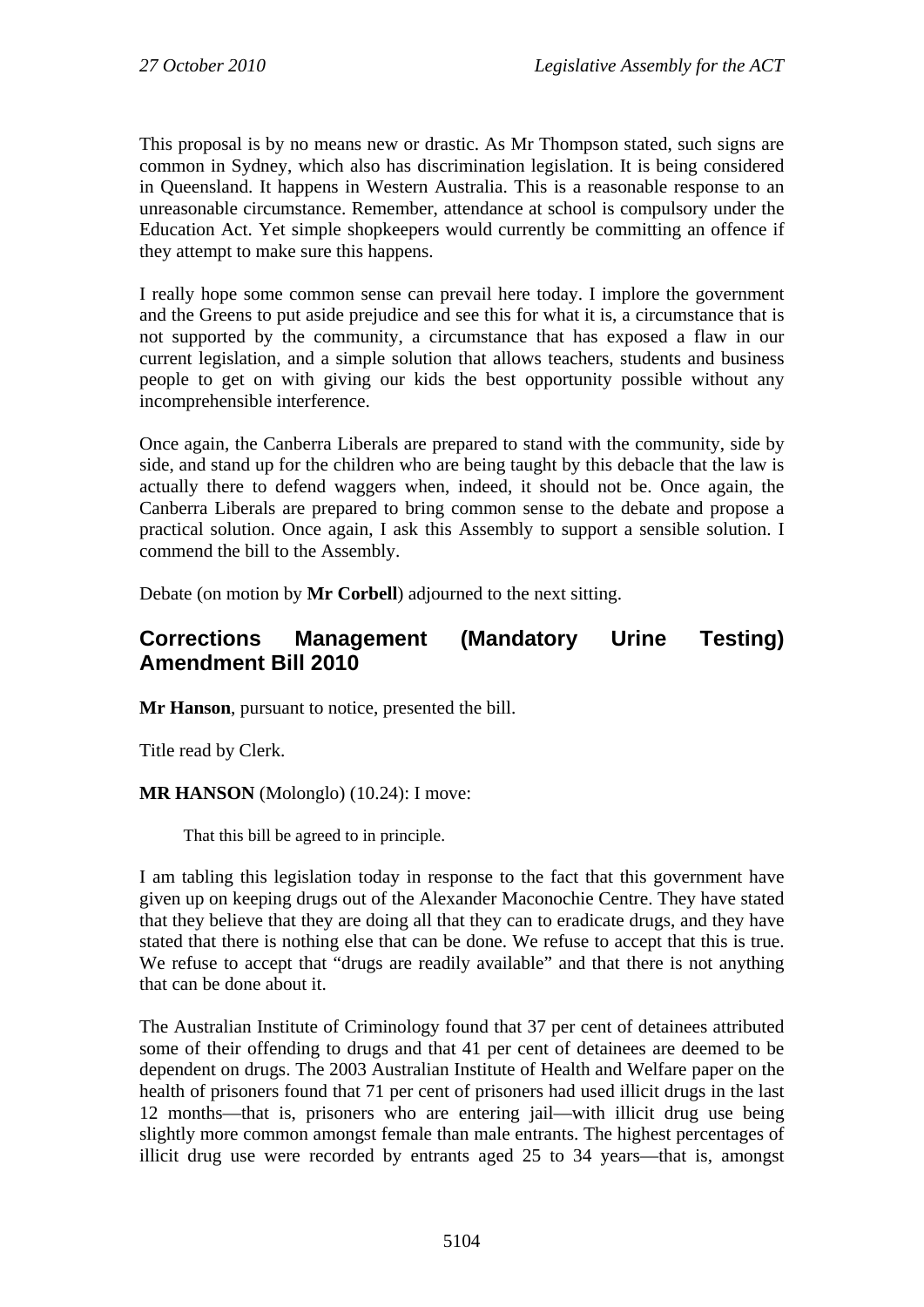younger offenders. The ability to reduce drug use at a younger age makes it less likely that we will have drug offenders at a later age.

This government, along with the Greens, are sending a signal to the prisoners of the Alexander Maconochie Centre that drug use is okay—in fact, let us support this with the use of a needle and syringe program.

New South Wales has been running jails since 1788 and, although there have been errors, there has been much learned along the way. The ACT has been operating prisons only since 2008—in fact, 2009, because the prison was not actually running for six months. But this government still think that they know better—that without any experience they can do a better job. But they do not even use the tools available to them, contained in the legislation that they introduced.

The Corrections Management Act 2007 provides the chief executive of the Alexander Maconochie Centre with the ability to undertake random and targeted drug tests on detainees by urinalysis. Currently, detainees are tested on admission to the prison, when they voluntarily submit to tests for rehabilitation purposes, and through targeted tests when corrections officers suspect that a detainee may be under the influence of drugs.

The act allows us to take these measures further. We would not be forced to introduce this policy as an amendment if the government could be trusted to implement the best practice policies. However, as we all know, the Alexander Maconochie Centre has been a litany of disasters—from extensive delays to cost blow-outs and security breaches. This government cannot be trusted to do what is in the best interests of detainees, corrections staff or the wider community in relation to the AMC.

Under the Corrections Management (Mandatory Urine Testing) Amendment Bill 2010, which I am tabling today, the chief executive of the Alexander Maconochie Centre is required to randomly select at least five per cent of the total number of detainees each month. These detainees are then subject to a drug test by urinalysis. The Corrections Management Act details the consequences if a detainee fails to provide a drug test or provides a positive drug test. Under the act, they would be subject to disciplinary action pursuant to the prisoner discipline policy and procedure.

There are multiple purposes to this amendment. Mandatory random drug testing identifies detainees who would benefit from rehabilitation; identifies detainees for punishment, which is line with the current laws; provides a deterrent against drug use; and provides information on the frequency and type of drug use. The implementation of a program like this increases the safety and security of the institutional environment.

Most importantly, mandatory random drug testing will reduce the incidence of drug taking at the Alexander Maconochie Centre. How do we know? Because this policy has been proven to work in the United Kingdom, Canada, the USA and New South Wales. Canada introduced random mandatory drug testing in their correctional facilities in 1993. The United Kingdom introduced the regime in 1996. Selective states of the United States of America introduced a testing regime from 1998. In New South Wales, the regime has been operational since 2000.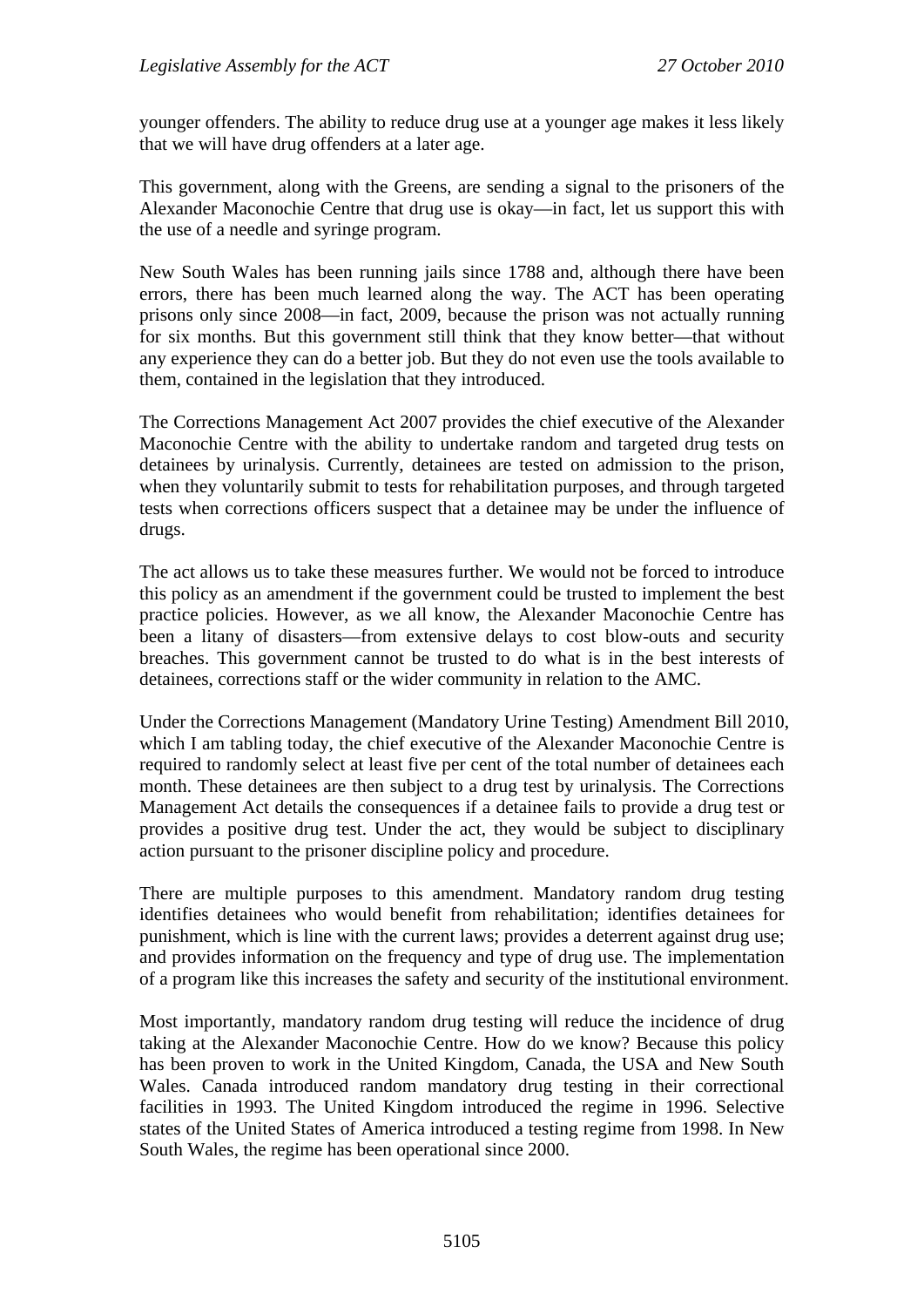We have chosen urinalysis as a method for testing for several reasons. Whilst we are aware that no testing process is perfect, the urinalysis testing is in line with current testing procedures in place at the Alexander Maconochie Centre. The introduction of a mandatory random drug testing regime by urinalysis utilises the current tools available to corrections staff and therefore minimises the costs involved in implementing this policy.

The UK introduced mandatory random drug testing in 1996. The initial studies of prisoner opinion were, unsurprisingly, quite negative. They stated that they believed that it would have little impact on their drug use, that it would increase the level of violence between prisoners and corrections officers and that the prisoners would switch to harder drugs that were more difficult to detect.

But the hard data has proven them wrong. In 2005 the UK Home Office reported that since the introduction of mandatory drug testing, a decline in drug use in prison was found even though drug use in the wider UK community had increased over the same period. In 1997, 24 per cent of tests returned positive. By 2003, this had fallen to 12 per cent, a 50 per cent reduction in drug use by prisoners. In Canada the pilot program, in 1993, of mandatory drug testing found that the positive rates of testing fell 34 per cent. A subsequent reduction of 11 per cent in positive samples after nationwide implementation was recorded. Once again we are looking at an almost 50 per cent decrease in the level of drug use by prisoners.

New South Wales implemented a mandatory random drug testing regime in 2000. A survey of prisoners in that year found that of those who had tested positive for illicit drugs through urinalysis, 61 per cent had decreased their drug use, 17 per cent had requested to see an alcohol and drugs worker and a further 17 per cent had elected to attend an education or counselling program.

The UK Home Office in 2005 investigated the deterrent effect of the random mandatory drug tests. A study of prisoners who were drug users in the year prior to imprisonment found that knowledge of the penalties associated with positive drug testing significantly reduced the likelihood of a prisoner using drugs whilst in prison. A survey of Canadian prisoners found that, as a result of mandatory random drug testing, 27 per cent of prisoners stopped using illegal drugs and 15 per cent reduced their level of consumption.

The UK Home Office 2005 report also investigated whether there was any value in the argument that mandatory random drug testing encouraged prisoners to move to harder drugs such as heroin in an attempt to avoid detection. The report identified that six per cent of prisoners who had previously not used heroin had begun doing so in jail. However, the majority of this small group of prisoners had previously been using other drugs—most commonly stimulants and opiates—in the year prior to coming into jail. The main reason for giving up heroin in jail was the availability of the drug, not avoidance of the urinalysis scheme. Only one per cent of the prison population as a whole stated that they had moved from using cannabis to using heroin—for a range of reasons, including but not exclusively, detection by mandatory drug testing. A survey of prisoners in Canada found that only four per cent had changed their drug use.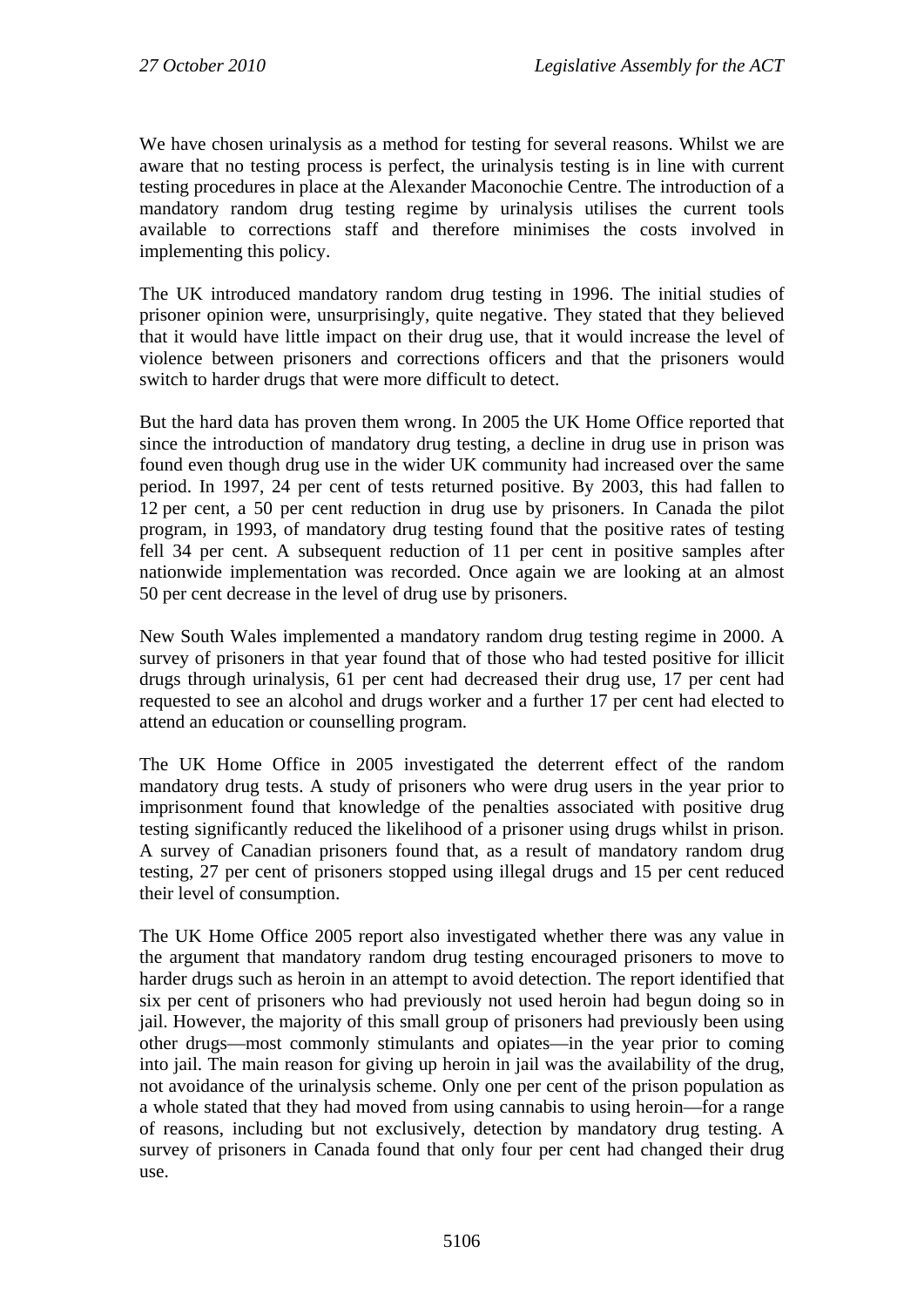Two years after the introduction of the regime in the UK, studies show that while there was a decrease in positive cannabis tests there was no increase in positive opiate tests. Similarly, studies have shown that there has been a decrease in both cannabis and opiate positive drug testing results in Canada.

Opposition to this policy argues that it causes corrections authorities to focus unduly on cannabis rather than focusing on harder drugs like opiates and heroin. This argument arises because mandatory random drug testing brings up significantly more tests positive for cannabis than for any other drug.

We need to stamp out illegal drug use in our jails, full stop. The 2009 Australian Institute of Health and Welfare report on the health of prisoners found that most prisoners have used illicit drugs at some time in their life, with two-thirds regularly using drugs at the time of incarceration. In this same report it was shown that over 50 per cent of this drug use was cannabis. A focus on cannabis use, given its dangerous consequences, is not unwarranted.

In the United Kingdom, Her Majesty's Prison Service has reported that dependency on illegal drugs is the single most serious risk for repeat offending. The New South Wales Bureau of Crime Statistics and Research has found that there is a strong link between frequent cannabis use and participation in juvenile crime. Surveys conducted by the bureau suggest that this is because juveniles resort to income-generating crime to fund cannabis use. The likelihood of participating in an assault is twice as high for juveniles who use cannabis frequently as in non-users. The likelihood of participation in malicious damage was three times as high as in non-users and the likelihood of participation in property offences was five times as high.

A study into cannabis use by detainees who were imprisoned for burglary offences found that, of those who committed burglary to obtain income for drugs, 84 per cent stated that the drug used was cannabis. Urinalysis conducted in Canada reflects this premise. Arrestees who had had a prior arrest or who were incarcerated in the prior 12 months were more likely to test positive for drug use. Additionally, cannabis is seen as a gateway drug. Heavy use of cannabis increases the likelihood of heroin use as users seek to find an ever-increasing high.

Cannabis use not only affects the wider community but has a detrimental effect on the short and long-term health of an individual. The Australian Medical Association states that cannabis use exacerbates pre-existing psychotic symptoms, does substantive damage to lungs, causes a decrease in motivation and concentration, causes difficulty in memory and the ability to learn new tasks, and has an effect on the reproductive capabilities of males and females. And users can become psychologically dependent.

Mandatory random drug testing puts equal emphasis on rehabilitation and punishment. There is no logic in trying to stamp out the illicit use of drugs in prisons if, upon release, detainees do not have the tools to actively abstain from drug use. Random mandatory drug testing has been proven to reduce the incidence of drug use in jail. It can be assumed that, as fewer drugs are taken into prisons, the amount of drugs present in the prison is reduced.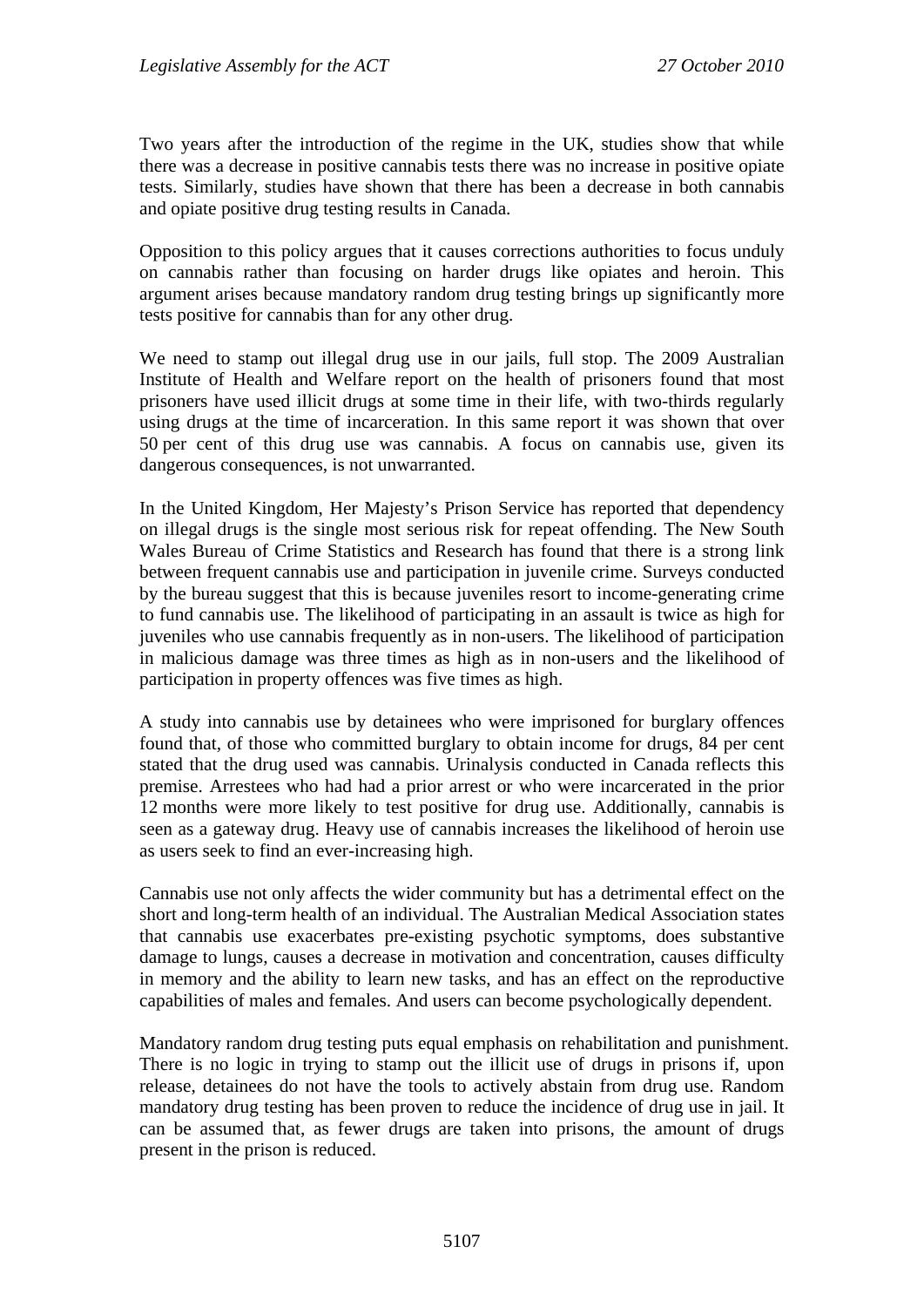Narcotics Anonymous, in their rehabilitation programs, encourage their members to remove themselves from situations where drug use and drug users are present. It is common sense that not having the substance present makes it easier for a person to abstain.

The Alexander Maconochie Centre currently operates a drug and alcohol therapeutic community, first steps and back in control, in which detainees may participate in order to reduce the incidence of drug addiction. However, it is difficult to target and focus on the detainees who would benefit most from these programs without being able to identify them. Random mandatory drug testing identifies those people who are current users of drugs and also, importantly, identifies what drugs they are actually using.

The provision of rehabilitation programs at the Alexander Maconochie Centre would also be enhanced, as programs can be obtained and delivered with the best possible knowledge of what drugs prisoners are using. It is important to identify who is using and abusing illegal substances, for a variety of safety and treatment issues. The Correctional Service of Canada state that the information gathered from urinalysis has had a profound effect on how that service targets programs and treatment services to those identified with drug abuse problems.

In the recent debate on the introduction of a needle and syringe program at the Alexander Maconochie Centre, Ms Bresnan raised the concern that violence between prisoners may increase due to mandatory random drug testing. It was argued that violence may increase as prisoners carry out their own form of justice against those who are caught using drugs. It is an important concern, as the safety of corrections officers, who will often be caught up in prisoner violence, is paramount.

However, the research quoted by Ms Bresnan was a narrative survey of prisoners conducted in the initial stages of the introductory mandatory random drug testing in the UK in 1997. This survey asked prisoners what they thought would be the consequences of the introduction of mandatory random drug testing in prisons. These initial opinions were based on the fact that offenders initially felt that random selection was not random in reality—rather, that it was being used as a punitive measure, thus raising tension between prisoners and corrections staff.

However, subsequent data collected by the UK Home Office has shown that there has not been an increase in violence between prisoners or against guards. Furthermore, measures have been taken in overseas jurisdictions to ensure that the integrity of random selection is upheld. Additionally, a survey of New South Wales prisoners found that a majority felt that urine testing was fair. Violence is unlikely to arise between prisoners and corrections staff if the integrity of the randomised system is maintained and detainees have confidence in it.

Violence in correctional facilities increases as a result of the presence of drugs. Trafficking in drugs leads to significant threats to the security of correctional facilities for both detainees and corrections staff. Detainees will often need to seek protection from dealers within the prisons due to pressure and physical threat for non-payment of drug debts. Drug dealers intimidate and place pressure on offenders returning from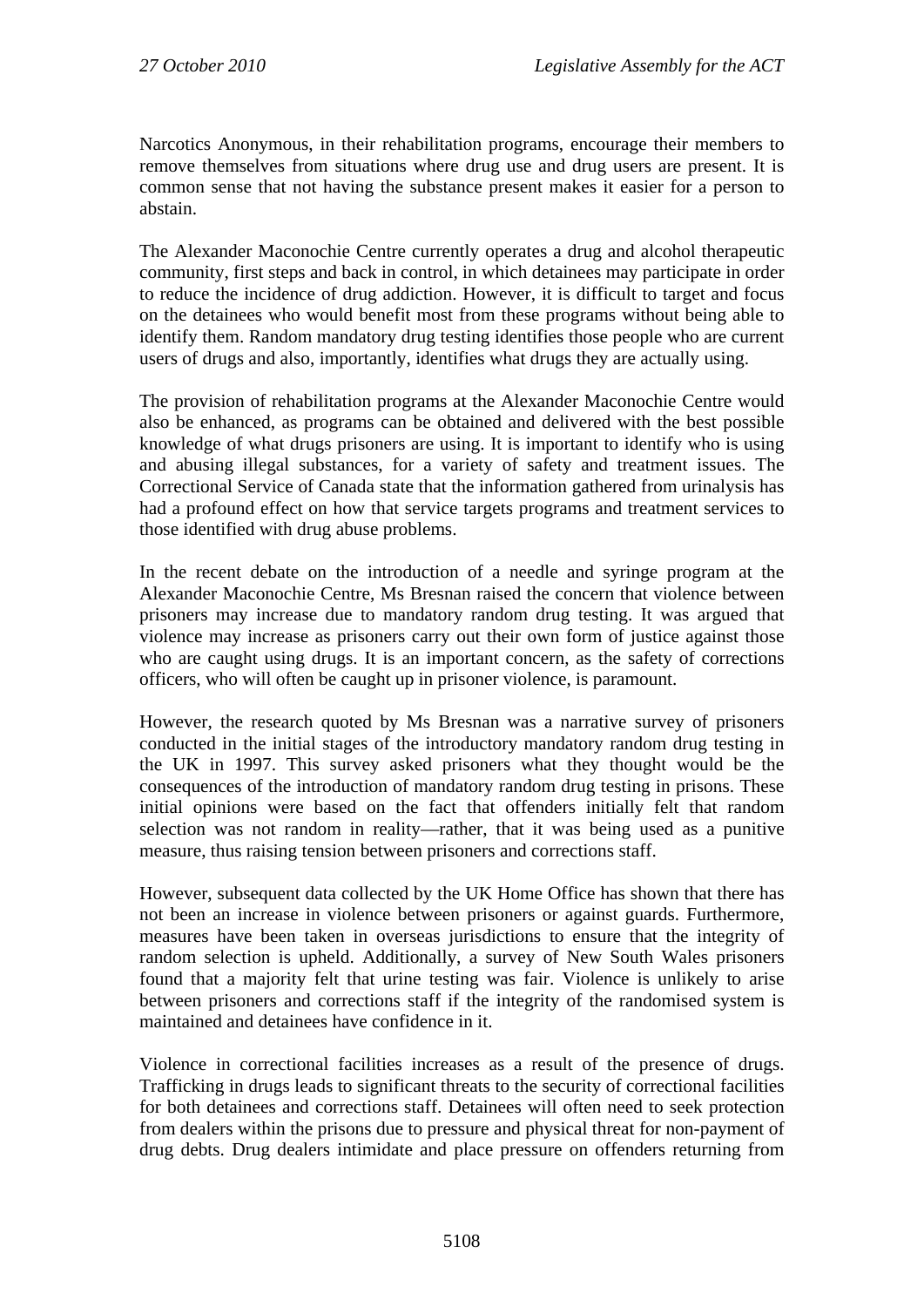temporary release programs to bring drugs back into the prison and threaten staff and the families of offenders so that they will carry drugs inside to maintain a supply. Reducing the supply of drugs in the AMC will reduce this threat of violence.

It would be difficult to oppose this policy on the basis that it impedes prisoners' human rights. The Labor government brought in the Corrections Management Act in 2007 that allowed random drug testing to be used in the Alexander Maconochie Centre. However, like many of the elements of establishing this prison, the government have failed to utilise all of the tools available to them. The government promote that the Alexander Maconochie Centre is the only human rights compliant jail in Australia. However, the failure of the government to actually live up to this claim is well documented.

The introduction of a mandatory random drug testing regime would not go against the claim of the jail being human rights compliant. Investigations by privacy commissioners in overseas jurisdictions have found that random drug testing is a justified invasion of the right to privacy if there is a significant prevalence of drug use within a group. In the case of offender populations, including the AMC, this condition is clearly met.

We do not argue that this policy is the ultimate solution—that it will eliminate the presence of drug use in the Alexander Maconochie Centre and completely discourage prisoners from using drugs in the prison. Drug use in prisons is a complex problem. With complex problems come complex situations. We support a multi-tier approach to drug use prevention; this is merely one tier, but it is an important and an effective one.

The AMC has been a litany of disasters. It cannot be argued that the establishment of the ACT's first prison has been efficient or effective in the management of a large-scale project. The Corrections Management Act 2007 is a redundant measure if the tools provided in that act are not used effectively. As the opposition, we will continue to find ways in which we can improve the effectiveness of the prison, not only against drug use but in every aspect of the ACT's correctional facility.

The Canberra Liberals will utilise the full realm of tools available in the Corrections Management Act to ensure that the AMC is run as effectively and as resourcefully as possible. If needed, we would expand the scope of the act to ensure that this Corrections Management Act is in line with best practice.

The environment for this policy is there. The legislative tools are there. The systems are there. But the government's ability to use them efficiently is absent. The government would rather treat the symptom than fix the cause. Introducing a needle and syringe exchange program at the AMC attempts to fix the symptoms of drug use rather than trying to fix the problem itself. Mandatory random drug testing is in the best interests of the prisoners, the corrections staff and the wider community.

The Liberals are providing a viable and effective alternative to the government's policy. And what is the government's policy when it comes to the use of random testing at the Alexander Maconochie Centre? To simply allow the status quo to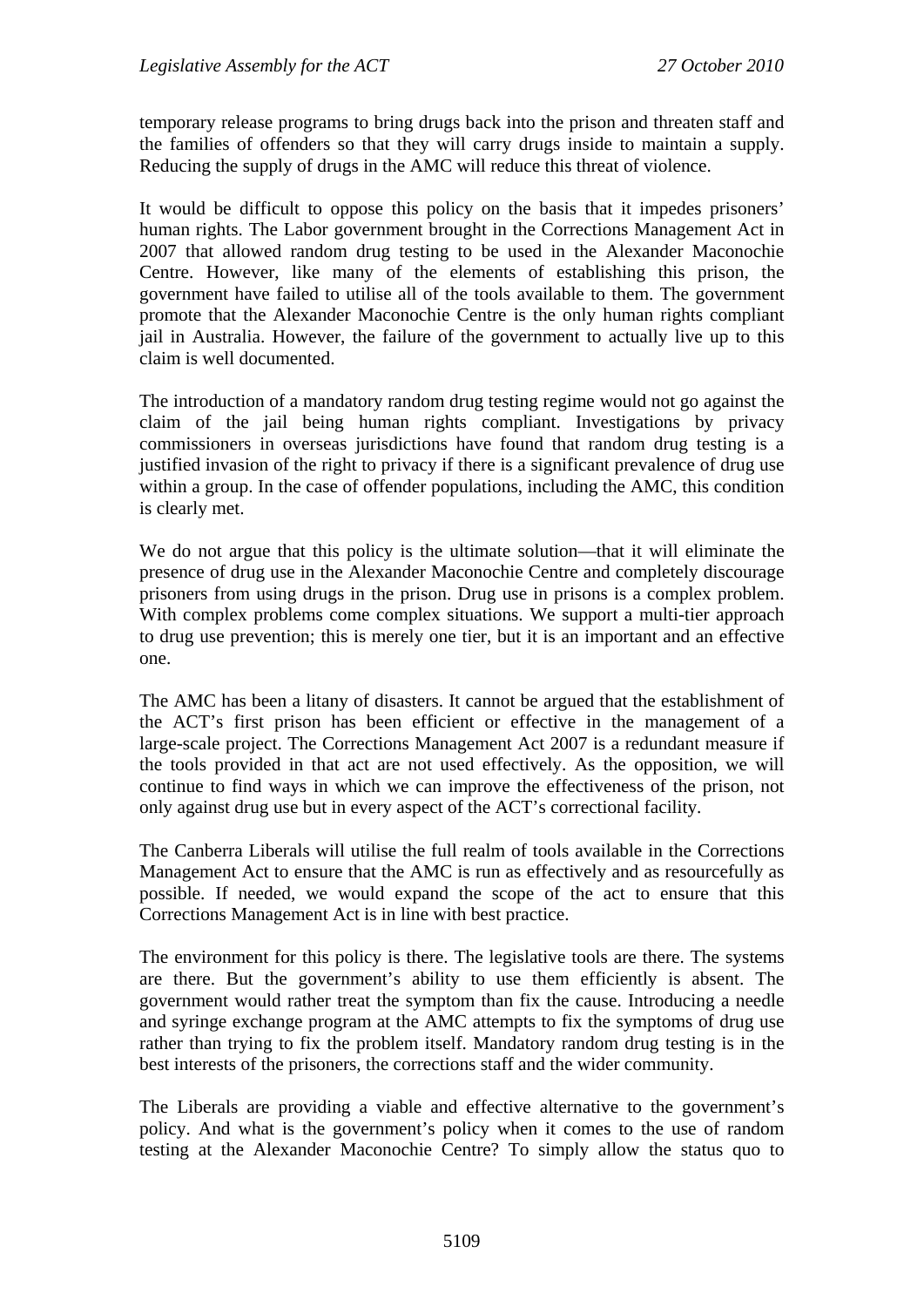continue, to allow detainees to maintain and further their dangerous drug habits at the Alexander Maconochie Centre; that is what is occurring currently under the government's regime.

We refuse to accept that this is all that can be done. We refuse to accept that drugs are readily available or should be readily available and that there is not anything we can do about it. We call on the government to follow sound and effective policy and introduce a mandatory drug testing regime in the AMC. I will be calling on the Greens and the government to consider this bill as it has been presented and I look forward to the debate in the coming weeks and months.

Debate (on motion by **Mr Corbell**) adjourned to the next sitting.

## <span id="page-15-0"></span>**Children—adoption**

**MS HUNTER** (Ginninderra—Parliamentary Convenor, ACT Greens) (10.44): I seek leave to move my motion as amended in the terms circulated.

Leave granted.

#### **MS HUNTER**: I move:

That this Assembly:

(1) notes that:

- (a) Children's Week is from 23 to 31 October and provides an opportunity to celebrate the right of children to enjoy childhood and to demonstrate their talents, skills and abilities;
- (b) the Western Australian parliament passed a motion:
	- (i) recognising that past adoption practices, such as the immediate removal of babies following birth and preventing bonding with the mother, have caused long-term anguish and suffering for the people affected; and
	- (ii) apologising to the mothers, their children and the families who were adversely affected by these past adoption practices; and
- (c) similar practices occurred here in the ACT during the Commonwealth government administration of the territory;
- (2) acknowledges the work of CCCares program in providing education services to young parents;
- (3) supports a national inquiry into forced adoption practices and a national apology to those affected; and
- (4) calls upon the government to:
	- (a) apologise to those ACT residents who have been affected by forced adoption practices; and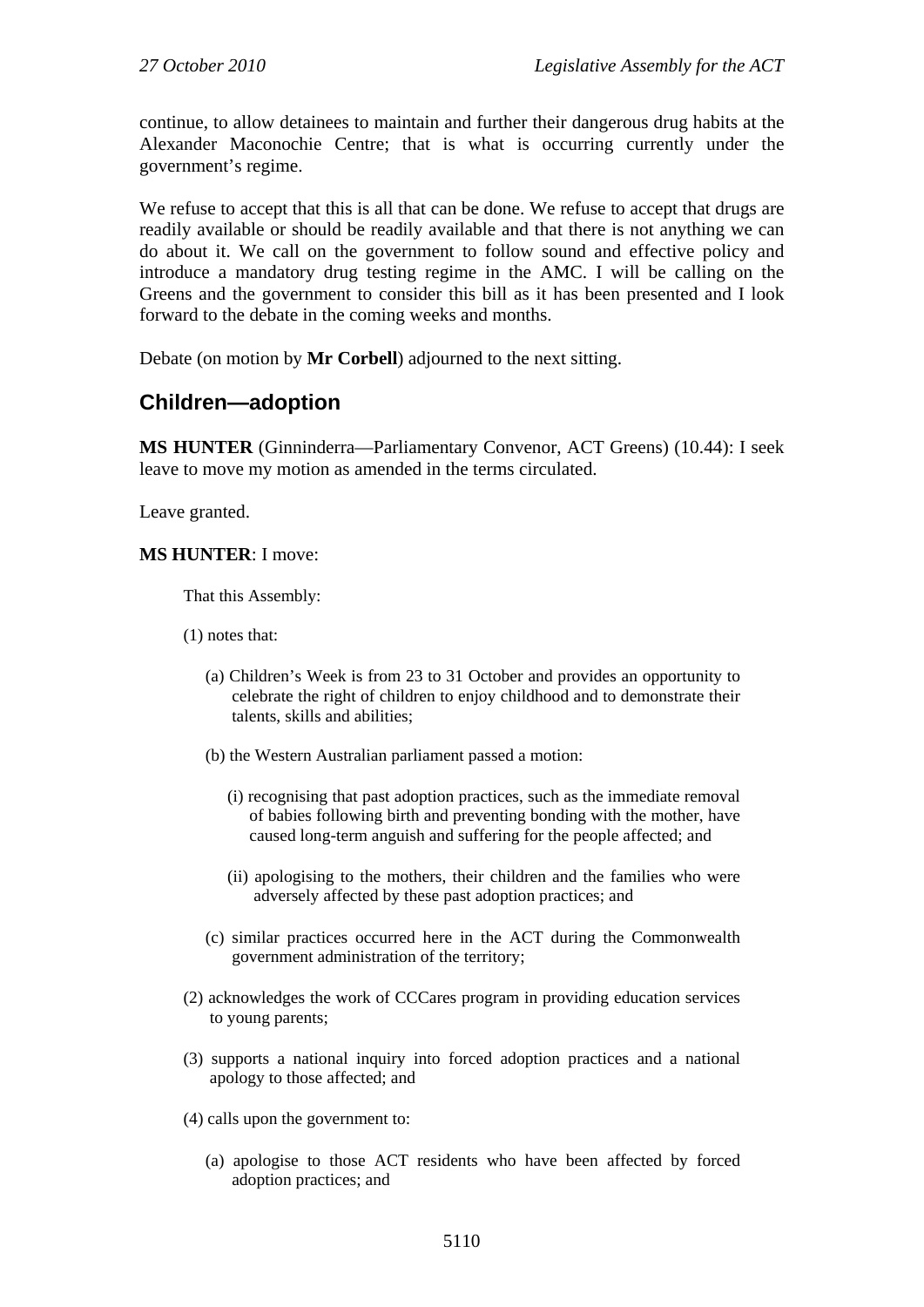(b) support initiatives that assist young parents and their children.

There are many parts of our history to be remembered and there are many that can never be forgotten. What I am raising today is a very difficult issue that involves an enormous amount of pain and trauma for many thousands of Australians. It is the issue of past forcible removal of babies from their unwed mothers for adoption or to be placed into institutional care. More than mistakes or errors, not just misguided lapses of judgement, what was done to women and babies under these past policies and practices was so fundamentally offensive to common decency and to our inherent rights as human beings that we have a responsibility to understand what happened and to do our best to ease that suffering.

What must be made clear is that the most appropriate first step is a thorough national inquiry into what happened to all those mothers who had their babies taken away without their consent. I understand that the minister will be moving amendments to recognise some other work that is being done—in particular, research being carried out by the Australian Institute of Family Studies. As a community, we need to understand the full extent of what happened, why it happened and how best to respond and ameliorate the harms caused.

This will involve an apology from the government and the parliament, both at a national and at a state and territory level. However, we must first understand the full extent of what happened and make sure the community understands why it is that we should be apologising and exactly what we are apologising for.

The ACT is in a different position from the states. We did not have self-government at that time and so we do not have the same type of continuity of governmental responsibility as is the case in the states. That said, the evidence suggests that what happened to women in Tasmania, New South Wales, Victoria, Western Australia—in fact, right across Australia—was the product of a commonwealth government policy that was implemented by the states. Given that this is the case, while we do not know the numbers involved, we must expect that it did happen here and that even if the effect was to send single young women to institutions in New South Wales to have their babies, and have their babies taken, this is just as bad as if the removal occurred within our borders.

The fact that we are unsure of the extent of the problem and the commonwealth government's role in taking children from young single mothers here in the ACT only further strengthens the need for a commonwealth inquiry so that we can find out what really happened here in the ACT to the ACT residents that we now represent.

On the issue of the need for an apology, there are two significant points to be made. On 17 June 1997, this Assembly passed a motion apologising to Aboriginal and Torres Strait Islander people in the ACT for the hurt and distress inflicted upon any people as a result of the separation of Aboriginal and Torres Strait Islander children from their families. This motion was then re-affirmed on 14 February 2008 following the national apology that was done in that year. In this case it is also appropriate that the ACT government and this parliament act, even though neither existed at the time.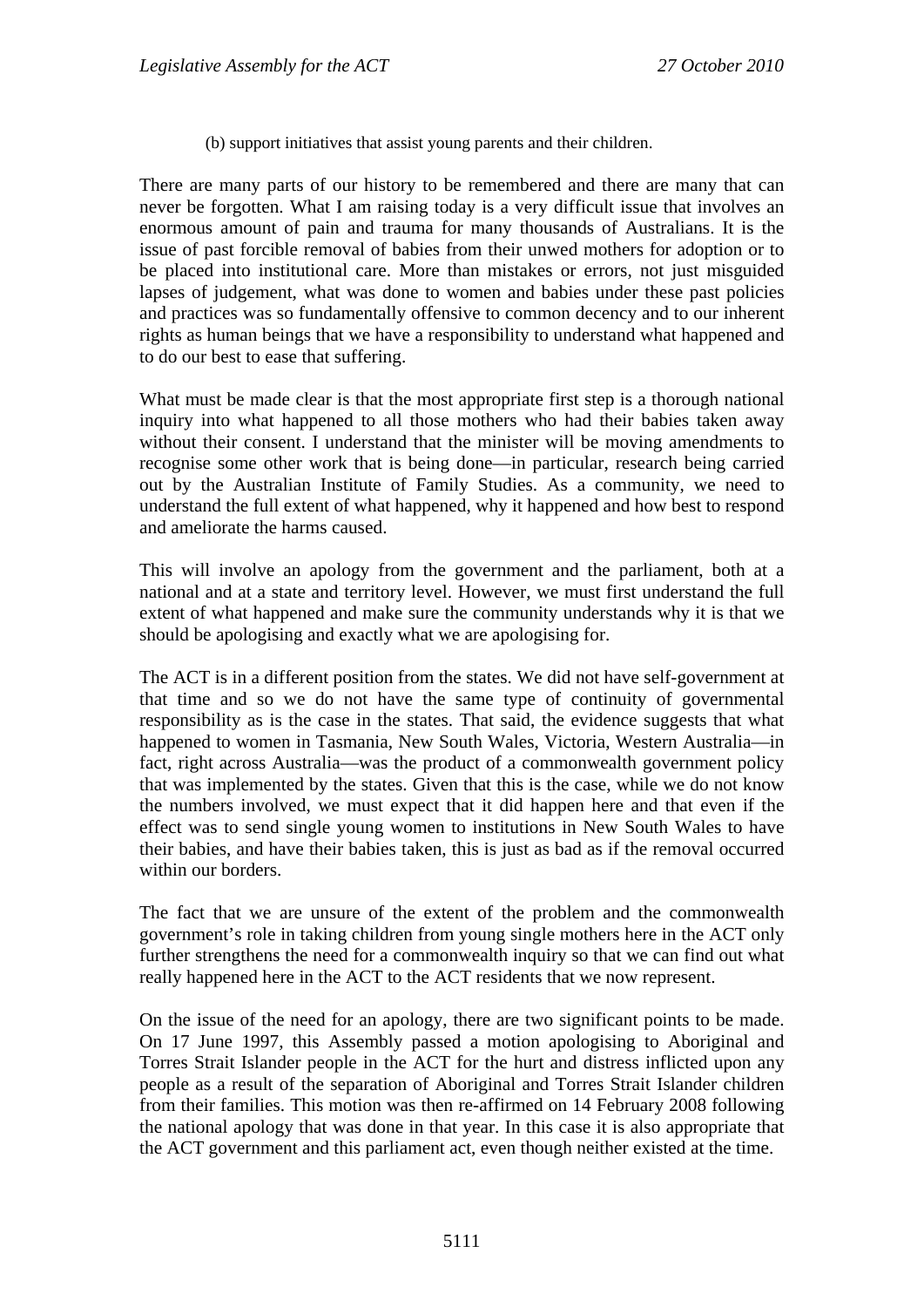In the 2008 debate, Mr Stanhope, referring to the morning of the national apology, said that Canberrans:

… were on their way to hear one word said. They heard it said not once but again and again, for there was more than one wrong to be made right, more than one hurt to be healed, more than one need to say sorry.

Today, we start the process of addressing another need to say sorry. That need arises not because the ACT government did the wrong thing or that as individuals we have done the wrong thing, but because as a society we recognise that a great wrong was perpetrated against members of our community and that it is appropriate that we all fully understand those wrongs and that the government and the parliament on behalf of Canberrans apologise for those wrongs.

There is a particularly strong need to make the community aware of what happened and apologise for it so that those children who were adopted out or raised in institutions know that their mothers did not abandon them as "unwanted babies", as was widely claimed at the time; that this was certainly not "in the best interests of the mothers and babies" and these young mothers did not have a choice about what happened to their children, and that they have carried a lifetime's anguish wondering what became of them.

Child psychiatrist Dr Geoffrey Rickarby, in the book *Releasing the Past: Mother's Stories of Their Stolen Babies,* edited by Christine Cole, says:

Each time I hear an adoptee say, if my mother had really wanted me, she could have ... something inside me boils, no matter how much I feel with the adoptee before me. As a psychiatrist I am left with one stand out conclusion: that a woman having a baby taken from her is one of the deepest traumas available, and the grief is untenable when she knows her child is out there—where?

The Western Australian Minister for Health, Dr Hames, in his speech on the Western Australian apology, said that, after speaking to a mother who had been affected by the practice, he had—and I quote:

… a far greater understanding of their treatment during that time and to gain a greater appreciation of the need for and the benefits of an apology. One of the mothers whom I met explained to me that while the apology could not heal the hurt that she had suffered for so long, it would make all those involved in the process understand that she had not given up her child because she did not want it, but because the process that led to the adoption was so flawed that the option of choice was effectively removed.

The minister also read out a number of letters that he had received from around the country. One that I would like to share again here read:

My mother was one that was affected by the actions that will be the focus of your apology in Parliament next week. Unfortunately my mother passed away yesterday in Brisbane and will not get to hear the apology delivered, or see it in writing. I am pleased to say that I was able to let her know of your apology plans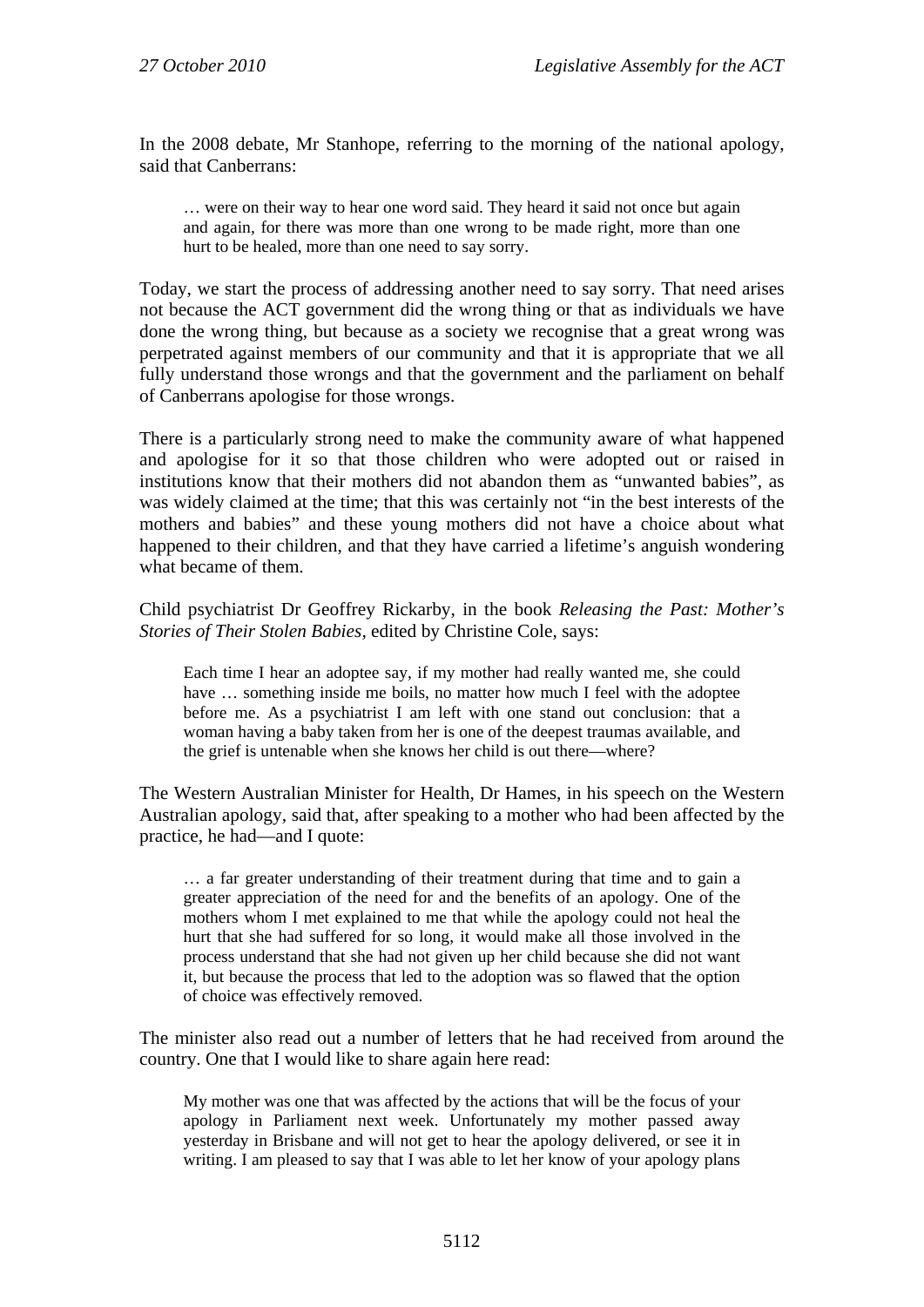prior to her death and it gave her great joy. Her funeral is in Brisbane next Thursday and I would very much like to include some aspects of the apology at her funeral.

Enough time has passed now that many women who are affected by the forcible removal of their children are nearing the end of their lives, and this only adds to the need to act promptly so that our actions may be seen and heard by them, and hopefully they may have some of their pain eased by our efforts.

There is a significant concern by some of those affected by this that an apology without a proper inquiry and community understanding of what happened is not the right way to go. I agree that there does need to be a proper understanding of what happened to these mothers. As I said, today is the first step, and I hope that the Assembly will give its support for a national inquiry and subsequent apology.

The Convention on the Rights of the Child, in article 5, provides:

States Parties shall respect the responsibilities, rights and duties of parents …

Article 9 provides:

States Parties shall ensure that a child shall not be separated from his or her parents against their will, except when competent authorities subject to judicial review determine, in accordance with applicable law and procedures, that such separation is necessary for the best interests of the child.

It is important to note that what occurred was illegal. It was not in accordance with the law of the day. Justice Chisholm of the Family Court described it as effectively "kidnapping" in his evidence to the New South Wales inquiry into the issue. He made the point of explicitly stating that it was not in accordance with the law and that the practice did breach international laws of the time as well as the laws of Australia.

There are reports that not only were young mothers given drugs to sedate or coerce them into signing forms to relinquish their babies, but also that some were tied to beds during the delivery to ensure that they did not try and escape with their baby, and that young mums were only released from the hospital after having signed the required adoption forms.

It was commonplace for screens or barriers to be erected so that the women could not see or touch their babies before they were taken away. As a mother myself, I do not think I can imagine anything more horrific than the thought of never being able to touch my children, of always wondering what had happened to them. The anguish of being subject to such cruelty, powerless to do anything to get them back, I imagine would be almost unbearable.

On a more positive note, the motion also recognises that it is Children's Week. In fact, today is the day that Australia recognises Universal Children's Day. I felt that it was appropriate to recognise this in the context of what is a motion on recognising the harms done to children both as parents and as adoptees because it does show that we have changed as a society, and we recognise the role children play, the rights of children, and in fact have a very positive alternative to the practices of the past.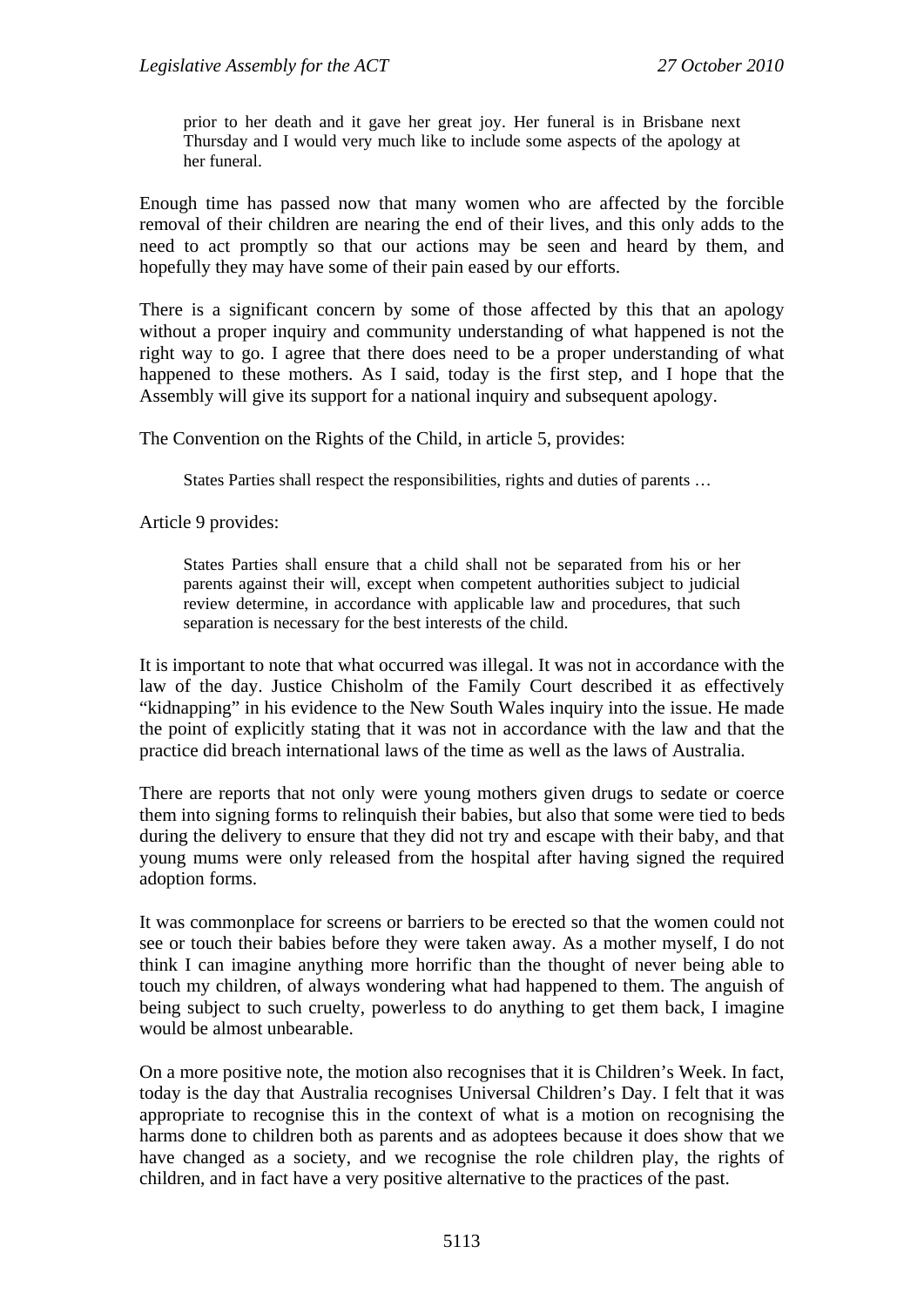In the context of this debate, it is also appropriate to mention the CCCares program. Established in 2005, the program has won a number of awards, is nationally recognised as a leader in the services it provides and has given young parents an education that is so important for both them and their children. The program has made a real difference to many hundreds of lives. These young parents now have many more opportunities, and not only will they benefit, but the community will also benefit from knowledge, skills and understanding they will bring to whatever endeavour they apply themselves to.

This is a good opportunity for us to say that we appreciate all the work that the CCCares staff are doing, and that we support Canberra's young parents who are doing their best at what is, even in the easiest circumstances, the very challenging job of raising children.

Today is the first step, as I said, in bringing out into the open this important issue. It is intended to recognise and acknowledge the past practices and harms caused and provides a means of moving forward. Much more will need to be done to address this issue.

We must also be careful to ensure that we recognise that the recipients of the forcibly removed babies are not unfairly labelled or made to feel like they did the wrong thing. As is the case with all parents who care for, nurture and want the best for their children, they provided the best upbringing they possibly could for their very much loved adopted children, and it would be wrong of us to label them in any way culpable or involved in what occurred.

I would also like to take the opportunity to note that 8 to 14 November is National Adoption Awareness Week. As a community we should be openly talking about adoption and encouraging awareness and understanding. I think that it is also appropriate to promote referral services for those parents who want to find their children, and those children who want to find their parents.

As a jurisdiction that has formally recognised the basic human rights that forcibly taking away babies from their mothers offends, we have an obligation on us to address what was a clear and gross breach of human rights and of common decency and compassion. I hope that now, having put the issue into the public arena and identified what needs to happen next, we can make a positive contribution to a very sad part of our history.

For so many years, there have been very few able and willing to advocate the cause. Now that there is an increased national momentum across Australia, now that there are many able and willing advocates, as well as many mothers themselves who have told their stories, we simply cannot in good conscience hide from the issue. We in the ACT have an obligation to respond on this issue as well. I therefore commend my motion to the Assembly.

**MS BURCH** (Brindabella—Minister for Disability, Housing and Community Services, Minister for Children and Young People, Minister for Ageing, Minister for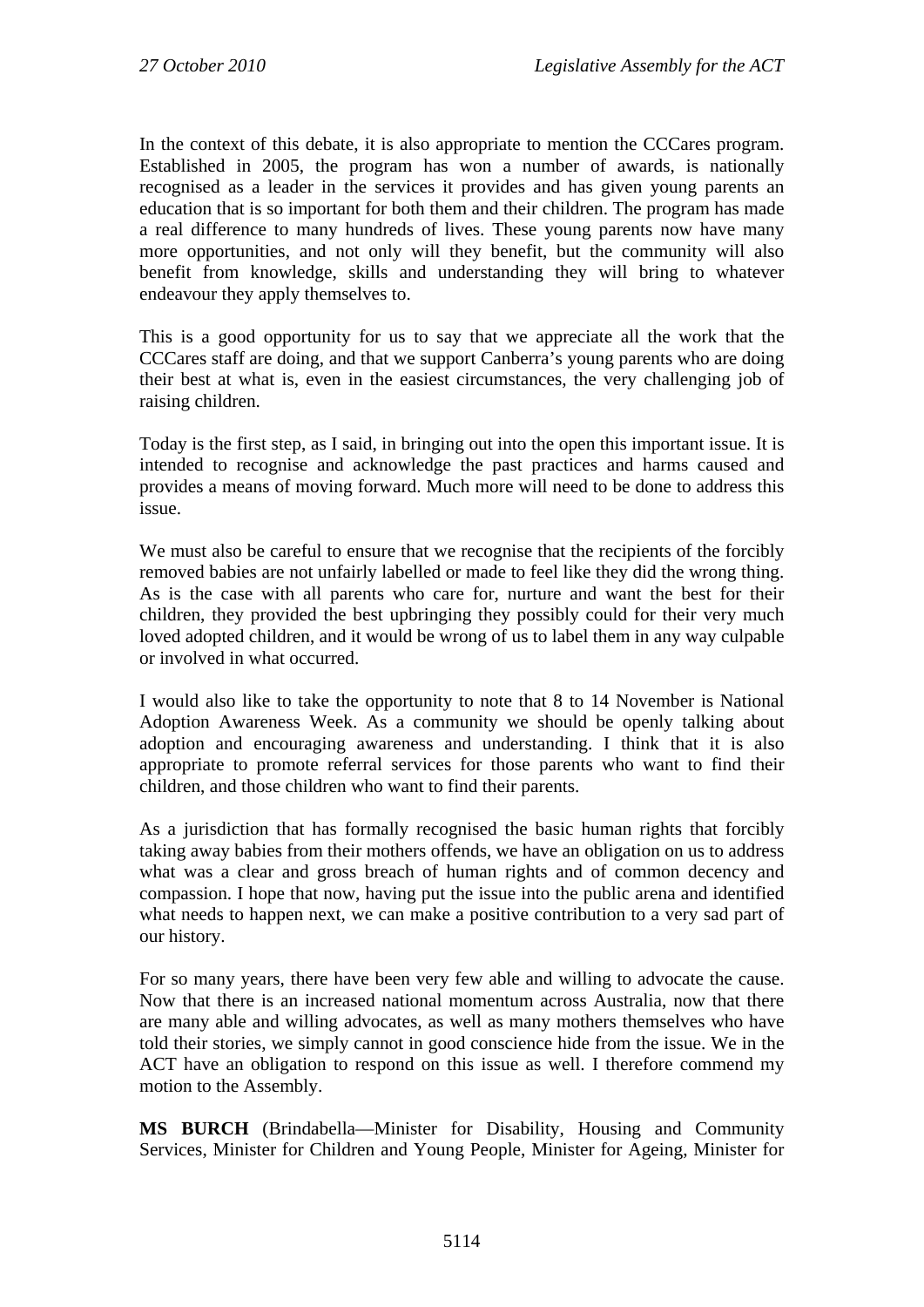Multicultural Affairs and Minister for Women) (10.58): Thank you, Ms Hunter, for your motion today. Children's Week is a time to reflect and celebrate the rights of children to enjoy their childhood. I have watched with interest the apology made by the Western Australian government to the mothers, children and families of that state for previous adoption practices. The stories were indeed heart-wrenching. It is hard to contemplate the deep personal loss of having a baby removed from your care without your consent. Fortunately, this practice stands in stark contrast to the ACT's current policies on adoption, and how we support mothers and children to bond and grow into healthy families.

I am pleased today that the crossbench has recognised the successes of the ACT government's carers program run through the Canberra college. Through the program, education and support are provided to young carers, pregnant and parenting students and students experiencing significant life changes and challenges that pose barriers to the continuation of their education.

This program is best practice. The nation is looking to the ACT to improve how it engages young mothers in education and how that can provide a benefit to the children as well. We know that those young mothers are often at difficult times in their lives. But there was a time when those mothers were not supported. I have not personally had representations made to me about past adoption practices in the territory. That is not to say that these brutal practices were not applied prior to self-government. In supporting this motion I recognise that they probably occurred.

Adoption in the ACT was historically managed and regulated by New South Wales authorities until 1966, when this responsibility was transferred to the commonwealth government. Child welfare in the ACT applied commonwealth legislation, while services were offered by both the commonwealth and New South Wales.

In 1988, with the passing of self-government, these responsibilities were transferred to the ACT government. Self-government for the ACT brought about the implementation and development of an extensive range of legislation concerning the care and wellbeing of children in the ACT. This included the implementation in 1988 of the Children's Services Act 1986 and the enacting and implementation of the ACT Adoption Act 1993.

The ACT government focus has been on improving the services and supports provided to children, parents and their families. The act included provisions such as the Aboriginal and Torres Strait Islander placement principle, access to origins information for all and open adoption where birth parents could remain informed or in contact with their child and recognition of the overarching principles of the "best interests" of the child being paramount.

The act also provided for the establishment of the Adoption Information Service to provide counselling, support, information and assistance to facilitate reunions between affected people as required. The government has also ensured that our adoption legislation is consistent with the Children and Young People Act 2008 and integrates the principles of the United Nations Convention on the Rights of the Child.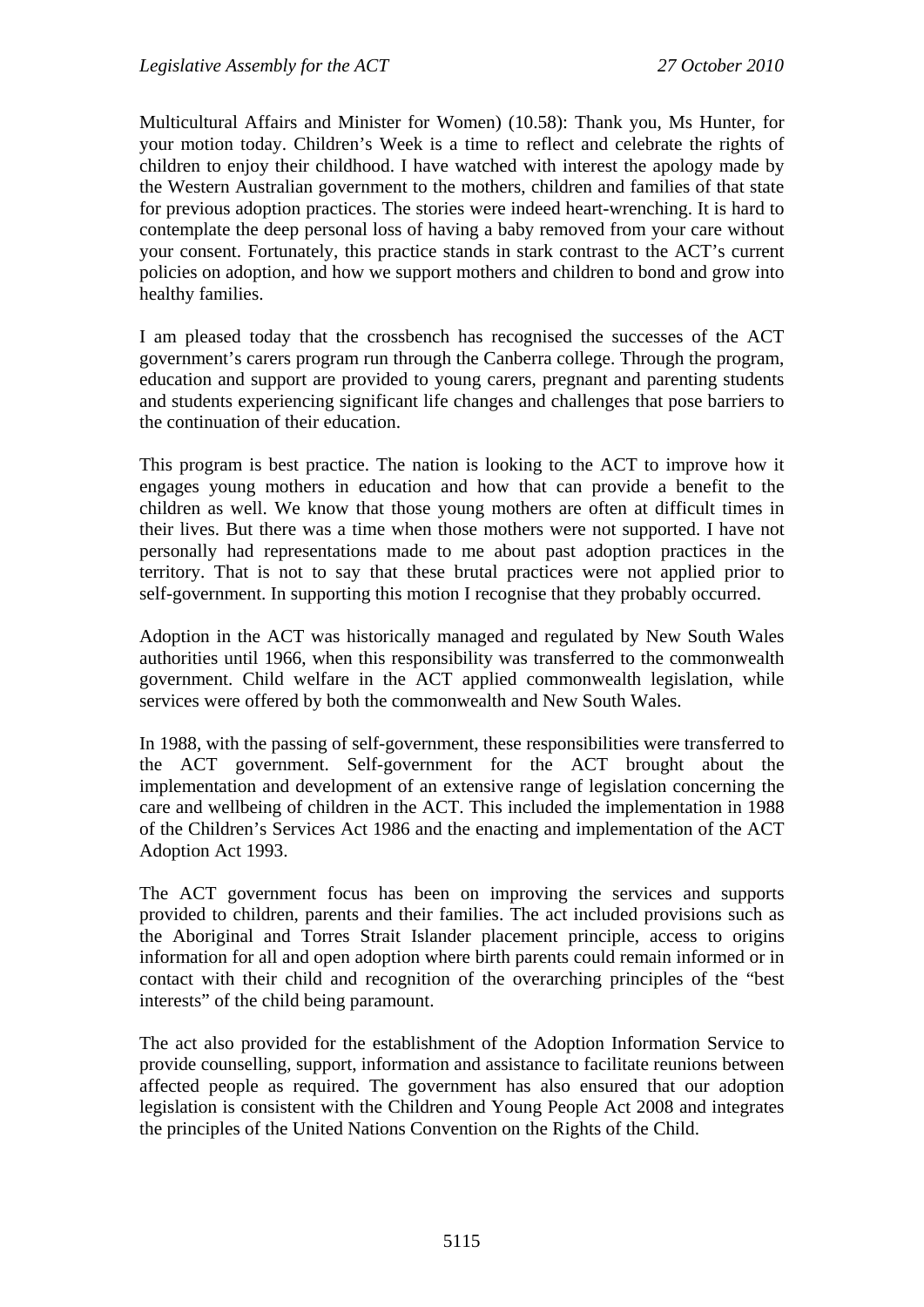Recent amendments to the Adoption Act passed this year made further provisions to assist these information and reunion processes and renamed the ACT Adoption Information Service the Family Information Service. The work of this service has provided assistance to up to 50 people each year affected by past adoptions and who are seeking identifying information. This work acknowledges the detrimental impact of past practices, with women who remain very distressed, and provides support to these women, often over lengthy periods, as they undertake their personal journey searching for their child.

The Premier of Western Australia, in his apology on 19 October this year, apologised on behalf of the Western Australian government to mothers, children and families who were adversely affected by past adoption practices from the 1940s through to the 1980s. Premier Barnett expressed his sympathy to those persons whose interests were not best served by the policies of the time. The ACT government has acknowledged through its service models that past adoption practices can cause distress to the children, mothers, fathers and families involved. While the ACT government is not responsible for such events during this period, the government, through the services available, supported the children, birth parents and their families who continue to suffer the impact of these events.

I support a forward-looking service delivery model to assist children, mothers and families that have been affected by past adoption processes. The ACT has established specific services to support people who seek assistance and support. I have made mention of that service. The *Search and Reunion* booklet is a guide for people accessing the service and a valuable resource for people who are thinking about searching for a family member, but who do not wish to access support from the service.

Ms Hunter has proposed in her motion that the Assembly support a national inquiry into forced adoption practices and a national apology. While this is a broader matter than what is achievable through the Assembly, the ACT government has recently supported national research on the service response to past adoption practices. This process will enable a critical analysis of practices and responses to be undertaken and to inform future service support for families in a way that, while not forgetting the past, will enable us to move forward and consider further improvements rather than in a very public arena address very personal issues. I believe that we must do the best we can as a government to support children and their mothers to live happy and healthy lives.

At a universal level we have the services provided by the child and family centres, maternal and child health, early childhood and preschool services and childcare regulation, providing safe and accessible childcare to children in the ACT. There are also youth and family support services funded by the ACT government for the vulnerable, at risk children, young people and their families. These include services such as Karinya home for mothers and bubs, the ACT Playgroups Association, as well as—as mentioned by Ms Hunter—the ACT government's Canberra college cares program, operated by the Department of Education and Training, which will be expanding nationally, as reported in the *Canberra Times* in October this year. I seek leave to move some amendments that have been circulated in my name.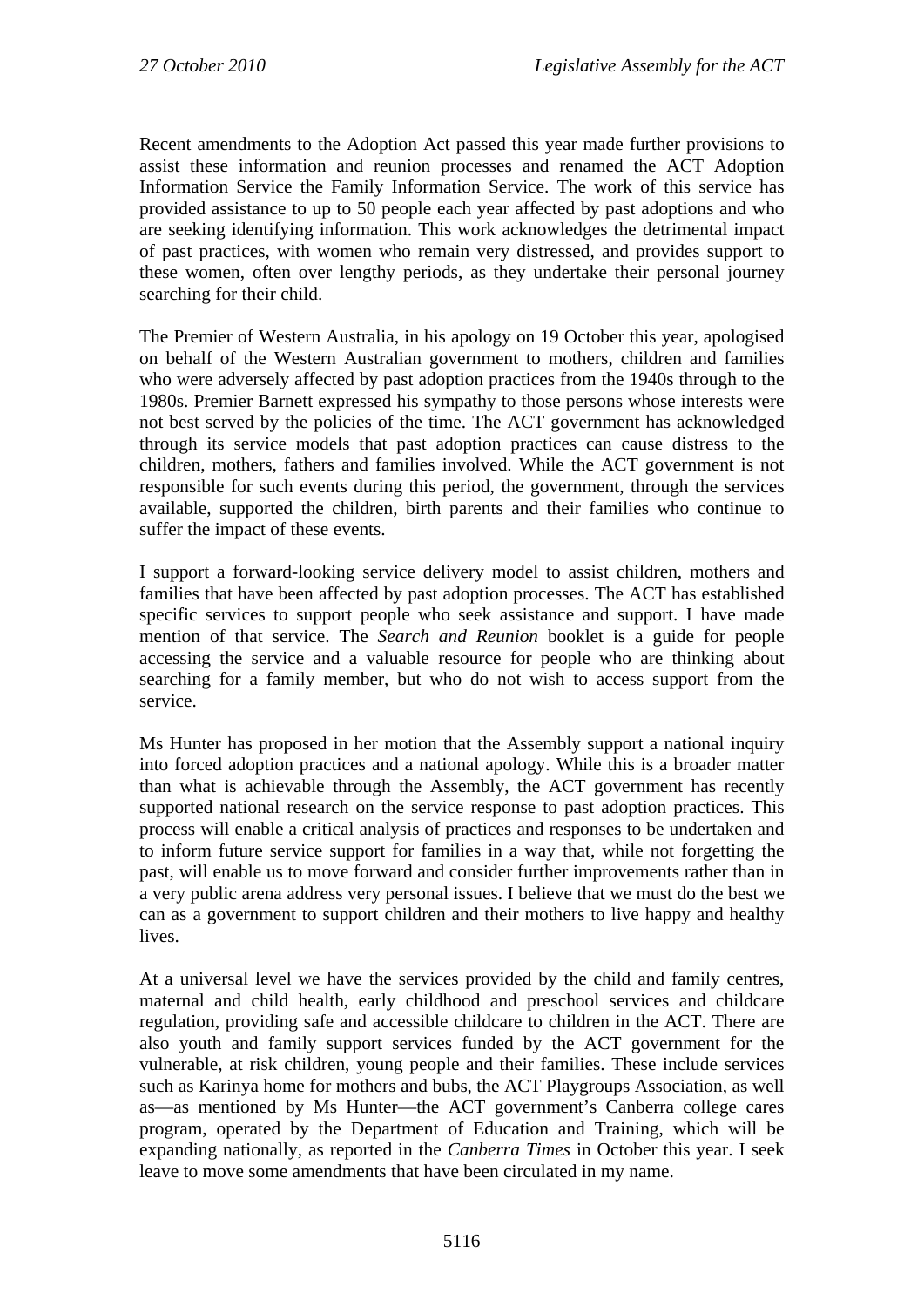Leave granted.

#### **MS BURCH**: I move:

- (1) Omit paragraph (1)(c), substitute:
	- "(c) the Australian Institute of Family Studies' 'Impact of Past Adoption Practices' report has been released and that a cost-shared budget submission was agreed to by the ACT Government in June 2010 to progress a national research study to build on the Australian Institute of Family Studies' review;
	- (d) the extent and impact of past adoption practices needs to be understood to inform the development of an appropriate response for those affected. The Australian Institute of Family Studies' review is the first step in building this evidence base; and
	- (e) similar practices probably occurred in the ACT during the Commonwealth Government Administration of the Territory;".
- (2) Omit paragraph (4), substitute:
	- "(4) calls on the ACT Government to:
		- (a) apologise on behalf of the ACT Legislative Assembly and the community to those ACT residents who have been affected by forcible removal practices; and
		- (b) support initiatives that assist young parents and their children.".

I have moved an amendment to Ms Hunter's motion to recognise the significant contribution of the ACT government through the Community and Disability Services Ministers Conference. In June 2010, the ministers agreed to a joint national research study into past adoption practices to be conducted by the Australian Institute of Family Studies. This built on the *Impact of past adoption practices* report which highlights the potential for lifelong consequences for the lives of both the woman and child, as well as others, such as the mother's family, the father and the adoptive parents and their families. The Australian Institute of Family Studies is consulting widely in conducting a further study with a report to be delivered to the ministers by the end of 2011.

The ministers agreed to a further research study to assist adoption and other legal options for achieving permanency and enhancing outcomes for children. This will include an examination of legislation across the jurisdictions related to decision making for children unable to remain with their birth parents on a long-term basis. I look forward to updating members on the outcome of this work, as it will contribute to the evidence base on past adoption practice which will then inform how governments respond to those affected.

In relation to the amendment to change the direction of this motion to call on the government to apologise on behalf of the Assembly and the community to those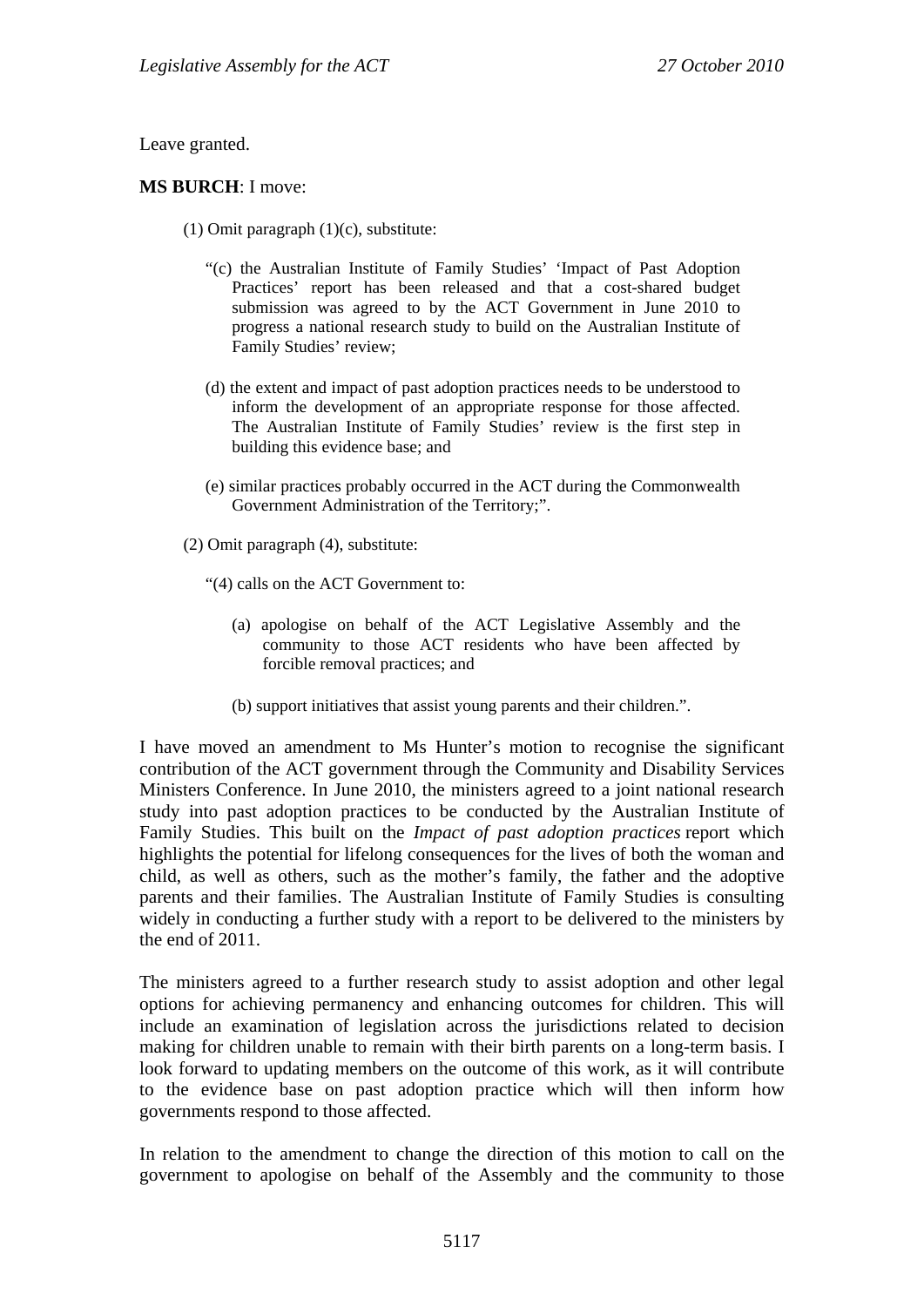affected by past adoption practices, rather than the government by itself, I think this is a matter that concerns the administration prior to territory self-government and it is incumbent upon all members to apologise, as well as the government. I see it as a community response as well as by those here. I commend Ms Hunter for bringing this motion to the Assembly. I think my amendments add to it and recognise the work that is currently in play on this matter.

**MRS DUNNE** (Ginninderra) (11.08): I congratulate and thank Ms Hunter on bringing forward this important matter today. Although the Canberra Liberals have some amendments, I want to make it perfectly clear that the issues that we have are related to the language and the process that Ms Hunter has suggested rather than the end itself. I note that the minister also has some amendments, some of which we support and some of which we still have a problem with. A little later in my remarks I will move an amendment to Ms Burch's paragraph  $(4)(a)$ , which I think better sequences the process that we need to go through in this matter.

It is appropriate that this matter has been brought forward in Children's Week. It is an important issue. I discussed with Ms Hunter and Ms Burch before the debate today whether we should have a broad-ranging Children's Week motion or whether we should concentrate on this aspect. There are arguments for both of those approaches. I had been minded to move some amendments that raised the notion of Children's Week to a higher point than was the case in the motion proposed by Ms Hunter but, on reflection and from listening to the debate, I do not think I will go down that path.

I think that we should concentrate on the issue which Ms Hunter wants to bring forward, and that is the issue of particular practices in the space of adoption which are odious, inappropriate and contrary to the fundamental rights of the mothers in particular but parents in general and the children as well. This is not to say that the notion of adoption is a wrong notion. I do not know that that has been reinforced and I do not think that the people of the ACT should come away with a view that the ACT Legislative Assembly thinks that adoption is not an appropriate practice in the 21st century.

The fact that it is a much rarer practice today than it was even 30 years ago is a fact, and I do not know what that reflects. Perhaps it reflects that today there are more options for women who find themselves confronted with difficult pregnancies. This is the issue that Ms Hunter touches on in her motion when she speaks about the spectacular success of the Canberra college cares program. It is a program that I have had a particular interest in. I have had the privilege of visiting the Stirling campus on a number of occasions and have seen how that program has developed since 2003. I want to put on the record my particular support of and thanks to John Stenhouse, the principal of Canberra college, who has overseen this since 2002, and the person who has had her hands on this from the outset, Jan Marshall, who has done fantastic work.

I think that CCCares is an example of how a community can support young people, particularly young women. But it is not just young women; it is young parents who find themselves in difficult circumstances. The community has been heroic and the young people who are involved in this program are themselves heroic for not giving up and saying, "The world has dealt me a rum deal." Instead, they have continued and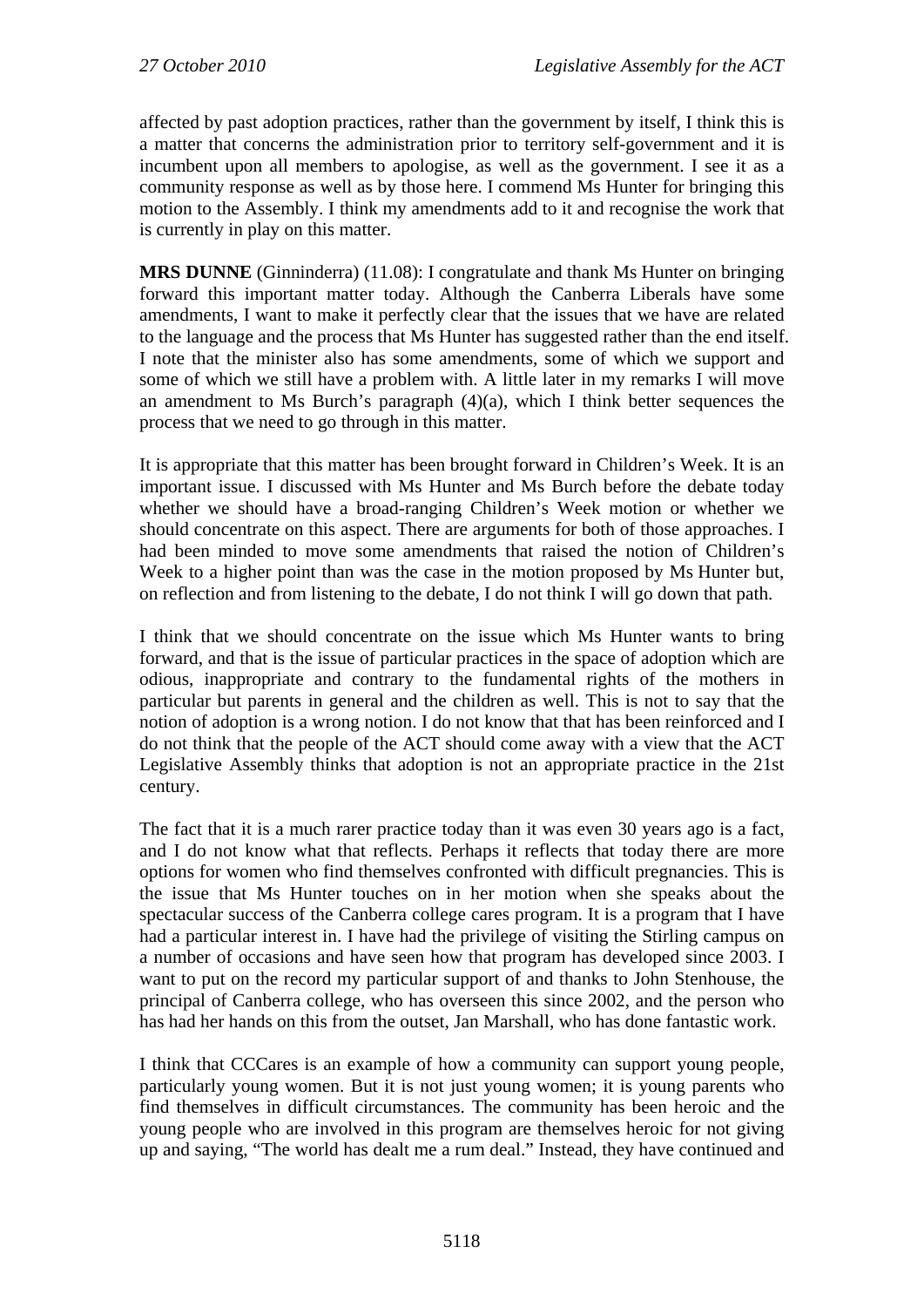persisted with their education. They understand that they will end up in a better place because of their education and they have persisted, often in the face of considerable odds against that process.

When we are talking about the support provided to people, I could not possibly let this opportunity go past without paying tribute to that other non-government organisation which the minister also mentioned, Karinya House. Members would know that I am one of the patrons for Karinya House home for mothers and babies. I think that they do a spectacular and heroic job in this area as well. I note that both the Speaker and Ms Burch were at one of the more recent Karinya House fundraising events. I said at the time that it showed the huge support for it. It was a great acknowledgement of the work that is done by Karinya House.

Karinya House is an example of how, hopefully, today in the 21st century we are in a different place in relation to addressing the problems of women who are confronted with difficult pregnancies. I have often said—and I think I have said in this place that when many women discover that they are pregnant it is not an experience of unalloyed joy. I know many people in stable relationships who still think, "Oh gosh." There is often a sense of trepidation. The situation that arises for young women who do not have appropriate family support is difficult today. I believe that in previous ages it was more difficult than it is even today. I think that the mores of the times have created a situation that we are talking about here today.

The Canberra Liberals are in support of the notion that we should acknowledge past errors and address those. As we have said in relation to the apology to the stolen generation, it was the Canberra Liberals who led the country in this area. It is not an issue where we are afraid of owning up to mistakes of the past.

Both Ms Hunter and the minister have acknowledged that the practices that we are talking about happened before self-government. If they happened in Western Australia and they happened in New South Wales they have probably happened here as well. Ms Hunter is right to say that, because young women from the ACT might have gone interstate to homes and established hostels for unwed mothers, it does not mean that we are less culpable. If these things happened to people in the ACT and they were condoned by the authorities, the ACT community does have a responsibility.

Where we have a parting of the ways—and it is only a modest parting of the ways as I have already said to Ms Hunter, concerns the problem I have with the language of this motion, particularly paragraph (4), which seems to put the cart before the horse. I know that Ms Hunter's remarks in moving this motion differ from the clear words of the motion, but what will be reflected on are the clear words of the motion.

The Canberra Liberals believe that to some extent we are putting the cart before the horse. We are asking the ACT—whether it is the ACT government or the ACT community generally—to apologise before the case has been put, so to speak. The example that was put to me amongst my colleagues this morning was that we went down the path of an apology but only after the *Bringing them home* report. We put together a body of evidence which reinforced and accentuated the need for an apology. I have a problem with the current wording because it asks the ACT government to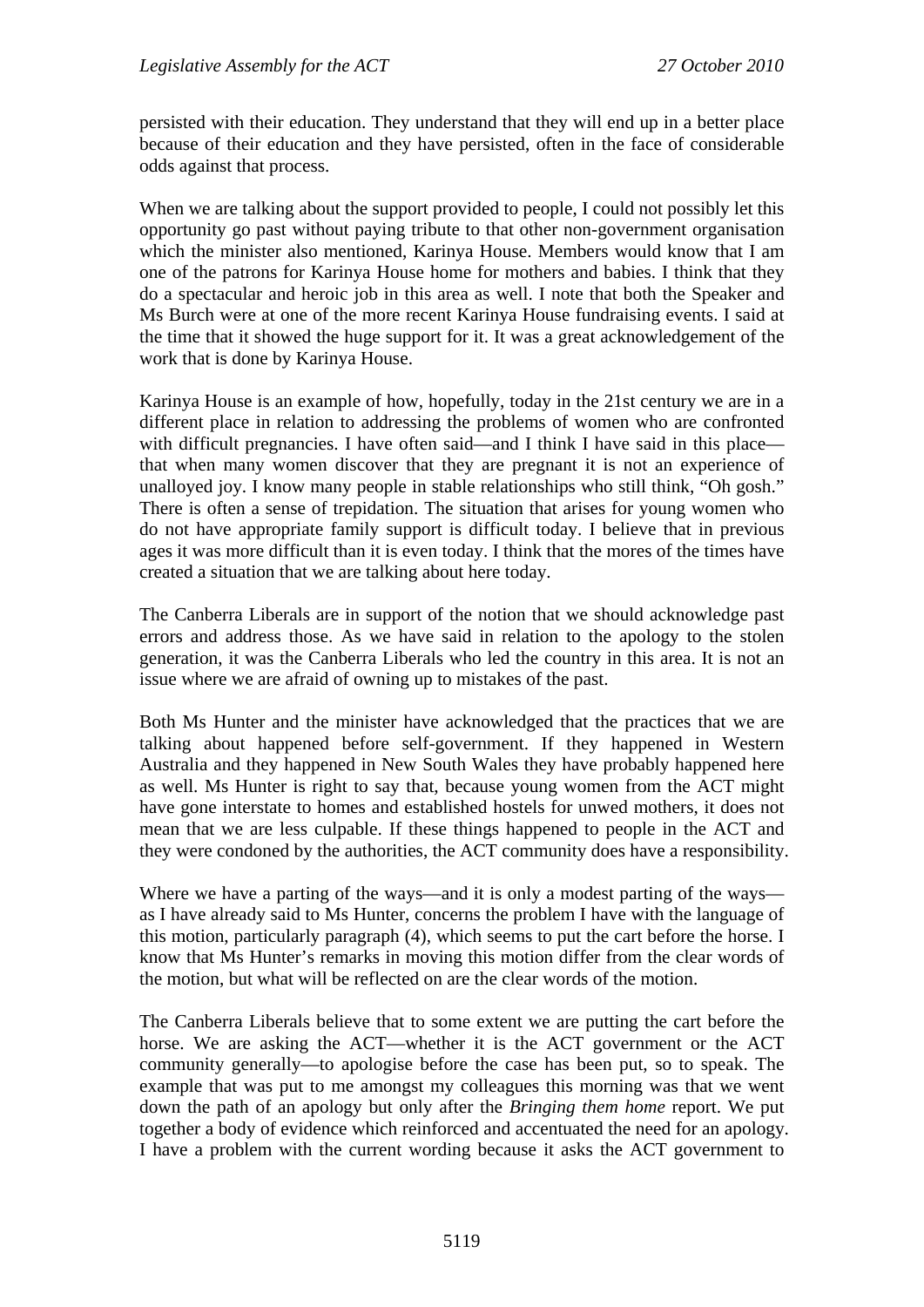apologise before we have done that work. I know that it is not the intention. What I would propose instead would be a different form of words.

We now have a proposal from the minister that we also take into account the issues related to the work being done by the Institute of Family Studies and the shared research that is being done there as a first step. I think it is appropriate that we as a community reinforce a desire for a national inquiry into this. There has been piecemeal work. Work has done in WA and New South Wales; there is work afoot. But we really need to bring all of that together in some sort of national inquiry and then bring the results of that national inquiry back here. Then we can resolve the form or whatever of the apology rather than saying that we will apologise and then do the work. My amendment would amend paragraph (4)(a) of Ms Burch's motion.

This is a matter of finessing the language so as to bring, I would contend, a more thoughtful process where we bring together the information—the experiences that we have seen in WA, the work done in New South Wales and the work which is still being done by the Institute of Family Studies—compile that and use it as the impetus for a national inquiry. Let us look at the results of the national inquiry and then consider the appropriate terms of an apology for the people of the ACT as a result of that national inquiry.

These are very fraught issues. I think this is something that people think about that might have happened soon after the Second World War and in the 1950s and 1960s. In discussing this today, one of my staff members told the story of something that happened in his family much more recently than that. Members of his family feel that people were forced or coerced into a particular course of action in relation to an unplanned-for and difficult pregnancy and that has created a level of tension and animosity in that family which persists until today.

These issues will never be fully addressed, cauterised or resolved, but if an apology is an appropriate process I think that a national inquiry will reveal that. There was probably a high level of willingness for that to happen, but I think that we should be doing it in a very careful way and we should be very mindful of the needs of people.

I also reflect on the comments made by Ms Burch. I, like Ms Burch, have not received any representations on this matter. From discussions with my colleagues, none of my colleagues have received any representations from ACT people on this matter. That is not to say that there are not people out there who have concerns about this, but it was not until it has been raised by Ms Hunter. Apart from what has been happening in WA, this has not been a top-of-mind issue for the people of the ACT.

I commend Ms Hunter for bringing this matter forward today. I commend the spirit in which this is done. I reinforce that we believe that the motion has merits, but we have problems with the language and the sequencing. I commend my amendment to Ms Burch's amendments, just to put some more process into this. I move:

Omit proposed paragraph (4)(a), substitute:

"(a) bring forward for debate in the Assembly any report emanating from the national inquiry, together with recommendations in light of that report, as to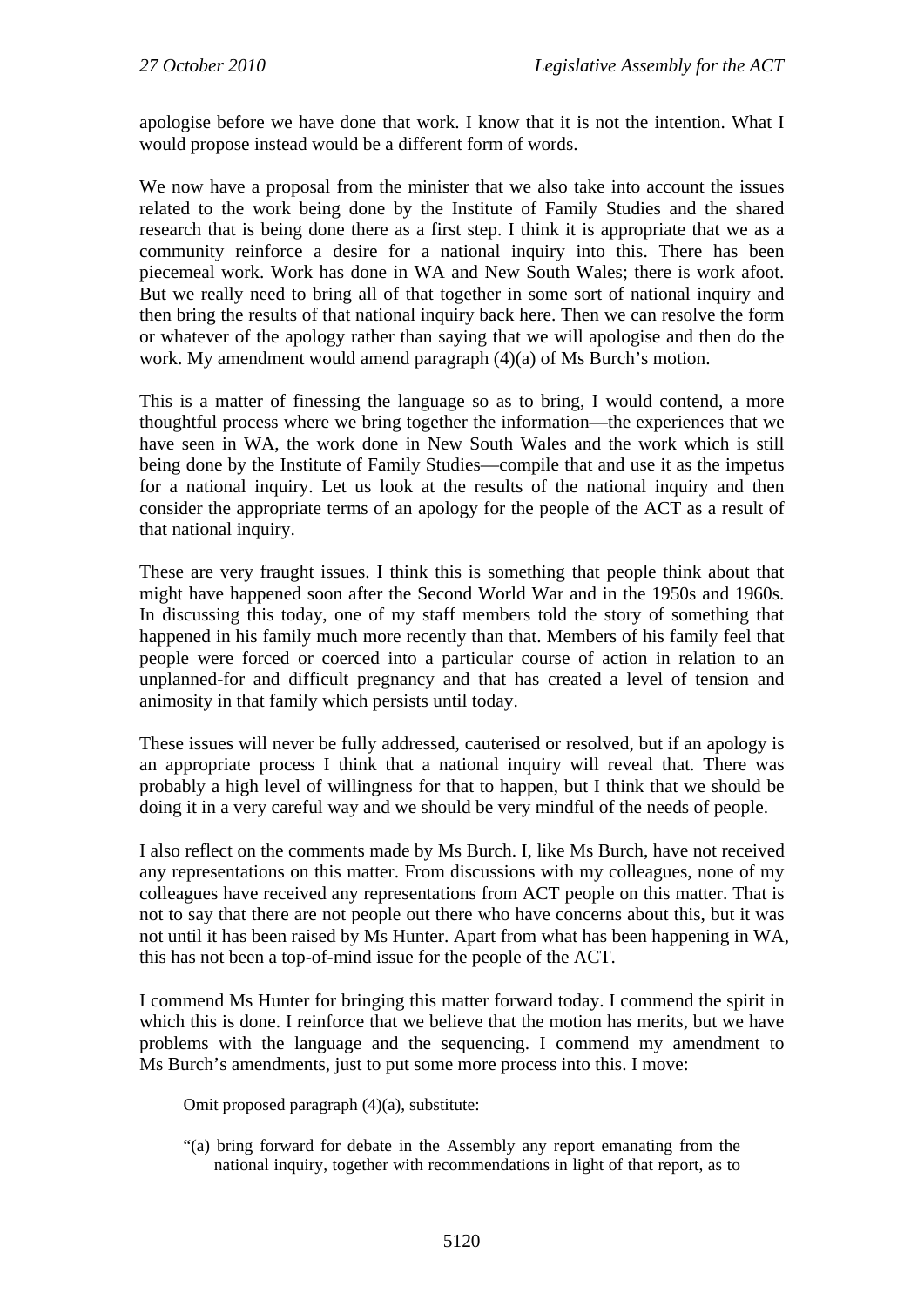a course of action the Assembly should consider in relation to the ACT, including whether an apology to ACT residents who have been affected by forced adoption practices is appropriate; and".

**MS HUNTER** (Ginninderra—Parliamentary Convenor, ACT Greens) (11.22): I will speak to Mrs Dunne's amendment and also to Ms Burch's amendments. First of all, I do acknowledge what Mrs Dunne was talking about around the importance of research and inquiry before we move to an apology. As I said in my speech, I am very much supportive of that. And that is what people who have been affected by these past policy and practices are calling for—they want that inquiry first so that they get to tell their stories, and so that there is a raised awareness and understanding in the community about why there is a need for an apology and what it is we are exactly apologising for.

Mrs Dunne feels it needs to be more explicit around the sequence of events—that the inquiry come before an apology. I do understand what she is saying there, but I believe the amendments and, in fact, part of my original motion under (4)(a) have that covered off, because they talk about an apology to ACT residents who have been affected by forcible removal practices.

So it is to me quite clear that we would first need to investigate the issue, have that inquiry, find out who was affected by those practices and, as I said, then understand the scope of the apology and how that apology should be delivered. Therefore, although, as I said, I do understand where Mrs Dunne is coming from, I will not be supporting her particular amendment.

But with Ms Burch's amendments, we will be supporting the amendments that refer to the Australian Institute of Family Studies report and research that is being done into the impact of this issue. We see that as a very important part of this process, a process that has a number of stages that I believe at the end will be about an apology by this Assembly and the community to those women who were gravely impacted and affected by these terrible practices of the past of forcibly removing these children.

As I said, I will be supporting Ms Burch's amendments, and although I understand what Mrs Dunne is saying, I will not be supporting that today, as I believe that the amended (4)(a) will quite clearly show that we are pushing for an inquiry in the first instance.

**Mrs Dunne's** amendment to **Ms Burch's** proposed amendments negatived.

**Ms Burch's** amendments agreed to.

**MR ASSISTANT SPEAKER** (Mr Hargreaves): The question now is that the motion, as amended, be agreed to.

**MS HUNTER** (Ginninderra—Parliamentary Convenor, ACT Greens) (11.26): I would like to thank Mrs Dunne and Ms Burch for their participation in the debate this morning. I think that there is agreement in this chamber on the importance that we look at this issue and on the importance of moving on the issue once that evidence and information are out in the public arena.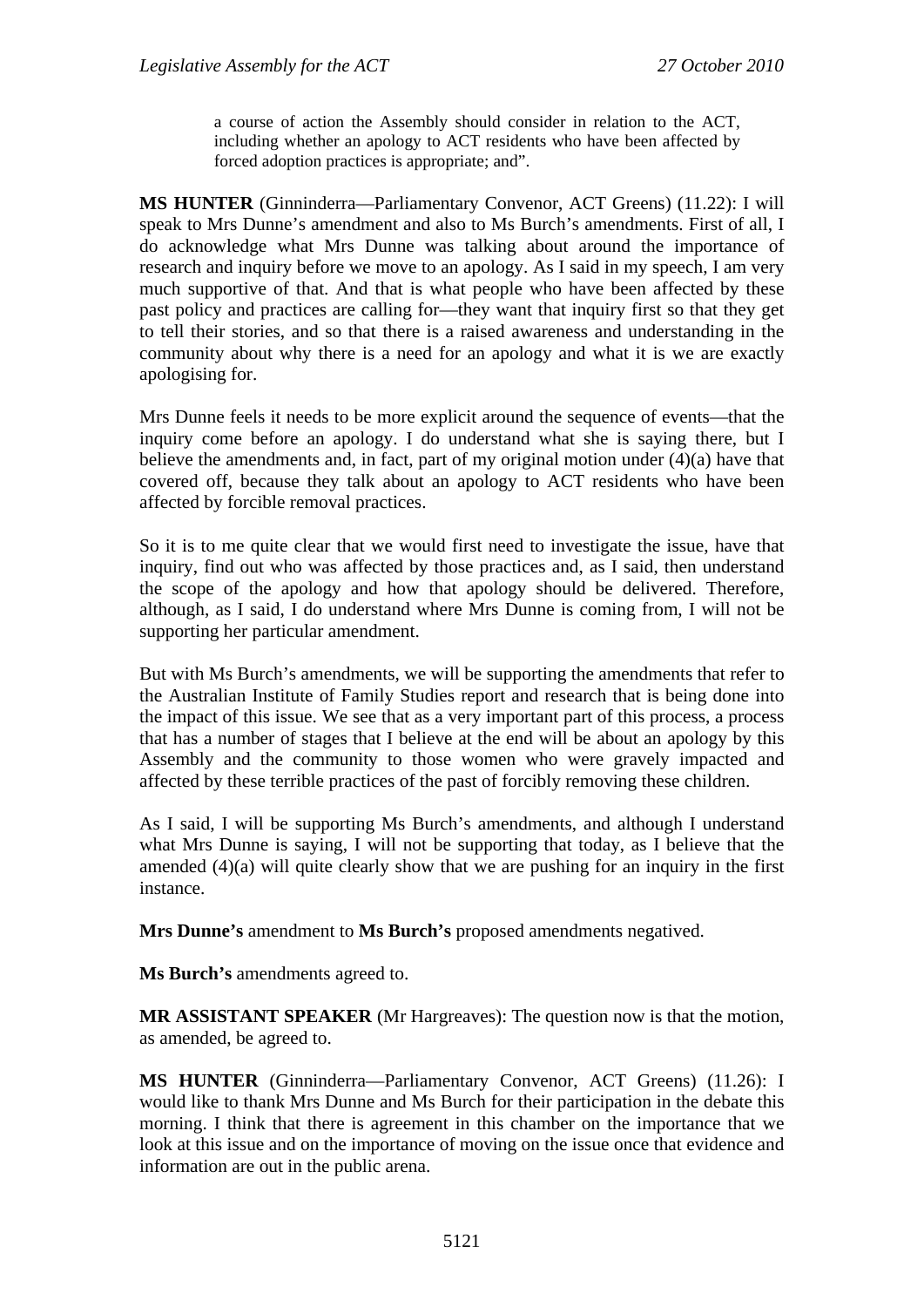Just this morning I received an email from a birth mother, and I just want to share that email with you. It says:

I also am a birth mother. My daughter was placed for adoption in Melbourne, and luckily I am now in touch with her, 47 years later.

We were all told it was the best thing for our children at the time. However that is by no means certain, and what is certain is that many birth parents suffered greatly afterwards, many unable to have any more children. And adopted people too suffered much from feelings of rejection.

So I applaud the actions in Australia where there are attempts at last to recognise this pain and at least to apologise though the pain itself will always be there for many.

I also just wanted to finish up with another story recounted by Mr Templeman during his speech on the WA apology. This is a slightly condensed version, but I think it does sum up the stories, the experiences and the importance of what we are doing in this Assembly today. It is by a woman called Phyllis, and she wrote:

When my baby was due I went to the Hillcrest Hospital. Us girls lived at the back of the hospital, while we waited to give birth. The night my baby was born they took me down to the labour ward at the other end of the hospital, I had to walk. They had to help me up into the bed as I was in a lot of pain.

I had a needle put in my leg and I don't remember anything until the next morning. I was still very groggy and was put into another bed. I must have slept for two or three days but when I awoke I asked where is my baby? One of the girls said you had your baby a couple of nights ago don't you remember? She told me that the baby was probably already gone.

I cried for about three days and the sisters gave me tablets to dry up my milk and something else to calm me down.

Someone came and took me to a dark room with a very pale light. I told him I wasn't signing any papers and that I don't have a name picked out.

This was repeated on a number of occasions. Each time Phyllis replied "no". Phyllis goes on to say that a nice sister came in and asked her whether she had had a boy or a girl. Phyllis told her that no-one would tell her the sex of her baby. The sister informed her that she had given birth to a boy. She then writes that an arrangement was made "against the rules" for her to see her son:

She told me to come down to the nursery about 10pm, and that I would be able to see my son and cuddle him for about half an hour, but not to say anything because she could get the sack for what she was doing. I was able to cuddle my son and I told him that one day I would see him again.

I think that sums up the importance of the debate today, and I thank members for their involvement.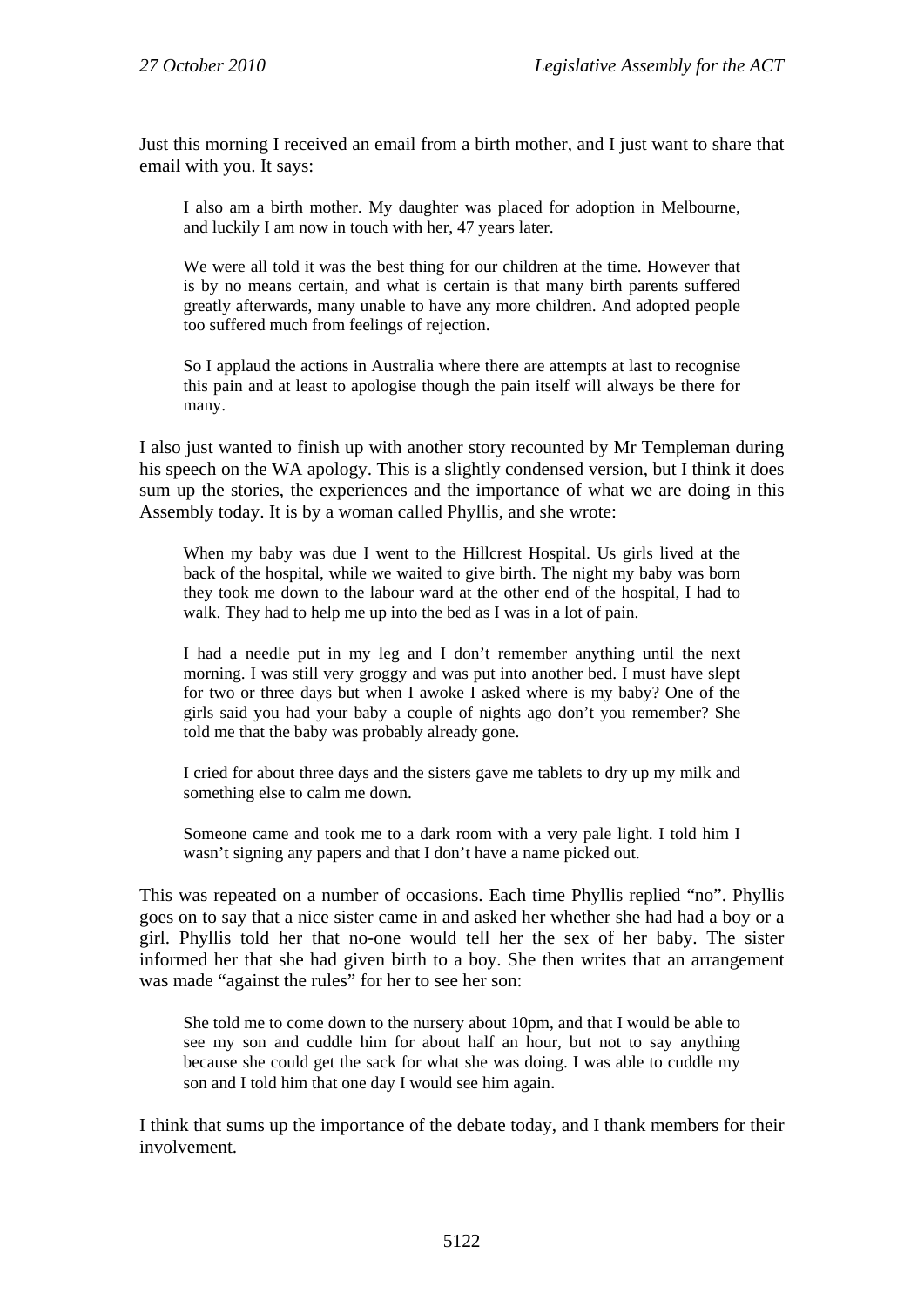Motion, as amended, agreed to.

#### <span id="page-28-0"></span>**Water—Murray-Darling Basin Authority**

#### **MRS DUNNE** (Ginninderra) (11.30): I move:

That this Assembly:

(1) notes:

- (a) the Murray-Darling Basin Authority's Guide to the proposed Basin Plan, released on 8 October 2010 and the Technical Background paper, released on 21 October 2010;
- (b) that the plan proposes a reduction of between 26 per cent and 34 per cent in the ACT's current diversion limit, or 34 per cent to 45 per cent if the diversion is taken only from watercourse diversions;
- (c) that the ACT's current diversion limit is 40GL per year, negotiated in 2008, which is less than 0.5 per cent of total surface water diversions for the Basin;
- (d) that the ACT is the largest urban centre in the Basin, with a population representing some 17.5 per cent of the total population in the Basin;
- (e) that the ACT is a full voting member of the Murray-Darling Basin Ministerial Council;
- (f) that both the Commonwealth government and the Authority have admitted that the proposed plan is deficient in its analysis of the social and economic impact of the plan on regional communities, including the ACT;
- (g) that the Commonwealth has begun a parliamentary committee inquiry into the impact of the plan;
- (h) that the Authority has commissioned additional research into the local community effects of the proposed Basin plan;
- (i) that the ACT government, through the Minister for the Environment, Climate Change and Water, and the ACT Greens have made public statements broadly in support of the proposed plan; and
- (j) that the Canberra Liberals have drawn public attention to the potential impact of the proposed plan on the ACT's future growth and economic prosperity;
- (2) calls on the ACT government, within the timeframes set by the Authority in its public consultation process in relation to the proposed Basin plan, to:
	- (a) make a submission to the Authority on behalf of the ACT, vigorously defending preservation of the ACT's current diversion limit;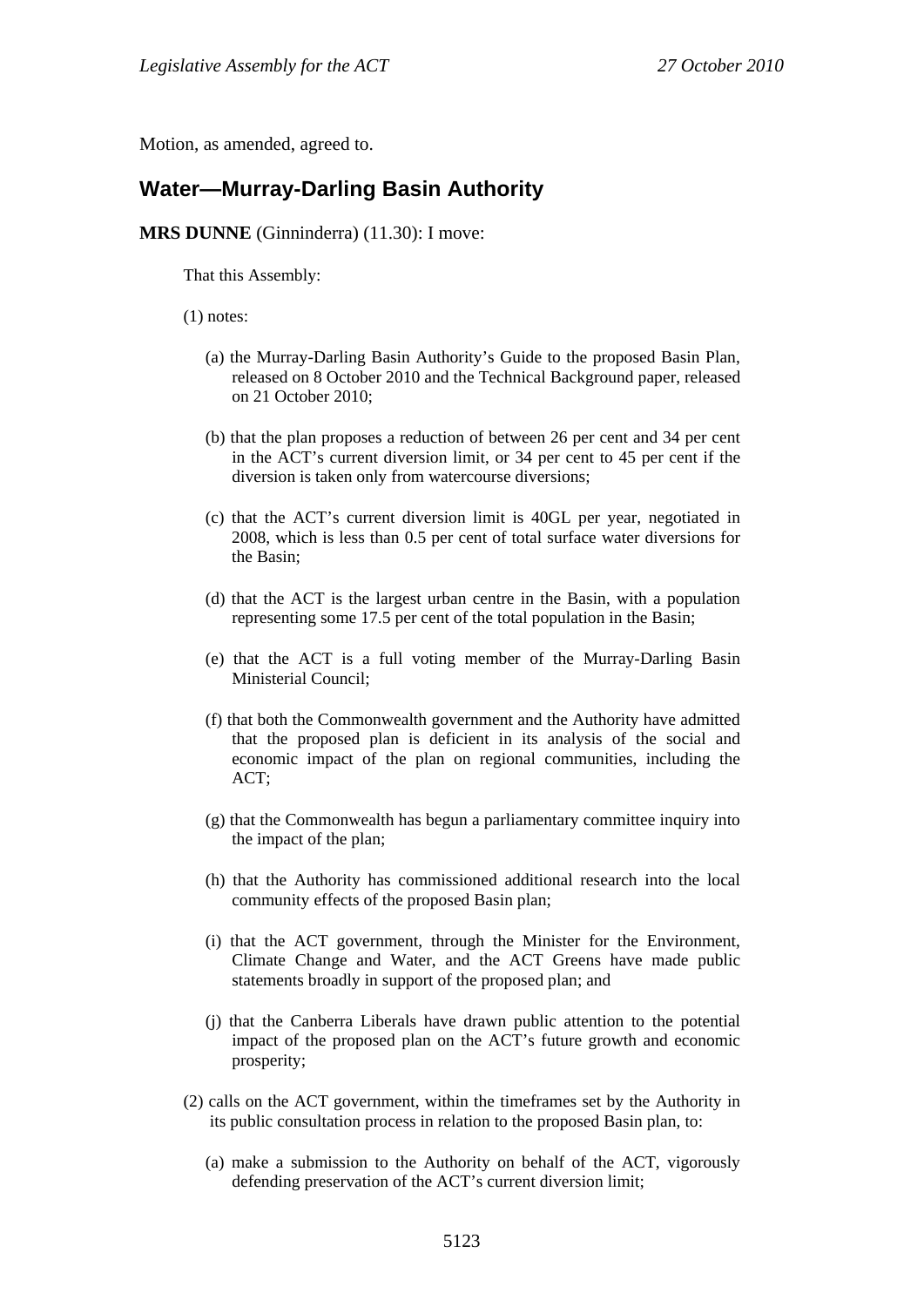- (b) fully engage the public in that process, separately and in addition to any public consultation conducted by the Authority;
- (c) commission the necessary expert or professional advice to support its defence of the current diversion limit;
- (d) commission an independent assessment of the impact of the proposed Basin plan on the net economic benefit of ACTEW Corporation's current major water security projects separately and together and release that assessment publicly; and
- (e) present a final draft report to the Assembly for debate prior to submitting the final report to the Authority; and
- (3) support the ACT government's submission once it has been debated and agreed.

Much has been said over the past three weeks in particular about the release of the guide to the proposed Murray-Darling Basin plan on 8 October and the subsequent release on 21 October of the technical background paper by the Murray-Darling Basin Authority. The documents have been the subject of a great deal of criticism throughout the basin and across the nation. Local communities, farmers and business people are outraged over what they see as the most serious threat to confront their livelihood and the social and economic fabric of their communities.

The commonwealth government and the Murray-Darling Basin Authority, despite spending millions of dollars on research, have acknowledged that the plans have failed to take proper account of the social and economic impact on local communities in the basin and they have gone away to do more work.

Even the Prime Minister, who during the election campaign in a foolhardy moment said that she would do whatever the authority recommended sight unseen, has backed away from that proposed plan. I note that in a previous Assembly the Chief Minister in this place said that he would agree to the McLeod report into the operation of bushfires sight unseen, and he backed away from that plan as well.

The water minister, Tony Burke, has also back-pedalled on his early comments about the proposed plan. We now have Mr Burke seeking, obtaining and publishing legal advice that says that the Water Act requires the basin authority to look at other issues apart from the environmental issues. There is a great deal of discussion to be had across the basin about what the guide means, how it might be changed and what impact that will have on the draft and the final plans as they evolve over the next year and a bit.

But what of the impact of the proposed Murray-Darling Basin plan on the ACT? I have spoken in this place on a number of occasions in my career here on the importance of water, our responsibility to husband water in the basin in particular and the important role that the ACT plays being the largest population centre in the basin. As the only jurisdiction wholly within the basin, we have an important role to play.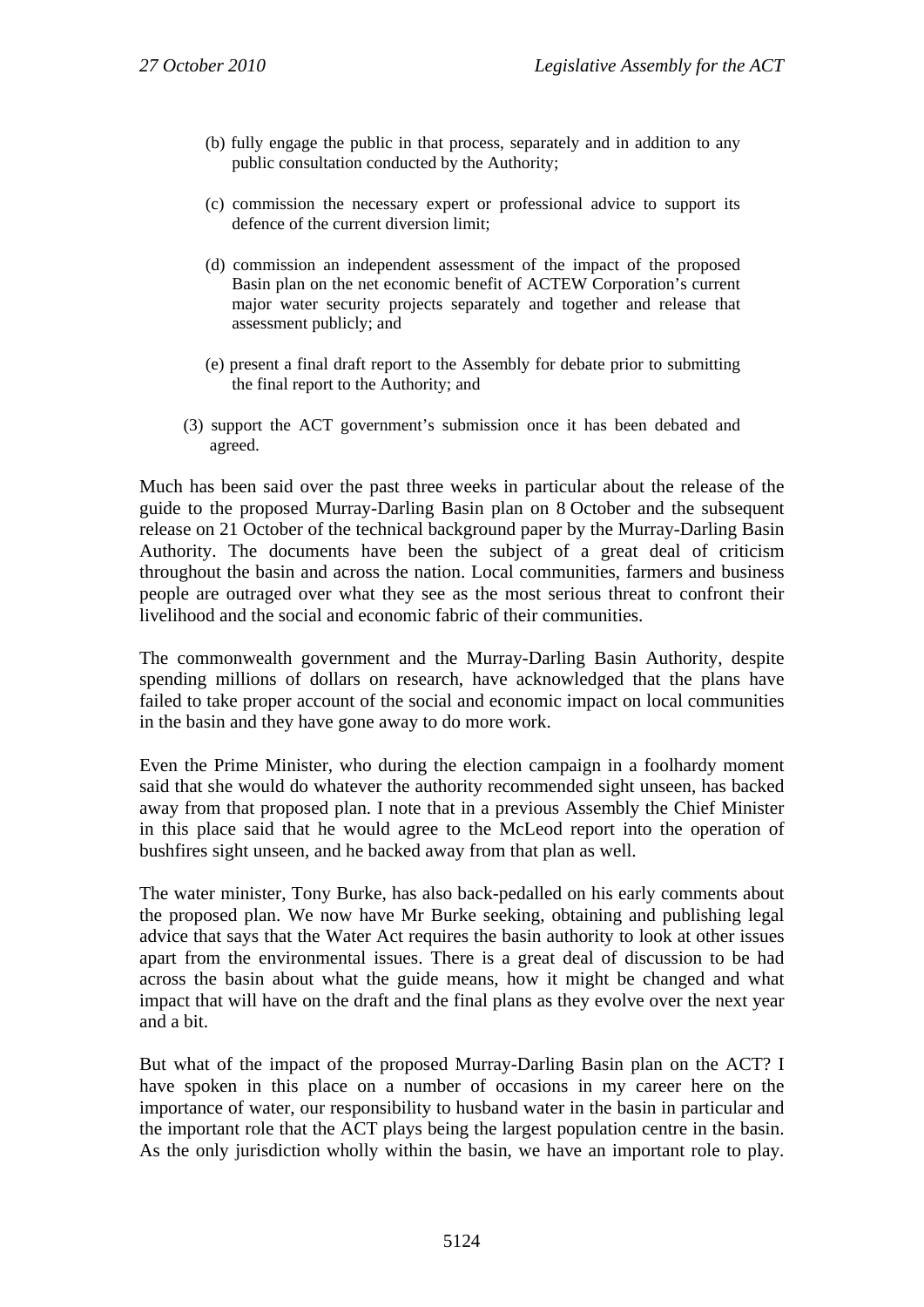The ACT is the largest urban centre in the basin and it represents 17.5 per cent of the total basin population. Our water diversions from the basin represent about one-half of one per cent of the total diversion for consumptive purposes within the basin.

Over many years, there have been lengthy discussions about the level of the cap that the ACT should apply as part of maintaining a healthy basin. Before I became a member in this place but when I first worked in this place the discussions afoot at that time were that the ACT should have a cap of what is now an unimaginable figure of 150 gigalitres. Actually, I had to go back when I was researching for this and look at those figures. I had a conversation only recently with an eminent water person in the ACT who has a longer history in this and a much more eminent history on this matter than I do. He confirmed my recollection that, in fact, the initial discussions were in relation to 150 gigalitres.

At the time when we were negotiating around a cap of 150 gigalitres the ACT did not have a seat at the table of what was in those days the Murray-Darling Basin Commission. I remember the negotiations that went on year in, year out in a rather arid way for us to obtain something more than observer status at the then commission. I remember the negotiations between ministers here and hold-out authorities elsewhere, most notably Victoria. The Victorian government did not want the ACT at the table for the sorts of negotiations that in those days were talking about a cap of 150 gigalitres.

The ACT's diversion limit was finally agreed in 2008 after it became a full voting member after many years of work. At the time I congratulated the Chief Minister on his achievement in this. The ACT became a full voting member of the Murray-Darling Basin Ministerial Council. The cap was agreed at 40 gigalitres, which is a far cry from the heady days of 150 gigalitres. I had concerns about the nature of that cap and the issues around it but I had some comfort from the fact that the cap at the time allowed a growth factor as well.

It is true, of course, that over the past years our actual usage has been far less than that cap. Even when we were not in water restrictions it was unusual for us to be net users of anything like 40 gigalitres of water. Indeed, our usage has been at about the level that is contemplated under the proposed plan in the best of times. Of course, until recently our usage has been governed by stage 3 temporary water restrictions since 2006 and that has had a considerable impact. In fact, there was one year recently— 2008, maybe 2009—when our net usage was as low as just under 16 gigalitres, which is an extraordinary achievement for the people of the ACT.

The bottom line here is that the diversion limits for the ACT, as proposed under the plan, will see a situation where the ACT would be committed almost permanently to stage 3 water restrictions. That would go on forever. If the Murray-Darling Basin plan evolves for the ACT as it is currently proposed, there will be no room for future growth in the ACT—none, forever.

People say to us all the time that we are spending half a billion dollars establishing Canberra's future, establishing Canberra in a way that will be free of water restrictions into the future. The minister speaks about—he did so recently—how it is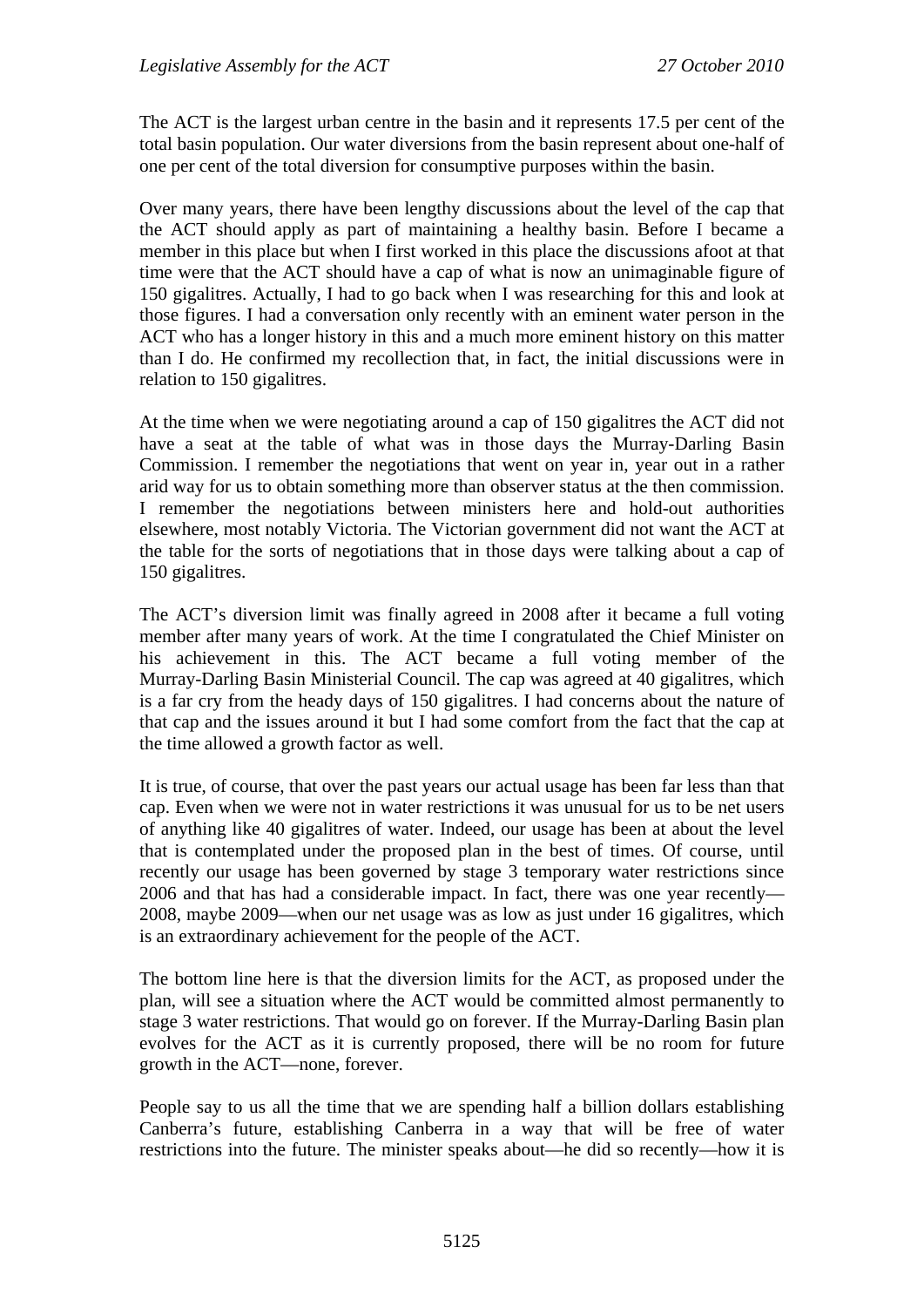government policy that we should be in water restrictions one year in 20. We have heard Actew Corporation tell us that we can expect not to be under water restrictions into the future but to be in a system of permanent water conservation measures. I think there is general agreement that we should have such measures. We are told that temporary water restrictions will be a one-in-20-year occurrence.

The proposed Murray-Darling Basin plan, I would suggest, puts paid to all that. If we end up with the sorts of reductions in the order of 13 to 18 gigalitres that would eventuate under the plan as it is currently proposed, as I have said before we would be in the equivalent of stage 3 water restrictions. If we grow as a city and as a community we will have to buy extra water needed for that growth. We will have to buy that water from the water that is stored essentially in our dams—the infrastructure that is costing the ACT community half a billion dollars.

This is one of the aspects of this whole process that I do not think the people of the ACT fully understand. It is partly because this government is afraid or unwilling to articulate this. We can store water in our dams. In the Murray-Darling Basin system that is not a diversion. It is only when we use that water that it is a diversion. Those dams can be filled but if the program evolves as it currently looks, we will be limited to using something in the order of 28 gigalitres a year net. That means that even when those dams are full we will not be able to draw down at a faster rate than we did when we had stage 3 water restrictions. That is the problem for us in the ACT.

Mr Corbell, when the guide was first announced, was quoted in the press as saying that this will ensure our water security into the future. He is, strictly speaking, technically correct because as things stand we will be unable to draw down at the rate at which we currently anticipate we would be able to draw down. Our capacity to draw down out of those dams will be much curtailed. Of course, the storage life of a full dam will last much longer. So technically speaking the minister is correct. It would ensure our water security into the future but not in a way, I think, that the people of the ACT would expect.

This is serious stuff. It has the potential to have a serious impact on the social and economic wellbeing of the ACT and its people as it does on every other community in the basin. It is the most serious threat ever to confront our community. What is sad though is that the Canberra Liberals are the only political party to draw these matters to the attention of the people of Canberra. It is only us who have highlighted the seriousness of that threat confronting our city, our lifestyle, our social and our economic wellbeing.

Mr Corbell has said that he is concerned about the plan and the potential impact on the future growth of the ACT. Mr Rattenbury, on behalf of the Greens, has made probably the most telling comments. He said on ABC news the day after the guide was released: "We must rescue the Murray Darling Basin. This plan cannot be allowed to fail and as the ACT, one of the largest cities on this river, we definitely need to make our contribution."

I agree with the first sentence. We do need to rescue the Murray-Darling Basin and I have been on the record on this matter for a very long time. But just to say at the first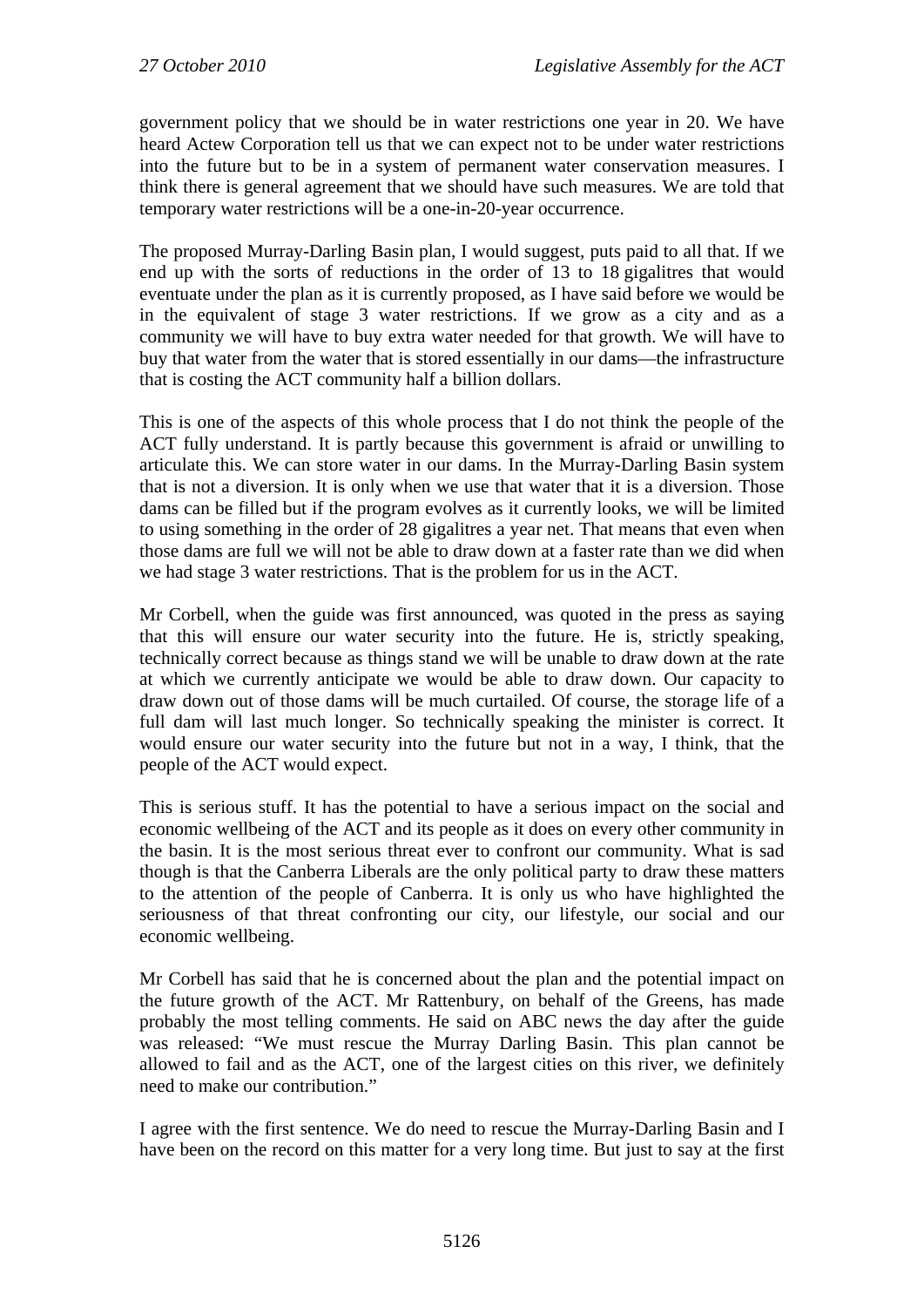reading that we cannot let this plan fail shows again the propensity of the Greens to sign up to something sight unseen. They signed up to the proposal to sell Calvary hospital. They sign up to government initiatives sight unseen without thinking through the implications. Here again we had the Greens saying the same thing. It was out of the national Greens playbook. It was almost the same language as was being used by Senator Hanson-Young at the same time. When the leader of the Greens said, "This plan cannot be allowed to fail," he was saying, "Just do it." It is the Nike excuse: "Just do it."

My motion on the other hand calls on the government and ultimately the Assembly to be of one voice when it comes to defending the ACT's rights to water in this matter. My motion calls on the government to engage the community fully in this process. My motion calls on the government to seek independent expert advice, particularly on the impact the basin plan will have on the net economic benefit of our water security infrastructure. My motion calls on the government to engage the Assembly in this process.

In short, my motion calls on the government to take a vigorous, assertive and comprehensive approach to putting together a submission to the Murray-Darling Basin Authority in response to this proposed plan. And my motion calls for tripartisan support for that approach. I cannot overstate the importance of this work and I cannot overstate the importance of engaging the community in this process.

This is an issue that goes to the heart of every Canberra household and I was not comforted by the words of the attorney last week when he was specifically asked about how he would engage the community in this. He basically said that he would not. He said that there would be submissions made and that would be it.

As I have said before, I do not think we can overstate the importance of this issue to the community and I cannot overstate the seriousness of what we and the community are facing. This is something that cannot be dealt with in a couple of meetings or a letter or two. It should not be dealt with behind closed doors with a wink and a nod. Whatever we put forward must be well founded, well argued and incontestable. Importantly, it must have in mind the economic, environmental and social future of the ACT and how it fits into the basin. But first and foremost, it should be about the future of the ACT.

I therefore commend to the Assembly my motion in relation to this matter. I understand that there is a proposal for a large range of amendments to this and there seems to be a willingness by all members here to have a fruitful discussion on this matter. I understand that it is the intention to adjourn this matter until a later hour today so that we can have some commonality of purpose in relation to amendments.

Debate (on motion by **Mr Corbell**) adjourned to a later hour.

# <span id="page-32-0"></span>**ACT Policing—tasers**

#### **MR RATTENBURY** (Molonglo) (11.45): I move:

That this Assembly: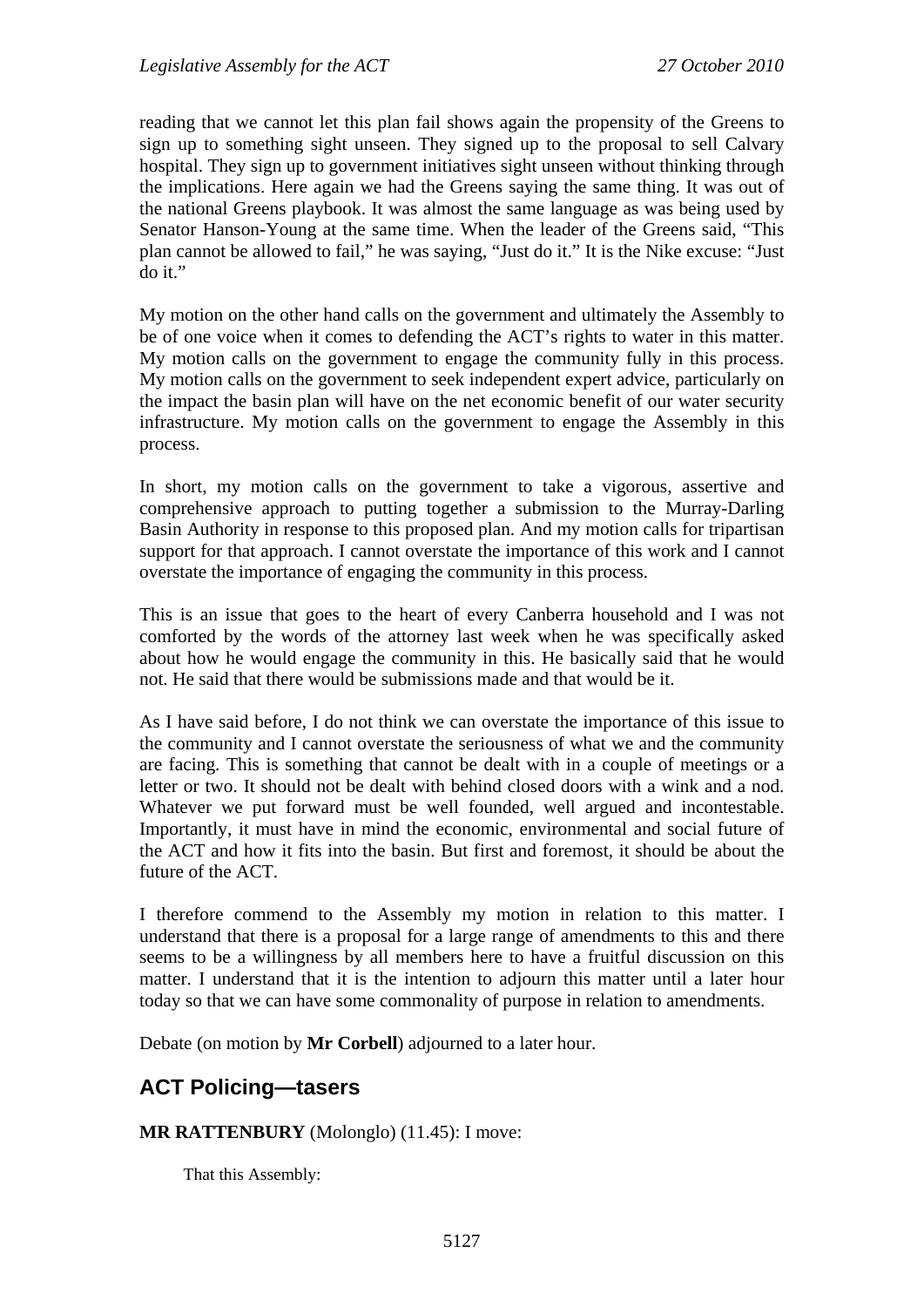- (1) notes with concern the recent Western Australian Corruption and Crime Commission report which identified that in the two years since tasers were issued to all general duty police officers:
	- (a) police use of firearms has doubled;
	- (b) injuries to police officers have increased 22 per cent; and
	- (c) tasers have been used, contrary to policy, as a tool to enforce compliance with the confronting example of the unarmed, non-threatening man who was tasered 13 times while surrounded by nine police officers for failing to comply with a strip search;
- (2) notes locally:
	- (a) the current ACT taser deployment model which only issues tasers to members of the Specialist Response and Security Tactical Response team;
	- (b) the current ACT police review into an expanded use of tasers; and
	- (c) the ACT Minister for Police and Emergency Services' 2008 statement that increasing transparency relating to use of force employed by police has the potential to reduce public scepticism of police and increase public confidence in law enforcement;
- (3) calls on the ACT Government to publicly report on:
	- (a) the results of the police review;
	- (b) the current level of de-escalation and non-weapons based training provided to all ACT police;
	- (c) details of the taser training provided to members of the Specialist Response and Security Tactical Response team and how this compares to other jurisdictions' training requirements;
	- (d) the use of force continuum adopted by ACT police; and
	- (e) all use of force incidents involving a handgun, taser, oleoresin capsicum spray or baton; and
- (4) calls on the ACT Government to commit to not expanding the taser deployment model until it has passed a motion in the Assembly agreeing to the expansion.

I am pleased to bring this motion on for debate today. I think it is an issue of some considerable interest in the community and has certainly had some significant recent media discussion.

At the heart of what I am calling for today is a full debate on tasers before the government and the police authorise an expanded rollout to all general duty police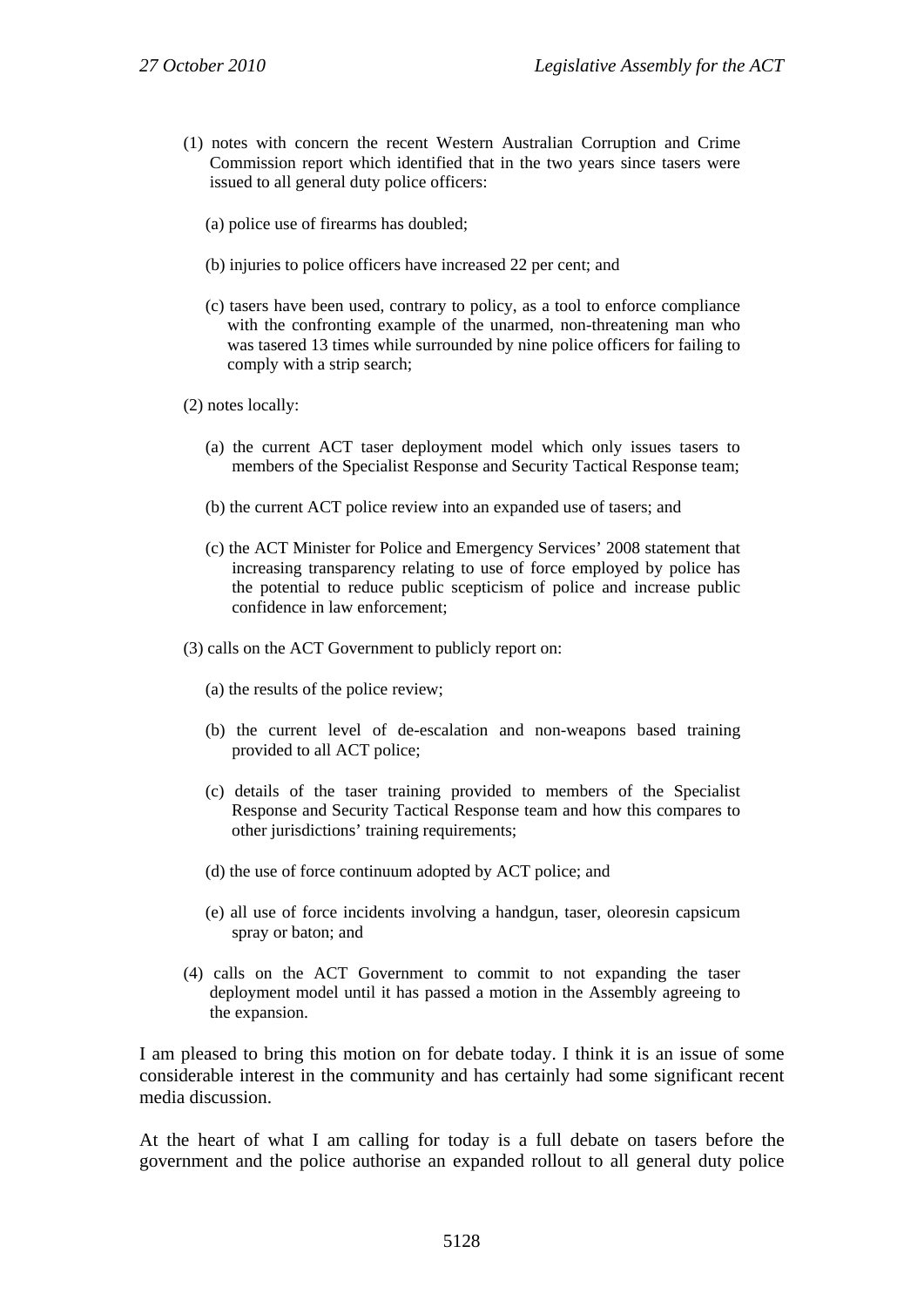officers in the ACT. The Greens believe that the level of public interest in this issue warrants that the debate take place if and when the government seriously consider such an expansion.

I am seeking the support of the Assembly in my call because I believe that there are significant risks associated with an expansion of the use of tasers and that we as an Assembly have a duty to be participating in the debates about the possible rollout.

We have a duty to inform ourselves of the facts and figures surrounding tasers and to participate in the debate in an informed way. It is not good enough for us to step to one side and waive the decision to the AFP Commissioner or the ACT minister for police because it is deemed an "operational police matter". Yes, it is an operational matter, but it is an operational matter of significant importance and public interest.

The issue of tasers is of importance because Australia has witnessed a dramatic rollout of the devices in recent years. Some 7,000 of them have been purchased for police use in the last three years alone. Contrast this with just 10 years ago when no Australian police had them at all. With this dramatic increase have come substantial problems. The recent Western Australian Corruption and Crime Commission report makes for confronting reading. It found that since all general duty police officers were given tasers, injuries to police have risen 22 per cent and police use of hand guns has doubled. In those two statistics lies the reason that the Assembly should be involved in any debate around an expansion of tasers. Those statistics call into question the frequently used argument that tasers are a replacement for hand guns.

But tasers are about more than statistics; at the end of the day, they are about people police officers and the people they come into contact with. The Western Australian report contained some confronting and disturbing footage of taser use on alleged offenders and members of the public. The text of my motion picks up on this when it notes:

… tasers have been used, contrary to policy, as a tool to enforce compliance with the confronting example of the unarmed, non-threatening man who was tasered thirteen times while surrounded by nine police officers for failing to comply with a strip search …

The footage contained in the report of this incident deserves to be looked at by anyone who makes public comment on tasers.

At this point I seek leave to table a document that provides the direct link to the video footage for the benefit of members who will be participating in this debate.

Leave granted.

**MR RATTENBURY**: I table the following paper:

Case Studies from the 2010 Report by the Corruption and Crime Commission on the Use of Taser® Weapons by the Western Australia Police.

Boiled down to its absolute core, the argument for tasers is that it is better to use a taser on someone than to shoot them with a hand gun. On the face of it, this is a good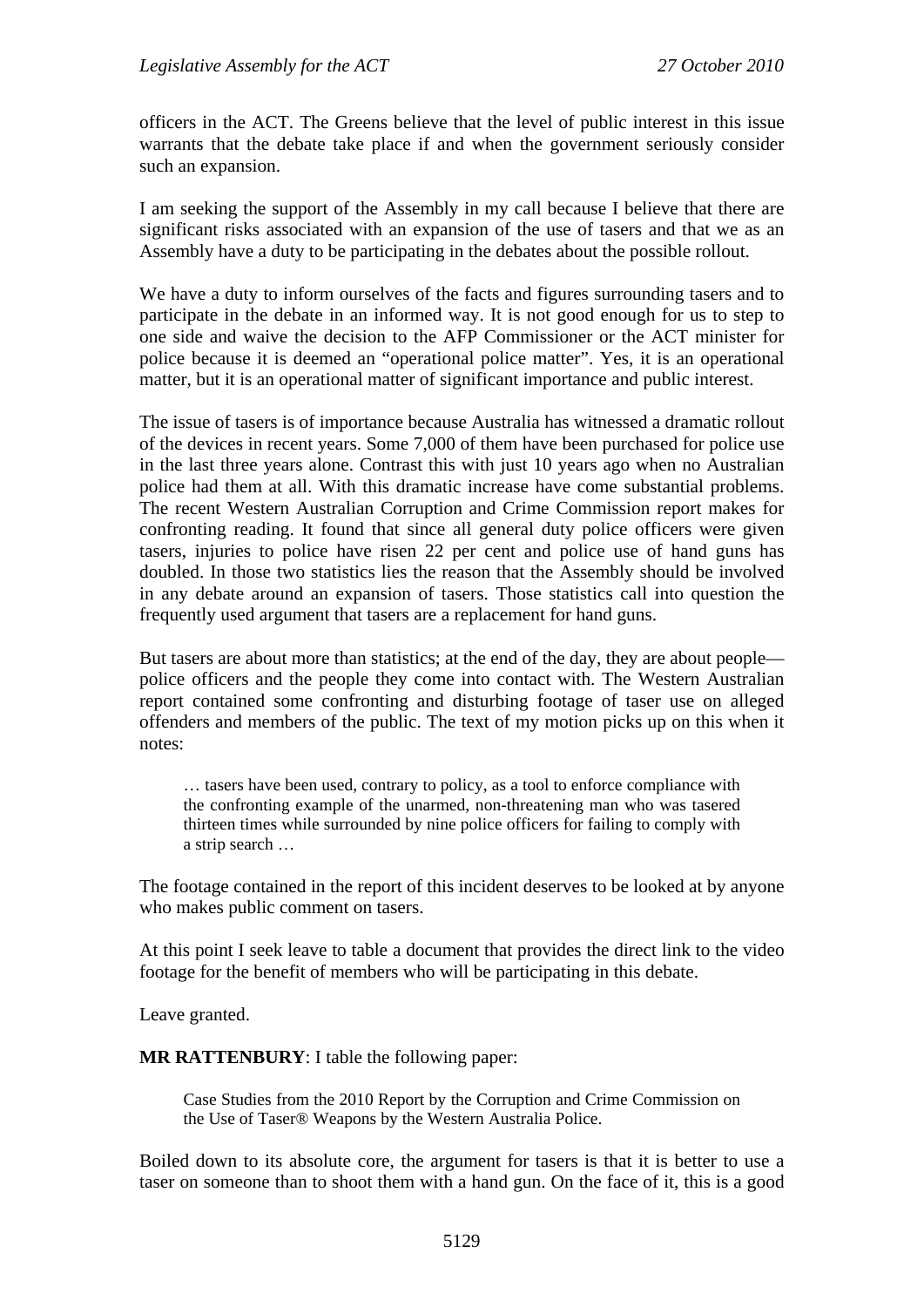and seemingly logical argument. However, as I noted earlier, the statistics from Western Australia shed significant doubt on the claim, and the Greens would want serious Assembly consideration of an expansion in the use of tasers before such a step was taken.

At this point I would like to make it very clear that the Greens support the AFP officers who make up the ACT Policing arm of the Australian Federal Police. For the record, and before there is any suggestion to the contrary, we support them and the important work they do in protecting our safety. We acknowledge the challenging role they have and the dangers they often face.

Furthermore, the motion today does not reflect a lack of trust in those officers or a lack of concern for their welfare. To the absolute contrary, we believe our officers deserve to be equipped with the very best state-of-the-art de-escalation techniques and non-weapons-based training to enable them to do their job to the best of their ability and in as much safety as is possible.

But in that context I want to remind the Assembly that more police are injured in Western Australia now that all general duties police officers have tasers. So to fully support and value our police force, the Greens say: arm them with skill and training, not necessarily more and more instruments of force.

I want to spend a bit of time discussing why the Greens are concerned about the use of tasers. It comes down to the sense that there is a very real risk that confrontations will be escalated and that this will force the hand of police to use the taser. From reading the Western Australian report, that appears to be a theme that comes through in the evidence there.

It was interesting that when this was being discussed a couple of weeks ago, one former police officer who called in to Triple 6 talkback radio in the morning made the following observation. He simply said, "If a police officer has more weapons, they are more likely to resort to them," in his opinion. He said, "We should be placing greater emphasis on the old skills of talking somebody down, seeking to de-escalate the situation through human contact and the like."

I thought that was a really interesting observation from somebody who spoke from a clear point of experience. In the document I have just tabled, there is a case study on the deployment of a taser in a case where a person was resisting arrest. The Western Australian Corruption and Crime Commission investigated the incident. I am now going to quote a passage from the findings in their report:

A police officer was on his own, on duty and in full uniform. He was in the lift of a city building. As he reached the lobby, he heard an indigenous man shouting loudly and swearing …

… He believed the man was suffering from a mental health problem as a result of methamphetamine abuse or alcohol abuse ...

The police officer followed the man into the street. The man went into a cafe and spoke offensively to the person behind the counter.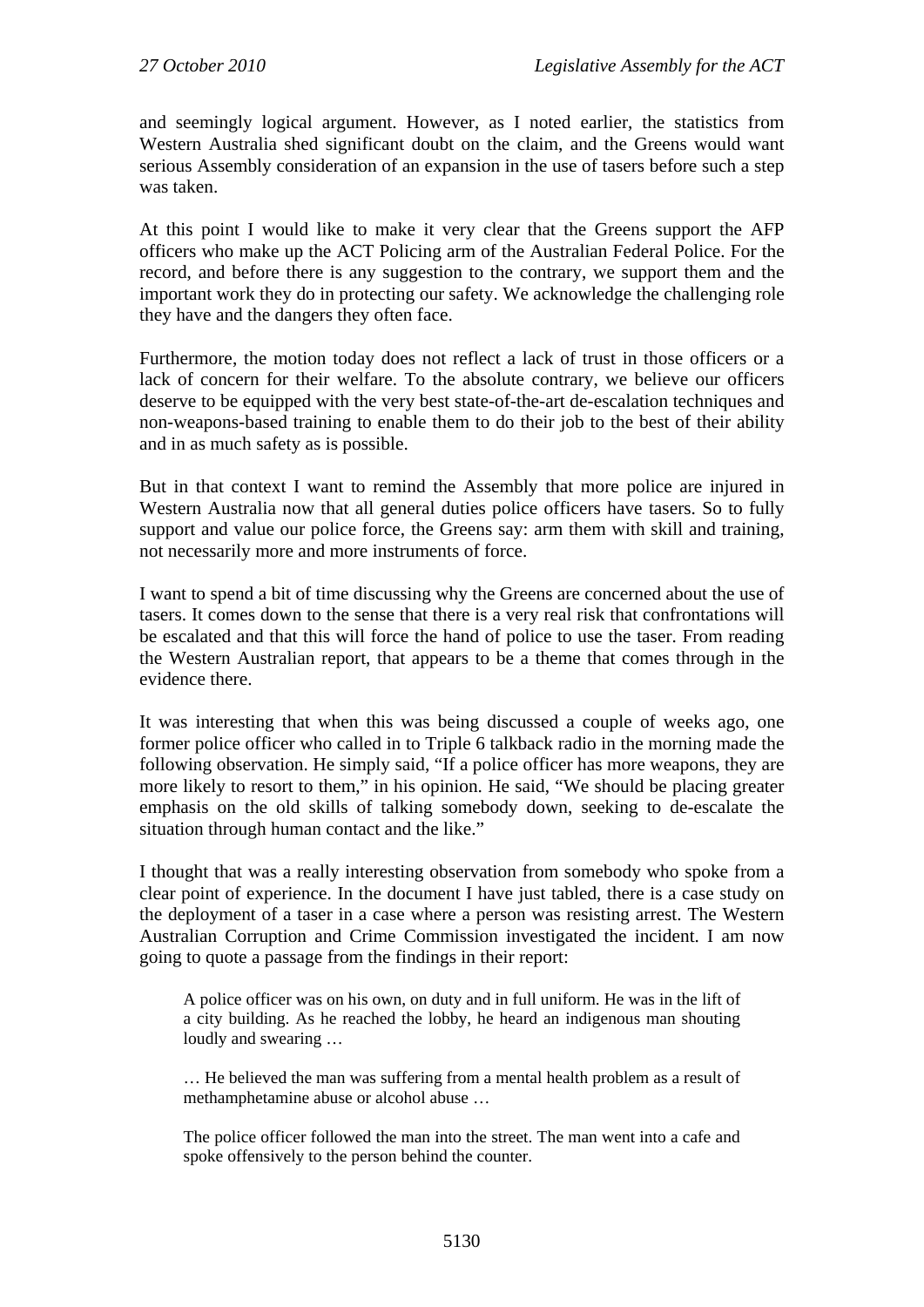… The man noticed the police officer and his body language became aggressive towards the police officer.

The police officer drew his Taser weapon and shouted "police, don't move". The police officer ordered the man to show his hands. The man raised his hands and shouted abuse at the police officer. The police officer ordered the man to turn around and face the wall, and then get to his knees and place his hands on his head … The police officer … radioed for priority backup.

The police officer took hold of one of the man's hands to place handcuffs on him … The man pulled his arm from his head and twisted in an attempt to stand up.

The police officer deployed his Taser weapon into the man's upper right shoulder … and the police officer supported him as he dropped sideways to the ground.

This is a factual account from the inquiry and a practical demonstration, I believe, of the escalating effect a taser can have. I think this is an interesting case study. We had an unarmed man, who was, from the report, conducting himself in an offensive manner, but it is interesting to see how quickly the situation escalated to the use of a taser device.

In further highlighting why this is an issue that I believe warrants Assembly debate, I would also like to quote from an article in the *Australian* on 6 October which was titled "Shock tactics on deadly display". The article reads:

WRITHING and roaring in agony, the unarmed man is shot unrelentingly at close range with a stun gun as nine policemen stand watching.

"Stop f . . king around!" one of them commands, as the Aboriginal man—who had objected to a strip-search in the foyer of a Perth watchhouse—is stunned 13 times with a police-issue Taser.

"Do you want to go again?" an officer yells before sending a 50,000-volt shock through the man's contorted body.

"Wanna go again?"

This is an incident that has received national media exposure in recent weeks. I think it is one that most members of this place, and most members of the public, would find incredibly distasteful, but it is an incident that has highlighted the potentially overzealous use of these devices.

There was another incident reported in that same article, and I will again quote the article:

In what Queensland's Crime and Misconduct Commission decried as "poor policing", a 16-year-old girl was held down and stunned by police in an innercity Brisbane park last year after she defied an order to "move on". She had been waiting for an ambulance to treat her sick friend.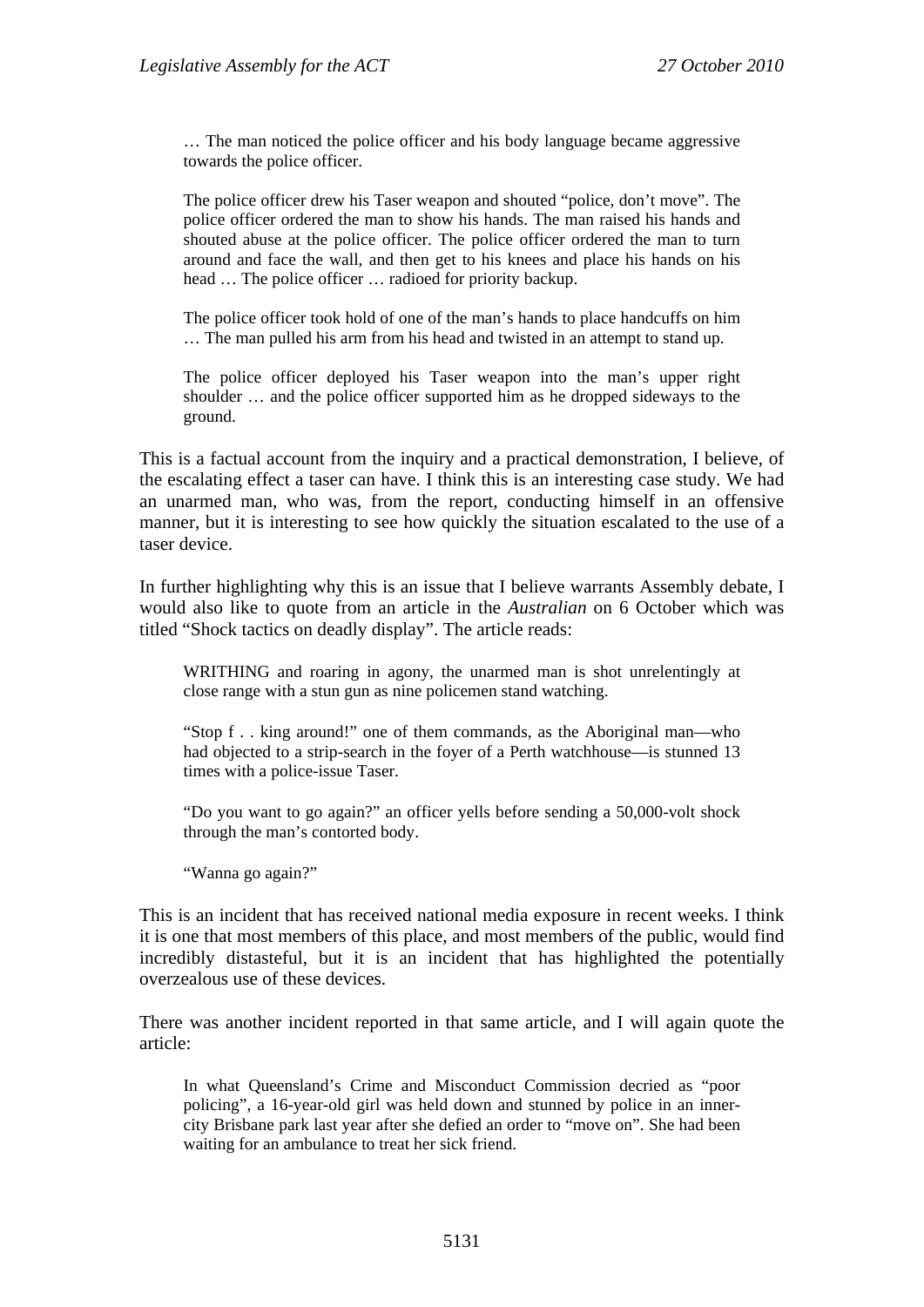These are simply some incidents. They are obviously incidents at the more concerning end of the spectrum. The reason I bring them up is not to suggest that this is how ACT Policing officers are conducting themselves—just to be clear. But they highlight why a debate in the Assembly is a matter that is important.

I would like to reflect on the proper role of the Assembly and what is and is not worthy of debate in the chamber, given some of the comments that members have been reported as making in the media in the last couple of days.

Given the examples that I have highlighted, the Greens do believe that taser use is worthy of debate. One aspect of the debate would be the thresholds at which police are authorised to use force. Again, the Western Australian Crime Commission report highlights—and has a very illustrative table in its report—the different thresholds that are applicable across Australia for police to be allowed to threaten the use of a taser and then actually use the device. It is quite illustrative to see that those thresholds are very different across this country, ranging from what is described as a low threshold through to a high threshold. That is a matter of public policy, and it is the duty of this place to debate matters of public policy, particularly when it comes to the thresholds at which police are authorised to use force, because these thresholds are the authorisation we as a society give to police officers to use force.

If members of the Assembly believe that we do not have a responsibility to participate in that discussion, I find that very surprising. On a daily basis, we in the chamber debate the appropriate thresholds for government interventions in the lives of the community. There are few more direct interventions than a taser, and I think the Assembly has a very clear role in overseeing those thresholds.

A second aspect of the Assembly debate would be discussion of the right level for disclosure once a taser has been fired. There has been some interesting commentary of late on what the right level of disclosure is. Is it in annual reports, at one extreme, or is it online reporting within a very short period after the incident occurs, with public access to taser-cam footage? A number of the devices have an optional extra, a camera, essentially a webcam-style device, that records any incident when the taser device is used and provides an opportunity to scrutinise the use of that device. The Assembly should have a role in that debate as well. What level of disclosure do we believe is appropriate?

These are the reasons I have brought this motion forward today. This motion simply seeks to ensure that we do not just have a rollout of devices in the ACT, but that they are discussed by the elected members in the ACT, given the examples I have highlighted and the level of public disquiet about the potential impact of tasers. I have not touched on it today, but there have been a number of deaths reported linked to the use of these devices, both in Australia and overseas. I think there is a level of community disquiet.

If you are a good, law-abiding citizen, you would not have anything to be concerned about, but the example I cited of the 16-year-old being tasered in a Brisbane park because she would not move on while she waited for her friend to be treated by an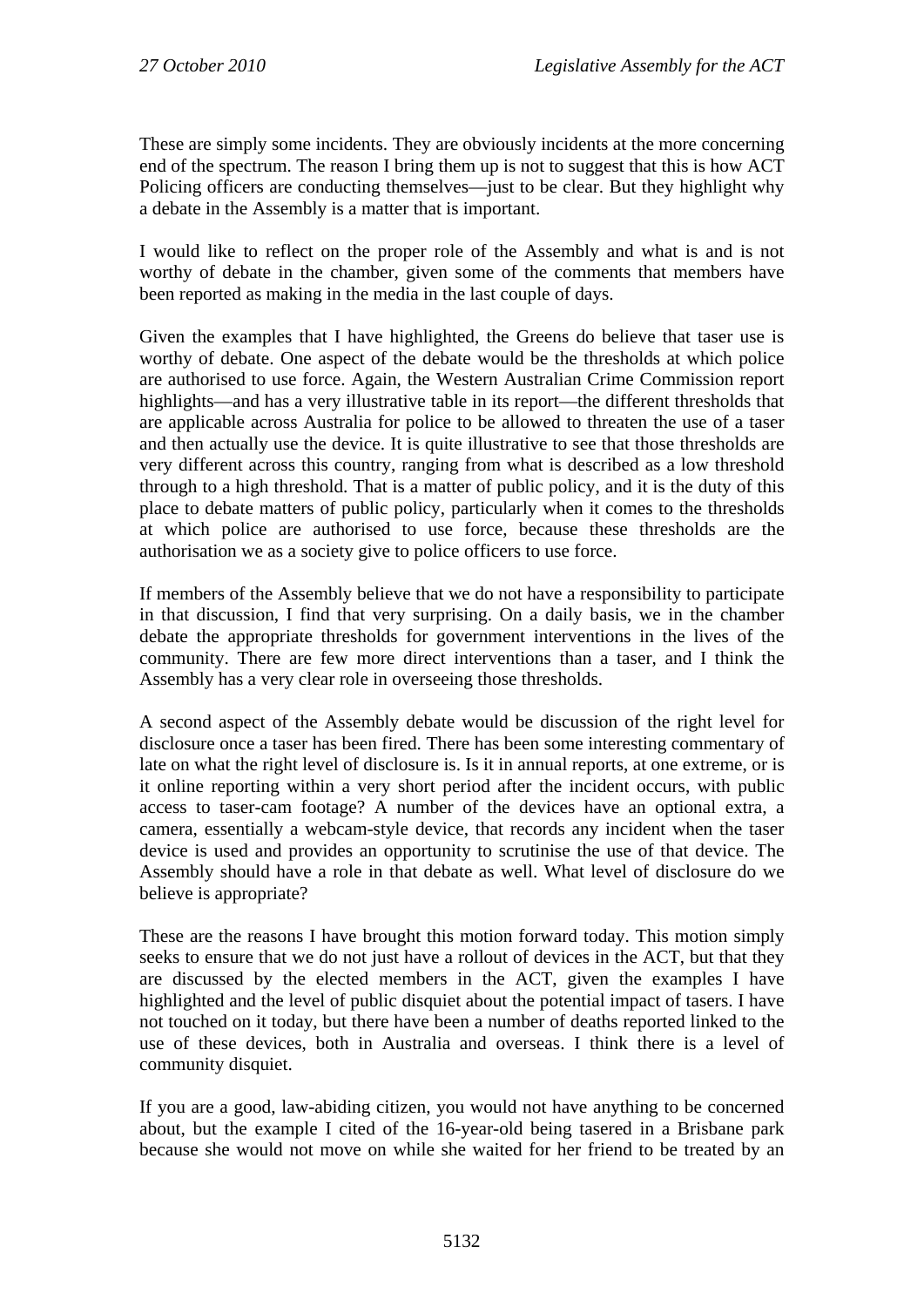ambulance—I suspect that young woman probably considered herself to be a law-abiding citizen and certainly did not feel that her behaviour warranted being tasered. I suspect others may share that view.

I implore members of the Assembly today to look closely at the text of the motion. It simply seeks to ensure that there is information available, both to ourselves and to members of the community, so that we can have an informed debate, and it seeks to ensure that this place has an explicit conversation before these devices are rolled out for general usage in the ACT. I commend the motion to the Assembly.

**MR CORBELL** (Molonglo—Attorney-General, Minister for the Environment, Climate Change and Water, Minister for Energy and Minister for Police and Emergency Services) (11.59): I thank Mr Rattenbury for moving this motion today. Contrary to his assertions, the government welcomes the debate about the use of tasers. The use of tasers is a matter of public interest. It has significant issues of concern for many in the community, and it is quite appropriate for the Assembly to debate the matter. But what Mr Rattenbury fails to put forward in his argument is that he wanted to go further than that. He did not want to just have a debate; he wanted the Assembly to be the decision maker as to whether or not tasers should be made available more broadly to police.

Quite frankly, that confuses the role of executive government and the role of a parliament. The parliament is not here to make decisions about the operational deployment of certain technologies. That is a matter for the executive and, in this case, for the Australian Federal Police. Whilst the government is quite happy to engage in a debate about the appropriateness of the use of tasers, about the framework within which taser use should occur in the territory and a range of other matters, we do not believe it is for the Assembly to decide in what circumstances tasers should be used. That is a matter for the police, and they can be held to account in the Assembly through the Assembly's processes for their decisions.

The government shares some of Mr Rattenbury's concerns regarding the use of force by police in the deployment of tasers. However, we believe that amendments should be made to the motion in order to more accurately reflect the current circumstances as they relate specifically to the ACT, and I will be moving an amendment shortly.

Currently, the Australian Federal Police—ACT Policing—only authorises the issue of electronic incapacitating devices, which include the taser product, for a very limited number of highly trained police officers. This includes ACT Policing specialist response and security tactical response teams and some specialist teams in the national AFP sphere. Tasers are but one of a number of options available to police in the use of force.

The AFP Commissioner's orders define "force" as any verbal command or physical application to gain subject control. Aside from common law, police obtain the power to use force from legislation—primarily the Crimes Act 1900, the Crimes Act 1914, the Australian Federal Police Act 1979, the Criminal Code 1995, the Customs Act 1901, the Australian road rules and a number of other ACT acts.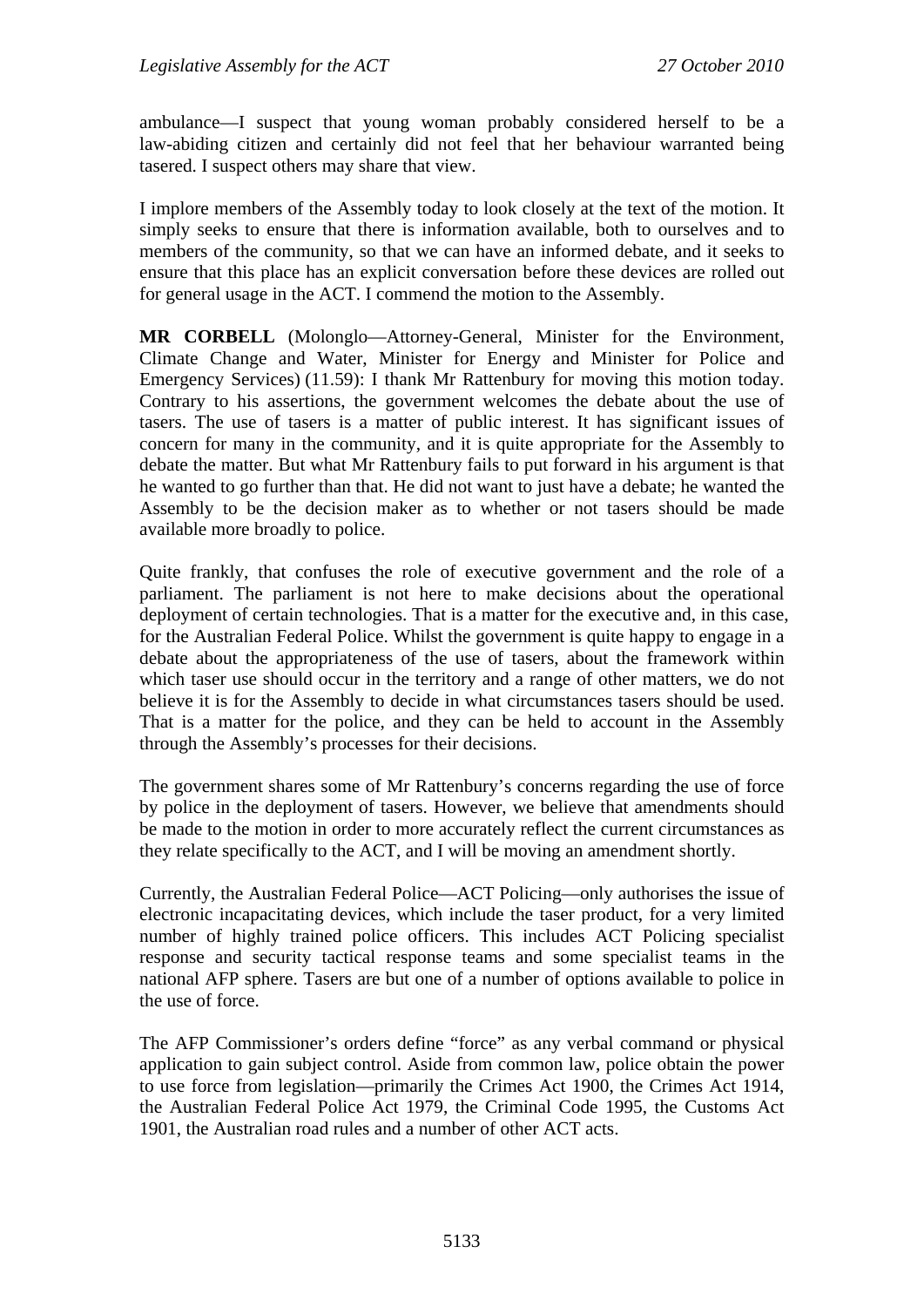The threshold set by the AFP for the use of a taser is governed by commissioner's orders, which police officers must comply with under the AFP act and regulations. Ultimately though, the testing ground for the appropriateness or otherwise of applications of force by police will rest with the judiciary—the criminal and coronial courts.

There are five main points that appear to be of concern to the judiciary when reviewing the use of force by police. These are: (1) was the application of force necessary; (2) was the level of force used proportionate to the level of resistance offered; (3) were all options considered; (4) were injuries sustained consistent with the level of resistance offered; and (5) was force applied in good faith or was it applied maliciously or sadistically. There is sufficient legal precedent on these topics that I really do not need to go into them any further except to observe that there is a clear legal framework for the assessment of the appropriateness of the use of force by police.

The AFP Commissioner only authorises the use of a taser when a police officer believes on reasonable grounds that its use is reasonably necessary in order to defend themselves or others from physical injury in circumstances where protection cannot be afforded less forcefully, to arrest a suspect whom the police officer believes on reasonable grounds poses a threat of physical violence and the arrest cannot be effected less forcefully, to resolve an incident where a person is acting in a manner likely to seriously injure themselves and cannot be resolved less forcefully, or to deter attacking animals.

At this juncture I think it is important to pause and reflect for a moment that police take an oath to willingly put themselves in harm's way on behalf of our community in order to protect the community. They do so under the most stringent measures of accountability and scrutiny internally, externally and through the courts.

Like any employer, the AFP has legislated obligations to provide police with the best possible training, skills and tools with which to do their jobs effectively and safely. Tasers are but one of a range of tools available to police to employ in a dynamic continuum of force model that has at its core the fundamental notions of good communication, negotiation and the resort to a minimum amount of force reasonably necessary in a given circumstance.

A continuum of force model contrasts with the old-fashioned linear model involving the escalated hierarchy in this seriousness of use-of-force-options. The primary objectives of the continuum of force model should always be the de-escalation of a confrontational situation and reducing the risk of harm. Real world experience demonstrates that police will, from time to time, continue to be confronted by violent people and, therefore, they do require appropriate force options to deal with those circumstances.

Indeed, the underpinning purpose of the AFP Commissioner's orders on use of force is to ensure that AFP officers operate to de-escalate potential conflict situations. The AFP stresses the use of minimum force and maintains the preference at all times to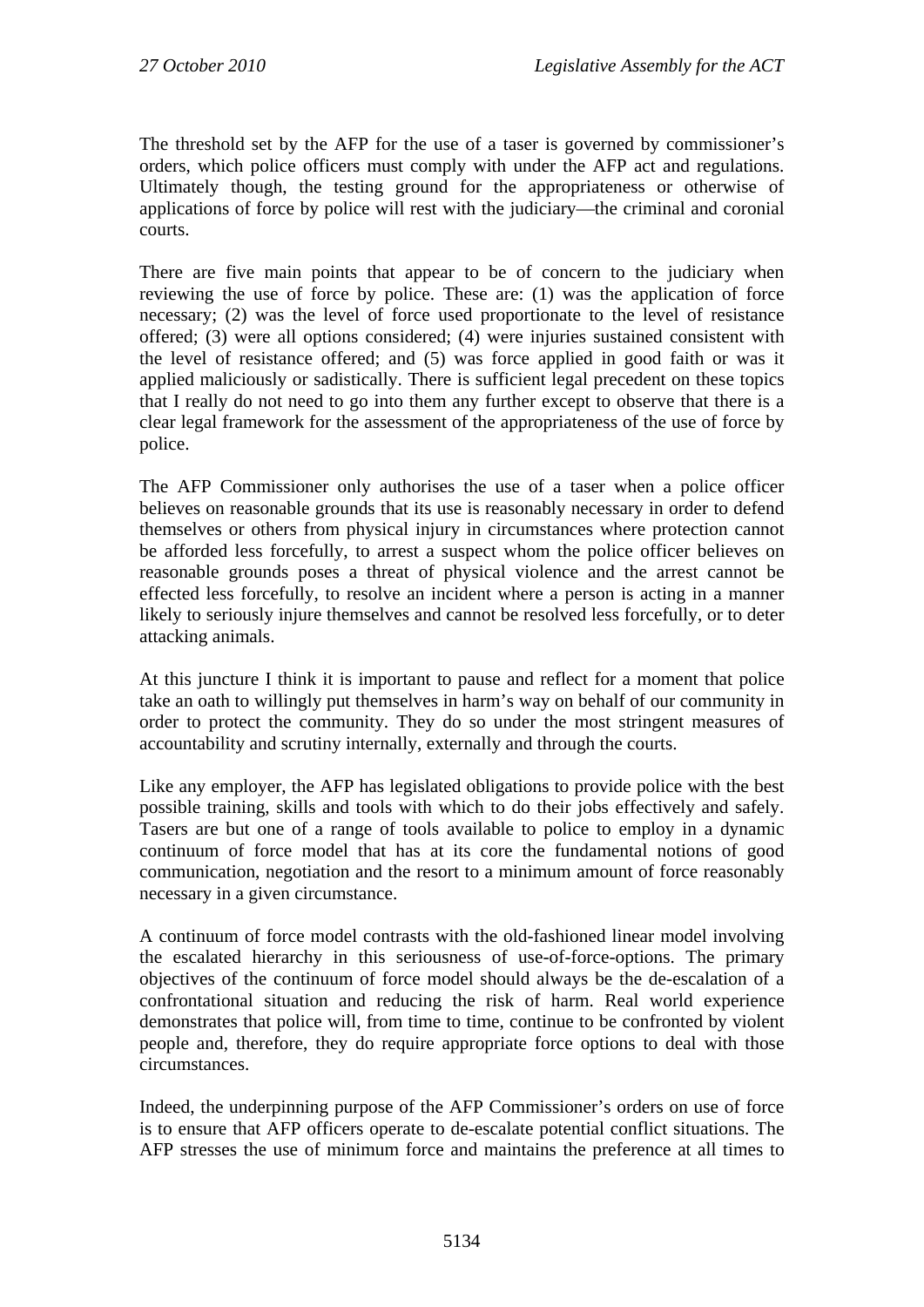resolve incidents without force. The conflict de-escalation model is not a linear approach to options of severity of force. Instead it is a flexible model that relies upon a police officer constantly communicating, assessing and reassessing the situation directly related to the level of threat offered and the appropriate force required to counter that threat.

Each and every time a police officer in the ACT resorts to force they must file a report. That report is reviewed at multiple levels within the AFP and is subject to review by the Commonwealth Ombudsman. The AFP regularly reviews its training and governance to ensure currency and incorporation of any lessons learned. Every police officer must undergo annual recertification in their full use-of-force options, guidelines and principles. This includes firearms, batons, OC spray and physical restraint techniques as well as verbal negotiation, practical scenarios and medical assessment. It also includes, of course, tasers.

Over the last two years, ACT Policing have had cause to discharge their tasers only twice. More tellingly, they record having drawn a taser only 11 times in that same period. When one considers the number of incidents of violence police attend in the course of a single year, the fact that they have discharged the taser device only twice in two years stands as strong testimony to the professional and conservative approach adopted by the territory's police service in using force to resolve such incidents.

I will make an observation, if I may, about the incident Mr Rattenbury referred to in Western Australia. That is, on the face of it, an appalling incident, one that is an abuse of police authority and position and one that involves what is clearly abuse when it comes to the use of force. It is not condoned in any way by the government. But the observation I would make about that incident is that it did not occur here in the ACT. It occurred in another jurisdiction. When we look at the use of tasers in the ACT, we should have regard to the particular circumstances of the ACT and the record of our police in their use of those devices here in the territory rather than draw some sensational links to incidents in other places.

I would also make the observation that abuse of use of force is abuse of use of force. It is not related to a particular technological device. It can occur with a baton. It can occur with OC spray. It can occur with other forms of use of force. It is not driven by a particular device; it is not technologically determined. It is driven by the culture, the training and the capacity of police in how they deal with incidents involving violence.

We have seen abuses of use of force in other circumstances in the ACT. Most notably, we have seen it in relation to the ACT watch-house where about four years ago an officer in charge of the watch-house abused use of force when it came to the use of OC spray—capsicum foam spray. That was an abuse of use of force, and that officer faced discipline as a result of those actions.

So I think it is very important that, when we have this debate about tasers, we reflect not on the particular device but on the context in which police exercise use of force, the guidelines and the training they receive and the orders they have to comply with. When we look at it in that context, we can see very clearly that we have a strong and robust framework that detects abuses when they occur—fortunately they do not occur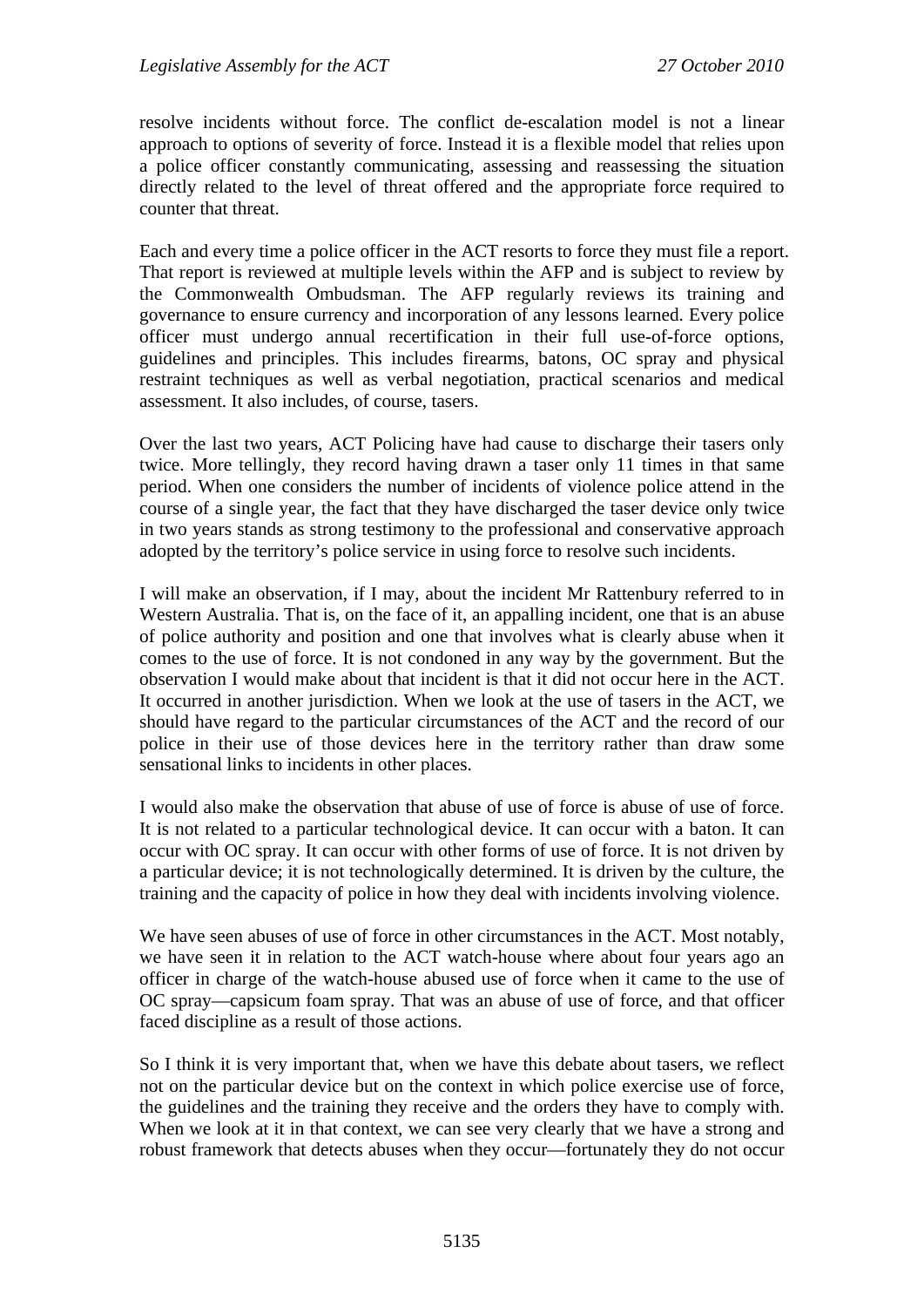very often at all; in fact, the incident in the watch-house about four years ago is the most recent to my knowledge—and we have a strong and transparent mechanism of accountability when it comes to the use of force.

The government's position in relation to tasers is this: the government is very comfortable with the existing arrangements where tasers are available to specialist police trained in their use. The government acknowledges and understands that ACT Policing will keep these matters under review and that they will analyse whether or not there is a need to expand the use of tasers to a broader range of officers.

There is a range of options open to police in that regard. For example, they may not choose to expand the use of the tasers to all general duties police, although that is a view supported by the police union. There are increments of change in between, including the availability of tasers to other more senior police officers in command of general duties police, so that the option is available should it be needed, perhaps in a more timely manner than the manner that is available through police in SRS, but not available as widely as it would be if it was distributed to all general duties officers. These are all options that the police should quite properly keep under consideration.

The government's view is that, whilst we do not rule out the expansion of the deployment of tasers to other police officers within ACT Policing, any such expansion must be justified on the grounds of public and/or police safety and must be supported by the evidence. We will wait and see what the outcome of the assessment by ACT Policing is. I have had a discussion with the Chief Police Officer and with the AFP Commissioner, and we have agreed that any decision about any potential expansion of the use of tasers will only be made after there has been consultation between the three of us—that is, the Chief Police Officer, the AFP Commissioner and me as the ACT minister for police. I think that is a constructive and sensible way to move forward in this matter.

ACT Policing have a demonstrated record of proven and responsible deployment of tasers. I would expect that that same level of caution would be applied to the consideration of any need for the wider issue of tasers to officers.

In conclusion, I simply draw to members' attention the existing procedures in relation to the use of tasers. Indeed, the government's response to the Assembly's Standing Committee on Legal Affairs in its 2008 report on police powers of crowd control noted:

ACT Policing will continue to monitor the effectiveness of TASERs as a less-than-lethal force option, within the ACT and other jurisdictions. However, ACT Policing will retain the option of expanding the availability of TASERs if this is considered operationally appropriate. ACT Policing affirm that changes to the use of TASERs will occur only after thorough testing and consideration.

I think that is a sensible approach. That remains ACT Policing's approach, and it is an approach that is supported by the government.

A range of the proposals put forward by Mr Rattenbury are not acceptable to the government; in particular the proposal that the Assembly should be the decision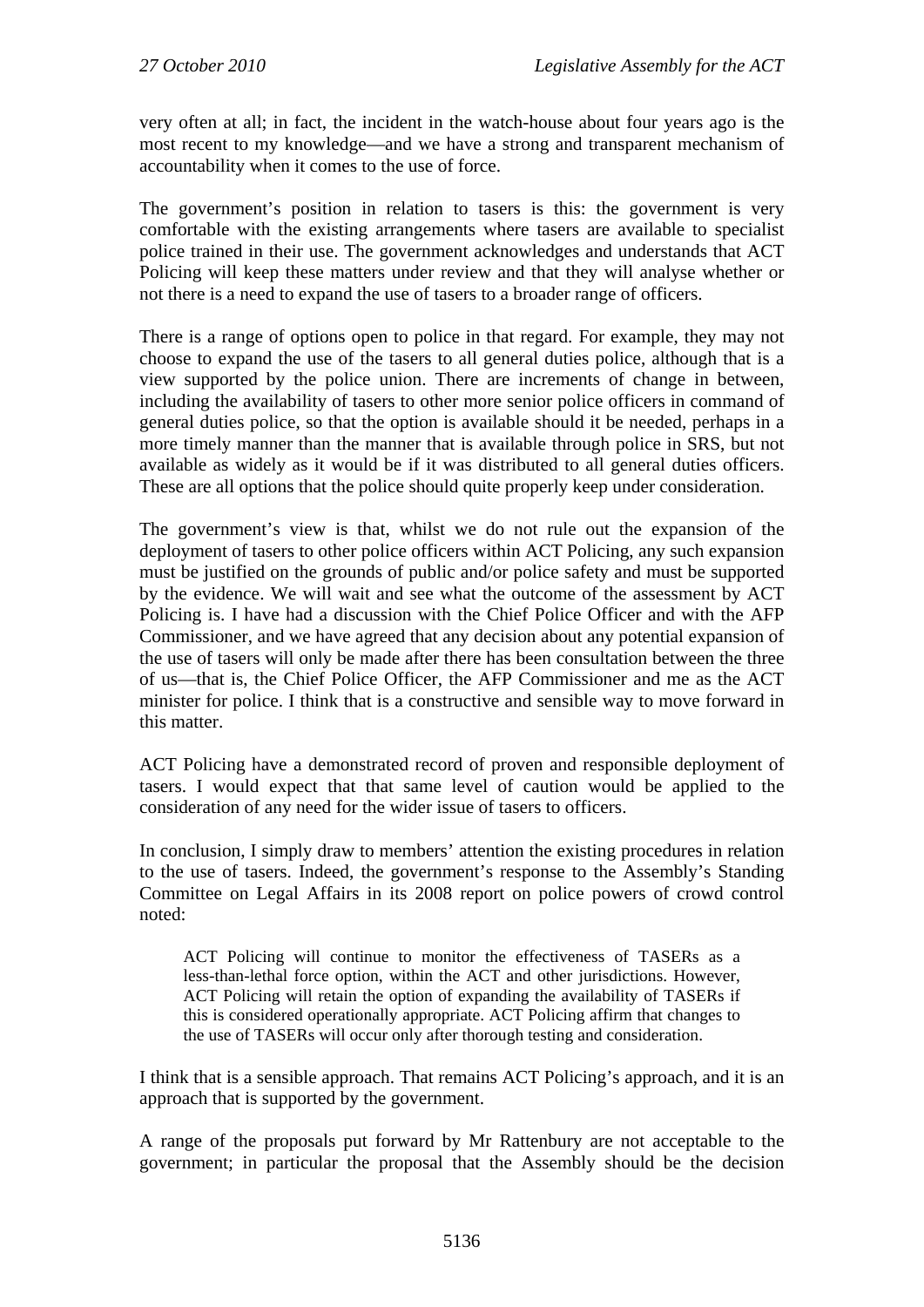maker on whether or not tasers are deployed more widely. I do not think that is appropriate at all. Therefore, I propose an amendment to Mr Rattenbury's motion, and I move the amendment that I have circulated in my name:

Omit all words after "That this Assembly", substitute:

" $(1)$  notes:

- (a) the current ACT taser deployment model which only issues tasers to members of the Specialist Response and Security Tactical Response team;
- (b) the occasions of use of tasers in the ACT, with a taser discharged twice in the last two years, once in 2009 and once in 2010; and
- (c) the high level of training provided to ACT police officers to equip them with skills and techniques to de-escalate confrontational and potentially violent situations; and

(2) notes:

- (a) that the Government will report to the ACT Assembly on the outcome of the ACT Policing Review;
- (b) that the ACT Police and Emergency Services Minister, ACT Chief Police Officer and the AFP Commissioner have agreed to a process to determine whether the use of tasers should be expanded in the ACT;
- (c) that any expansion in the use of tasers shall only occur on the grounds of improved public and, or, police safety and be supported by evidence; and
- (d) that the Minister for Police and Emergency Services will report that decision to the Legislative Assembly should such a decision be made.".

**MR HANSON** (Molonglo) (12.14): It is a rare moment in the chamber when I agree so completely with Mr Corbell but in this case I certainly do. I support the government's approach in this matter. I essentially endorse all of the words that Mr Corbell has spoken in this place. I congratulate him on that. It probably will not happen again too soon though, Mr Corbell, so just enjoy this brief moment of sunshine.

I and the Canberra Liberals will not be supporting the Greens' motion. I will go into more detail on that later. I foreshadow that we will be supporting the government's amendments as they have been put forward and as they have been explained by Mr Corbell. The Greens have put forward—I am not sure whether it has been tabled a further—

**Mr Rattenbury**: It has not yet.

**MR HANSON**: It has not but it will be?

**Mr Rattenbury**: Yes.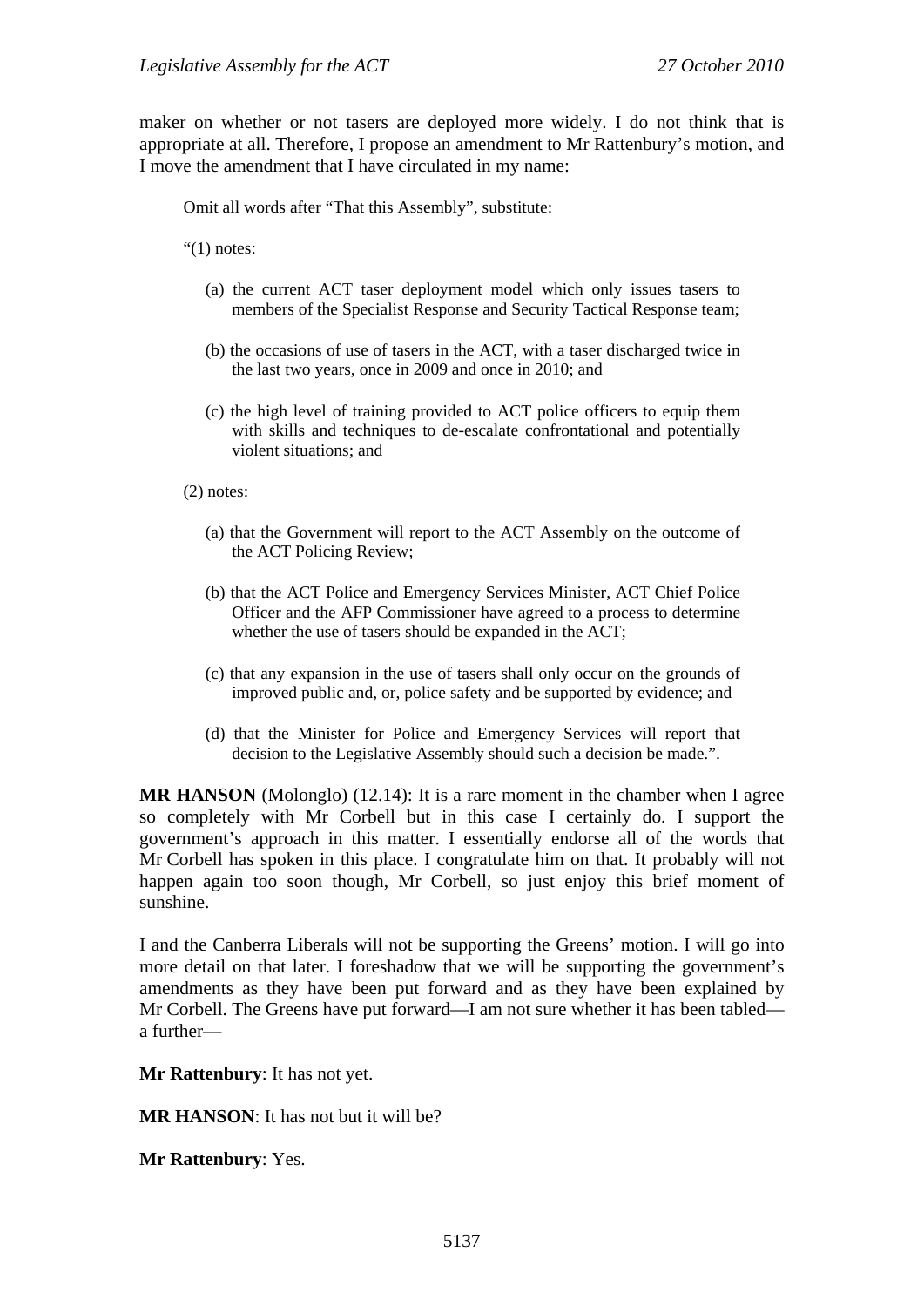**MR HANSON**: There is a further Green amendment that is coming forward. I foreshadow we will not be supporting that amendment. I am comfortable with the government's amendment on this and the approach that has been taken. I think I understand the approach that you are trying to take with your amendments but I am satisfied that the information that is being sought will be provided to us.

It is also important to say up-front that we have every confidence in ACT Policing. I think that point has been made by all three parties here now. I am also confident that the decision that has been put forward for any recommendation by Roman Quaedvlieg, the Chief Police Officer, to the minister will be a considered one and certainly in the best interests of the ACT community.

With regard to the Greens' motion, there are aspects of it that I think explain why we will not be supporting it. Certainly, there was an incident in WA that I think is of concern to everybody. Nobody obviously supports what occurred in WA. Everyone is disturbed by it. ACT Policing certainly has the benefit of the experience of what occurred in WA and the lessons learnt from that incident. I quote Chief Police Officer Roman Quaedvlieg, who condemned the incident in WA, from the *Canberra Times* of 16 October 2010. He said:

There's universal condemnation of the images we've seen out of Western Australia, that was … an abuse of authority.

So this is not something that we would expect to be in any way condoned if there were to be an expansion of tasers in the ACT. I think those words from the Chief Police Officer—indeed, the words from the minister, from myself and from the Greens—make it very clear that that is not acceptable and that is not what would be expected. There are recommendations that have been accepted also by the Western Australia Police Service. They have also condemned what has occurred.

It is interesting and relevant to note that the rate of injuries to police, as reported in the Western Australian report, is not as clear as the Greens have made out. I will quote the WA Police Commissioner, Karl O'Callaghan, who said in a recent *Insight* program: "The Corruption and Crime Commission report didn't say that injuries had increased but said that assaults on police had increased. We have heard from John Graves"—he is a WA police sergeant—"that injuries occur to police all the time in the difficult situation where they are grappling with people. Injuries to police have gone down, assaults on police have gone up. That is the thing the commission focused on, assaults. It did not look at the injuries."

There are a lot of positive stories, I think, that need to be told about tasers. You cannot simply focus on the negatives when it comes to looking at tasers. The report did find that the taser had been used contrary to WA police policy in this instance. In fact, there had been a few of those incidents but they have been addressed. The officers involved had been disciplined and there have been external and internal reviews of procedures.

The Greens' motion essentially also calls on the decision to be made by the Assembly rather than by the minister and the police. That requirement has been waived in the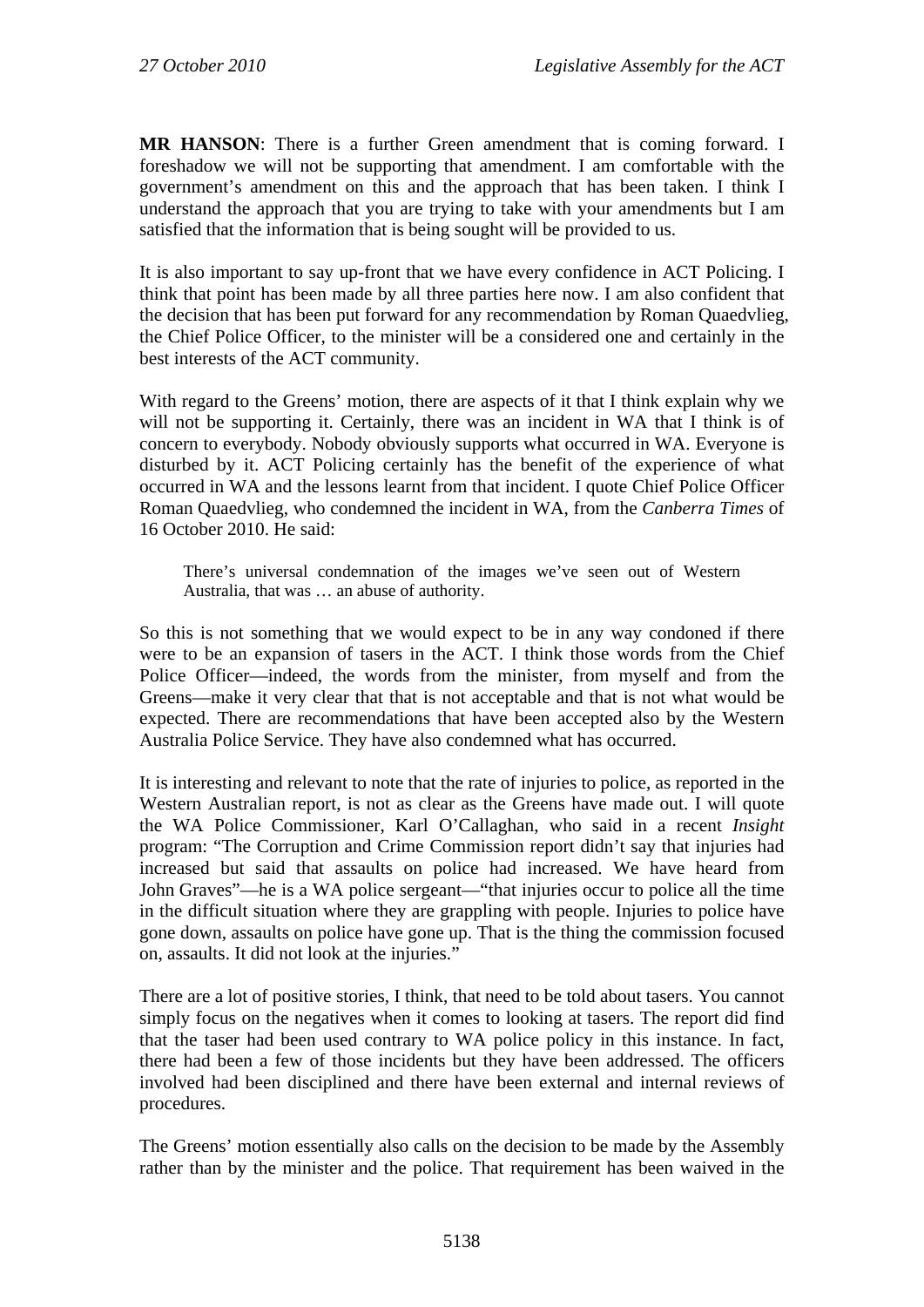government's amendment and we support that. It is important to note where that decision should be made.

The Greens have called for an increased use of de-escalation and non-weapons-based training. This is an important aspect of any police force. I agree with that. I am sure that the Chief Police Officer would agree with that and that the minister would. As our police have already demonstrated through the fact that they do not actually have tasers in the front-line, they obviously use those techniques before having to move to more forceful measures.

Once again, I have confidence in our police force to determine what are the appropriate de-escalation techniques, what are the methods of training, what are the best models and practices to use. I do not believe that it is the role of the Assembly to determine what those techniques should be. I think that they are operational matters that are best determined by the police force.

So we are comfortable with the debate and we are very comfortable to debate police techniques, be they the use of tasers or other measures in this place. But I do not think it is appropriate that the Assembly should be making such decisions. It would be unusual. Certainly, thinking back to my Defence Force days, for example, it is appropriate that, as we see now, there is a debate in the parliament about Afghanistan. But when it comes to who should make the decision about certain aspects of deployments and so on, it rests with the executive arm of government. But we would not be expecting the commonwealth parliament to be making decisions about, for example, the rules of engagement. They are operational matters.

I do not want to pre-empt any decision or any recommendation that comes forward from the Chief Police Officer, but it is important to note that tasers can be a very valuable tool in law enforcement. All measures, whether it be the use of force that comes from a police officer's baton, or grappling, through to the use of firearms, obviously come with some element of risk. We cannot discount that. We need to acknowledge this but that does not mean that they are necessarily appropriate tools that can be used by police.

For example, capsicum spray can be affected by the wind and the environment. It can affect innocent bystanders. I refer to what WA Police Commissioner Karl O'Callaghan said about the use of batons. He said: "Remember that most baton strikes cause very significant damage and it takes months to recover from those as they cause joint breaks, serious bruising and bone breaks. If you get sprayed with a capsicum spray it has a 40-minute to one hour recovery period."

There is no hierarchy of weapons as such and it is really for the police to determine on the ground as the situation dictates what is the appropriate use of force—from grappling, use of their voice, through to the use of a firearm. A taser simply provides the police with another tool that can be used appropriately given the circumstance. That really can only be a decision made by the police officer on the ground as a result of the correct techniques that he has been rigorously trained in.

Academics and the WA report have raised concerns that if you use tasers, essentially there may be "mission creep"—officers get used to the idea of the weapon and use it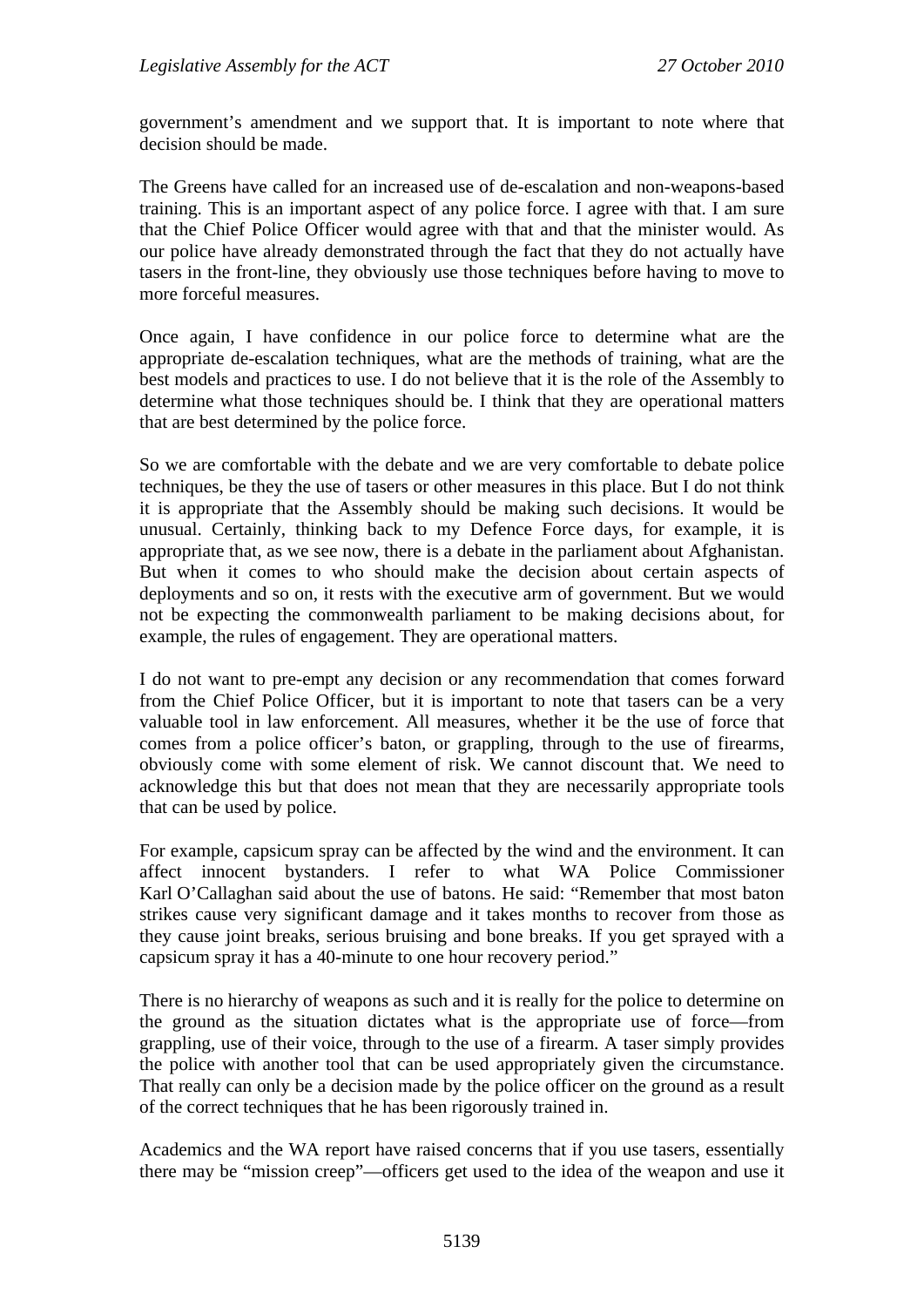perhaps when other procedures or tools may be more appropriate. But I think that the evidence that they have been drawn—correct me if I am wrong, minister—11 times and only used two times certainly indicates that within ACT Policing the use of tasers has been prudent. It has been restricted and it demonstrates, I think, that the techniques and training used by ACT Policing in the use of tasers is very effective. That is proved essentially by their very limited use here in the ACT.

I would like to refer now to the use of tasers on people with mental illness. Sadly, that is an event that occurs quite regularly. In fact, in 85 per cent of cases where the Victorian critical incident response team activated tasers it was on people with a mental illness. The point is, though, that when people are suffering from a mental illness and are having an episode, de-escalation techniques may not be able to be used. You cannot deal necessarily with somebody who is suffering from a mental illness by use of non-lethal force, by grappling and so on.

There have been some sad incidents when people who are suffering with a mental illness, because police have not had the necessary tools available to them, such as tasers, have had to resort to lethal force. As a result, people suffering from a mental illness have actually been shot and either killed or very seriously injured. I believe that this was an issue that was discussed at the Labor Party conference this year. There was an example from an individual who had experienced this.

The same situation applies in respect of the use of weapons, including tasers, on children. Increasingly, police are confronted by children. There is a sad case reported in the *Canberra Times* today of a 15-year-old in Melbourne who was shot by police. I think it is a well-documented story. I am not going to assert that the use of or the availability of tasers necessarily would have prevented that, but I think that you could look at cases like that where if the front-line officers had had access to tasers, perhaps—I emphasise "perhaps"—a tragedy of that sort could certainly be avoided.

I was recently given the opportunity to join our local police force and the Chief Police Officer. I thank the minister for allowing me, Mr Seselja and Meredith Hunter to go out with the police force at night to experience what it is that the police have to deal with. It is a very difficult situation that they have to deal with. I think it is becoming well understood within the community that as the night goes on, our police force is confronted by people who are behaving extraordinarily violently. These are people who are often working in groups.

Police are confronted by males, and increasingly females, who are affected by drugs and alcohol, often in a cocktail that means that these people are actually almost impossible to deal with. Obviously, at the moment our police force have to deal with that with measures that basically are either non-lethal—by use of their batons, by capsicum spray or by grappling—or, the next measure they can use, by lethal force.

I think that all of us can envisage scenarios where our police force would be confronted by violent offenders, in Civic as an example, who are affected by drugs and/or alcohol and where the use of a taser could be highly appropriate to protect the public, to protect the individual that is conducting that behaviour and also very importantly to protect the police who are confronted by people who are behaving in that manner. I quote from Roman Quaedvlieg in the *Canberra Times* of 16 October: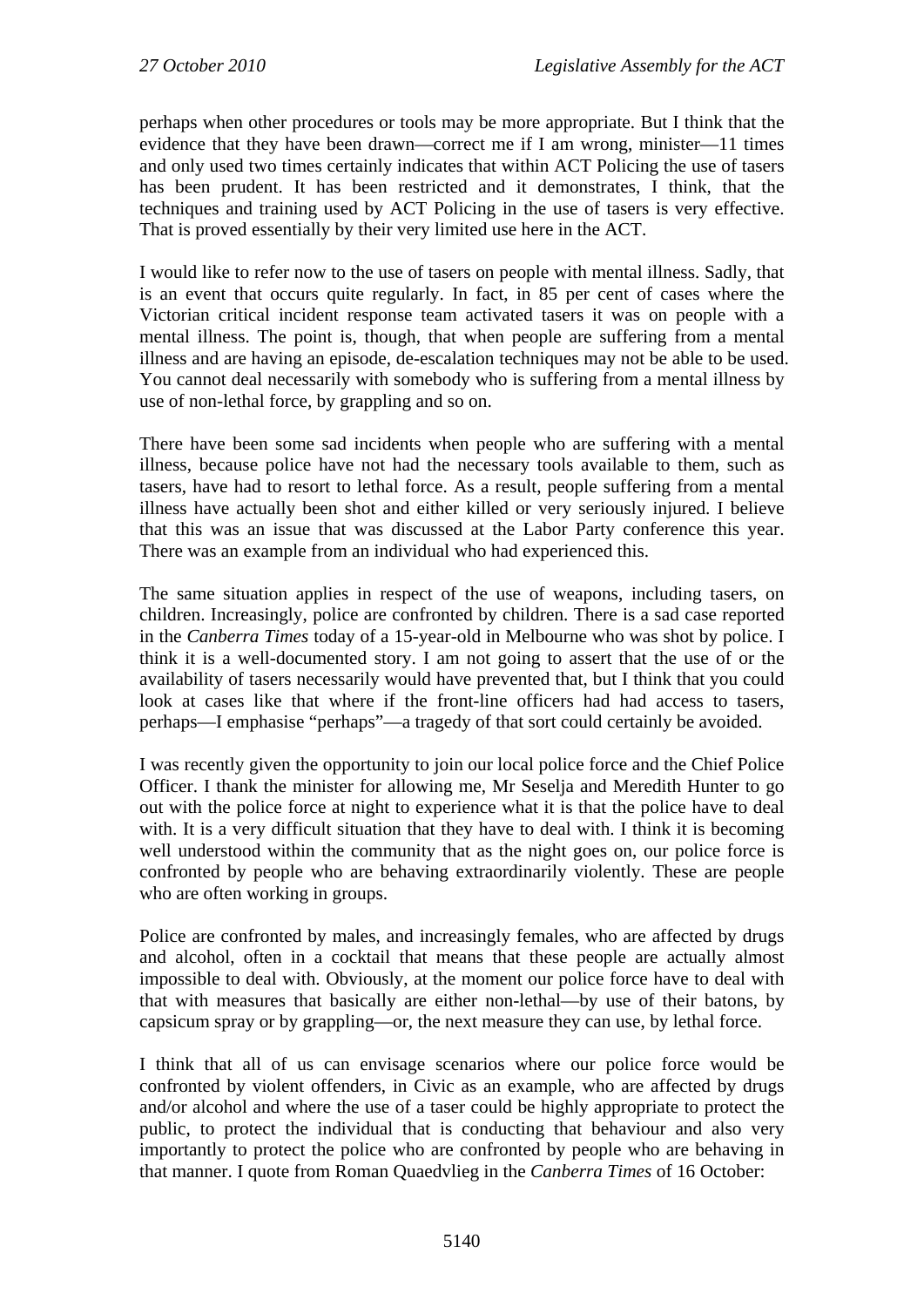I think electro-incapacitants are a legitimate option in the use of force continuum. What we need to recognise is that it's at the upper end of the use of force and any application of that particular option needs to be commensurate with the situation.

That is the Chief Police Officer clearly articulating an understanding of where and how tasers would be used—not as a first response option, but as a measured response based on the situation. We are still waiting for the report. The Chief Police Officer has not provided, as I understand it, advice to government that he requests or is seeking an expanded role for tasers.

But if he does go to the government, provides the evidence and argues that there is a case that tasers should be deployed further to the front line—I can envisage cases where that would be appropriate—I am comfortable to leave it to the minister and to the Chief Police Officer to determine that decision.

Obviously, we would await the response from the minister that is in his own amendment that he will be reporting back to the Assembly. But we support our police. We want to give them all the tools possible. We do not think that the Assembly should be the body that is dictating to the police the exact circumstances of where and when they can use tasers or who can and cannot use them.

I think that that is an operational matter. The fact is that the threshold decision about whether tasers can be used by a police force in the ACT has been made. They can use them; that is quite clear. How they should be used becomes an important matter for the Chief Police Officer.

I do not think this is an abrogation of responsibility. It is not a matter of the Assembly ignoring the issue or not recognising the difficulties that come with it. It is about making sure that our police are empowered and that the executive arm of government is doing what the executive arm of government should do in this case.

*Debate interrupted in accordance with standing order 74 and the resumption of the debate made an order of the day for a later hour.* 

**Sitting suspended from 12.29 to 2 pm.** 

# **Questions without notice Electricity—feed-in tariff**

**MR SESELJA**: My question is to the Minister for the Environment, Climate Change and Water. Minister, the New South Wales government today slashed its solar feed-in scheme by two-thirds to 20c per kilowatt hour. The New South Wales Premier noted that "the risk in continuing the scheme in its current form would be further rises in electricity prices". Minister, does your generous scheme, which is now the most generous in the country, risk further electricity price hikes like it has in New South Wales?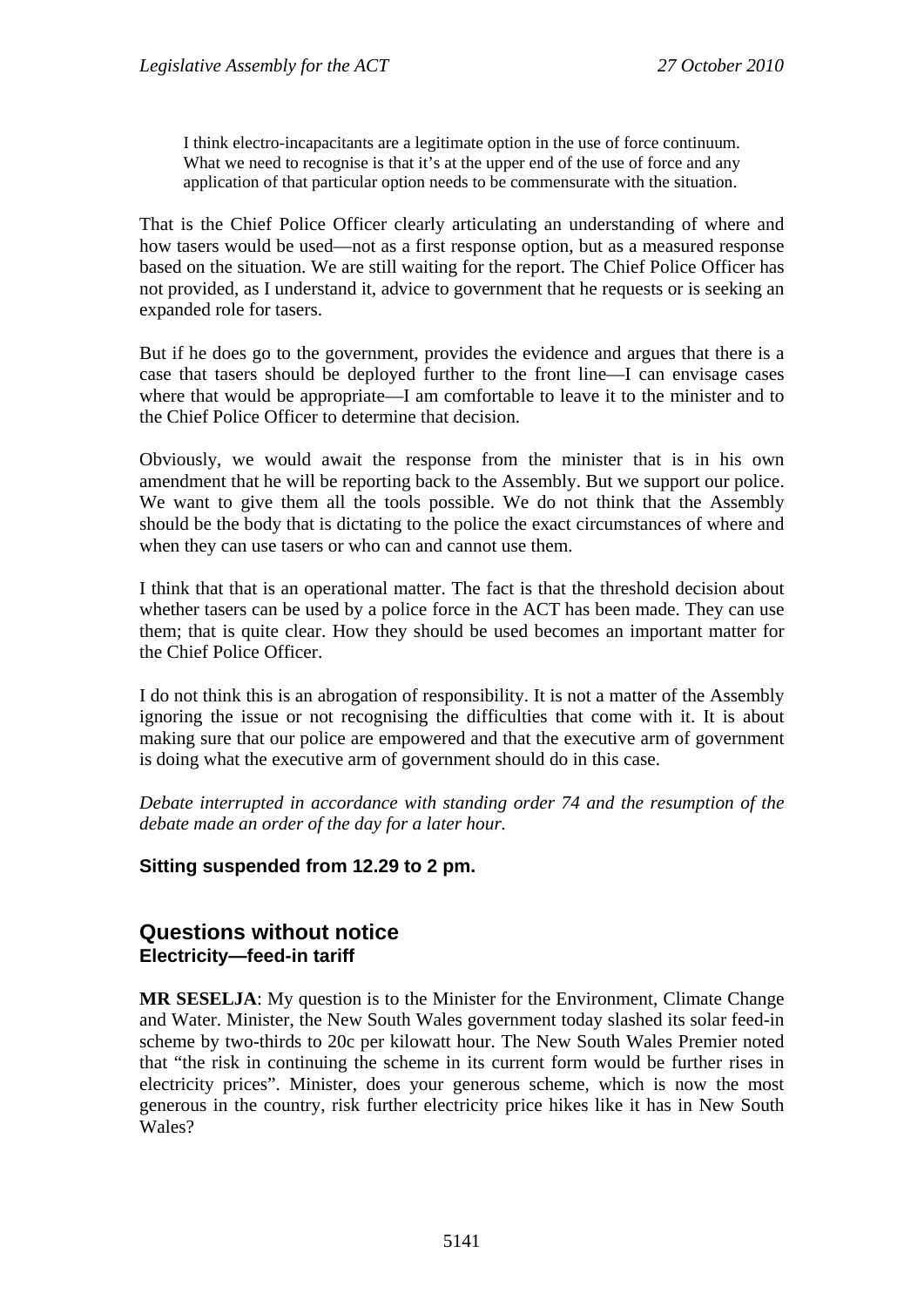**MR CORBELL**: The contribution of feed-in tariffs to electricity price is a very modest one. In fact, when you look at data right across the country, it is quite clear that, of the increases to electricity prices that have occurred, less than three per cent of the price increase has been as a result of the deployment of feed-in tariff type schemes.

It is very disappointing to see the New South Wales government make this announcement today. Obviously, they are heading into an election and it would appear that they are particularly sensitive to those issues. We just cannot afford in the solar industry to see this boom and bust cycle when it comes to policy making. It does not provide consistency; it does not provide the appropriate long-term policy setting that is needed to encourage the deployment of renewable energy generation.

Here in the ACT, we have adopted a considered and prudent approach to the deployment of the feed-in tariff. Members opposite should be aware, but clearly they are not, that the announcement made by the government in relation to its expansion of the feed-in tariff scheme put a cap on the amount of renewable energy eligible for the feed-in tariff payment at both the micro and the medium-scale generation level. And that cap ensures that the price of the micro and medium renewable generation schemes does not exceed that already factored in by the Australian Energy Regulator.

**MR SPEAKER**: Mr Seselja, a supplementary question?

**MR SESELJA**: Yes, Mr Speaker. Minister, the New South Wales government notes that one of the reasons that the New South Wales scheme has been so heavily subscribed is that there has been a flood of cheaper panels from China and Spain. Given that this is the case, how is this scheme developing the local solar industry, a stated goal of the ACT government?

**MR CORBELL**: Once again the Liberal Party come out in opposition to a scheme that encourages the deployment of renewable energy. Once again they have put themselves on the record as criticising a policy that encourages the deployment of renewable energy.

**Mr Seselja**: On a point of order, Mr Speaker, under standing order 118, you cannot debate the question. He is also not being in any way relevant to the question. It was very specific. It was about the development of the solar industry, given the comments by the New South Wales government.

**MR SPEAKER**: Unfortunately I did not hear your question, Mr Seselja, as Mr Hargreaves had approached me at the time. Mr Corbell, I actually did not catch the question, as I was having a conversation with Mr Hargreaves, but I would ask that you try and focus on the question that Mr Seselja asked.

**Ms Gallagher**: In the first 20 seconds.

**MR CORBELL:** I know I was only 15 seconds into my answer, but obviously it is a touchy point for the Liberal Party that they do not support renewable energy policy. If I recall the question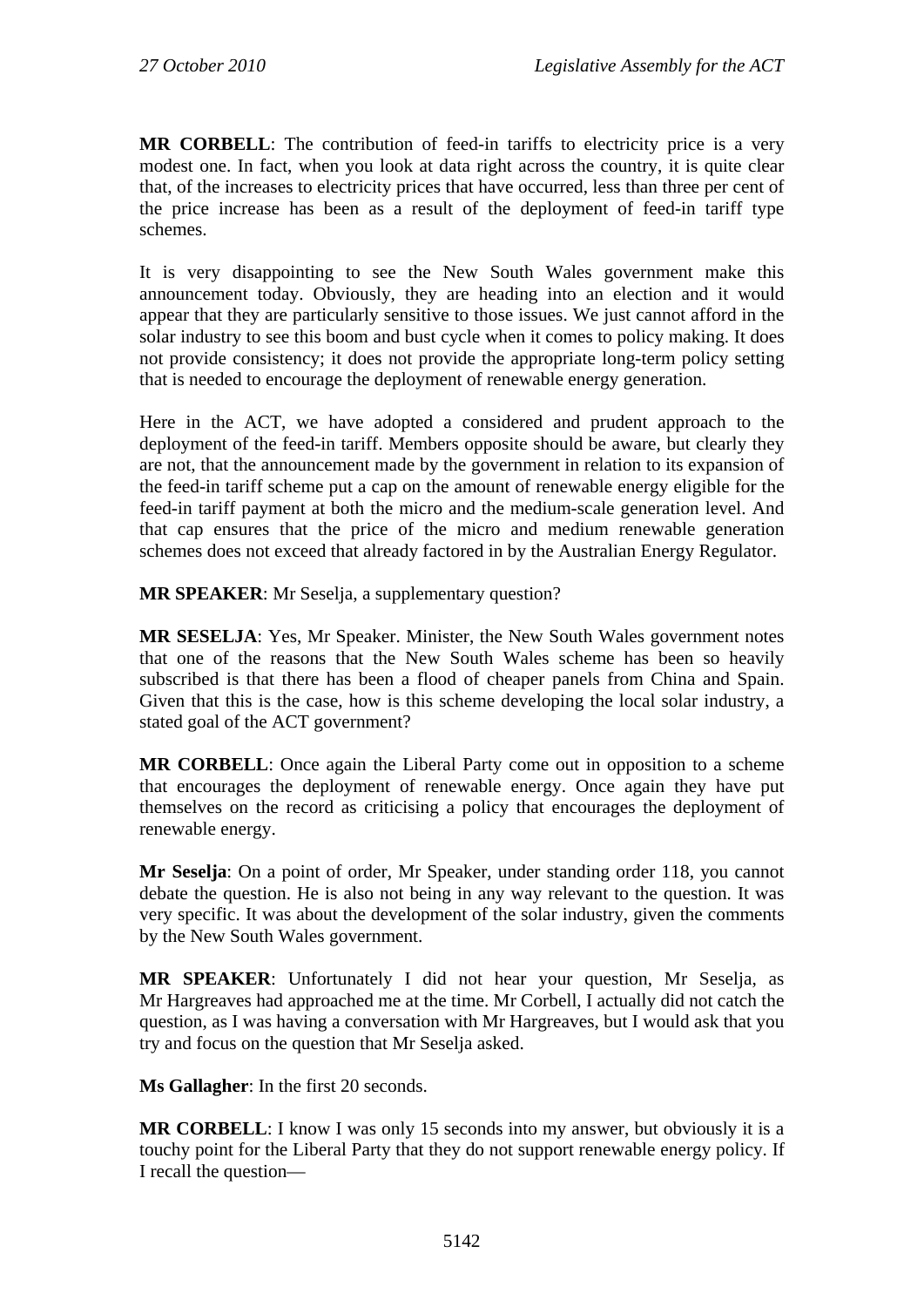**Mr Smyth**: You do know the standing orders, don't you?

**MR SPEAKER**: Mr Smyth, thank you.

**MR CORBELL**: The government has put in place measures that encourage the development of industry and economic activity here in the territory as a result of the feed-in tariff. I have just challenged Mr Seselja to go out and talk to all of the installers, all of the companies that supply solar products here in the ACT. They have created jobs. They have created many, many jobs here in the ACT. In fact, almost every renewable energy supply company in the country that works at the micro or the household level has a presence here in the ACT because of the feed-in tariff.

It is the case, of course, that there is only one company that currently manufactures solar PV in Australia and that company has expanded its operations here in Australia. It has done so because of policies like the feed-in tariff. It has done so because of demand stimulated by measures such as the feed-in tariff. So we have got jobs on the ground, we have got people installing, we have got electricians and we have got the people who are selling the products. They are all employed and contributing to the local economy here in the ACT. I cannot believe the Liberal Party criticise the creation of jobs in the solar industry. *(Time expired.)*

#### *Members interjecting—*

**MR SPEAKER**: Order, members! Mrs Dunne, you have the call but before you proceed, members, this is the moment to ask supplementary questions, not to call across the chamber while the minister answers the question.

**MRS DUNNE**: Minister, Ms Keneally said today in reference to the policy shift that "it is now time to adjust the levers so that we can continue to create solar power but not drive up electricity prices". Minister, when will you follow the lead of your New South Wales colleagues and adjust the policy levers of the ACT in order to continue creating solar power without driving up electricity prices?

**MR CORBELL**: Mr Speaker, the Liberal Party obviously did not hear the answer to the previous question. The Labour government has capped the micro and medium generation scheme. There is no additional cost to consumers because of that decision beyond that already factored into the Australian Energy Regulator's price determination. They do not seem to understand that, Mr Speaker, but that is the fact. They do not understand it.

What is particularly disappointing is the decision of the New South Wales government to wind back a scheme in a way that does not give long-term policy certainty for the solar industry. What we need is long-term policy certainty for the solar industry. That is what we have done with the scheme and the parameters of the scheme that the government has announced. This sort of chopping and changing that we are seeing from the New South Wales government does nothing to promote longterm policy certainty and investment certainty for the renewable energy industry. It is very disappointing.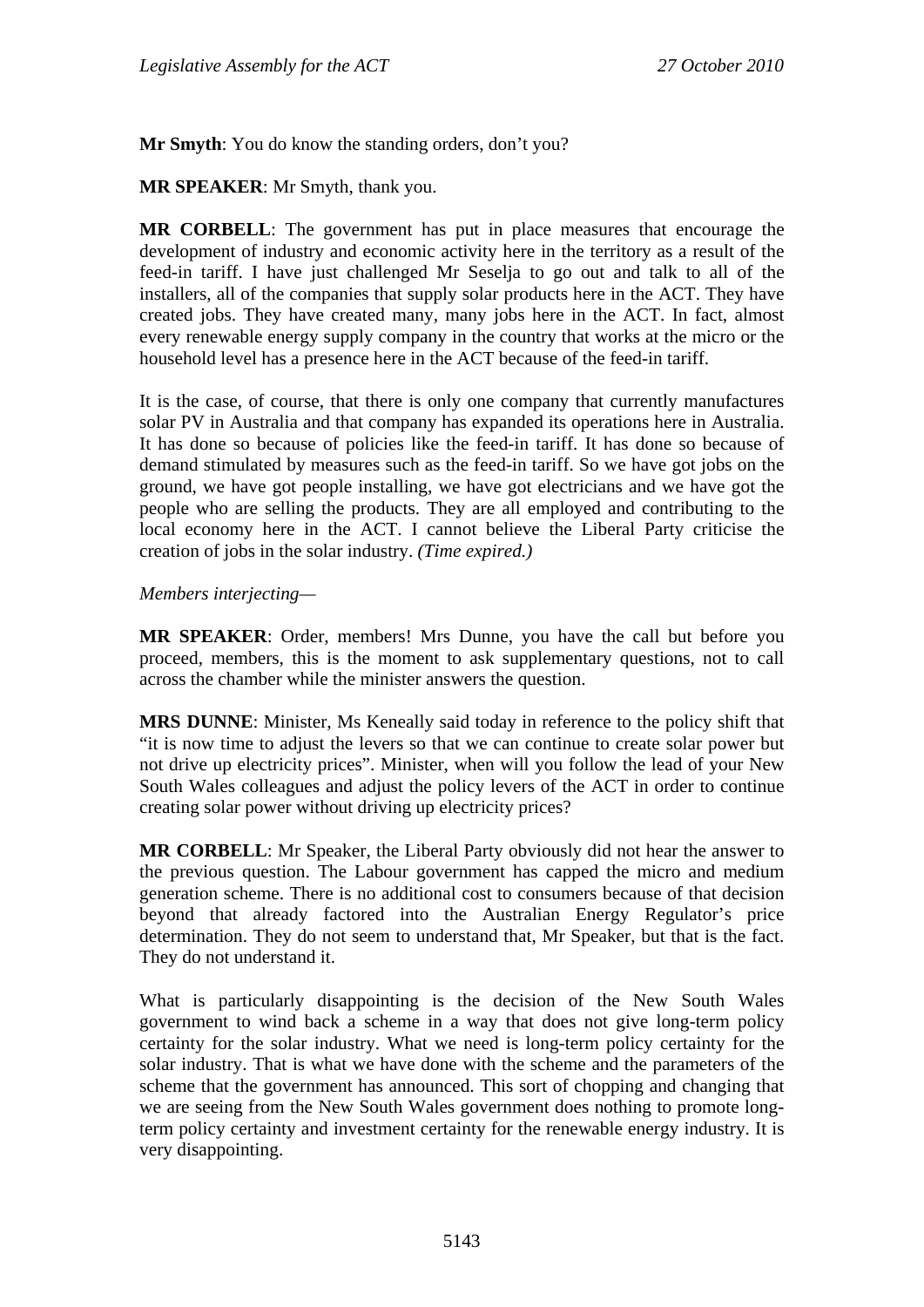**MS HUNTER**: A supplementary question, Mr Speaker.

**MR SPEAKER**: Yes, Ms Hunter.

**MS HUNTER**: Minister, are you concerned that the capping of the small-scale generation at 15 megawatts will fuel boom and bust cycles in the industry, and why would the government just not decrease the premium rate payable?

**MR CORBELL**: As Ms Hunter should be aware, there is an annual review mechanism in relation to the premium price built into the feed-in tariff legislation.

**Mr Coe**: So there's not certainty.

**MR CORBELL**: Of course, Mr Coe's interjection belies his ignorance of how the scheme operates, because what he fails to appreciate is that, once people have entered into a pricing arrangement with their electricity retailer, that price is guaranteed for 20 years. So there is certainty for the individual purchaser.

But in relation to the industry, it is appropriate that we put a cap on micro and medium-scale generation. It is appropriate to do so because we want to encourage larger scale renewable energy generation. We want to see investment occur in larger scale renewable energy generation, and that is where the growth will be for the industry moving forward. The existing caps that the government has proposed in relation to micro and medium scale—

**Mr Smyth**: So what happened in Spain when they put a cap in place?

**MR CORBELL**: What happened in Spain, Mr Smyth, is that they did not have a cap. It was uncapped, it got out of control and they had to close it down. That is exactly what happened, Mr Smyth, and that is why we do not do that here. That is why we have a capped scheme. That is why we put in place caps for micro, medium and, indeed, large-scale generation. There is a cap of 240 megawatts, with individual category caps of 15 megawatts for micro-scale generation—but half of that is yet to be allocated—and another 15 megawatts for medium-scale generation, with the remainder for large-scale generation. Why is the remainder for large-scale generation? Because it is the most cost-effective means of delivering renewable energy through solar. That is why we are doing it.

# **Public housing—contractors**

**MS HUNTER**: My question is to the minister for housing and is in regard to contractors conducting work on ACT Housing properties. Minister, a constituent complained to your office about unlicensed contractors performing electrical work at an ACT Housing property during the week of 21 May 2010, one of whom received an electric shock. Your office responded that there must have been a miscommunication and claimed that the contractors were in fact licensed.

Minister, what investigations did you, your office or the department conduct into whether the individuals who attended the property were properly licensed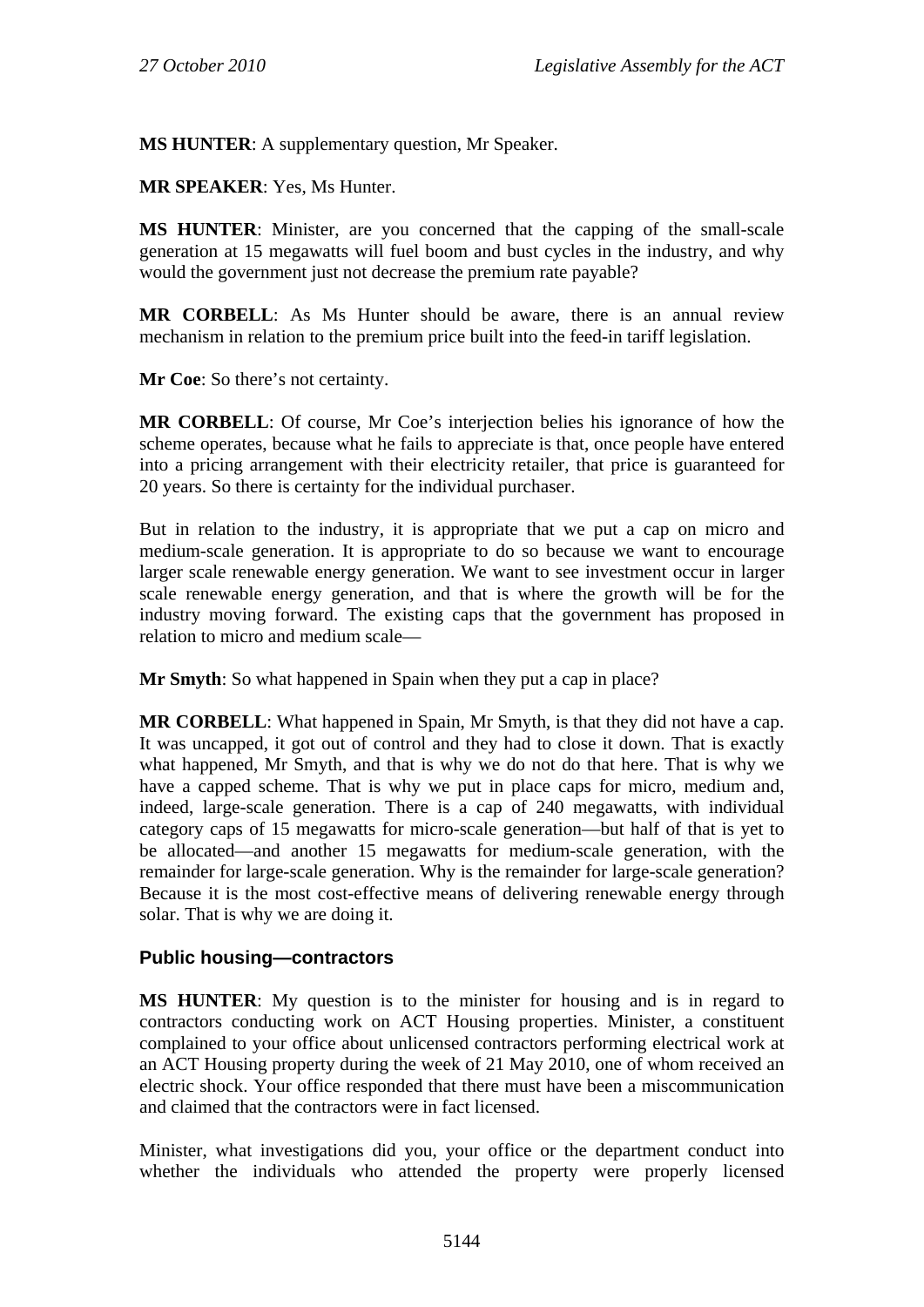electricians? Specifically, was there any information sought from the Construction Occupations Registrar as to the licensing status of the individuals who performed the work?

**MS BURCH**: I thank Ms Hunter for the question. Clearly I do not have that level of detail about me. I will take it on notice. Suffice it to say, though, that our repairs and maintenance are managed through our facilities contract, through Spotless. They are indeed responsible for ensuring that anyone who undertakes work meets the necessary requirements. But in regard to that incident, I will certainly get back to you with the information required.

**MR SPEAKER**: Ms Hunter, a supplementary?

**MS HUNTER**: What actions, if any, have you taken or do you intend to take to ensure that all work done by contractors on behalf of Housing ACT is performed by individuals with the appropriate licences?

**MS BURCH**: It is certainly my understanding that our single contract with Spotless requires that any licensed work is carried out by licensed practitioners and that there is a list of prequalified or acceptable tradespersons and organisations that undertake a range of work, which can be from licensed work to painting and general maintenance. I will certainly clarify to make sure that those systems are in place. Incidents such as this always bring to the mind, not only through my office but through the department through Spotless, that it is always good practice to remind a contractor of their obligations as well.

**MS LE COUTEUR**: A supplementary, Mr Speaker.

**MR SPEAKER**: Yes, Ms Le Couteur.

**MS LE COUTEUR**: Thank you. Minister, has your office or your department received any other complaints from public housing tenants about Housing ACT contractors and have any actions been taken against any contractors as a result of major or repeated complaints?

**MS BURCH**: Through my office, I do occasionally have concerns and complaints, whether it is about the standard of work or the timeliness of work. They come to my office. I do not know if that is the absolute extent of any correspondence that comes through, over the 11½ thousand tenancies that we manage. Indeed, being the largest landlord in the ACT, it is not unreasonable to have a number of notices of dissatisfaction with work undertaken. But I am not aware of any in particular. Again, I can take that on notice.

**MS LE COUTEUR**: A supplementary.

**MR SPEAKER**: Yes, Ms Le Couteur.

**MS LE COUTEUR**: Thank you. Minister, what compensation is available to Housing ACT tenants when contractors cause further damage to a property and that inconveniences the tenants?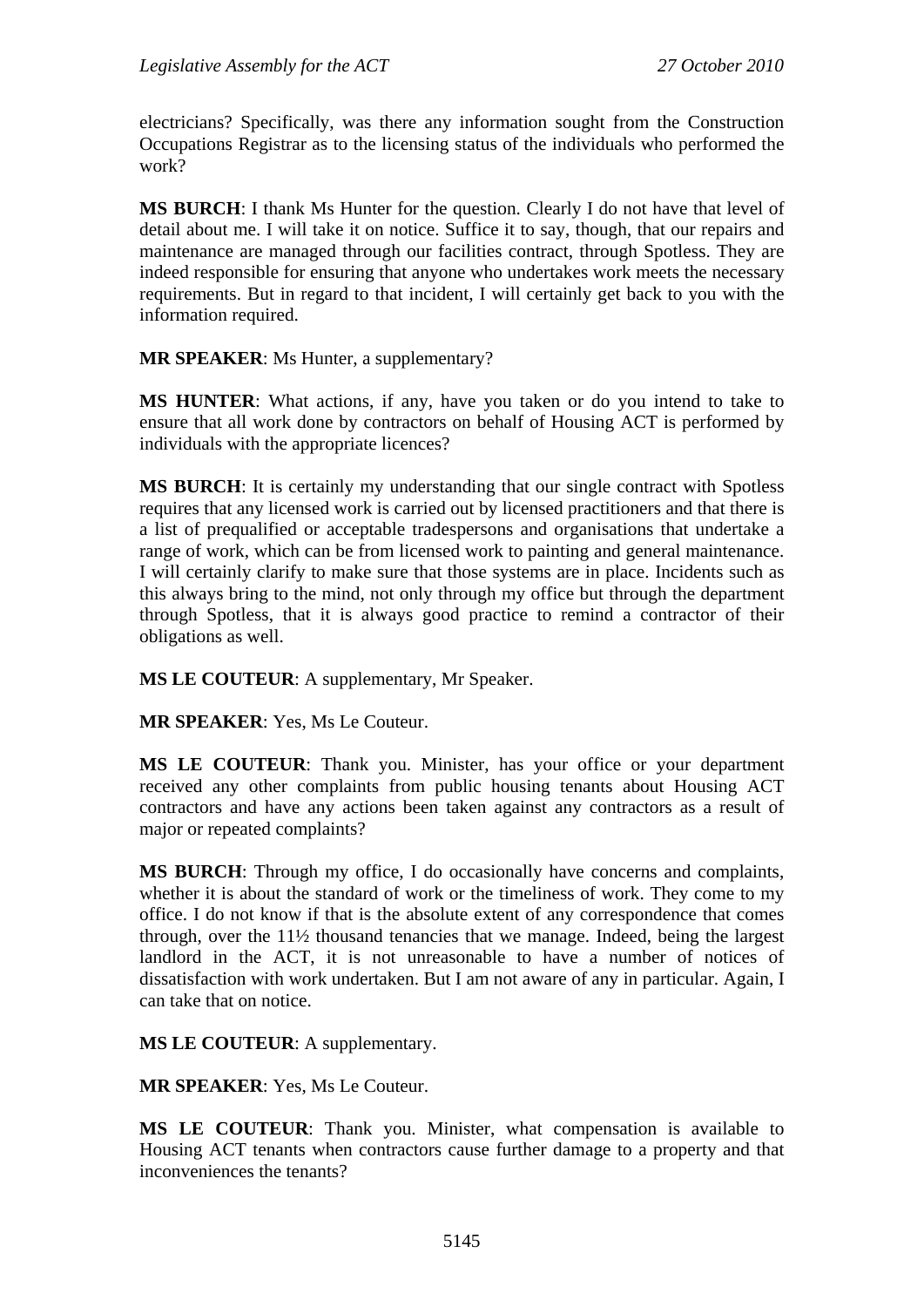**MS BURCH**: As I understand it, if a property is damaged then it is the responsibility of Housing ACT to make the repairs to a standard at which the property should be held. If there is damage to any personal items that are owned by the tenant, I would hope that we would make good on that. Again, I can come back with some policy definition about that.

# **Alexander Maconochie Centre—drugs**

**MS PORTER**: My question, through you, Mr Speaker, is to the Minister for Health. Minister, can you please advise the Assembly on the commitments made in the corrections health plan to review the drug and alcohol policies in the AMC?

**MS GALLAGHER**: I thank Ms Porter for the question. As members would be aware, the adult corrections health services plan 2008-12 gives a commitment that a full and comprehensive evaluation of proposed drug policies and services and their subsequent effect on prisoners and staff within the Alexander Maconochie Centre will be undertaken 18 months after commissioning. If, after this evaluation, further consideration of a trial needle exchange program is warranted, ACT Health will investigate the feasibility of introducing such a trial to the Alexander Maconochie Centre.

This evaluation is well underway at this time. The evaluation will be completed by the end of December, which is 18 months after the last ACT prisoners were repatriated from New South Wales in June 2009. The evaluation is a joint initiative of ACT Corrective Services and ACT Health, and the key sources of information for the evaluation are ACT Corrective Services and ACT Health's internal data from 1 June 2009 to 31 May 2010, the 2010 ACT inmate health survey, published data and an external component implemented by the Burnet Institute, involving interviews, observations and analysis of all the data collected for consideration within the context of the final evaluation report.

Alongside the gathering of this data is a broad evaluation advisory group, the EAG, which is also informing the evaluation. The EAG has met three times and has two more meetings scheduled ahead of the government receiving the final report in late December 2010. This group is made up of a range of organisations, including union representatives from the CPSU, the Australian Nursing Federation, Prisoners Aid, the Aboriginal Justice Centre, community-based drug treatment services, Corrective Services and ACT Health.

I had the pleasure today of meeting with John Ryan, who is the chief executive officer of Anex, and his colleague from the United States Dr Sarz Maxwell. As members may be aware, Anex released yesterday a couple of discussion papers, one on the use of naloxone by non-medical staff and one on the introduction of a needle and syringe program to jails in Australia.

It is enlightening to meet with various stakeholders across the community to receive their views on differing approaches to issues, in this case with regard to the management of illicit drug use in the territory, across Australia and, indeed, the world.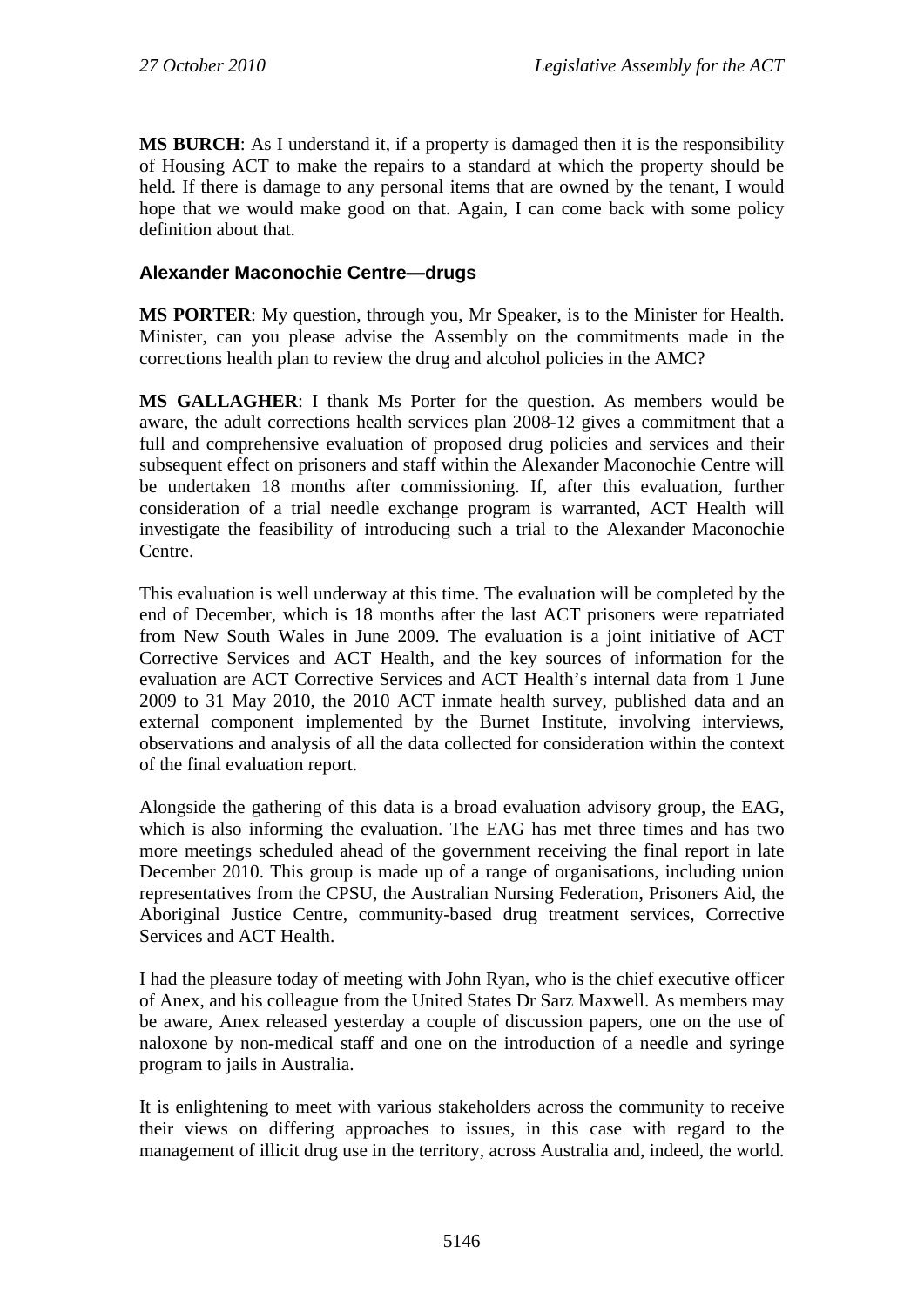Dr Maxwell has significant experience and expertise from Chicago in the prescribing of naloxone to non-medical personnel in order to reverse the effects of heroin overdoses. We discussed both that issue and a needle and syringe program in Corrective Services institutions today.

Alongside this, as the government considers the next steps in relation to the commitments made under the corrections health plan, I will be meeting with organisations, unions and other experts, which will feed in to the information considered by government prior to making a decision.

#### **MR SPEAKER**: A supplementary, Ms Porter?

**MS PORTER**: Thank you, Mr Speaker. Minister, what are the existing drug and alcohol programs currently operating in the AMC?

**MS GALLAGHER**: There is a range of drug treatment and support services currently provided to prisoners in the Alexander Maconochie Centre. These services include abstinence-based programs, a comprehensive methadone program, as well as education programs with a harm reduction focus. Services are provided by ACT Health and Corrective Services as well as a range of community organisations, including DIRECTIONS ACT, Toora Women Inc, Gugan Gulwan, the Alcohol and Drug Foundation of the ACT, the Salvation Army, Canberra Recovery Service, Canberra City Addiction Support Service and Winnunga Nimmityjah Aboriginal Health Services. Solaris, the therapeutic community operating in the AMC, is jointly managed by Corrective Services and ADFACT.

For the information of members, the process is that when prisoners are admitted to the AMC the corrections health program provides a comprehensive assessment of each prisoner. Part of this assessment is a drug and alcohol assessment. Clients of the health service who require opioid replacement are inducted or maintained on the methadone program. Clients of the health service who use other drugs—that is, alcohol or cannabis—are started on a medicated withdrawal pack.

All clients are offered blood-borne virus screening on admission. There is a dedicated blood-borne virus nurse who is rostered three days a week who carries out pre and post-test counselling and screening and facilitates medical officer feedback for the results. Clients are also offered hepatitis B vaccination as required.

There is also an Aboriginal liaison officer that visits the AMC regularly. The impact program works with pregnant women at the AMC, and a nurse liaison provides services to the OTS clients in the jail, particularly related to transitioning them back into the community. The alcohol and drug program also provides AOD training for AMC staff. I think you can see there that there is a range of measures already in place to support prisoners.

**MR HARGREAVES**: Mr Speaker, a supplementary question.

**MR SPEAKER**: Yes, Mr Hargreaves.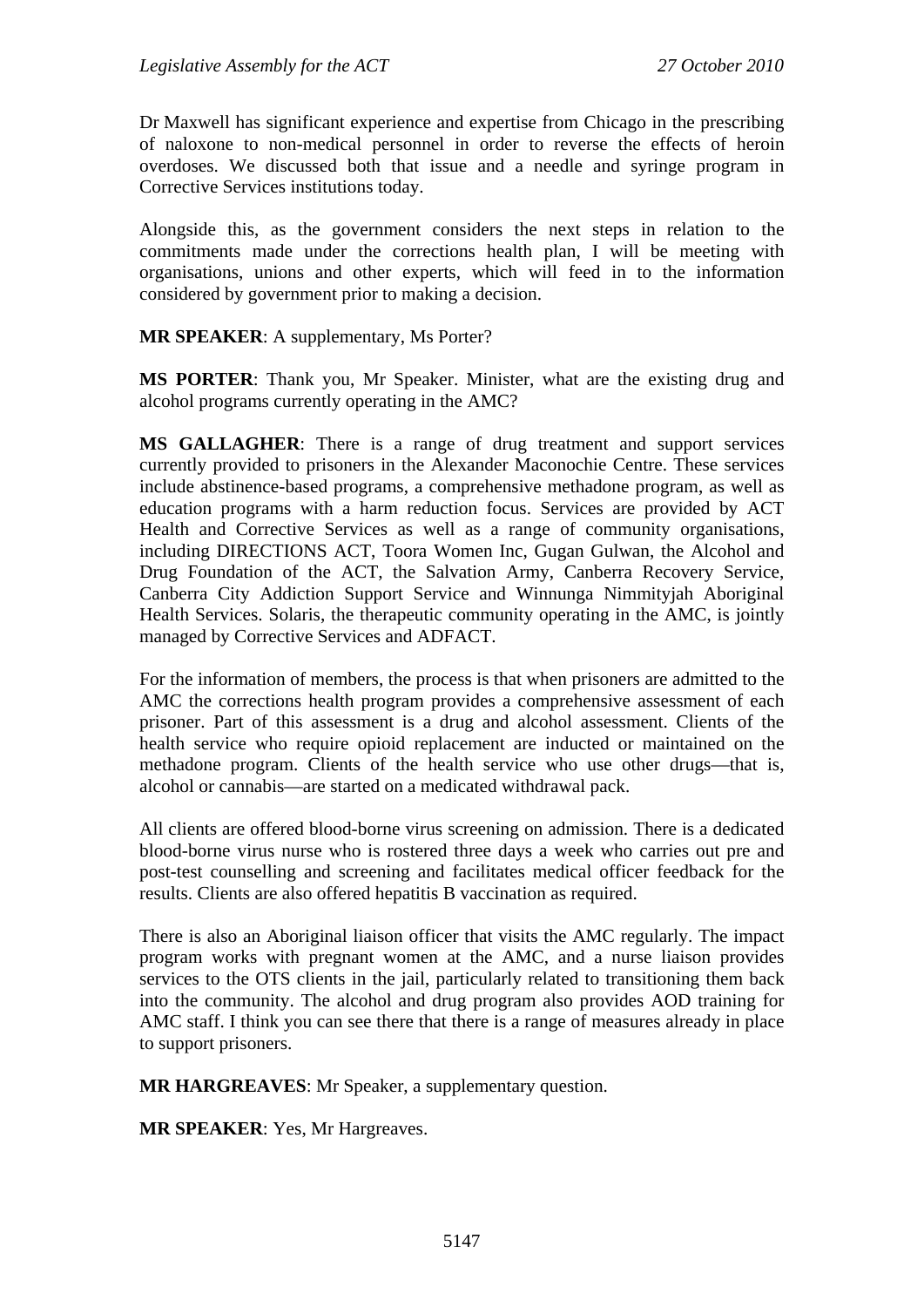**MR HARGREAVES**: Thank you very much, Mr Speaker. Minister, what are the issues that would need to be taken into account when you are considering the review findings?

**MS GALLAGHER**: We do understand that this is an issue where there are mixed views around the next steps, particularly around a needle and syringe program in the jail.

**Mr Hanson**: What do the corrections officers think, Katy? The people that run the jail—what do they think?

**MS GALLAGHER**: As I just said, there are mixed views around the possible implementation of a needle and syringe exchange program in the jail. In accordance with the national drug strategy, which is underpinned by harm minimisation, we will focus on supply reduction strategies which are designed to disrupt the production and supply of illicit drugs and to control and regulate licit substances; demand reduction strategies which are designed to prevent the uptake of harmful drug use and to provide treatment to reduce drug use; and harm reduction strategies which are designed to reduce drug-related harm to individuals and the community.

We will be looking at all of these issues as we work forward on the potential for a needle exchange program trial at the Alexander Maconochie Centre. There are mixed views, particularly between the union representing staff at the Alexander Maconochie Centre—we will need to spend time talking with those organisations—and the health sector, where there are very strongly held views about this issue. The government's job is to make sure that all of those issues are put on the table, all of those issues are heard and all of those issues are responded to in a way that allows for very solid consultation processes. But at the end of the day the government will have to take a decision around whether or not we proceed with a trial of the needle and syringe exchange program at the AMC after all those discussions are completed.

**MR HANSON**: A supplementary question, Mr Speaker.

**MR SPEAKER**: Yes, Mr Hanson.

**MR HANSON**: Minister, are you aware of the levels of drug use at the AMC, and would a formal regime of mandatory random drug testing assist in gathering this data?

**MR CORBELL**: It is interesting, of course, that Mr Hanson raises the issue of mandatory drug testing, and I note that he has introduced legislation today that will mandate, on average, five per cent of the prison population being randomly tested every month. Of course, the embarrassing fact for Mr Hanson is that the government, on average, over the past 12 months for each month has achieved random and targeted testing of 25 per cent of the prison population.

**Mr Hanson**: What's the random figure, Simon? Does that include the entry drug tests?

**MR SPEAKER**: Order!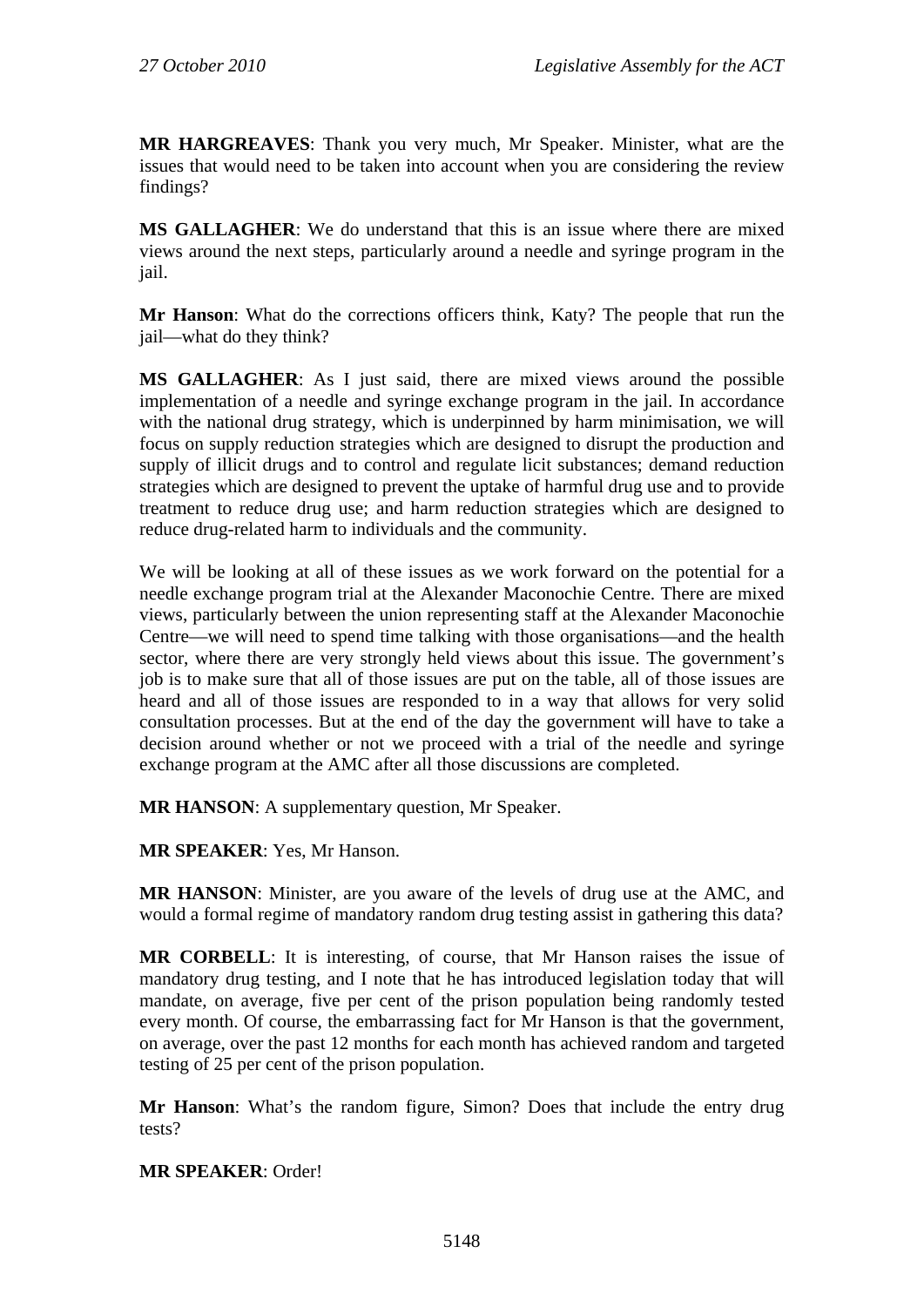**MR CORBELL**: While Mr Hanson is beating his chest about being tough on the issue of drugs, he is proposing to mandate a level of testing which is already far below—

**Mr Hanson**: No, no—voluntary testing.

**MR SPEAKER**: Order!

**Mr Hanson**: Tests for rehab programs. Entry testing.

**MR CORBELL:** —that which is in place in the ACT prison currently. It is very embarrassing for the Liberal Party—

**MR SPEAKER**: Order! One moment, Mr Corbell. Mr Hanson, I have asked you a number of times during this question to stop interjecting. I expect you to comply. Mr Corbell.

**MR CORBELL**: It is very embarrassing for the Liberal Party that they are mandating a level of testing below that which currently occurs in the prison. I am sure it will be of much interest to members to know that, in the last 12 months, two complete whole-of-prison drug tests have been undertaken in the AMC, where every single prisoner has been tested. On average, we test about 44 prisoners every month for drugs. By comparison, Mr Hanson only wants to test 10 per cent. That is the big difference between his approach and the government's. Unfortunately, I have run out of time.

#### **Trees—removal**

**MS LE COUTEUR**: My question is to the acting minister for TAMS and concerns the removal of a tree at Ainslie shops, as reported in today's *Canberra Times.* Minister, why was this large, healthy and very popular tree destroyed? What attempts did the government make to solve any problems with the tree so that it could live?

**MR CORBELL:** I thank Ms Le Couteur for the question. There has been the removal of one tree at the Ainslie shops as a result of the current shopping centre refurbishment program. I think it is a program that Ms Le Couteur has been very supportive of—the need to refurbish and upgrade the Ainslie shops.

Unfortunately, that has involved the relocation of the public toilets at the front of the shops, landscaping, new play elements, street furniture and lighting. As a result, and unfortunately, one tree has had to be removed. That tree was removed following a detailed assessment. The tree was not part of the original planting at the shops. It was assessed in the conservation management plan for Wakefield Gardens and its removal is consistent with that plan. Nor was the removal of any concern, I am advised, to the Heritage Council when the council was consulted during the design phase of this project.

I think that the claims made by some members of the public—I think a Mr Pegrum about lack of consultation on this issue are not correct. The TAMS project officer had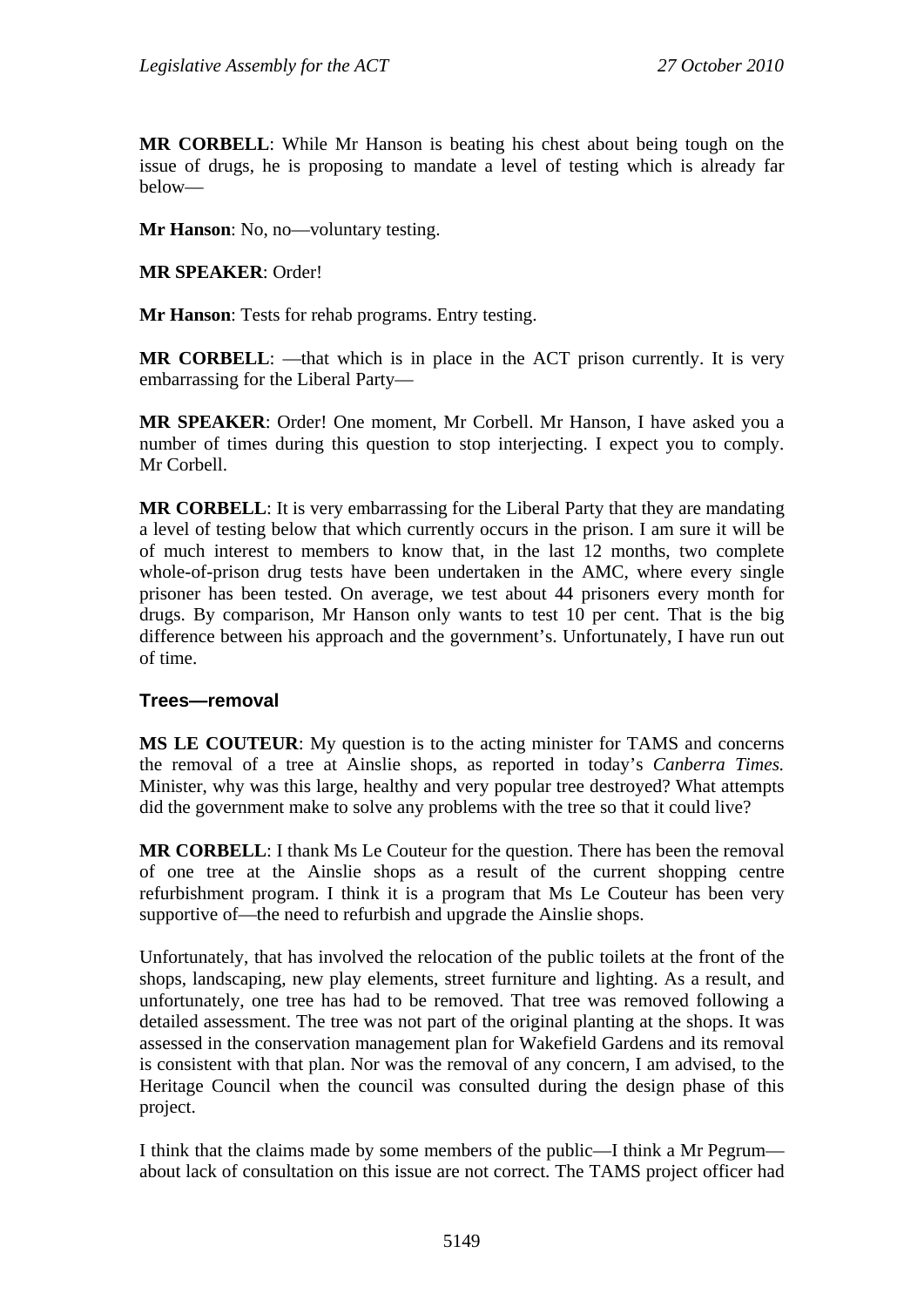immediately followed up on Mr Pegrum's concerns when he raised them. A number of phone calls took place to explain the rationale for the removal.

Mr Speaker, this happens from time to time but obviously the overall public benefit is in a greatly enhanced, improved and modernised public area around the Ainslie shops, which will be of benefit to thousands and thousands of residents.

**MR SPEAKER**: Ms Le Couteur, a supplementary?

**MS LE COUTEUR**: Thank you, Mr Speaker. Minister, can you explain why community members and shopkeepers in Ainslie say that they were excluded from consultation on this tree, and did the consultation process meet the consultation benchmarks recently announced by the commissioner for the environment?

**MR CORBELL**: I do not know, in relation to the first part of Ms Le Couteur's question; you would have to ask them. In relation to the second part of the question, this tree, I am advised, was identified for removal during the design phase of the project and the design phase was subject to public consultation.

**MS HUNTER**: A supplementary.

**MR SPEAKER**: Yes, Ms Hunter.

**MS HUNTER**: Minister, does the government have formal criteria that it uses to determine whether a tree poses a trip hazard, and how is any trip hazard weighed against the other benefits that may be provided by the tree?

**MR CORBELL**: I regret to advise the Assembly that I am not familiar with the details of how the government assesses a trip hazard. I will take the question on notice and provide further advice to the member.

#### **Business—decline**

**MR SMYTH**: My question is to the Treasurer and Acting Minister for Business and Economic Development. Minister, the Australian Bureau of Statistics last week released details of the entry and exit of businesses in Australia. Minister, why has the ACT recorded the largest decline in the establishment of new businesses of any state in the year to 30 June 2009?

**MS GALLAGHER**: I have to say that I have not seen that report, Mr Smyth. I will have a look at it now that you have drawn it to my attention. In terms of the information and data that I have, it does not necessarily support that.

**Mr Smyth**: So the ABS is wrong?

**MS GALLAGHER**: No, I am not saying that. I am just saying that I will have a look at that data because the data that I have before me is that we have seen an increase in private sector employment over the last three quarters.

**Mr Smyth**: No, this is the number of businesses.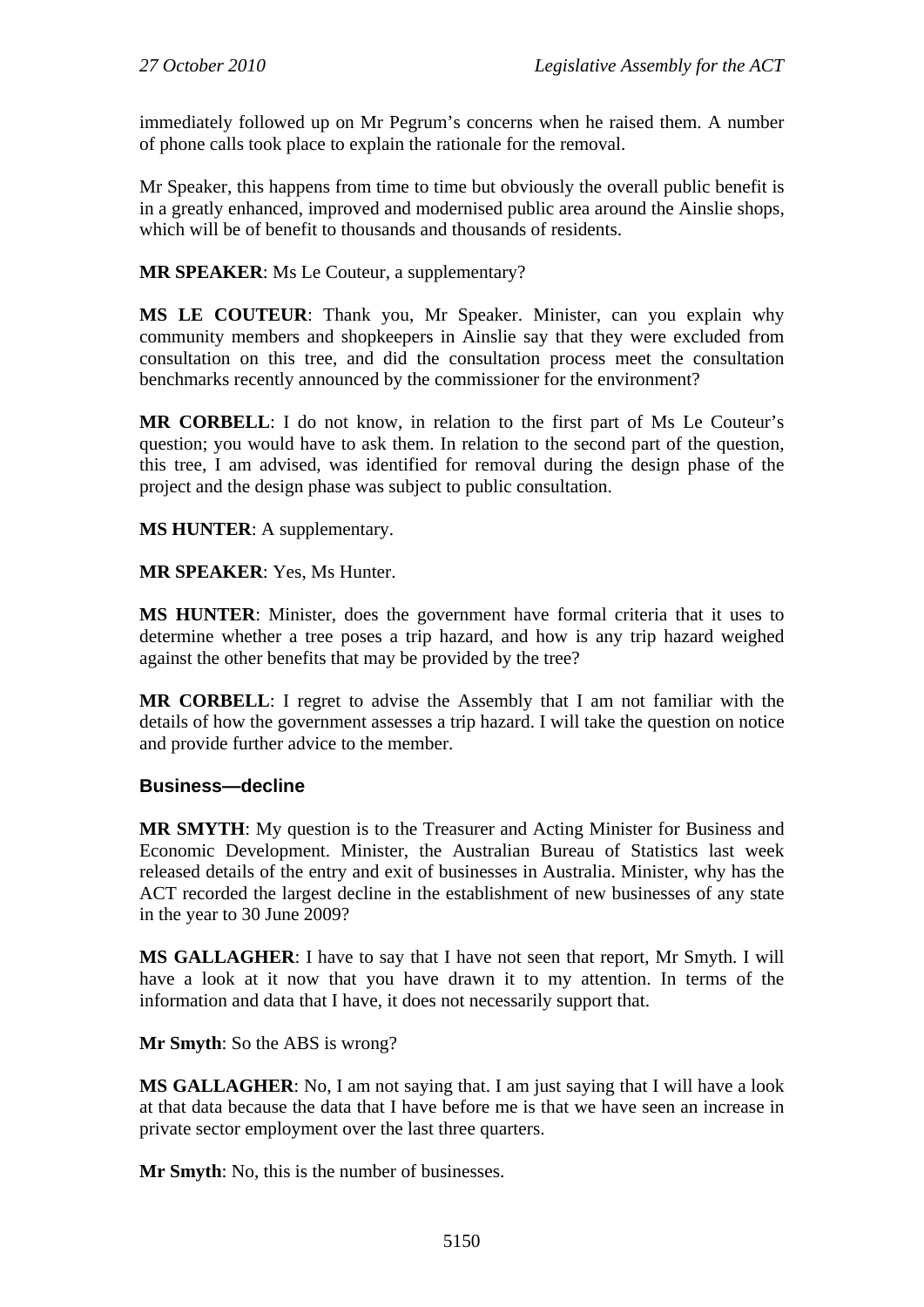**MS GALLAGHER**: Okay; the number of businesses versus private sector employment. But the data that I have before me is that there has been growth—

**Mr Smyth**: They are different.

**MS GALLAGHER**: Yes—in this sector. So I will have to have a look at what that means and compare the different results. I certainly have not had this issue drawn to my attention by the business community either. I have been meeting with them regularly over the last few months and this has not been raised as an issue. But I will certainly have a look at the report and come back.

Decisions around the private sector and small business will be made by those that own those businesses, but the government's position in terms of support for business has been very much about creating the environment where it is a good place to do business. The feedback that we would have around the measures that we have been putting in place, both through business and economic development and through our own spending, is that we have been creating that environment. I would wonder whether some of the uncertainty around the federal election would have led into some of that data for the ABS.

**Mr Smyth**: No, this is to 30 June.

**MS GALLAGHER**: Well, everyone knows when the election is coming. If you listen to the chamber of commerce and the business council, they will draw to your attention that, in an election year, it does create uncertainty for small business in a place like Canberra. So I wonder whether that helps to explain that figure. I would say the small size of our economy would also lead to large fluctuations. But I will have a look at that detail, Mr Smyth.

**MR SPEAKER**: A supplementary question, Mr Smyth?

**MR SMYTH**: Minister, in the absence of a full range of services being provided through Canberra BusinessPoint, what action are you taking to encourage an increase in the number of business being established in the ACT?

**Mr Hargreaves**: Keeping the Liberals out of government!

**MS GALLAGHER**: Mr Hargreaves is on fire this afternoon with his humour. I have forgotten the question now, Mr Smyth.

**Mr Smyth**: When John Hargreaves speaks, it does have that effect on people.

**MS GALLAGHER**: It was around business support. As I said yesterday, the issue around BusinessPoint is around the procurement of a new service provider, and that is well underway. In the meantime, Deloittes are providing a service while the new services get up and running. As I said—

*Mr Smyth interjecting—*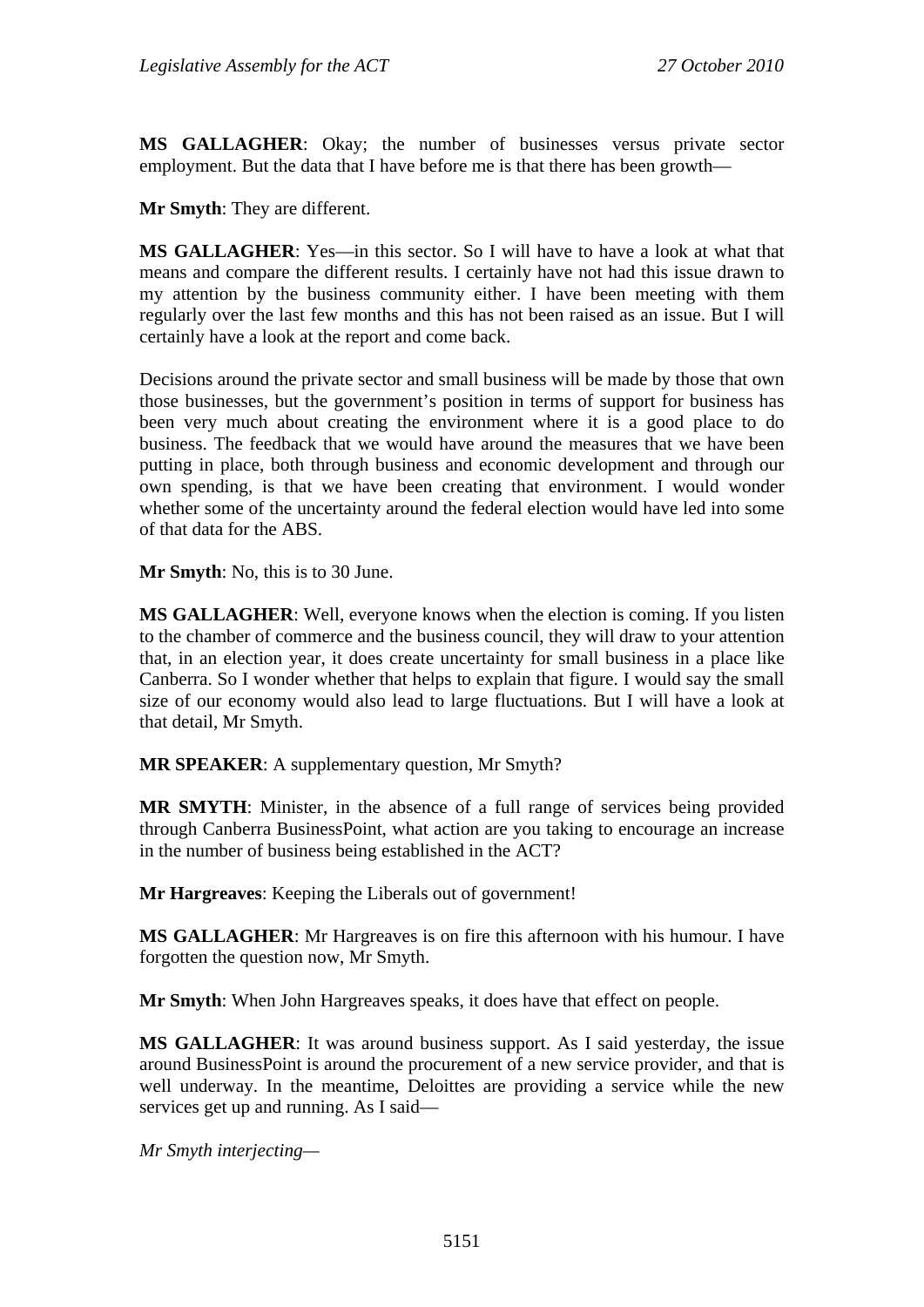#### **MS GALLAGHER**: Sorry?

*Mr Smyth interjecting—*

**MR SPEAKER**: Mr Smyth, this is not a forum to debate the point with the Treasurer.

**MS GALLAGHER**: So I do not see the change in BusinessPoint as being a reduction in support provided to the business community. The government have had frequent roundtables with industry—with the business council, the chamber of commerce, the Housing Industry Association and with a whole range of other industry organisations—on any range of matters over the last 12 months where we have worked hard to improve our own services across government and make sure that, where we are implementing investments, they are targeted in a way that supports business across the ACT. I have not had any complaints around that. In fact, all I have had when we have held the roundtables is acknowledgment of the efforts the government is going to around its own processes to improve our support for business across the ACT.

**MR SPEAKER**: Mr Seselja, a supplementary question?

**MR SESELJA**: Minister, why did the ACT record one of the two highest rates of closing of businesses in the year to June 2009?

**MS GALLAGHER**: I would want to take some further advice on this data. I have a feeling it would relate to the size and the fluctuations that we sometimes see in ABS data, but I will come back to the Assembly on that. I do not think, if you look at all of the measures that this government has put in place, particularly since 2008, targeted at supporting business, and you see the performance of the economy and all the good news that is coming out around this, that it is fair to talk down the private sector in the ACT, which is what the opposition are doing.

**Mr Seselja**: Oh!

**MR SPEAKER**: A supplementary question, Mr Seselja?

**Ms Gallagher**: Well, you are. You have searched and searched for some bad news—

**MR SESELJA**: I am asking you questions that you do not know the answers to. Minister, why did the ACT have one of the two lowest rates of survival of business that were operating in June 2007?

**MS GALLAGHER**: I will come back to the Assembly, Mr Speaker.

**Mr Smyth**: She doesn't know.

**MS GALLAGHER**: I have not seen the report.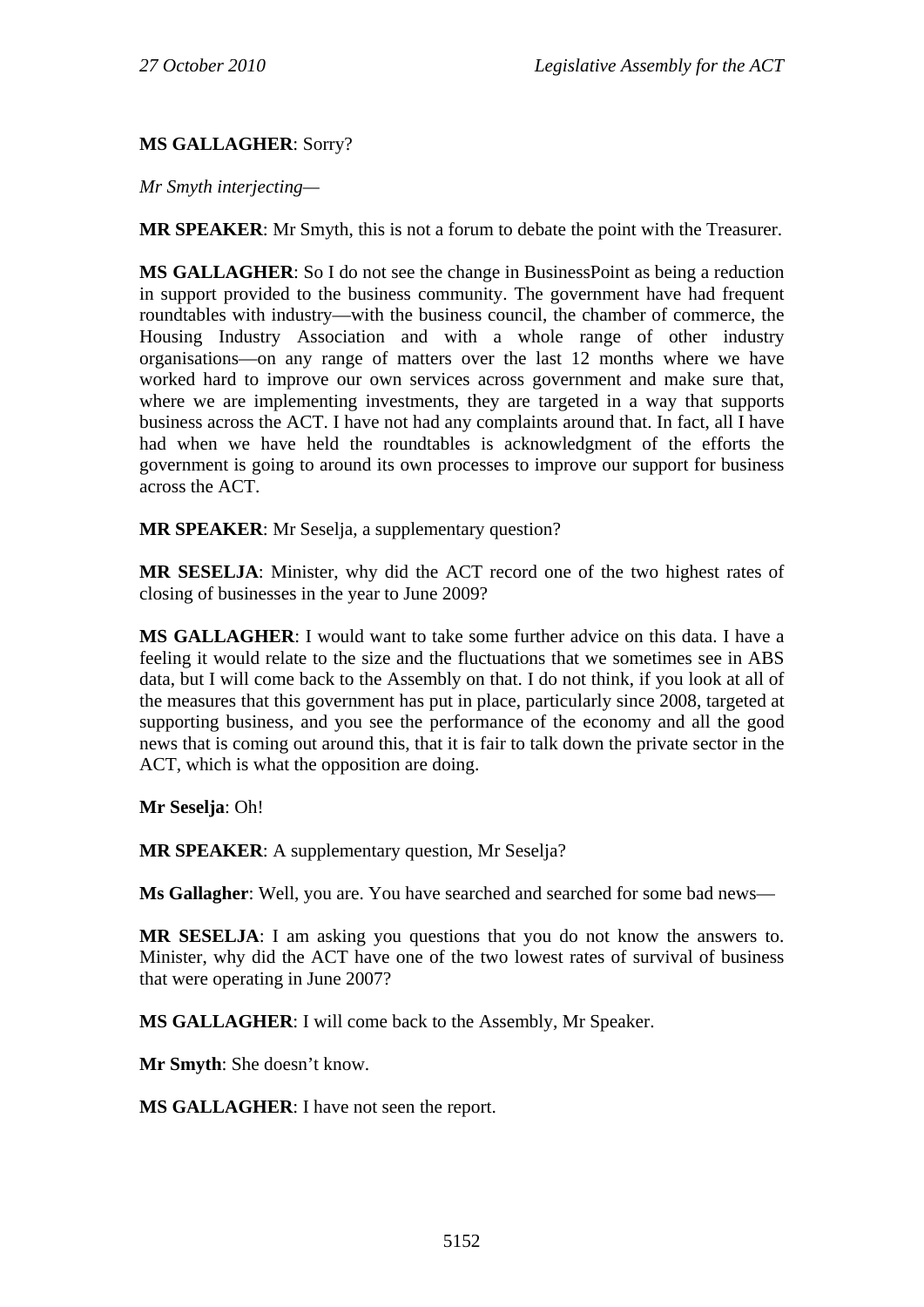#### **Childcare—costs**

**MRS DUNNE**: My question is to the Minister for Disability, Housing and Community Services. Minister, today's CPI figures show that the cost of childcare in Canberra has risen by 6.7 per cent in the last 12 months. Minister, why has childcare risen by around three times the rate of inflation in the time that you have been minister?

**MS BURCH**: The fees set by the childcare sector are for them to determine. I am not quite sure how Mrs Dunne makes the connection of my ministry and the business decisions of individual childcare providers. They are business entities, whether they are community-based groups or for-profit groups, commercial-based groups. They make decisions based on their own business models, their own arrangements and their own needs for their future planning. I do not accept the premise of Mrs Dunne's question.

**MR SPEAKER:** A supplementary question, Mrs Dunne?

**MRS DUNNE**: Minister, why is childcare becoming less affordable under your stewardship, given that the CPI figures today show that Canberra childcare fees have risen by 6.7 per cent in the past 12 months?

**MS BURCH**: What we are doing to support the childcare sector, indeed, is to bring forward, with stewardship from my office, the national quality agenda, which is around underpinning the earlier years of childcare and child education, is around quality agenda. We have been through this discussion a number of times. I noticed in the weekend's paper there was commentary around childcare costs. So I am not—

**Mr Hanson**: Mr Speaker, she might be getting to it but I would ask her to be directly relevant. The question is about costs, not about quality.

**MR SPEAKER**: Minister Burch, focus on the question of costs.

**MS BURCH**: I think I will have to remember that.

*Opposition members interjecting—* 

**MS BURCH**: Mr Speaker, may I?

**MR SPEAKER**: Order! Ms Burch has the floor.

**MS BURCH**: In many a conversation here they have linked the two. I did notice in the weekend paper a commentary around cost of childcare. So I am not unsurprised at the attention span of those opposite, to come from Saturday's paper into this chamber and ask a question on cost. I go back and say that the fees set by childcare centres are for those centres to determine. It is not for my office or my department to determine the cost of childcare.

**MR SPEAKER**: Supplementary, Mr Doszpot?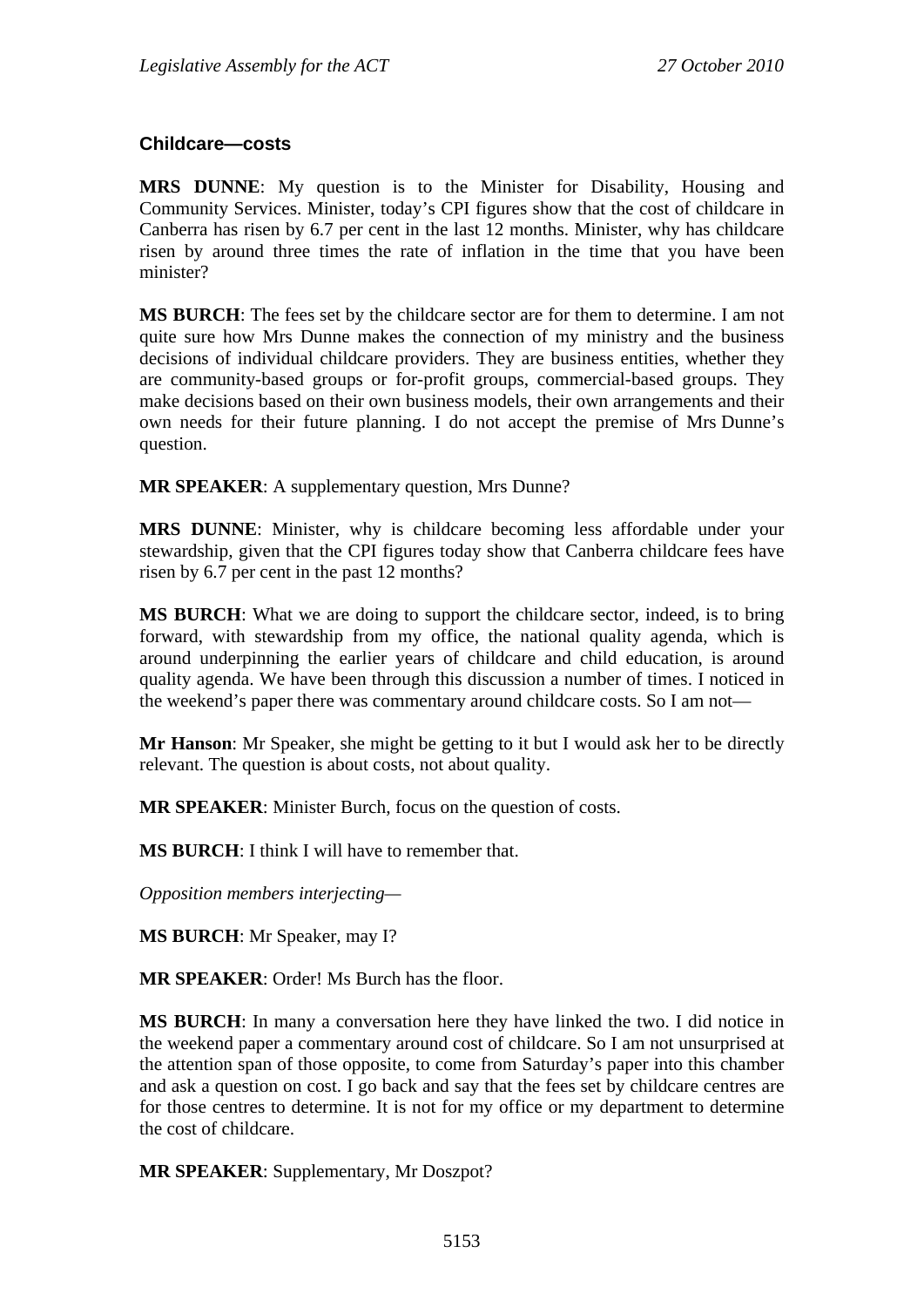**MR DOSZPOT**: Thank you. Minister, what impact are these fees having on the workforce participation rate in the ACT, particularly for women?

**MS BURCH**: Indeed, there has been no correspondence into my office that has indicated that any of the policy—

**Mr Hanson**: "I am not unsurprised by that question"!

**MR SPEAKER**: Members, and particularly you, Mr Hanson, I have spoken about not interjecting. You are now warned, Mr Hanson, for continued interjecting.

**MS BURCH**: I will just give a very simple answer. I think we have the highest participation of females in the workforce.

**Mr Coe**: Were you unsurprised to become a minister?

**MR SPEAKER**: Mr Coe, you are now warned for interjecting as well.

**MS BURCH**: Indeed, there is no evidence to suggest that the provision of accessible, quality childcare excludes women from the workforce.

**MR HARGREAVES**: A supplementary question.

**MR SPEAKER**: Yes, Mr Hargreaves.

**MR HARGREAVES**: Thank you very much, Mr Speaker. Minister, are you aware of a scare campaign being run at the moment about the portability of long service leave et al in terms of the rising cost of childcare?

**Mr Smyth**: It is not a trick question. This one is straight. He is not out to get you.

**Mrs Dunne**: He is on your side, Joy.

**Mr Smyth**: Just remember he is on your side.

**MS BURCH**: He is and he always will be. Indeed, Mr Speaker, there have been a number of comments made in this chamber that dismiss the benefits of portable long service leave and, indeed, have linked that to increased cost of childcare. Again, there is no evidence to say that the two are linked.

I am actually looking forward over the next couple of months as portable long service leave is unfolding and the first contribution made to the authority is taking place. I know that my department has written to all organisations again reminding them of the time lines for that contribution and also of the assistance that this government has offered in that transition.

#### **Education—Indigenous students**

**MR DOSZPOT**: My question is to the Minister for Education and Training. In yesterday's question time with regard to cuts to the six literacy and numeracy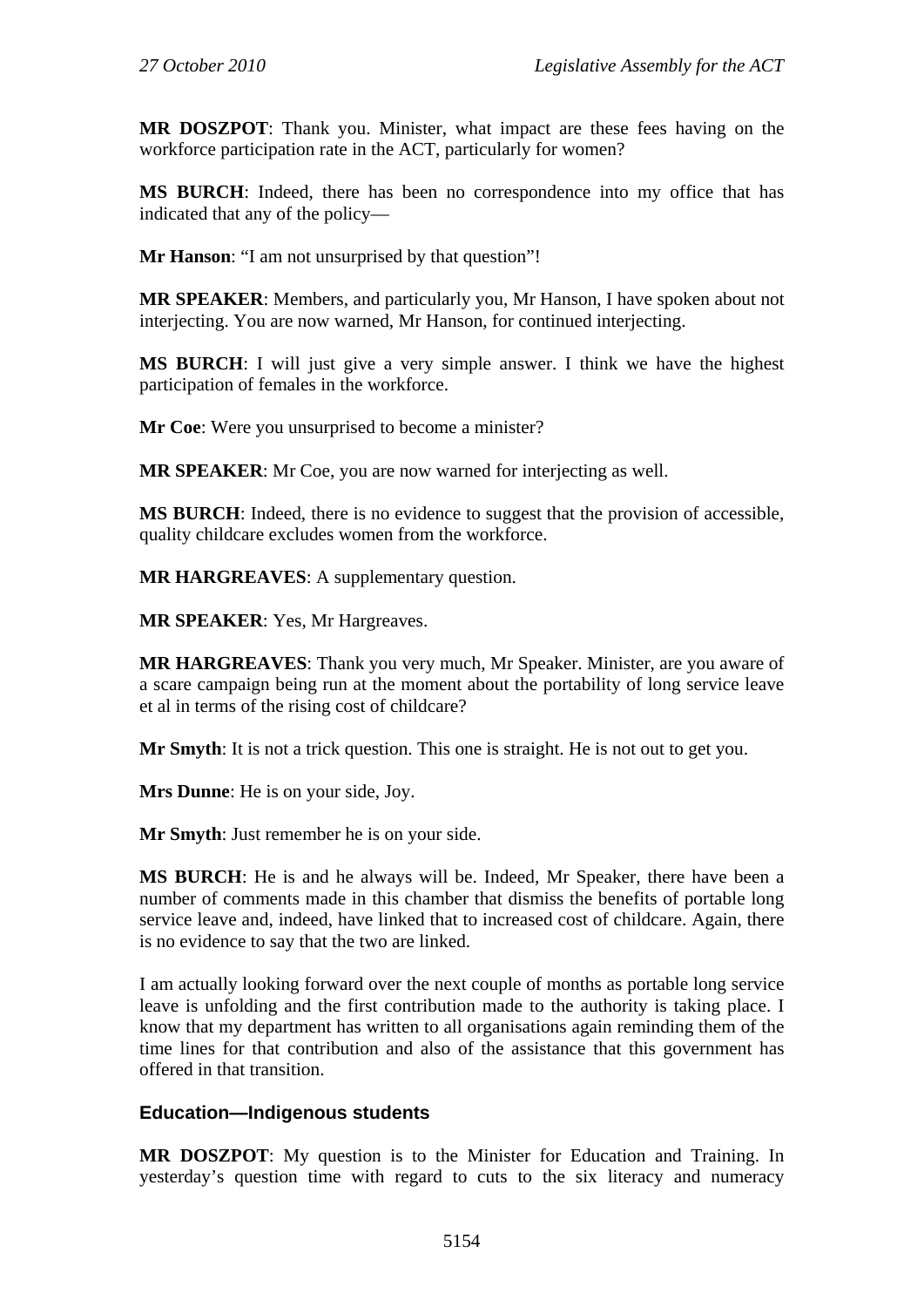positions to support Aboriginal and Torres Strait Islander students, you stated that "not everything is working at the moment". Minister, how will cutting literacy and numeracy positions to help Indigenous students improve their performance in testing?

**MR BARR**: In isolation from all other initiatives funded in recent budgets and undertaken by the Department of Education and Training, the shadow minister might have a point, but he is in fact trying to take one element of a structural reform with the delivery of services from a central office to schools. He ignores all of the additional resources and the new strategy that is in place. The implication of his question is that it is impossible to achieve a more efficient delivery of services within the education department. I reject that utterly.

**MR SPEAKER**: Mr Doszpot, a supplementary question?

**MR DOSZPOT**: Yes, Mr Speaker. Minister, have you done research into the efficacy of the current assistance program to Indigenous students? If not, why are you considering cuts to the program and why did you claim that the program is not working? If so, will you table it in the Assembly by the close of the sitting week?

**MR BARR**: If the shadow minister had been paying attention, he would be aware that we had launched a new strategy to assist Aboriginal and Torres Strait Islander students. I am happy to table that for the member's benefit.

**Mr Doszpot**: No; I am asking for the research.

**Mr Hanson:** A supplementary question, Mr Speaker?

**Mr Smyth**: You know the difference, don't you?

**MR SPEAKER**: Order! Mr Hanson.

**MR HANSON**: Minister, in place of the six literacy and numeracy positions, I understand that teacher resources will be placed directly at schools with significant enrolments of Aboriginal and Torres Strait Islander students. What about affected students not at these schools?

**MR BARR**: The department will continue to provide a full range of services to assist all Aboriginal and Torres Strait Islander students.

**MR SPEAKER**: A supplementary, Mr Hanson?

**MR HANSON**: Thank you, Mr Speaker. Minister, how many Indigenous students will not receive assistance under the revised arrangements and what impact will this have on their performance in literacy and numeracy tests?

**MR BARR**: I repeat my answer to the previous question. The department will continue to provide a full range of services to Aboriginal and Torres Strait Islander students.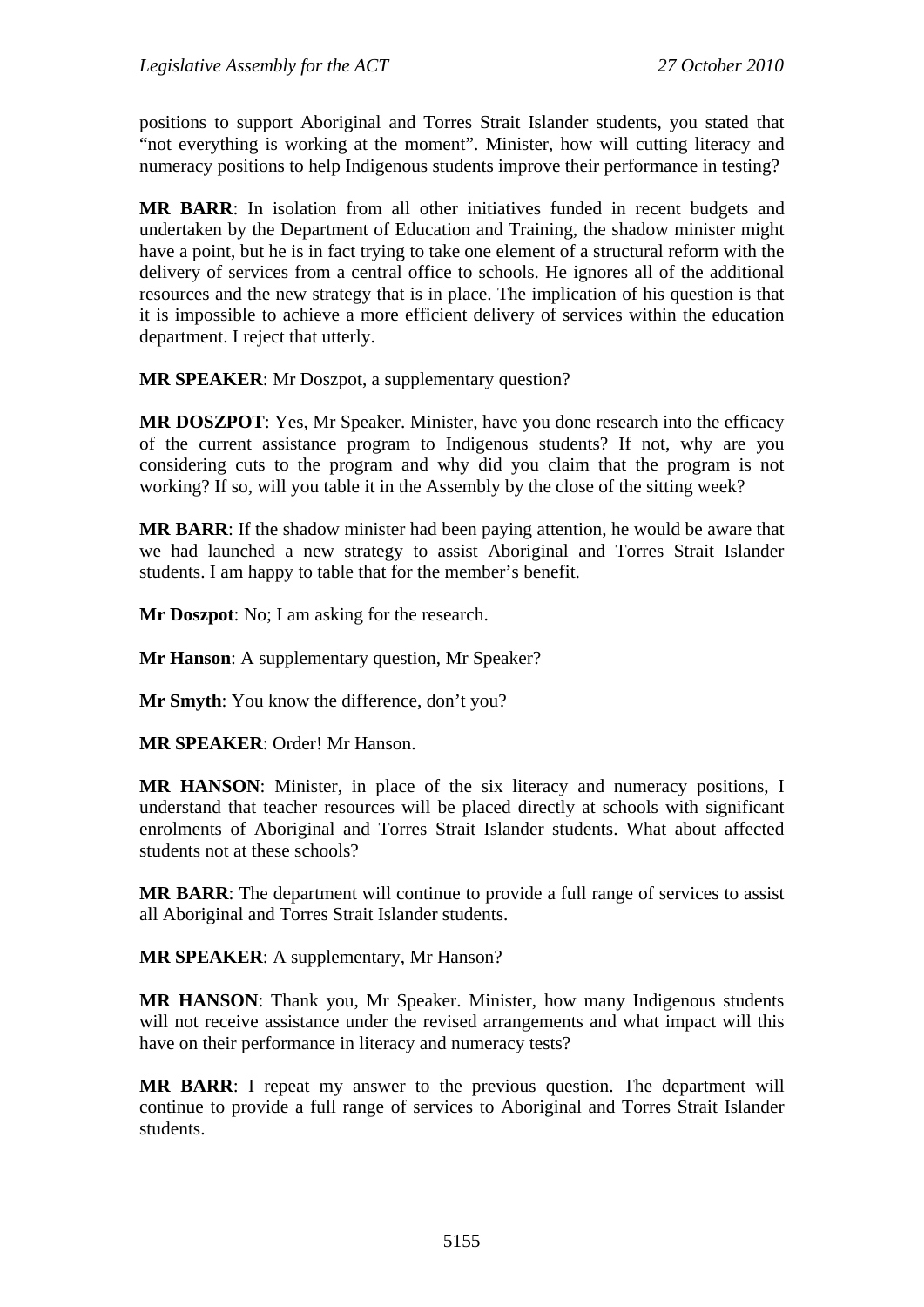### **Gungahlin Drive extension—bridge collapse**

**MR COE**: My question is to the Acting Minister for Transport and relates to the collapse of the bridge over the Barton Highway on 14 August. Minister, regarding the government's response, what reports and advice are outstanding regarding the cause of the collapse and when will reconstruction take place?

**MR CORBELL**: I will have to apologise to Mr Coe if I do not have all the material immediately to the front of my mind. I will take the question on notice.

**MR SPEAKER**: A supplementary question, Mr Coe?

**MR COE**: Minister, what legal advice has been sought, from whom has it been sought and what is the cost of this advice to taxpayers?

**MR CORBELL**: I will take the question on notice.

**MRS DUNNE**: A supplementary question, Mr Speaker.

**MR SPEAKER**: Yes, Mrs Dunne.

**MRS DUNNE**: Thank you, Mr Speaker.

*Members interjecting—* 

**MR SPEAKER**: Order! Mrs Dunne has the floor.

**MRS DUNNE**: Minister, do you anticipate that the cause, blame and costs of the collapse will be fought out in the courts?

**Mr Hargreaves**: On a point of order, Mr Speaker, that is a hypothetical question asking the minister to anticipate something. It is definitely hypothetical and I suggest that you rule it out of order.

**MR SPEAKER**: Mrs Dunne, can you repeat the question?

**MRS DUNNE**: Minister, do you anticipate that the cause, blame and costs of the collapse will be fought out in the courts? There is nothing hypothetical about that.

**MR CORBELL**: I think it is asking me to express an opinion.

**MR SPEAKER**: There is no point of order. Mr Corbell, you can answer.

**MR CORBELL**: To answer the question, Mr Speaker, I have no idea.

**MR SPEAKER**: Mrs Dunne has a supplementary.

**MRS DUNNE**: Minister, what changes to the systems are in place to ensure that such a problem does not occur again on a capital works project?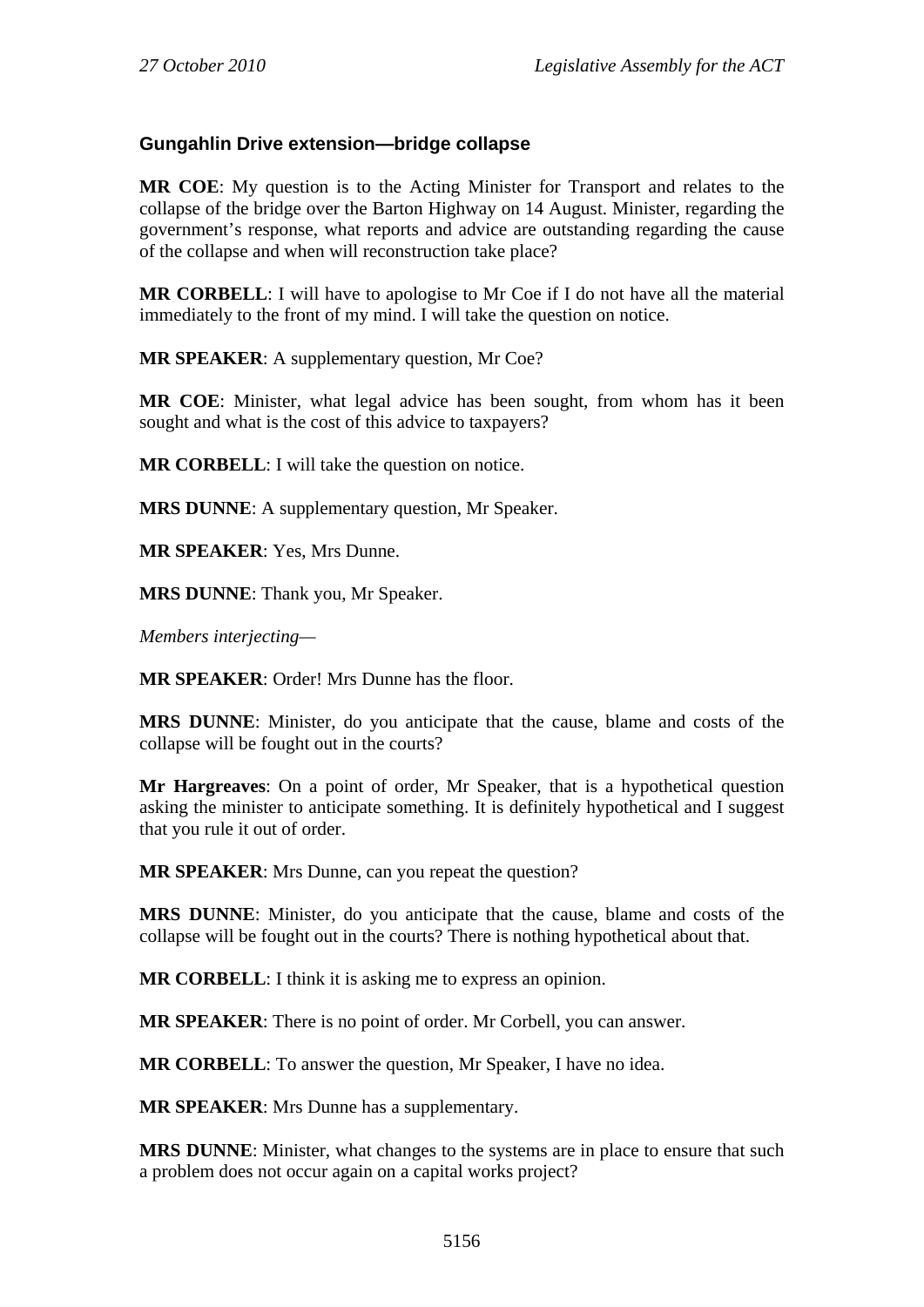**MR CORBELL**: There has been a series of detailed investigations into the cause of and the circumstances surrounding the collapse of the formwork associated with the concrete pour for that bridge. Those reports are currently before ACT WorkSafe. WorkSafe will determine what steps need to be taken in relation to any enforcement or prosecution action.

TAMS is closely engaged with the WorkSafe process, as are the contractors and subcontractors involved. Appropriate lessons will be identified as a result of that ongoing process. I would be happy to extend to opposition members a more detailed briefing if they are genuinely interested in the circumstances so that they can understand what steps have been taken to date.

#### **Gungahlin Drive extension—bridge collapse**

**MR HANSON**: Mr Speaker, my question is to the Acting Minister for Transport and is related to the collapse of the bridge over the Barton Highway on 14 August. Minister, were the plans for the span of stage 2 over the Barton Highway the same as the span of stage 1, which was constructed a few years ago?

**MR CORBELL**: I would have to take that question on notice, Mr Speaker.

**MR SPEAKER**: Mr Hanson, a supplementary?

**MR HANSON**: Thank you, Mr Speaker. Minister, what documents from stage 1 were given to the contractors on stage 2?

**MR CORBELL**: I will take the question on notice, Mr Speaker.

**MR SPEAKER**: A supplementary question, Mr Coe?

**MR COE**: Minister, what bodies—for example, teams, committees or working groups—and from what agencies are tasked with dealing with the response to the bridge collapse?

**MR CORBELL**: WorkSafe ACT are the key investigative body from the government's perspective. WorkSafe ACT have responsibilities under the relevant occupational health and safety legislation to investigate and, if necessary, take enforcement or compliance action or prosecution action in relation to the circumstances surrounding that bridge collapse.

I know that the minister, Mr Stanhope, has previously provided advice to Mr Coe about the range of steps that are being taken. I would be happy to provide further advice to Mr Coe and to arrange for officials—

**Mr Hanson**: This is why you don't take leave during a sitting week, isn't it, really?

**MR CORBELL**: You guys are so childish.

**Mr Seselja**: We're not getting answers, Simon. We're not getting answers.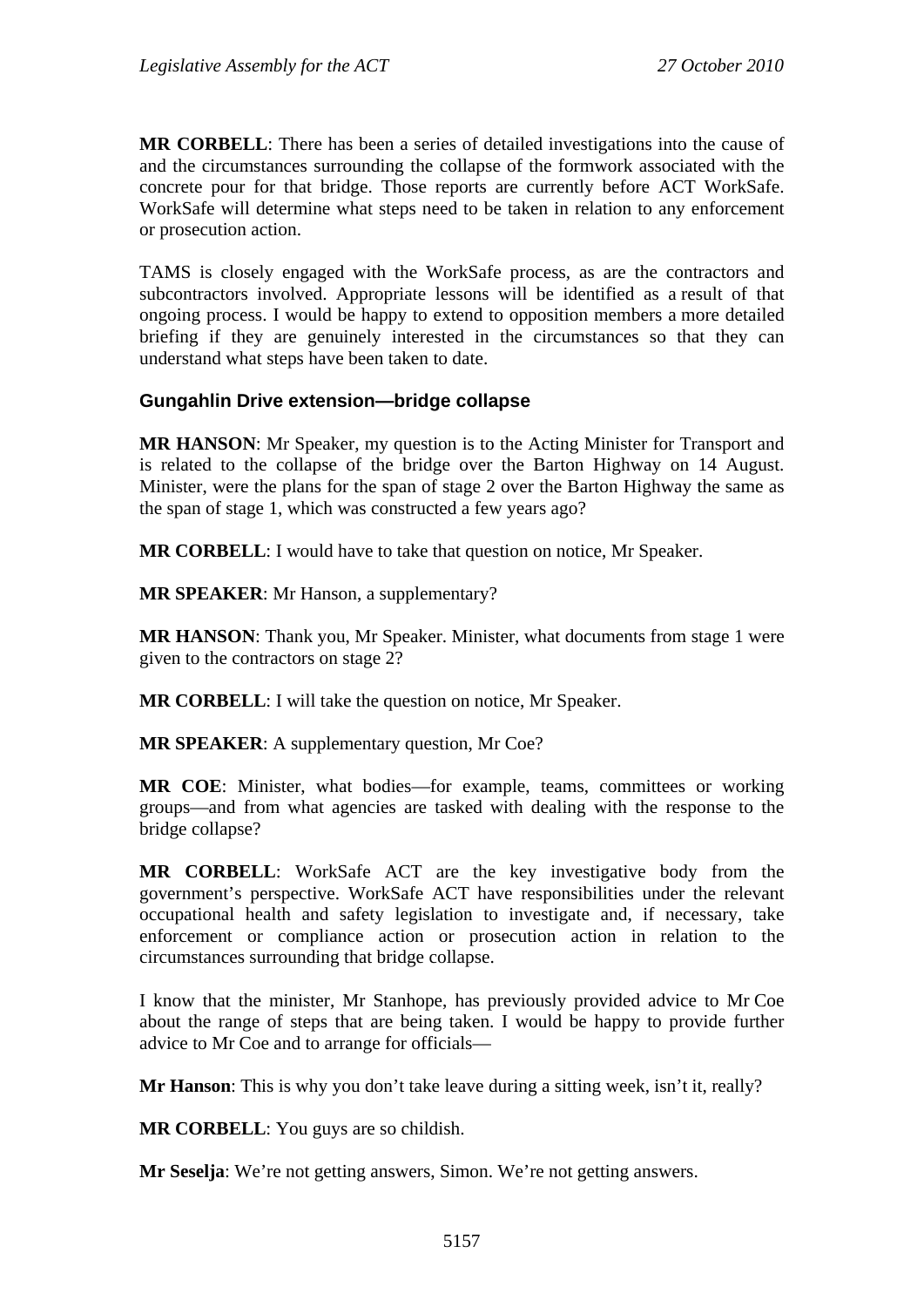#### **MR SPEAKER**: Order!

**MR CORBELL**: I am happy to arrange for officials to provide a more detailed briefing to Mr Coe in relation to this matter.

**MR SPEAKER**: Mr Coe, a supplementary question?

**MR COE**: Thank you, Mr Speaker. Minister, the contractors and subcontractors that were working on stage 2 of the bridge—what projects are they currently working on for the ACT government?

**MR CORBELL**: To the best of my knowledge, I do not believe that the primary contractor, at least, is engaged in other projects with the ACT government, but I will need to check that and I will provide further advice to the member.

### **Education—outcomes**

**MR HARGREAVES**: My question is to the Minister for Education and Training. Will the minister please advise the Assembly of studies that he may be aware of that support the need to provide teachers with greater incentives that continue to strive for better outcomes for students?

**MR BARR**: I thank Mr Hargreaves for the question. Members may be aware that in May of this year Dr Ben Jensen of the Grattan Institute released a very important report entitled *What teachers want: better teacher management*. Dr Jensen in his report considered the OECD's teaching and learning international survey, or TALIS. TALIS asked a representative sample of lower secondary teachers across 23 countries about professional development, teacher evaluation and school leadership. First and foremost, the report confirmed what we in this place all know—that is, that teacher quality is the key. The report states:

With an excellent teacher, a student can achieve in half a year what would take a full year to achieve with a less effective teacher.

The impact of this is cumulative. Research shows that students with less effective teachers are more likely to fall behind. We cannot achieve the best outcomes for students without the best teacher quality, and we cannot have outstanding teacher quality without effective recognition and reward of teachers.

It is worrying then that Dr Jensen's research found that Australian teachers think that systems that recognise and reward teachers in this country are broken. These are the views of teachers, not union executives, not academics and not bureaucrats. These are the views of teachers. Dr Jensen's report shows that 91 per cent of Australian teachers think that in their school the most effective teachers do not receive the greatest recognition.

Australia ranks fourth from the bottom of the 23 countries surveyed on this question. Sixty-three per cent of teachers report that evaluation of their work is essentially a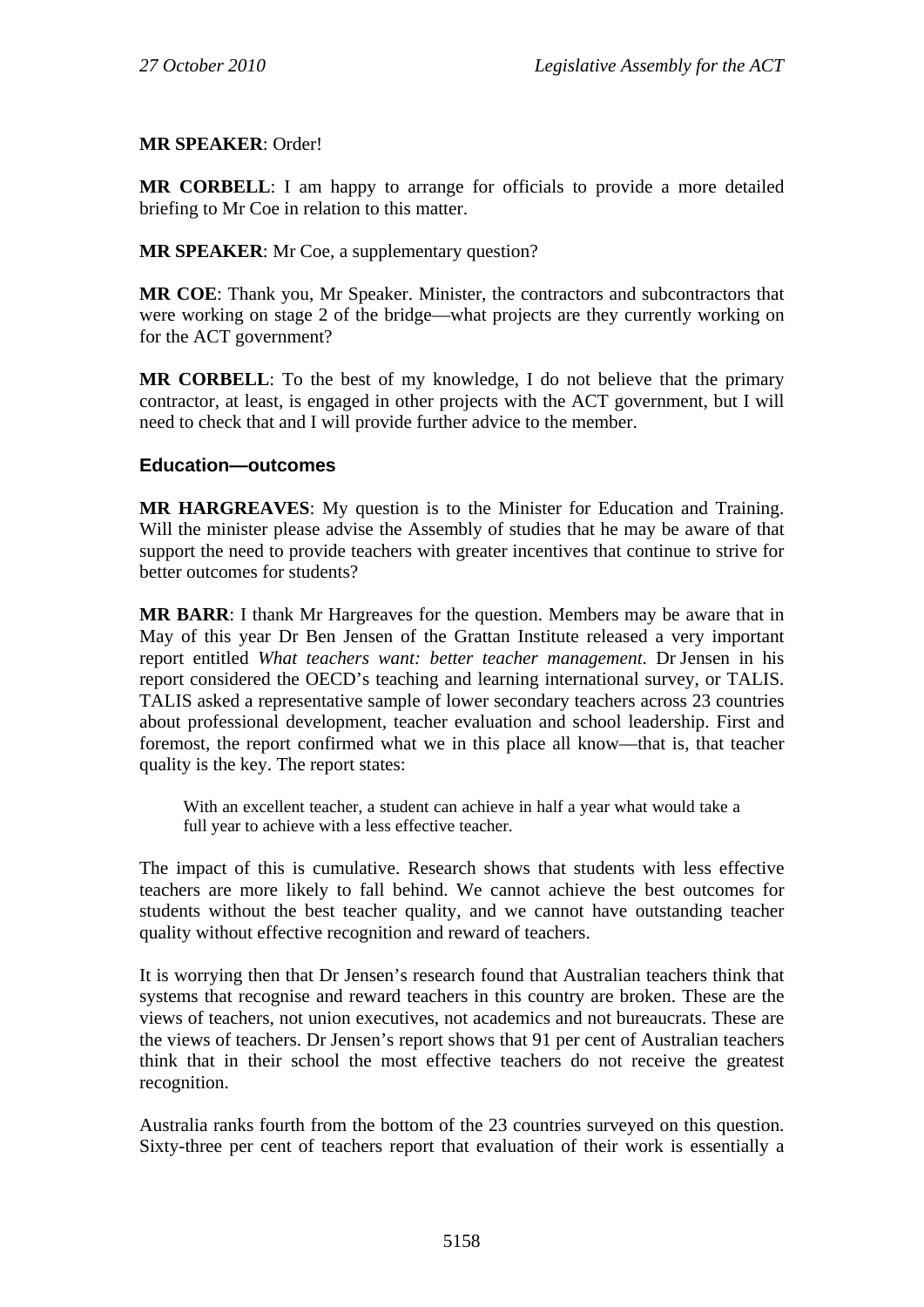"tick and flick" exercise, only completed to fulfil administrative requirements. Ninety-one per cent of Australian teachers think that if they were to be more innovative in their teaching they would not receive any recognition. So there is no incentive to innovate. Ninety-two per cent think that if they improved the quality of their teaching they would not receive any recognition in their school. There are no incentives to create a culture of continuous improvement in teaching.

These results show that teachers' hard work is not being adequately recognised, and without recognition we cannot reward the best classroom teachers. Eighty-three per cent of Australian teachers think that the evaluation of their work has no impact on their career advancement. Teachers are saying there is almost no link between evaluation of their work and their salaries, no connection between the quality of their teaching and career advancement.

Where excellence is not recognised, underperformance is not reported. Boston Consulting Group research has shown that 99.85 per cent of Victorian teachers were granted "satisfactory" on their performance review, but this is despite school principals thinking that up to 30 per cent of their teachers were below average performers or significant underperformers. Furthermore, TALIS shows that 71 per cent of teachers think that in their school teachers with sustained poor performance will not be dismissed, and 93 per cent of teachers report that in their school the principal would not take steps to alter monetary rewards of a persistently underperforming teacher. As a result, 61 per cent of teachers believe that evaluation of their work has little impact on how they actually teach in the classroom.

This important research shows that teachers think that their performance management systems are broken. If the evaluation systems are broken then we are failing to improve teaching in the classroom and, in turn, failing to get the best outcomes for students.

**MR SPEAKER**: A supplementary, Mr Hargreaves?

**MR HARGREAVES**: Thank you very much, Mr Speaker. Will the minister please advise how the situation under current industrial arrangements in ACT public schools compares with these studies done?

**MR BARR**: As I have indicated, Dr Jensen's report shows that teachers want recognition and reward. What we can gather from this report is that, with recognition and reward, teachers will have incentives to get better outcomes for students. As I indicated yesterday, like many other jurisdictions around the country the ACT faces challenges in attracting and keeping the best teachers. We know from Sunday's *Canberra Times* that the AEU is also concerned about this.

Let me say again, Mr Speaker, that whilst ACT public schools are a great career option for the very best teachers—it does take less time for a new teacher to get to the top of the pay scale here than elsewhere; our face-to-face teaching hours are amongst the lowest in the country and the number of teaching days here is less than in New South Wales and Victoria—the problem still remains.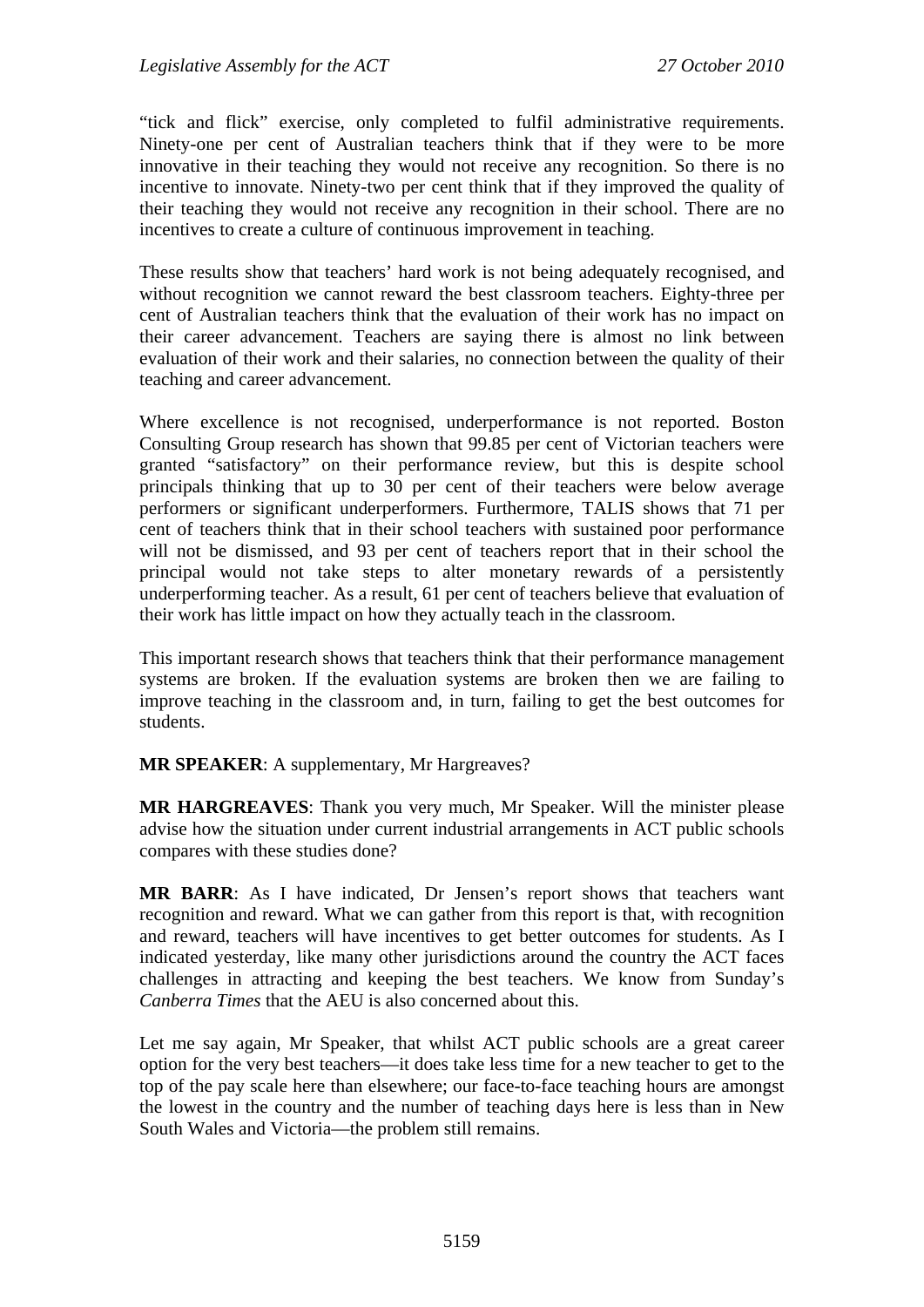Teaching is not a profession that appeals to the best and brightest university students. Why is this? Because of the highly regulated industrial relations landscape in ACT public schools, pay is low compared to other professions. From the day you start work your pay increases are determined by the length of your service, not the quality of your teaching. Over the years the status of the teaching profession has been allowed to decline. There is no incentive for a keen young teacher to stick it out. Just as under the old Soviet system, there is currently no incentive to do anything more than simply turn up. There are no incentives and no rewards for hard work. Great teachers are not finding their careers rewarding and students are not getting the outcomes that they deserve.

**MR SPEAKER**: A supplementary question, Mr Doszpot?

**MR DOSZPOT**: Minister, our dedicated teachers in Canberra are very keen on self-development and professional development. How do you plan to address the fact that teachers cannot get access to professional development opportunities because there are no adequate relief teachers available to assist them?

**MR BARR**: I thank Mr Doszpot for the question. The government certainly supports professional development opportunities for teachers. As part of the enterprise bargaining arrangements, I think one important initiative is that there is a professional development fund both for classroom teachers and for principals.

The question of access to that fund is an interesting one because by and large those funds are utilised from year to year. There are some years in which the entirety of the amount is not expended and is then able to be rolled over into future years.

This clearly is an area of concern. The ACT Principals Association has highlighted in their submission to me, in terms of reform around school-based management and principal autonomy, that this is an area that they would further attention to. So I agree with the shadow minister that it is an important area that we must address but it is secondary to the most important issue, and that relates to the concerns that I have outlined in response to the previous questions.

**MR SPEAKER**: Ms Porter, a supplementary question?

**MS PORTER**: Thank you, Mr Speaker. Would the minister advise what the ACT government proposes in order to help great teachers have more rewarding careers and, most importantly, to get better outcomes for students?

**MR BARR**: I thank Ms Porter for the question. The Grattan Institute research shows that we need more flexibility in our teaching workforce to get the best outcomes for students. We need to attract and retain the best classroom teachers. The answer to this is recognising these teachers sooner, promoting them faster and paying them more. We must attract the best graduates by offering them a career path, pay and recognition that would make teaching a profession of choice again.

In short, we must be able to promote the best teachers sooner. I am determined to achieve this change for the ACT. I am determined that there will be incentives for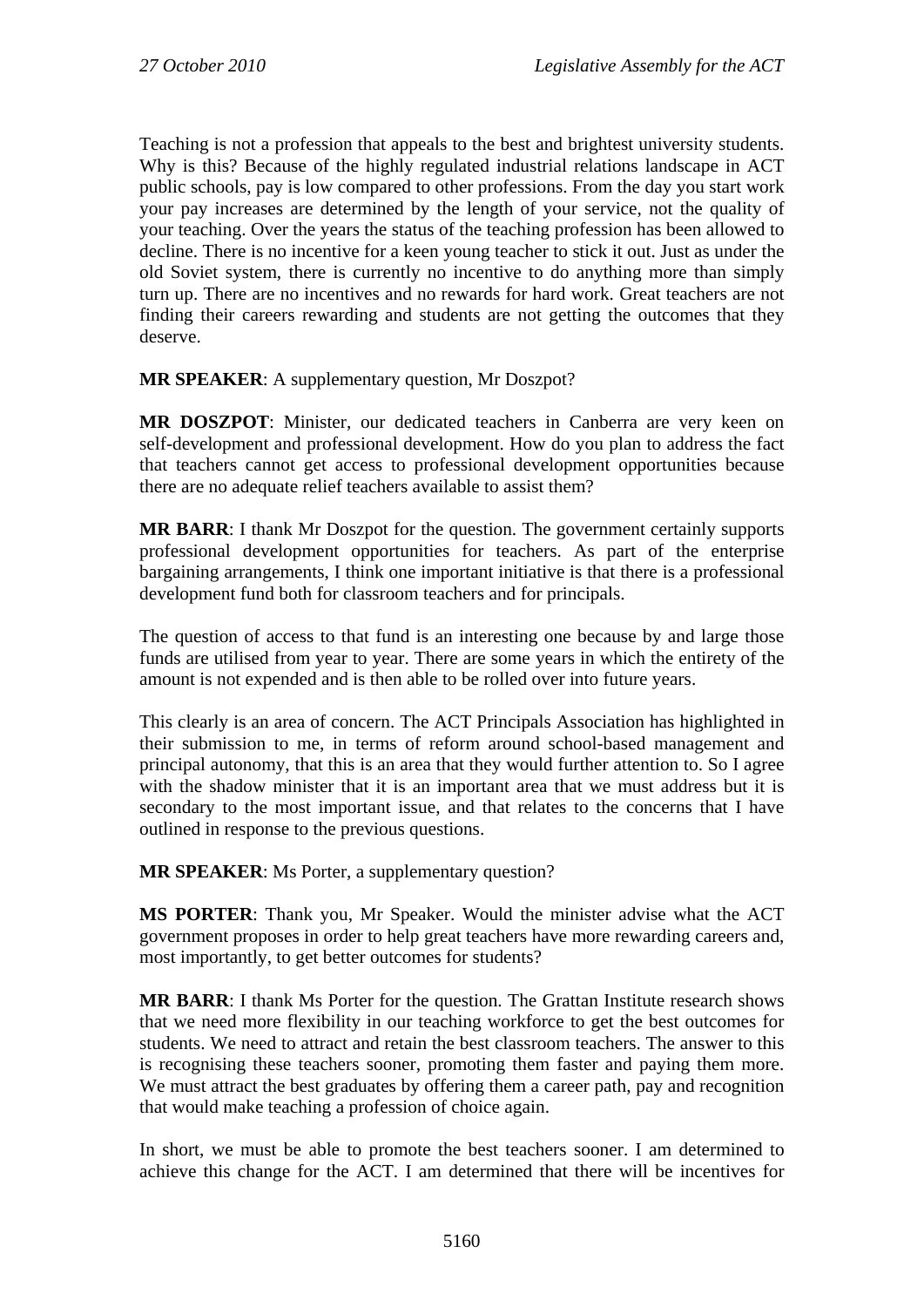teachers who want to make a difference in ACT public schools and that there will be a reward for those who make a difference in classrooms.

Part of this is about working at a national level with the Australian Institute for Teaching and School Leadership on the establishment of national professional standards for classroom teachers and also next year for principals. That will enable the facilitation of some new accomplished teacher classifications within the career structure for teachers in the ACT and it will enable younger teachers who enter the profession to move faster up the pay scale as a reward for their hard work, for their creativity and for their determination to get better results for their students.

It is about a more flexible approach; it is about moving away from a 1970s industrial relations system into something more akin to the public sector that we see around us in so many other areas of public service delivery in 2010. The change is long overdue and I am going to continue to argue passionately for it.

**Ms Gallagher**: I ask that all further questions be placed on the notice paper.

# **Papers**

**Mr Speaker** presented the following paper:

Auditor-General Act—Auditor-General's Report No. 7/2010—Management of Feedback and Complaints, dated 27 October 2010.

**Mr Corbell** presented the following paper:

Petition which does not conform with the standing orders—Hughes Shops— Maintenance—Mr Seselja (Leader of the Opposition) (109 signatures).

# **ACT Policing—tasers**

Debate resumed.

**MR HARGREAVES** (Brindabella) (2.58): As discussed, ACT Policing has taken a very responsible approach to the deployment of tasers. A comparison of the circumstances of taser use in the ACT with that of other jurisdictions, whilst serving as a useful learning aid, is something that we should, however, view with caution. Reference to a few select comments of any report in isolation of the full context should be avoided.

For example, reference to the Western Australian Crime and Corruption Commission's report into taser use by Western Australian police makes an observation that, since tasers were issued to general duties police, the police use of firearms has doubled. That report, however, sheds no further light on any reasons behind the increased use of firearms or, for that matter, any association with the deployment of tasers. What is referenced in fine print is that use of a firearm simply includes being drawn, not necessarily discharged. Indeed, the Western Australian Police Commissioner, in a recent appearance on the SBS program *Insight*, revealed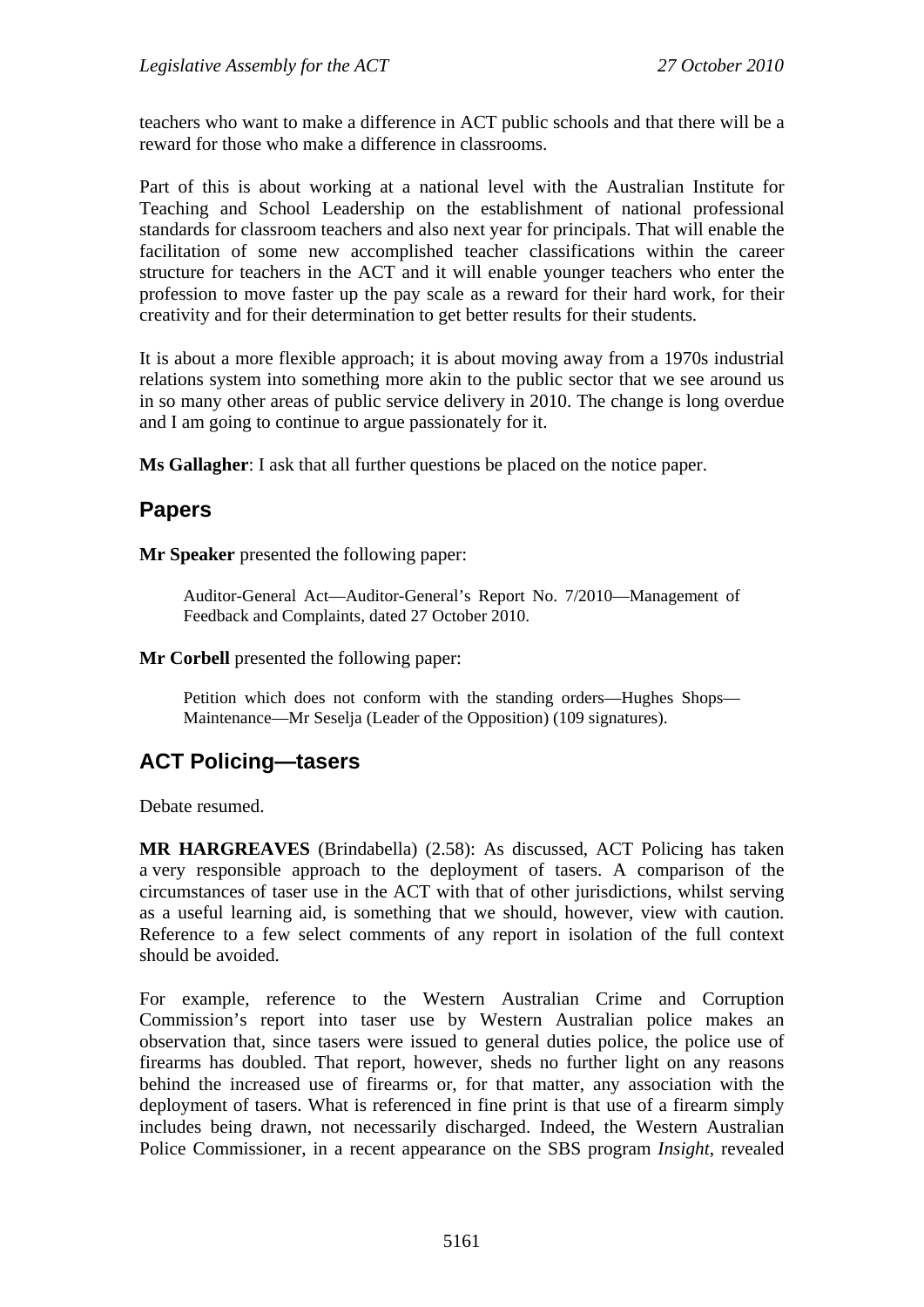that, since tasers were issued to all front-line police in that state, not one person has been shot and killed by police.

I do not seek to downplay the important function that such independent reviews of these serious matters perform. What I do seek to bring to members' attention is the fact that one must do more than scratch the surface to reveal a more complete picture. What the WACCC report does say is that the vast majority of police deployment of tasers has been appropriate, in accordance with the guidelines. Yet, there is always room for improvement.

It is also interesting to note that the Western Australian police have a lower threshold at which deployment of a taser is authorised than does the Australian Federal Police. Although the CCC reports that tasers have been used contrary to guidelines as a tool to enforce compliance, this represents a very small fraction of the instances in which tasers were deployed properly.

Since the 2008 incident of a male person being subjected to 13 taser discharges in the Perth watch-house—all its officers have been charged—some 25,000 detainees have been processed through that same Perth watch-house and since then taser has not been deployed once. Yet, 35 officers have suffered injuries in handling detainees. Clearly, consideration needs to focus on a proportionate balance between officer safety, public interest and the welfare of persons in custody. This is a point that the ACT government wishes to highlight.

I do not want to labour the point but if I can indulge members I have one last fact relating to Western Australia. In 2009, taser was the new support option most widely used in that state; yet it is recognised as the least likely to cause lasting injury or long-term effect. All other use of force options are likely to cause injury.

In May 2010, Western Australian police published its post-implementation review of the taser report. This is a particularly detailed and insightful report that I would urge all those interested to read closely in conjunction with the WACCC report. This report states that, in 2008, there were 286 complaints lodged against police officers relating to all use of force. Of these complaints, the taser was rated third behind physical force and physical restraint. In 2009, physical force, physical restraint and use of handcuffs were all subject to more complaints than taser use.

Let me make it perfectly clear that I am neither advocating for the increased deployment of taser in the ACT nor against it. This government's position has been made clear by the minister. I am, however, advocating for restraint in the selective use of comments before allowing ACT Policing to finalise its review and present its findings to the government.

Governments should always allow agencies the opportunity to assess internal practices and procedures, particularly with regard to matters of operational safety, without undue interference or pressure. In this regard, the minister has taken the right approach in calling for evidence for the need for a wider deployment of tasers in the interests of the safety of both police and the public. This is an operational matter for police; yet the government recognises it is an issue that has significant community interest and concern.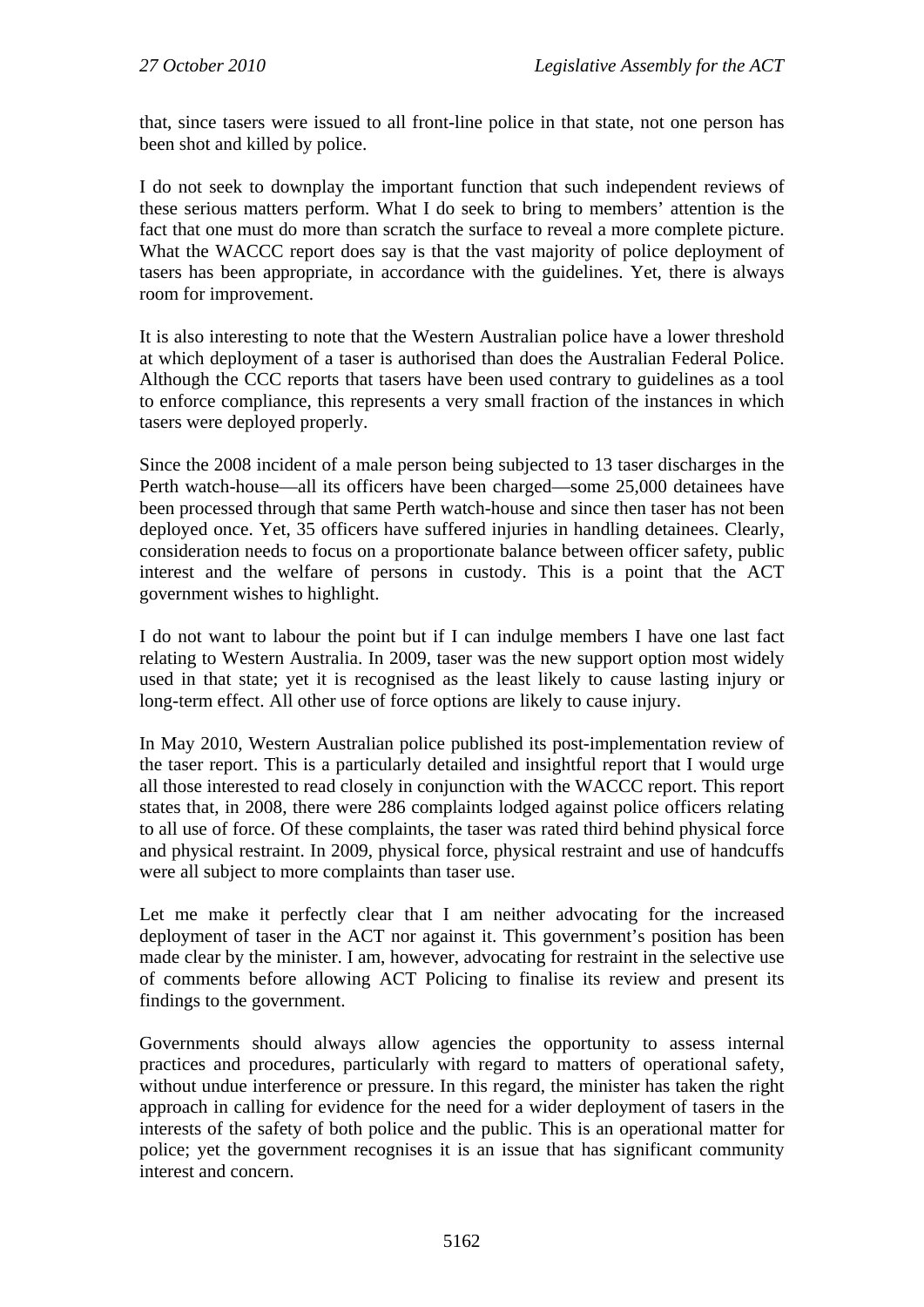As the minister points out, police are amongst a select few who choose to place themselves in the face of harm in order to help preserve the standards of community life we hold dear. That does not, however, diminish the rule of law, the need for accountability and cautious concern about how police use force. Whilst we in the government weigh the considerations of making law, it falls to police, amongst others, to enforce those laws. We should not second-guess the split-second judgement call often required by police at a moment's notice. There are more than ample accountability measures in place to review the reasons why police respond in a given situation as they do.

This is why I support the amendment to the motion by Mr Rattenbury to reflect more accurately the situation as it specifically relates to the ACT and the undertakings already given by the minister to the Assembly and the community with regard to the review of taser use by ACT Policing.

It is often said that the use of a pistol will do permanent damage. There is no maybe about it. It will. One of my best friends has just been a subject of a police shooting and his life is completely and forever wrecked. And so it would be very easy for me to say I support the expanded use of tasers to replace the pistols on the officers' belts. But it is not, I do not believe, for me as a member of this place to dictate, without proper academic research and evidence-based decision making, the promotion or diminution of the use of tasers or any other use of force option.

It is up to us, I believe, the police as an operational expert and the minister to have a look at all of the writing on this subject and make sure at that point that what we actually do is consider that. We need to be very careful that we do not just say: "It looks like a good idea. We will do it." The streaker's defence, I am afraid, does not cut it for me. "It seemed like a good idea at the time" does not work.

We need—and I have heard this said by those on the crossbench time and time again and I actually support this position—to be a bit more all-encompassing in the evidence that we use to apply to ourselves in this decision making. And when we are talking about possibly somebody's life at stake, we need to be doubly cautious. So I support the minister's position. I support the minister's amendment and I would ask respectfully that the chamber follow suit.

Debate interrupted.

# **Visitors**

**MADAM ASSISTANT SPEAKER** (Ms Le Couteur): Members, I draw your attention to the presence of David Lamont, a former member of this Assembly, in the chamber.

# **ACT Policing—tasers**

Debate resumed.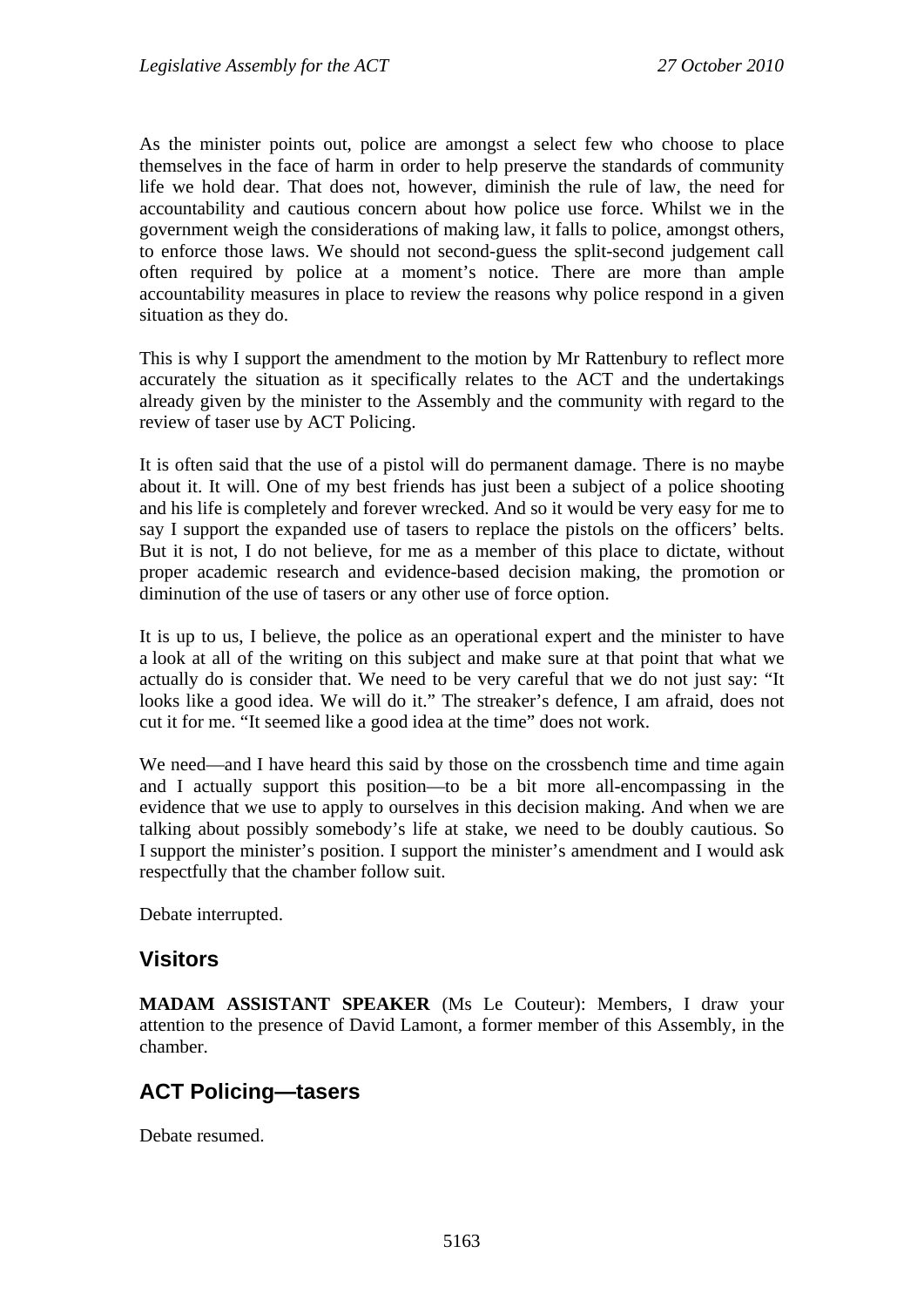**MR RATTENBURY** (Molonglo) (3.06): Speaking to the amendment, I guess it will come as no surprise that I am a little surprised and disappointed that neither the government nor the opposition is willing to support the Greens in our call for an Assembly decision point on the issue of tasers. I cannot think of a more appropriate and necessary debate to take place in this chamber. And I would like to respond to a couple of the points that have been raised in the context of talking about this amendment.

Certainly, with regard to the Liberal Party, this is a chance to hold the government to account. And I am surprised they are passing it up, given the lines that we often hear being flung across the chamber in this place. This is a real-life, practical opportunity to do it and it is a shame it is not being taken up.

Mr Hanson has referred to this as being an operational police matter. Whilst to some extent it is, I also would argue that it is a matter of significant public interest and importance and I do not think it is one that we should simply delegate when the potential impact on the public is significant. I think I made the point in my opening remarks about the fact that there is a level of public discourse and/or concern on this and I believe it is up to members to take part in that public conversation.

I also note the comments that Mr Hanson was quoted as making in this morning's *Canberra Times* that this matter had already been debated by the Assembly. I presume he was referring to the 2007 Assembly committee inquiry into police use of force. If I am correct in understanding that, then it certainly has been inquired into and I think it is interesting to reflect on that inquiry and the makeup of the committee that looked at it and its key findings.

The committee members on that inquiry were Mr Seselja, Karin MacDonald and my colleague from the Greens, Deb Foskey. Their key recommendation, No 4 in the findings of that inquiry was:

The Committee recommends that TASERS are deployed by tactical response group members only and should not be generally deployed by ACT Policing as standard issue gear.

That was in 2007. So it was clear that, in 2007, Mr Seselja and the Liberal Party thought it was good enough for the Assembly to take a view on whether the police should have the deployment of tasers as a general issue. But certainly they do not hold that now and I think it is a shame they have backed down from taking the responsibility they thought it was appropriate to take in 2007.

Finally, in response to Mr Hanson's comments, I would like to cast back to some earlier days in this term, in case he is uncomfortable with casting back to Mr Seselja's position in the last term. In the earlier days of this Assembly we had not one but two random drug-driving bills before the Assembly for debate, one from the government and one from Mr Hanson. Each of those bills was designed to armour police with drug swipes to test drivers for the presence of drugs in their system. Certainly, much debate was had. Assembly resources were consumed and column inches were devoted to the topic. And I think the ultimate outcome was a good one.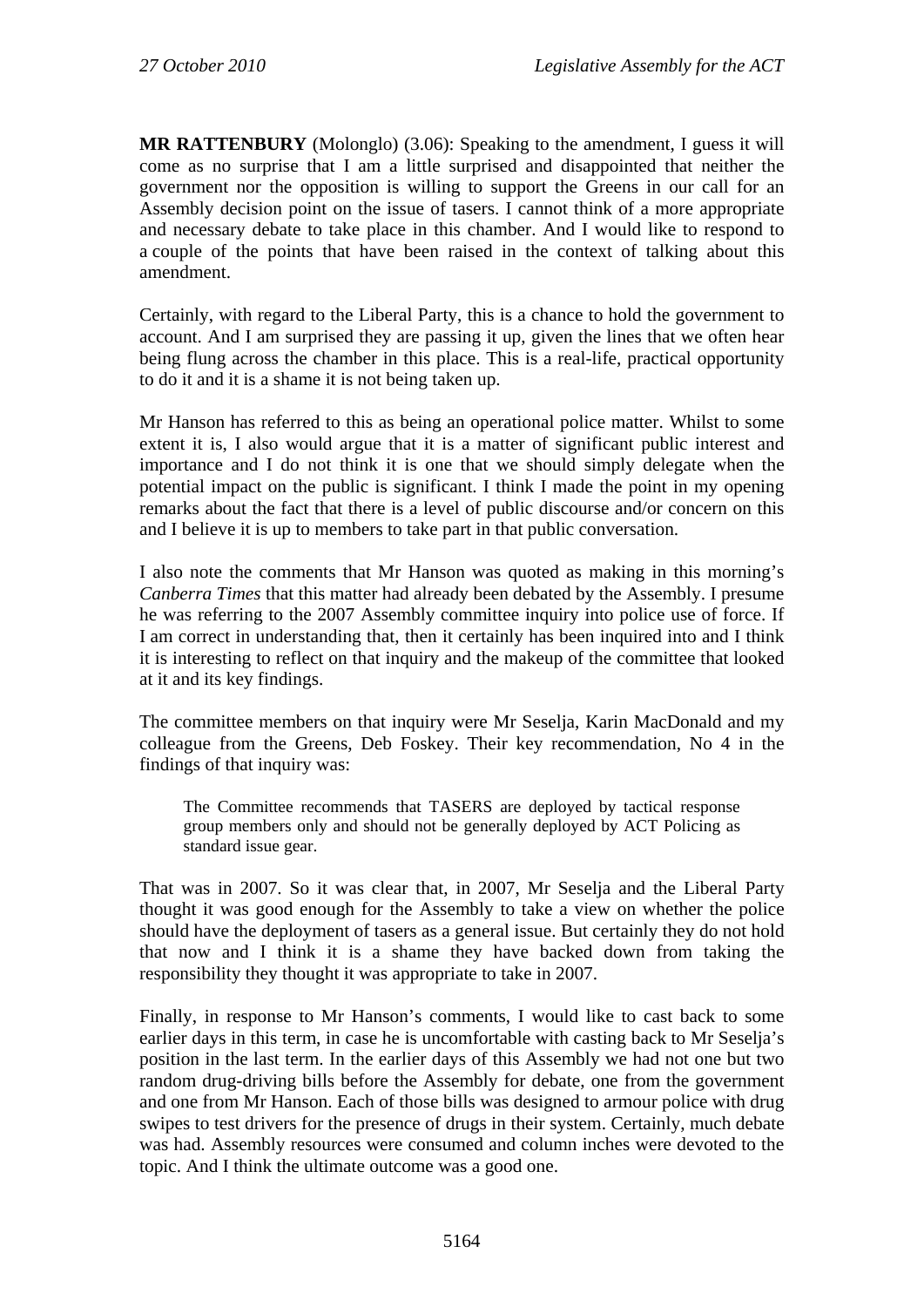The question I have for Mr Hanson is: how do tasers differ from random drug swipes? Why does one warrant Assembly debate and not the other? They are both part of the police arsenal. They are both about what might be described as operational matters; yet road testing warranted an entire piece of legislation before the Assembly and tasers did not.

Of course, the obvious and technical answer to that is that we had to create legislation to allow drug-driving tests. But the point is, in effect, these are both matters about expanding the operational capabilities of the police. I think it is a shame that we are not even prepared to accept that the Assembly should be involved in the decision making around the implementation of a significant new weapon in the police arsenal.

I would like to come to a few of the comments made by the Attorney-General and would like to reflect on the importance of transparency when it comes to the use of force by the police in the ACT. My motion seeks to have the Assembly take note of this fact:

… that increasing transparency relating to the use of force employed by police has the potential to reduce public scepticism of police and increase public confidence in law enforcement …

Put simply, the public trusts the police force and a government that are open and accountable and, conversely, the public does not trust one that is closed and secretive. That is something to be guarded against at all costs. Yet the government, by their amendment, would have the Assembly strike out the reference to transparency. It is important to note that that quote that is in my motion, and I have just quoted it again, and that the government seeks to strike out is not some random quote plucked from obscurity to add weight to the Greens' motion or is simply text that we made up. It is a quote from the 2008 government response to the use of force inquiry. It was a government response signed by the same minister for police who today will have the Assembly delete the reference from the motion that I have put before the chamber. In that case, the minister is being transparent and we can see right through him because he is believing his own words. But that is not the type of transparency that we are after.

There can be no claim of mistake about this because yesterday my office circulated to both the attorney's office and the opposition spokesperson's office the exact reference for the quote. And for the benefit of Hansard, it is page 35 of the 2008 government response to the police powers of crowd control inquiry.

Let me finally comment, on the issue of an Assembly debate, that discussion about thresholds for the use of force is important. As I said earlier, it is entirely appropriate that the Assembly debate when the threshold has escalated to the point at which an officer is entitled to use a taser. I think it is a fundamental question of policy.

Earlier in the discussion, Mr Corbell made a comment that I had spoken about a Western Australia incident. He noted that that was another jurisdiction, that he condemned it and that the police force in the ACT condemned it. He then made,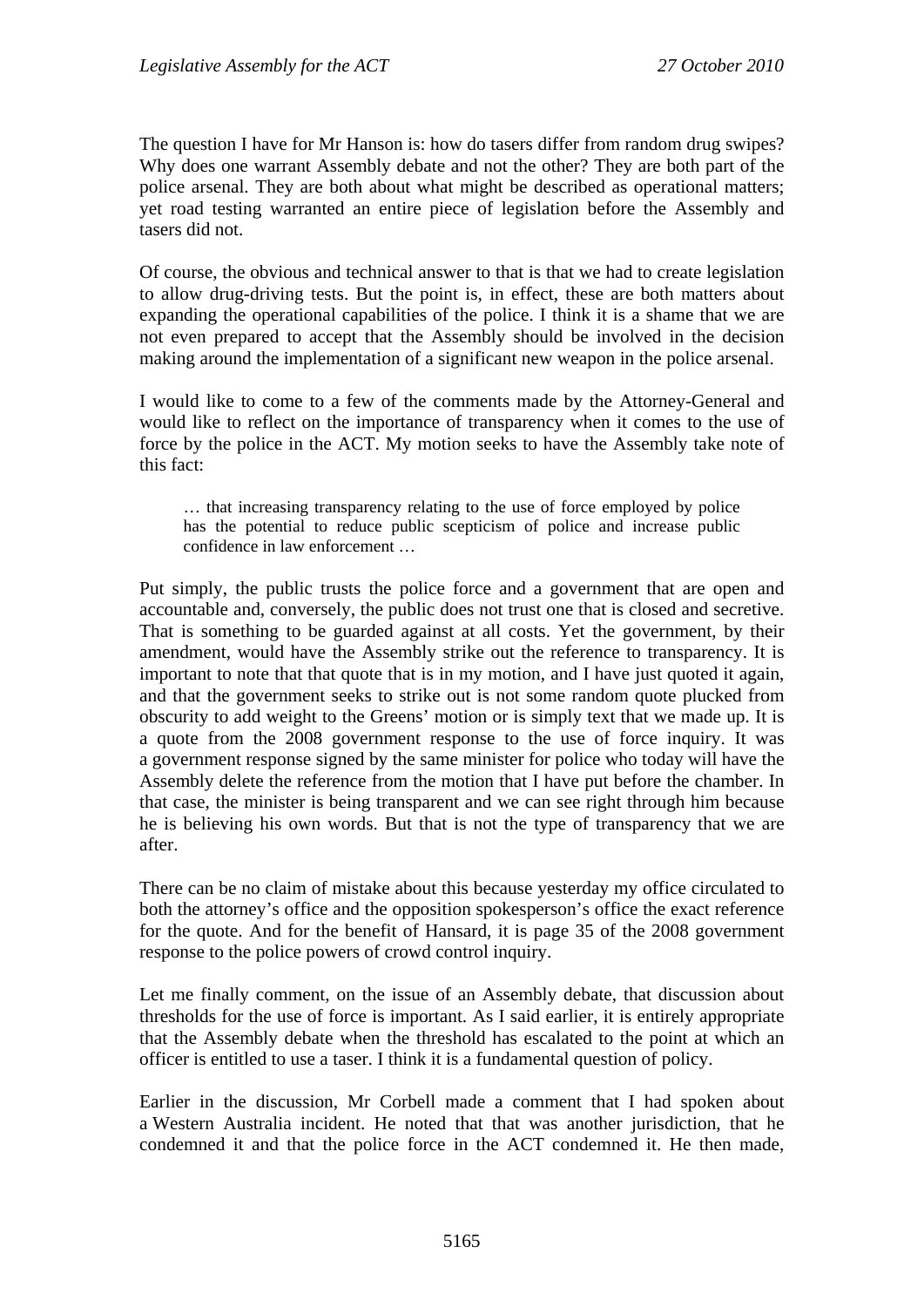essentially, a jibe around my trying to draw a sensational link. I sought to do nothing of the type. I simply was underlying the fact that there is the potential—and it has been demonstrated—for misuse of these weapons or abuse of power, as I think the attorney went on to describe it.

I wrote myself a note: "Whilst I was not seeking to draw a sensational link, we have seen an incident of the abuse of power with capsicum spray"—or OC spray, as the minister referred to it—"in the ACT." The minister did go on to highlight that point; so I do not need to particularly draw it out again. Again, that is clearly not the accepted standard of behaviour in the ACT police force. The minister spoke about the disciplinary action that was taken in that instance. And it is, I think, a good outcome that that matter came to public light and was dealt with.

My simple observation is that these matters can happen in the ACT and in fact have happened. We are not immune, unfortunately, to these abuses of power. No matter what directions the Chief Police Officer gives, no matter what the expected standards of behaviour are, unfortunately these incidents do take place from time to time. So we simply cannot dismiss them by saying, "They only ever happen in other jurisdictions." We have the good fortune in the ACT that they are not common but that does not dismiss that we should be concerned about the worst-case scenarios.

I would like to move an amendment to Mr Corbell's amendment because the Greens do not believe that we should give up on the need for greater transparency and accountability. I accept that our call for an Assembly debate will not be agreed to. That is clear from the comments that members have already made and I think that is a shame. But my amendment would reinsert the requirement for the government to report on:

- (ii) the current level of de-escalation and non-weapons based training provided to all ACT Police;
- (iii) details of the taser training provided to members of the Specialist Response and Security Tactical Response team and how this compares to other jurisdictions' training requirements;
- (iv) the use of force continuum adopted by ACT Police; and
- (v) all use of force incidents involving a handgun, taser, oleoresin capsicum spray or baton;".

In moving to attempt to reinsert these requests into the final motion, I note that the government agreed in 2008 to publish the use of force continuum. That is not to be found on the ACT police website to date. I am happy to stand corrected but certainly we have not been able to find it. The 2008 response also undertook to report annually on trends in use of force but this information does not appear in the ACT Policing annual report. The remainder of our amendment calls for information relating to details of the training provided to our ACT police force. I would be surprised if the government has any problem with that information being provided.

So in the spirit of transparency, I would urge members to support this insertion so that we can have that information available to us. Whether or not the Assembly considers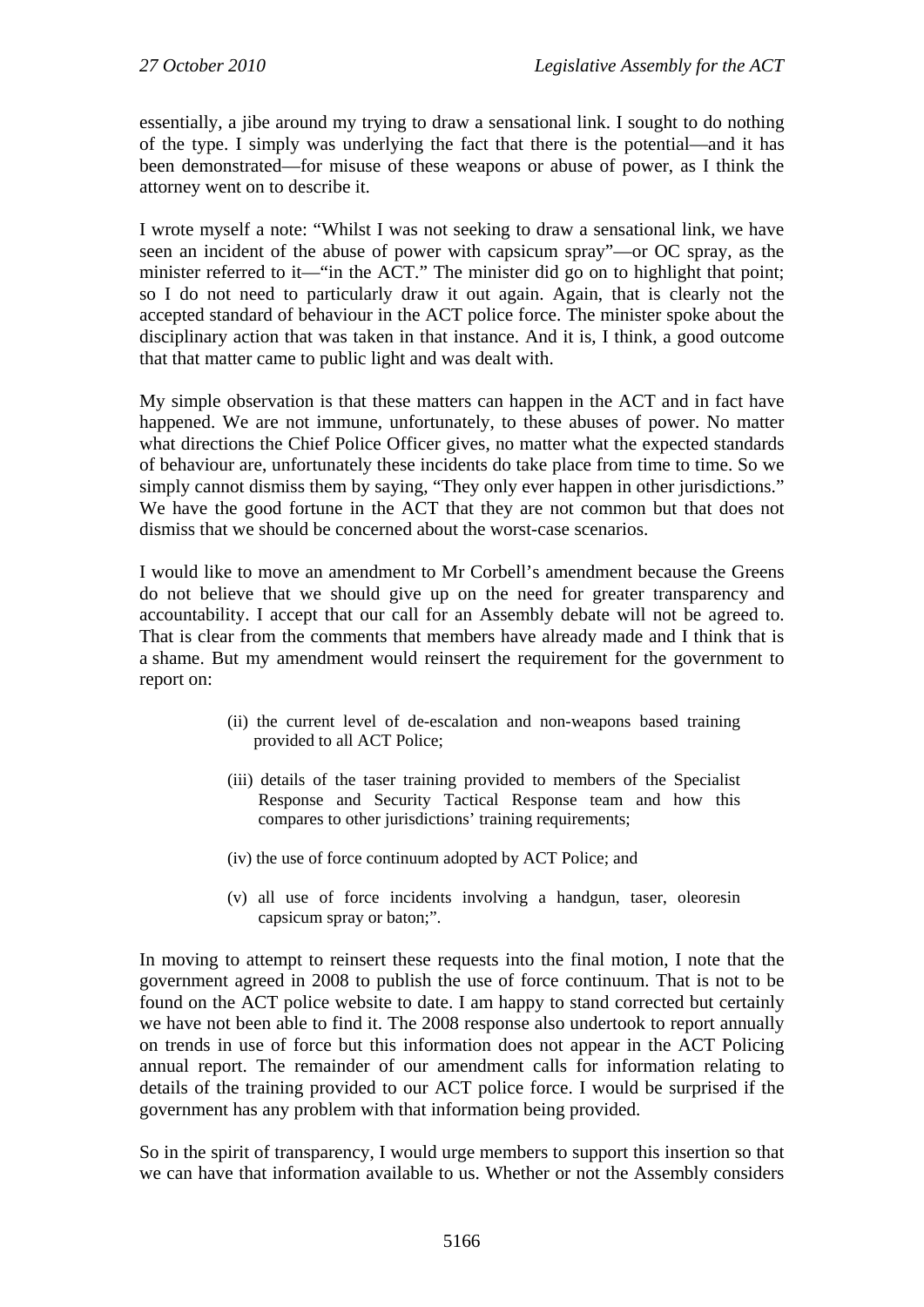that it should play a role in this decision making, I certainly think members should have access to this information. In relation to Mr Corbell's amendment, I move:

Omit paragraph (2)(a), substitute:

"(a) that the Government will report to the ACT Assembly on:

(i) the outcome of the ACT Policing Review;

- (ii) the current level of de-escalation and non-weapons based training provided to all ACT Police;
- (iii) details of the taser training provided to members of the Specialist Response and Security Tactical Response team and how this compares to other jurisdictions' training requirements;
- (iv) the use of force continuum adopted by ACT Police; and
- (v) all use of force incidents involving a handgun, taser, oleoresin capsicum spray or baton;".

**MR HANSON** (Molonglo) (3.16): I did indicate earlier that we would not be supporting the amendment and I explained the reasons for that. I would just like to address a couple of issues that Mr Rattenbury discussed in his speech.

Mr Rattenbury made an allegation, essentially an assertion, that there is no difference between what we introduced earlier this year, which was a regime of random roadside drug testing, and the potential for ACT Policing to further expand the use of tasers. Quite clearly, the distinction is that one required an amendment to legislation, to the Road Transport (Alcohol and Drugs) Act 1977. It would have been impossible for the police to conduct the regime that they are going to conduct in due course without that legislative amendment. That is entirely different from tasers: police already have the power and the ability to use tasers in the ACT; there is no legislative requirement that exists that requires them essentially to seek further permission from the Assembly to use them.

I would also make the point that there is no consistency here from the Greens. They are not seeking that there is approval where police officers can use other pieces of equipment that they have issued to them. They have no objection, I assume, to the fact that police officers are all issued with firearms. There is no question about the issuing of firearms, which are issued to front-line police officers and which are obviously far more lethal weapons than tasers. They are not asking for debate on where batons can be used, which can cause significantly more damage than a taser. They are not asking for a change in or a debate on where capsicum is issued.

We have got to make sure that we understand also that, if we were to be involved in a debate in this place where we make the decision about where tasers could be used, we would have to ask why we would not be making a decision on and having the same debate about all the other instruments that police use as well. Should police all be issued with handcuffs, for example?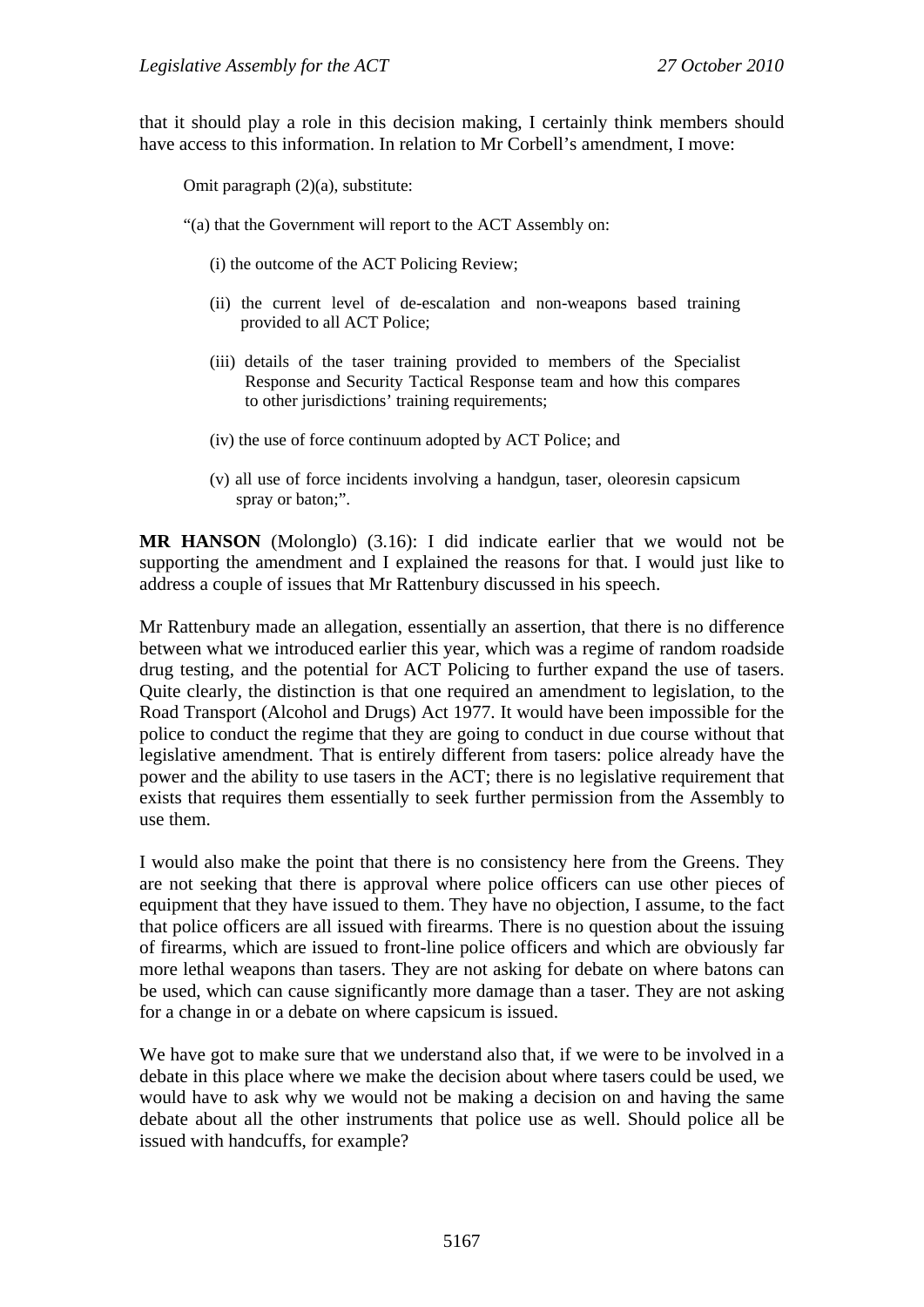The other question I would ask is this: the amendment from Mr Rattenbury seems to be about seeking information. Has Mr Rattenbury sought a briefing from the minister? The minister may be able to answer that question. We in the opposition are readily criticised by the Greens when we ask for information in our motions. They say: "Why haven't you sought a briefing? Why didn't you ask for a briefing on this matter?" I grant leave for Mr Rattenbury to clarify for the members of the Assembly whether he has sought and received a briefing. I am sure that these are the sorts of questions that he could ask in a briefing and receive answers on from the Chief Police Officer, who, I am sure, with the ministerial staff, would be happy to oblige where appropriate. If he has not done that, I would also ask that the Greens in future desist from demanding that we seek a briefing when we call on these sorts of issues—if they want to have the same level of consistency in this place. You might want to clarify, Mr Rattenbury, if you have indeed sought and received a briefing on this issue.

**MR CORBELL** (Molonglo—Attorney-General, Minister for the Environment, Climate Change and Water, Minister for Energy and Minister for Police and Emergency Services) (3.20): The government will not be supporting this amendment. I think it is appropriate that in the first instance Mr Rattenbury seek advice from the Chief Police Officer. I would be happy to facilitate such a briefing. The Chief Police Officer, I know, is always willing to provide advice and detailed explanations of how the police go about their matters, particularly in relation to this issue. I would be delighted to arrange that if Mr Rattenbury is interested in pursuing that.

The proposal that Mr Rattenbury puts does not at this stage, I believe, warrant the action that he is seeking. In the first instance, it is best addressed through a more detailed briefing from the Chief Police Officer. The Chief Police Officer may also be able to provide some further context and explanation through a range of procedures and protocols that would not be able to be provided in the context of the material Mr Rattenbury is seeking. That is why I suggest that course of action as an alternative.

I note that Mr Rattenbury is also raising his concerns about the recommendations of the Standing Committee on Legal Affairs 2007 report *Police powers of crowd control* and the government's response to the recommendations. I note his criticisms there, but I am not sure whether those criticisms are warranted. I thank him for providing these papers to me. I think you passed these to me, Mr Rattenbury, and I thank you for doing so.

First of all, in relation to recommendation 2, the recommendation was:

… that the AFP prepare a version of the commissioner's order number 3 to release to the public.

The government did not agree to that recommendation as it contained operational strategies relating to the use of force. However, the government did agree to republish the national guidelines for incident management, conflict resolution and the use of force. My understanding is that that has occurred, although it may be the case that Mr Rattenbury's office has not been able to find it, in which instance I will ensure that that matter is rectified.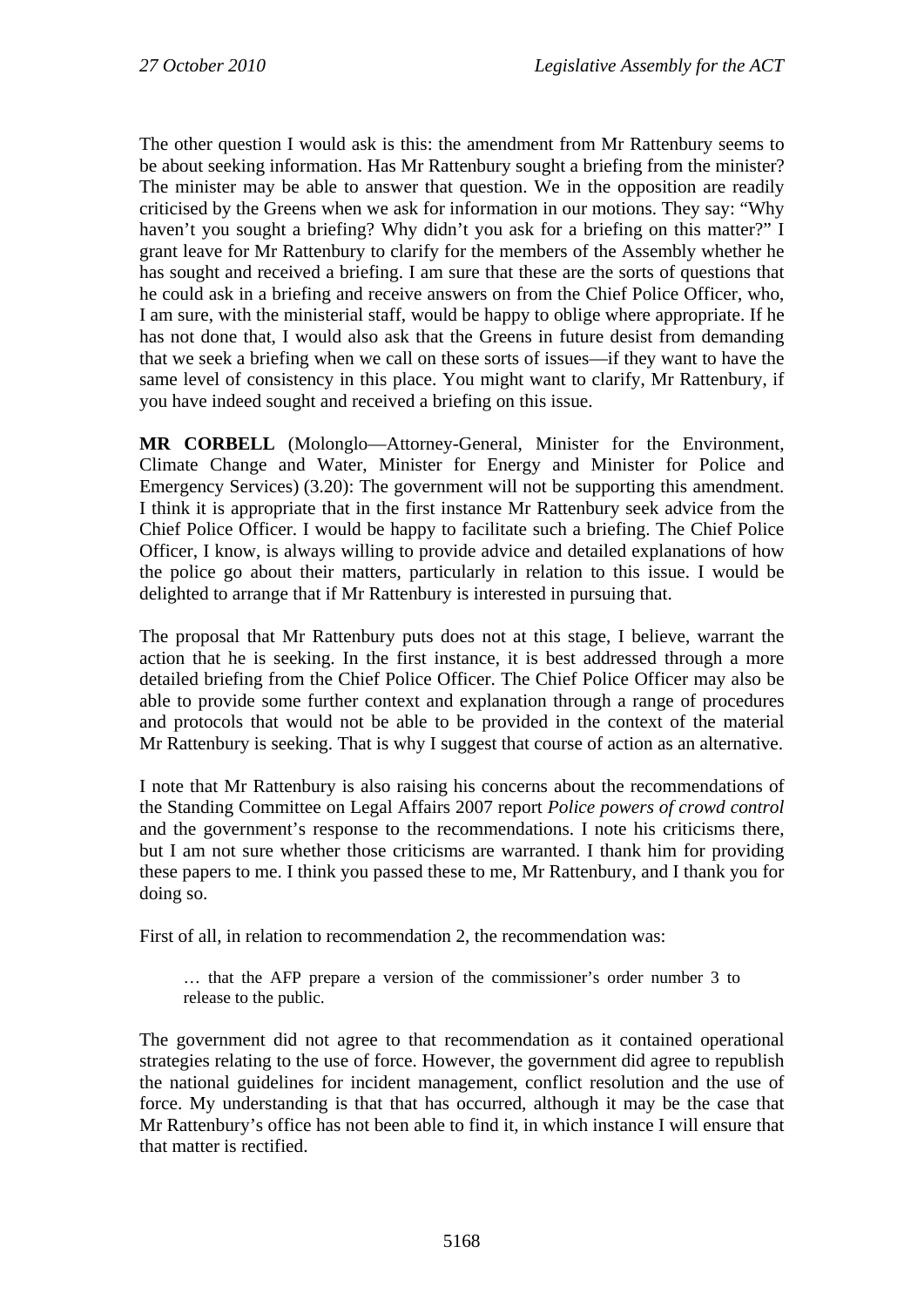In relation to recommendation 3, "that the AFP reports in detail on use of force in its annual report, including action taken on inappropriate instances of use of force", I think the AFP in its annual report does report on instances of use of force, but cannot deal with issues around complaints, as complaints are matters that are dealt with through a separate process which is reported on by the relevant oversight agencies.

I am not sure whether there is any deficiency in relation to either of those recommendations, but as a constructive way of moving forward I suggest, Mr Rattenbury, that I arrange for the Chief Police Officer to provide you with a briefing. Obviously, if there are issues arising out of that that you feel need to be addressed, we can have a further discussion and debate in this place, but I think in the first instance that may be the most effective way of trying to address your concerns.

The government remains committed to a high level of accountability and transparency in the operations of ACT Policing. The arrangements that we have in place through the contract that we have with the Australian Federal Police for the purchase of policing services for the territory are, I consider, the best in the country. There is a very clear separation between the purchaser and the provider of the service. There is a very clear set of performance criteria that police have to meet, and that is spelt out in detail in public documents and reported on publicly at regular intervals. That is not what you could claim for every police service in the country. In fact, for most police services in the country you just do not get that level of accountability and transparency in the delivery of services.

So I think we have a good model. We have an ACT Policing leadership team that is committed to that level of transparency and openness, committed to providing detailed advice and assistance to members of the Assembly where they do have questions, queries or concerns. And of course there are the more formal processes of scrutiny of ACT Policing's delivery of its services through the relevant standing committees and select committees of this place.

That provides a very strong framework of oversight. It is an appropriate framework of oversight, one the government supports. I would be happy to arrange for a further briefing for Mr Rattenbury should he so wish.

Question put:

That **Mr Rattenbury's** amendment to **Mr Corbell's** proposed amendment be agreed to.

The Assembly voted—

Ayes 3 Noes 10

Ms Hunter Mr Rattenbury Mr Barr Mr Hanson Ms Le Couteur **Mr Corpus** Mr Corbell Mr Hargreaves

Mr Doszpot Ms Porter Mrs Dunne Mr Seselja Ms Gallagher Mr Smyth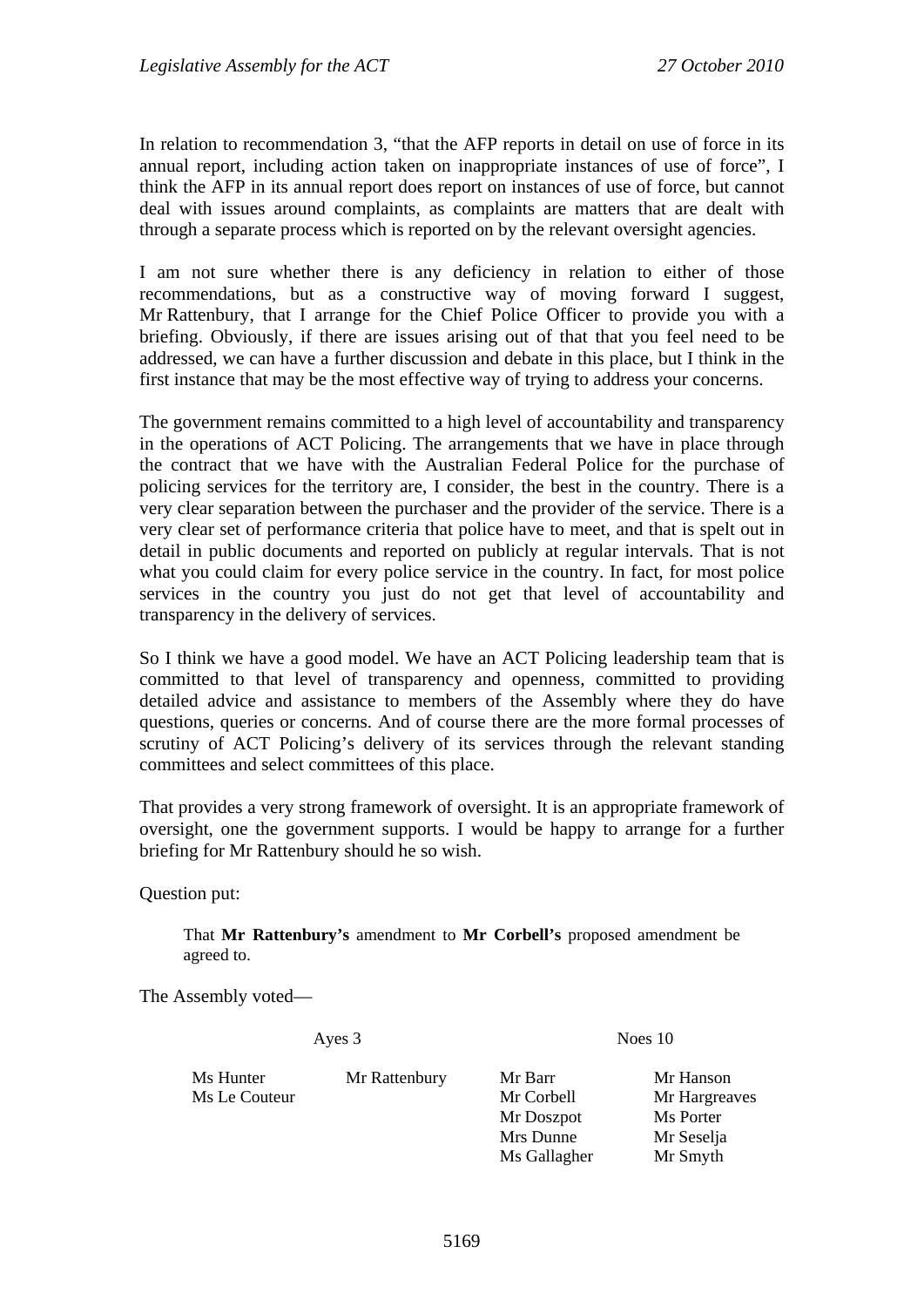Question so resolved in the negative.

Question put:

That **Mr Corbell's** amendment be agreed to.

The Assembly voted—

Ayes 10 Noes 3

| Mr Barr      | Mr Hanson     | Ms Hunter     |               |
|--------------|---------------|---------------|---------------|
|              |               |               | Mr Rattenbury |
| Mr Corbell   | Mr Hargreaves | Ms Le Couteur |               |
| Mr Doszpot   | Ms Porter     |               |               |
| Mrs Dunne    | Mr Seselja    |               |               |
| Ms Gallagher | Mr Smyth      |               |               |

Question so resolved in the affirmative.

Amendment agreed to.

**MR RATTENBURY** (Molonglo) (3.22): Just briefly in closing, let me say that it is a shame that the Assembly has declined to take the opportunity to be involved in the decision making about the possibility of a general rollout of tasers in the ACT. I do not intend to reprosecute my entire case, but I think that the evidence that I provided to the Assembly this morning is indicative of the fact that this is a very substantive policy issue.

This issue is of significant concern to residents of the ACT. It is one in which evidence from other jurisdictions, both within Australia and around the world, is showing significant issues in relation to both police and public safety regarding the use of tasers and the impact that they can have on alleged offenders. I believe, and the Greens hold the view, that it is an appropriate matter for this Assembly to be involved in the decision making on and that, if we vote to bring forth some of this evidence into the public sphere, we do have the opportunity to have an informed debate in this place.

I note Mr Hargreaves's comments about not being an expert and that we should leave it to the experts. But we make decisions here every day on matters on which we are not the experts and we rely on the evidence before us. I think this matter is no different from many of those other matters which, daily, we are forced to take decisions on.

I thank the minister for his offer of a discussion with the CPO and Mr Hanson for his free advice. I will take up that discussion with the CPO. Nonetheless, my central point was that this information should be available not just to me but to members of the public. I know that there are people in this community who have a real interest in this matter. They will not all have the same access to information that I have been offered, and I think that that diminishes the quality of the public debate on this important matter.

I suspect this issue will come back for further debate in this place at another time. In the meantime I look forward to the ongoing discussion on the appropriateness of this for rollout in the ACT for general usage amongst our police officers.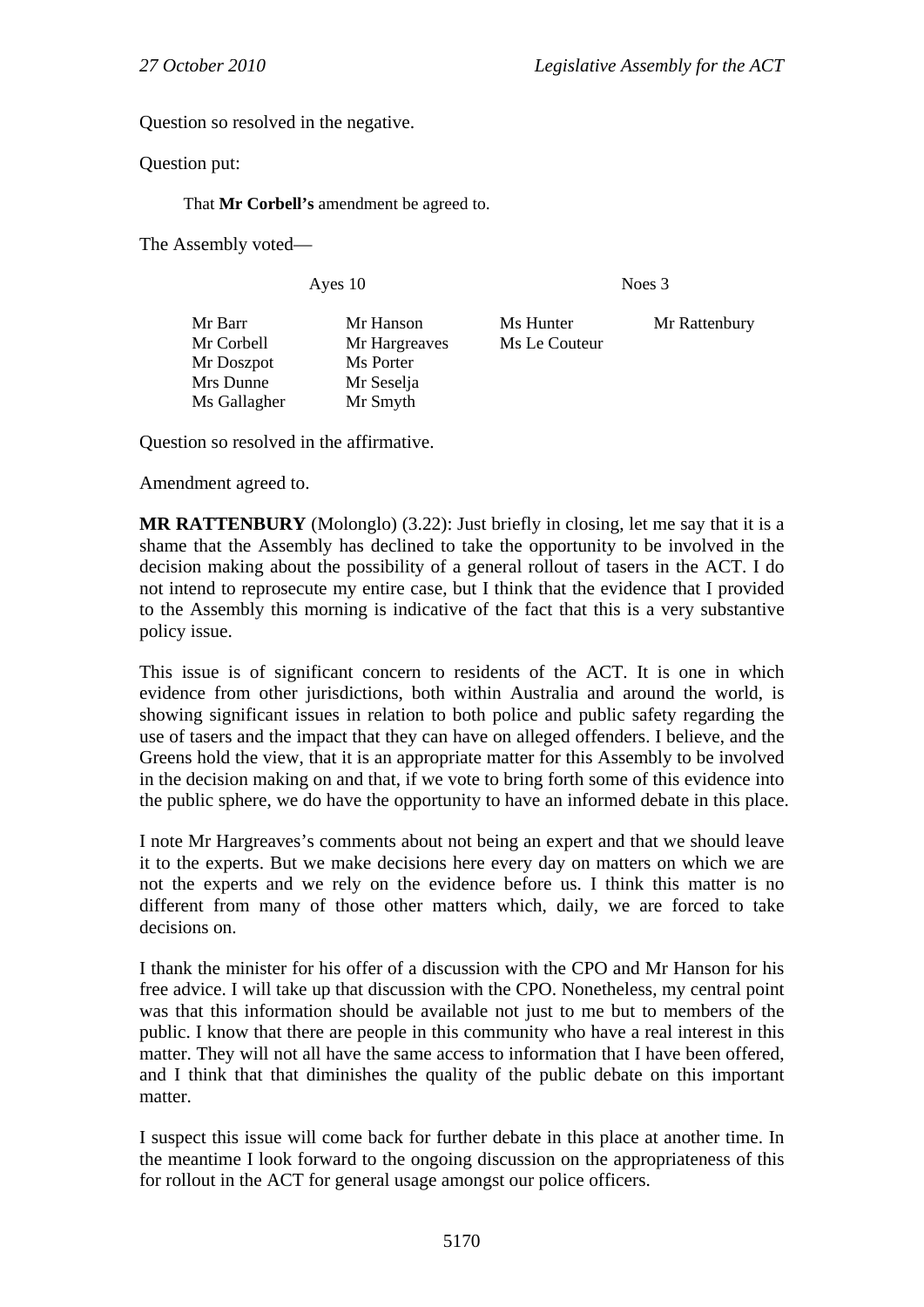Motion, as amended, agreed to.

# **Water—Murray-Darling Basin Authority**

Debate resumed.

**MR CORBELL** (Molonglo—Attorney-General, Minister for the Environment, Climate Change and Water, Minister for Energy and Minister for Police and Emergency Services) (3.33): I thank Mrs Dunne for putting this motion to the Assembly this afternoon. As always in significant matters such as water security for the ACT and for the sustainable future of the Murray-Darling Basin, the devil is in the detail of what is being proposed. Obviously, the Murray-Darling Basin Authority is concerned under its charter with the sustainability of the basin as a whole. The ACT too is concerned about that broader issue, but we also have an obligation to ensure that questions about the sustainability of the territory and its contribution to environmental flows in the basin are properly taken into account.

There is no doubt that as a country we need to ensure the sustainability of the basin as an important environmental asset, as a productive agricultural bowl for Australia and the world and as a place where over 2.1 million people live and from which a further 1.3 million draw their water. There is no dispute by the ACT that more water needs to be returned to the basin's environment. There are, however, specific ACT issues with how the guide proposes the eventual plan will be developed, the scientific basis for calculating the water use in the ACT, both as a raw figure and in comparison to other parts of the Murrumbidgee catchment and wider basin, and how we can manage our way out of the fundamental issues of over-allocation by state governments and the impending effects predicted for climate change that need to be taken into account.

For the ACT I have already, as the responsible minister, raised a significant number of issues with the Murray-Darling Basin Authority. These include the late release of supporting data to enable an assessment of the information used by the authority. This data was only released late last Friday afternoon, almost two weeks after the release of the initial basin guide. I have raised the issue of the authority's advice to the territory of the exclusion of the ACT from social-economic analysis because the ACT biased the results too much if included in the authority's model. I find this very difficult to understand. Why would the basin authority exclude the ACT from the social-economic analysis because our results biased the outcomes? It is quite extraordinary when you consider that the territory and Canberra, the national capital, the seat of government, is the largest single urban settlement in the basin.

I have also raised with the authority the territory's concerns about the proposed sustainable diversion limit targets that will only be possible with stage 3 and stage 2 temporary water restrictions. I have raised with the authority the fact that there is no recognition in their proposals of the successful water management in the ACT that sees the water savings targets proposed being exceeded by the territory. There is no consideration of the ACT's actions to limit water use, which are equal to commonwealth and state actions to buy water for return to the environment and these purchases will be recognised to alleviate reductions in catchments.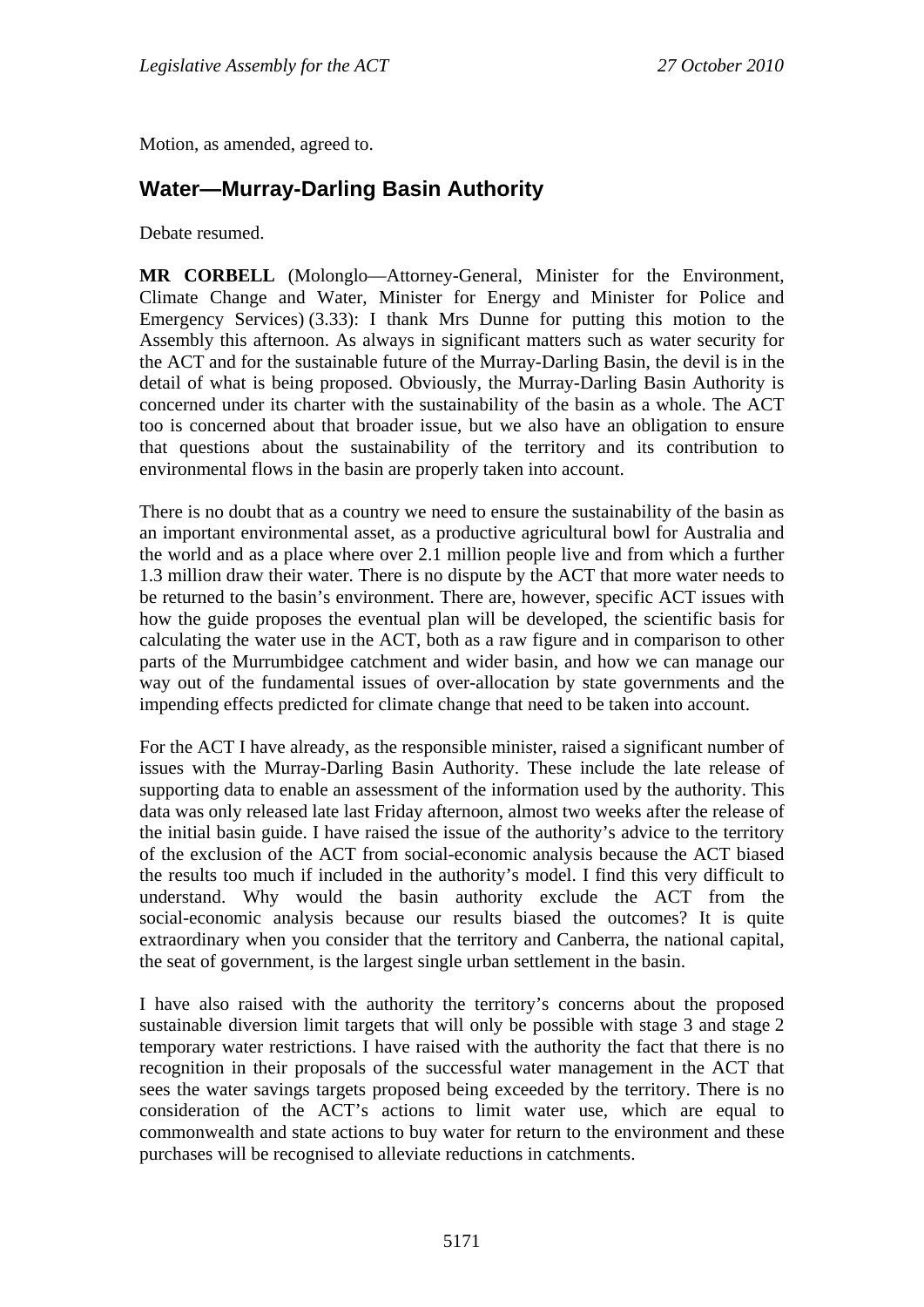I have raised with the authority the fact that the ACT's water use represents just over seven per cent of water raised in the ACT, or 15 per cent after providing for environmental flows. This is a very important point to make. The territory has been a good water citizen and has been a prudent user of the water resources under its direct control. We have not over-allocated—in fact, quite the reverse. We have been extremely conservative in our water use.

Most importantly, I have raised with the authority and with the relevant commonwealth minister the fact that the basin plan guide makes no provision for ACT population growth, even where that growth can be reasonably expected; in fact, even where we can expect that growth to be expanded because of population shift from rural areas in the basin to the ACT as a result of changes in water allocations in the basin.

The government also has concerns over the accuracy of estimates made for the ACT's water use. The guide states that the ACT uses some 12 gigalitres per annum in forestry and farming diversions against the territory's own estimates, as agreed by the Murray-Darling Basin Authority's independent audit group, of being no more than five gigalitres. This is a real concern. The Murray-Darling Basin guide suggests that some 12 gigalitres of water per annum is used in forestry and farming activities in the territory when their own independent audit group finds that that is only five gigalitres at most. This needs to be addressed and it has not been to date.

Finally, there are a couple of other issues that have not been property taken account of by the MDBA. Firstly, there has been no recognition of additional water, estimated to be around 13 gigalitres per annum, that is returned to the basin because of Canberra's built form. Simply put, because of the many hard surfaces that exist in the built-up area of Canberra, more run-off from storm and rain events is returned to the basin than would otherwise be returned if it was simply absorbed into the soil. But there is no recognition of this in the basin guide.

Finally, and most critically, the territory is concerned that there is no provision for water for critical human needs in the territory. The MDBA make assumptions that, across the basin, 340 litres per day is required for critical human needs. Such a threshold would see the ACT have a sustainable diversion limit of 42 gigalitres per year. Yet the basin plan is only proposing 22 to 28 gigalitres per annum. So even according to the authority's own formula, their own estimate, on what the average use per day is for people living in the basin for critical human needs—that is, drinking water, bathing, food preparation and so on—they are proposing a sustainable diversion limit less than what they assume should be the average per person use. This needs to be addressed.

The proposal for the ACT to have extraction reductions of 26 to 34 per cent of current diversion limits, or rising to 34 to 45 per cent if taken from watercourse diversions, raises real concerns for the territory. In 2008, the Centre for International Economics estimated that stage 3 temporary water restrictions cost the ACT \$71.8 million to \$121.6 million per annum, being the median and upper-bound estimates. Actew used the upper-bound estimates in all of its analysis to assist the benefit-cost implications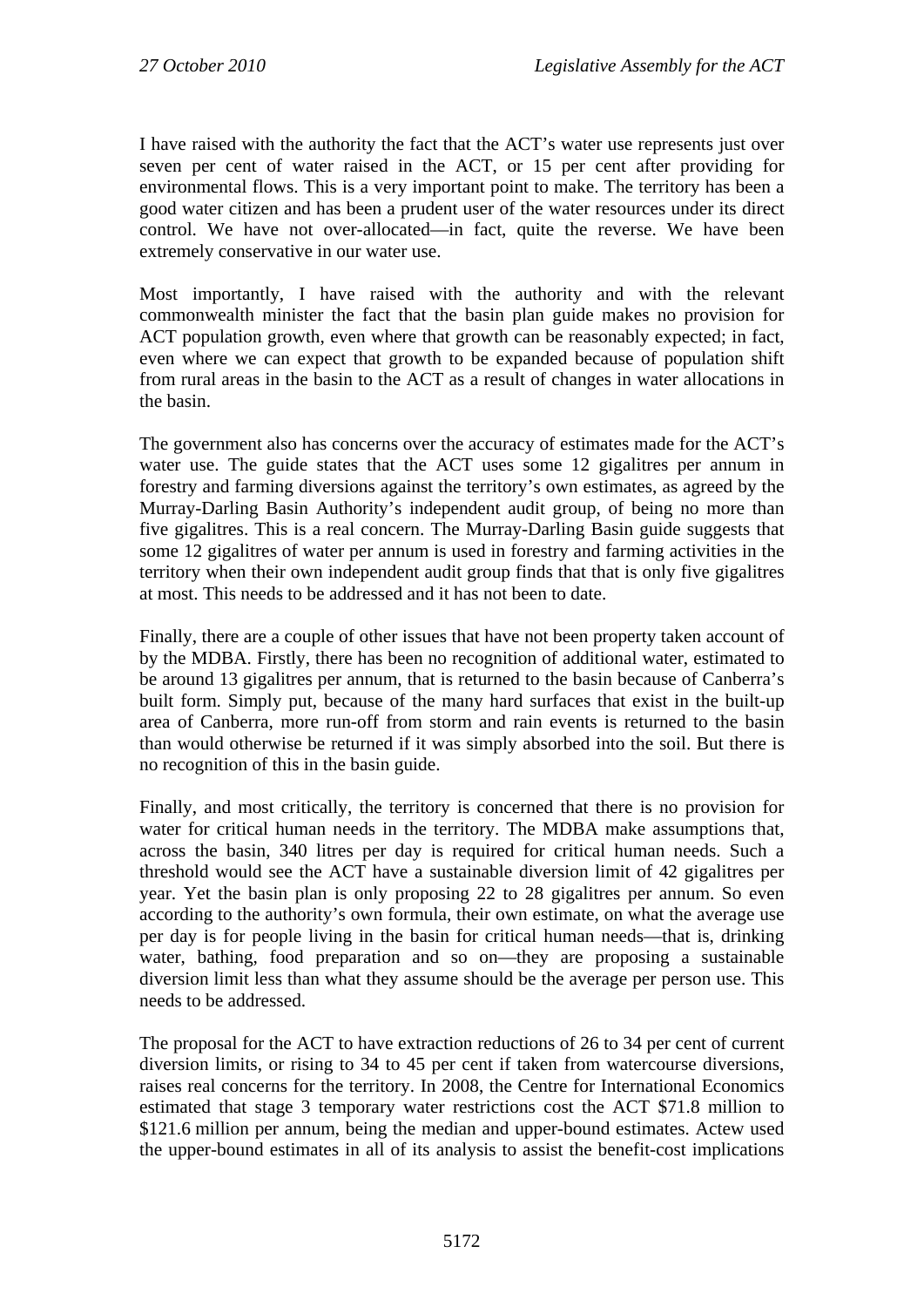of avoiding the worst outcomes for the community, rather than avoiding the median outcomes.

These figures are indicative of the costs to the ACT community if the proposed sustainable diversion limit is applied to the ACT. These real and significant costs on the ACT would only be avoided by water trading to increase the sustainable diversion limit or the current cap by the transfer of water rights. In the territory's view, water trading as proposed by the MDBA is not an economically sound solution. In the ACT's case, we can trade from the lower Murrumbidgee, but that part of the catchment is already significantly over-allocated and, in any case, it gets its water from the ACT, where sound management has ensured comparative under-utilisation of water resources. We would be effectively paying for the water that we were releasing from our dams in increased environmental flows.

If that is the outcome the MDBA want, and which the commonwealth ultimately signs up to, then the territory's view will be that it does not make a lot of sense, but if it must occur then the commonwealth should compensate the territory for those water purchases and basically allow us to purchase that water. But you have to question the logical nature of the proposal. Water that is released downstream in environmental flows then has to be purchased by the territory so that we can use it. It just does not make a lot of sense.

I welcome the authority's actions to commission new works to determine the socioeconomic impact of the proposed plan. This work is reportedly expected to be finalised in March next year. The government will be looking to make sure that that work takes into account the socioeconomic impacts on the ACT of the MDBA's proposals.

The government sees the long-term risk arising from the guide as the failure to provide for ACT population growth. The irony, of course, is that this growth can be expected to be caused at least in part by population shift from rural areas in the basin as a result of changes in allocation under the guide. This fact is reinforced by the fact that we are not recognised in the ACT itself as being a prudent water manager, setting aside water for the environment as a first action and ensuring minimal water use by the community. To give members some idea of the implications, a population of around 700,000 Canberrans would require 70 gigalitres net per annum, representing just over 15 per cent of water raised in the territory or 30 per cent after providing for environmental flows.

The guide presupposes that the sustainable diversion limit targets would be met by water trading under the commonwealth water for the future program to provide some 2,000 gigalitres of the overall target for the basin. In the Murrumbidgee catchment, only 64 gigalitres have been acquired under water purchasing, leaving a need to acquire an additional 615 to 846 gigalitres. The balance of water needed would be bridged by continued buying back of surface water entitlements. It is not clear how this would operate in the ACT's case, where its present water rights—a 40-gigalitre net cap—for potable water cannot be traded and the ACT has no substantial permanent water allocations for surplus water that the commonwealth can purchase. These are all unanswered questions.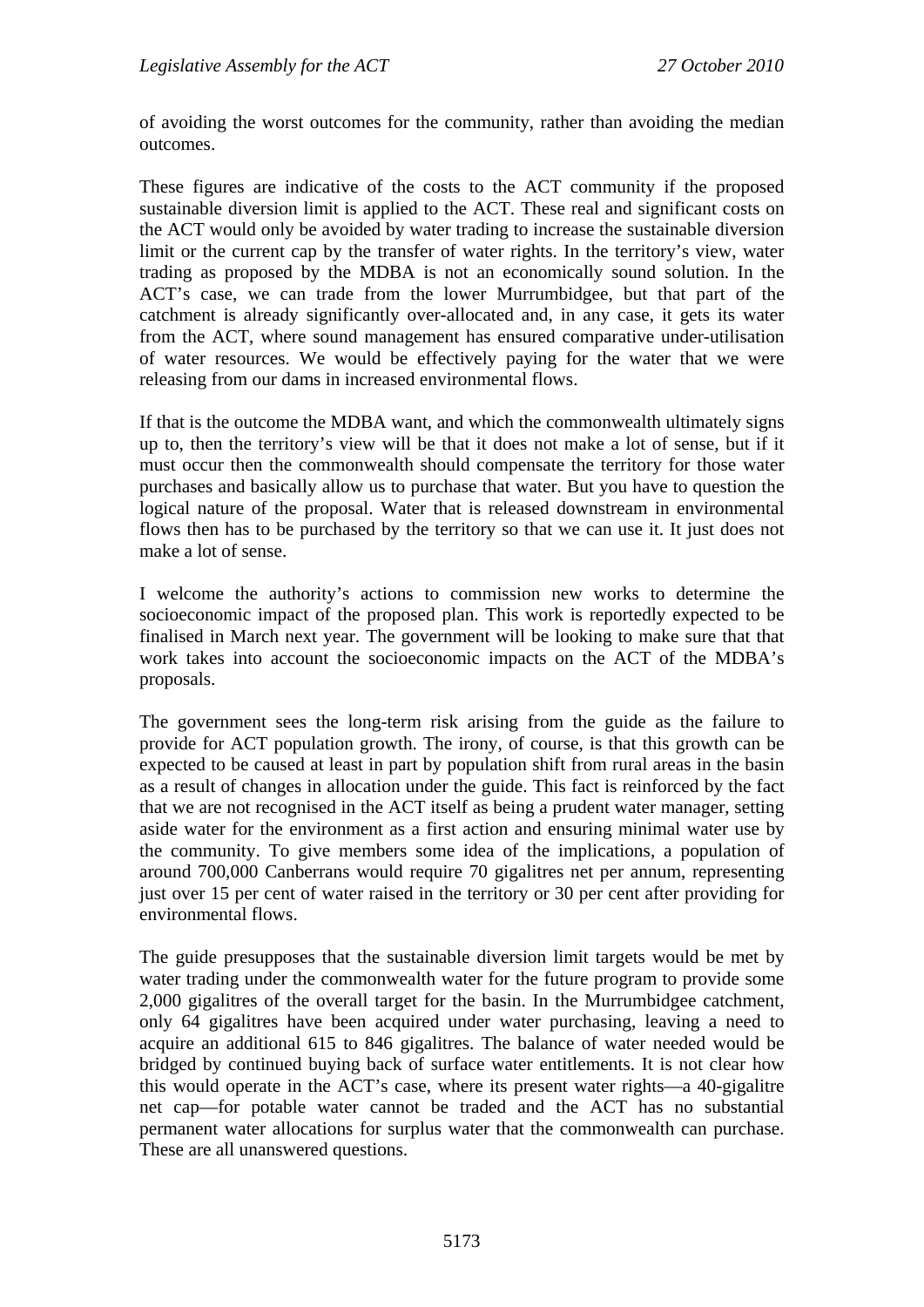For this reason, I have already made representations to the commonwealth minister, Mr Burke, and to the Murray-Darling Basin Authority, raising all of these concerns and asking that they be properly taken into account. In addition, my officials have been engaged in further discussion with representatives of the Murray-Basin Darling Authority so that we have a better and clearer understanding of their technical analysis and the assumptions they have brought to bear in determining their decisions as outlined in the guide.

The commonwealth has now announced that there will be a further period of public consultation. As members would be aware, the federal parliament has established a House of Representatives committee inquiry into the implications of the guide to the plan outlined by the authority. The government will be making representations and submissions to the House of Representatives inquiry and also to the ongoing MDBA consultation process.

The government has a number of concerns about some issues of language in Mrs Dunne's motion and also a number of points that we believe are pre-emptive in terms of proceeding with them at this time. For that reason, I will be proposing amendments to Mrs Dunne's motion. I thank both Mrs Dunne and Mr Rattenbury for the opportunity to discuss these matters in some detail at lunchtime. I think it was a useful discussion and it allowed for some clarification of the issues in dispute.

Essentially, my amendments propose, first of all, to recognise that returning water to the environment is a necessary action and must be done, that there are a range of issues raised by the basin guide that affect the territory, which I have outlined earlier, and that the territory will make further submissions to the authority and the commonwealth on these issues and continue to report to the Assembly on progress in this regard.

Madam Assistant Speaker, I seek leave to move the revised amendments circulated in my name. I draw members' attention to an error in my amendment No 2. It should read "omit paragraph (1)(a)".

Leave granted.

**MR CORBELL**: I move the amendments circulated in my name:

- (1) Before paragraph  $(1)(a)$ , insert  $(1)(aa)$ :
	- "(aa) the ACT supports the thrust of the proposed policy to return water to the environment as a necessary action to ensure the sustainability of the Basin;".
- (2) Omit paragraph  $(1)(a)$ , substitute:
	- "(a) the Murray-Darling Basin Authority's *Guide to the proposed Basin Plan*, released on 8 October 2010 and the Technical Background paper was put on the Authority's website on 22 October 2010;".
- (3) Omit paragraph (1)(d), substitute: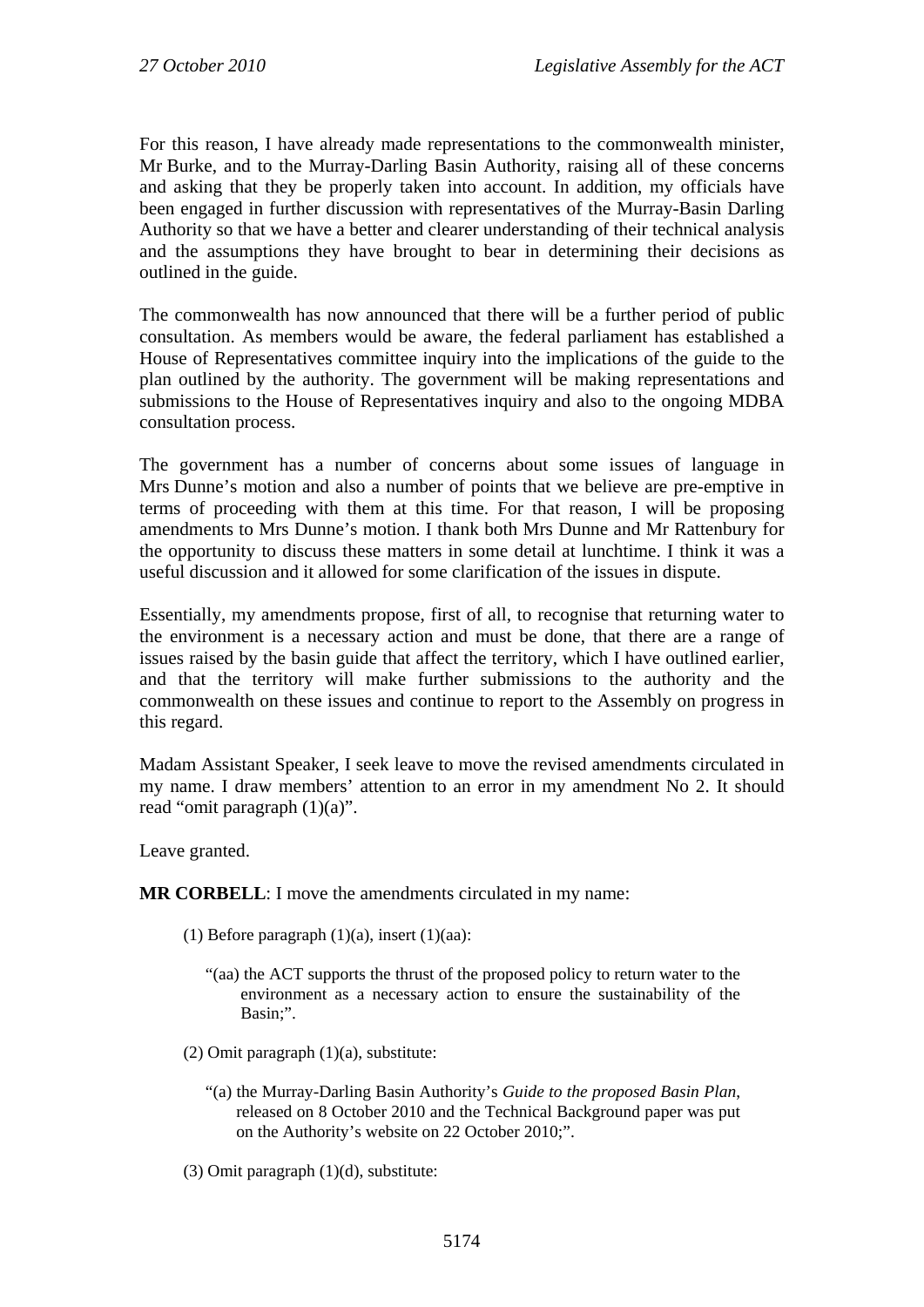"(d) that the ACT is the largest urban centre in the Basin;".

- (4) Omit paragraph (1)(e), substitute:
	- "(e) the ACT Government has made formal representations to the Murray-Darling Basin Authority and to the Commonwealth raising its concerns, including:
		- (i) the late release of supporting data necessary to enable an assessment of the information used by the Authority;
		- (ii) the failure to be consistent with agreement reached in 2008;
		- (iii) the lack of recognition of the ACT's successful water management programs that has seen the ACT exceed savings targets to deliver water savings consistent with the outcome of Commonwealth water purchases;
		- (iv) proposed SDL targets for the ACT that have only been achieved under Stage 3 and 2 Temporary Water Restrictions;
		- (v) concern about the estimates made for the ACT's water use; and
		- (vi) no recognition of additional water, estimated to be some 13 GL per annum, provided to the river system by Canberra's built form leading to additional run-off;".
- (5) Omit paragraph (1)(f), substitute:
	- "(f) that both the Commonwealth Government and the Authority have indicated that additional work and analysis is necessary to assess the social and economic impact of the plan on regional communities, and that should include the impact on the ACT;".
- $(6)$  Omit paragraphs  $(1)(i)$  and  $(i)$ .
- (7) Omit paragraph (2), substitute:
	- "(2) notes that the ACT Government will make further submissions to the Authority on behalf of the ACT, seeking preservation of the ACT's current diversion limit and raising its other concerns;".
- (8) Omit paragraph (3), substitute:
	- "(3) notes the Government will keep the Assembly and the community informed on progress on the matters raised.".

**MR RATTENBURY** (Molonglo) (3.48): Canberra, as a river city sitting in the Murray-Darling Basin, must be engaged in and cognisant of the proposals outlined in the Murray-Darling Basin plan. I thank Mrs Dunne for bringing on this important topic for debate. Clearly, with this week's motion about the Murray-Darling Basin, last week's motion on water restrictions and the Greens' MPI about the importance of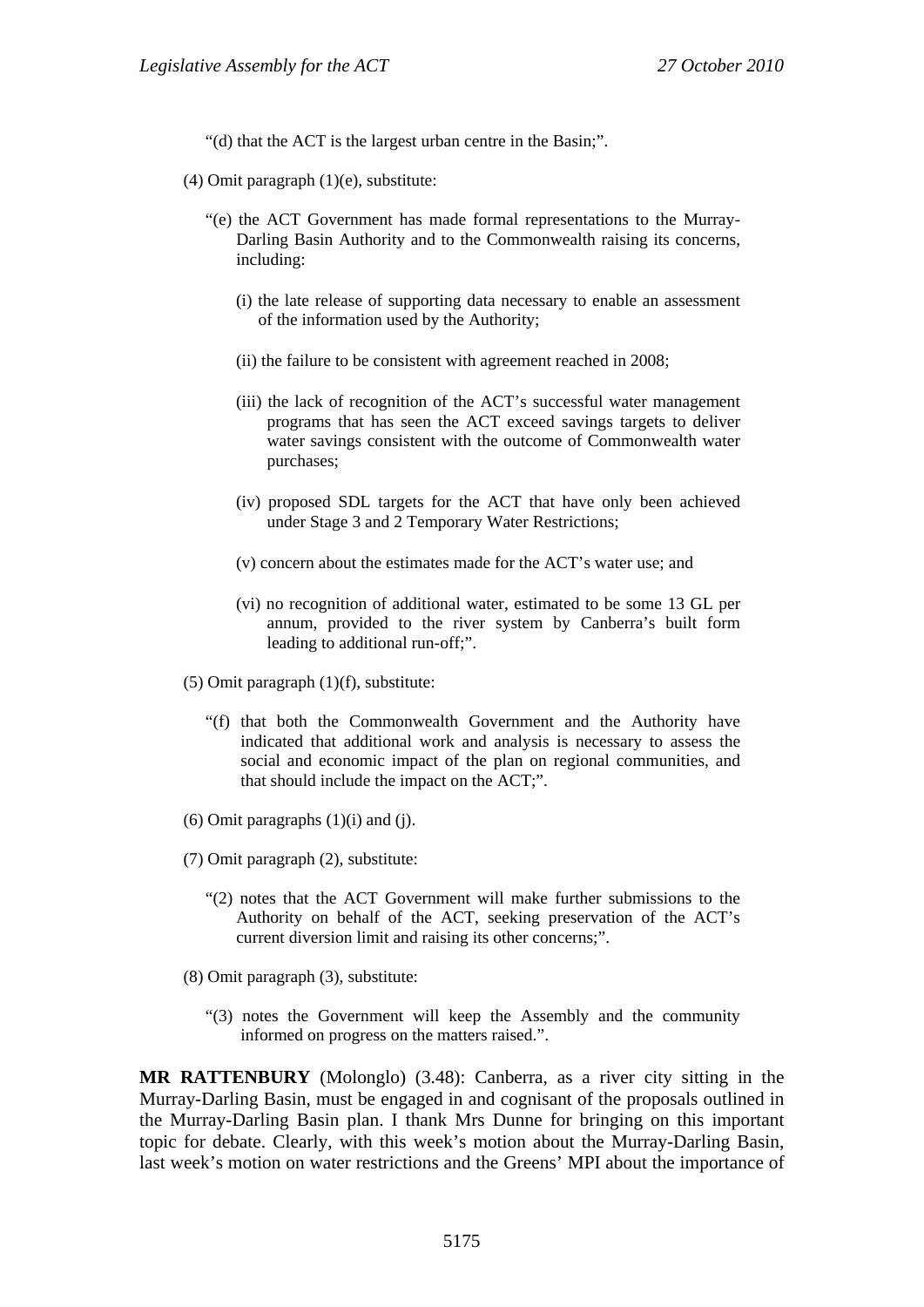water efficiency measures, water is clearly a topic close to our hearts, as it should be, and will no doubt continue to be well into the future.

The Murray-Darling plan has proposed some significant cuts to the ACT's current diversion cap. In essence, today's debate is about how we respond to those proposals and how we participate in the reductions that must be made across the basin. Let me first focus on the proposed Murray-Darling plan.

The essential ingredients are a \$9 billion fund available to buy back between 3,000 to 7,600 gigalitres across the entire basin and return it to the river system. This is what the best available science shows needs to be returned to the river in order to make it sustainable and viable in the long term. The guide also proposes to achieve the majority of reductions through buybacks and investing in more efficient irrigation infrastructure.

The Murray-Darling Basin Authority have been clear that, while social and economic analysis would be taken into account, sustainable diversion limits would be developed on the best available science, and that at the heart of their decision making are the principles of ecologically sustainable development—that is, if there are threats of serious or irreversible environmental damage, the lack of full scientific certainty should not be used as a reason for postponing debate.

Mrs Dunne picked up on this earlier when she picked up some public comments I made on the ABC. I am comfortable about them and absolutely stand by those comments. I am also comfortable with the fact that they are consistent with what my federal colleagues are saying. I am not too shocked or horrified that we have got some joined-up thinking going on there, but our essential response to the broader plan is that, without a sustainable river system, there will be no sustainable communities across the basin.

We also hold the view that we need to build resilience in the river system. We have been over-farming water for three generations now and, as we have discussed in this place before, the scenarios for the future are for hotter, dry conditions. The stress on the river system under those scenarios can only increase.

Certainly the water debate has played a central role in Australian history and even shaped our constitution as we see it today. It is no mistake that section 51 of the constitution does not hand the commonwealth the express power to make laws with respect to water. The founding fathers were forced to leave water rights to the states, never mind the fact that the Murray-Darling flows through four states and one territory. Likewise, section 100 of the constitution reads that the commonwealth shall not, by any law or regulation of trade or commerce, abridge the right of a state or of the residents therein to the reasonable use of waters of rivers for conservation or irrigation, something that was just overlooked. These are quite deliberate provisions that reflect the discussions of the time.

This approach of giving states the ability to regulate water has largely been accepted, despite the fact that good water management requires cohesion. That mistake—which I believe it was to end up with a segmented or fragmented system—has been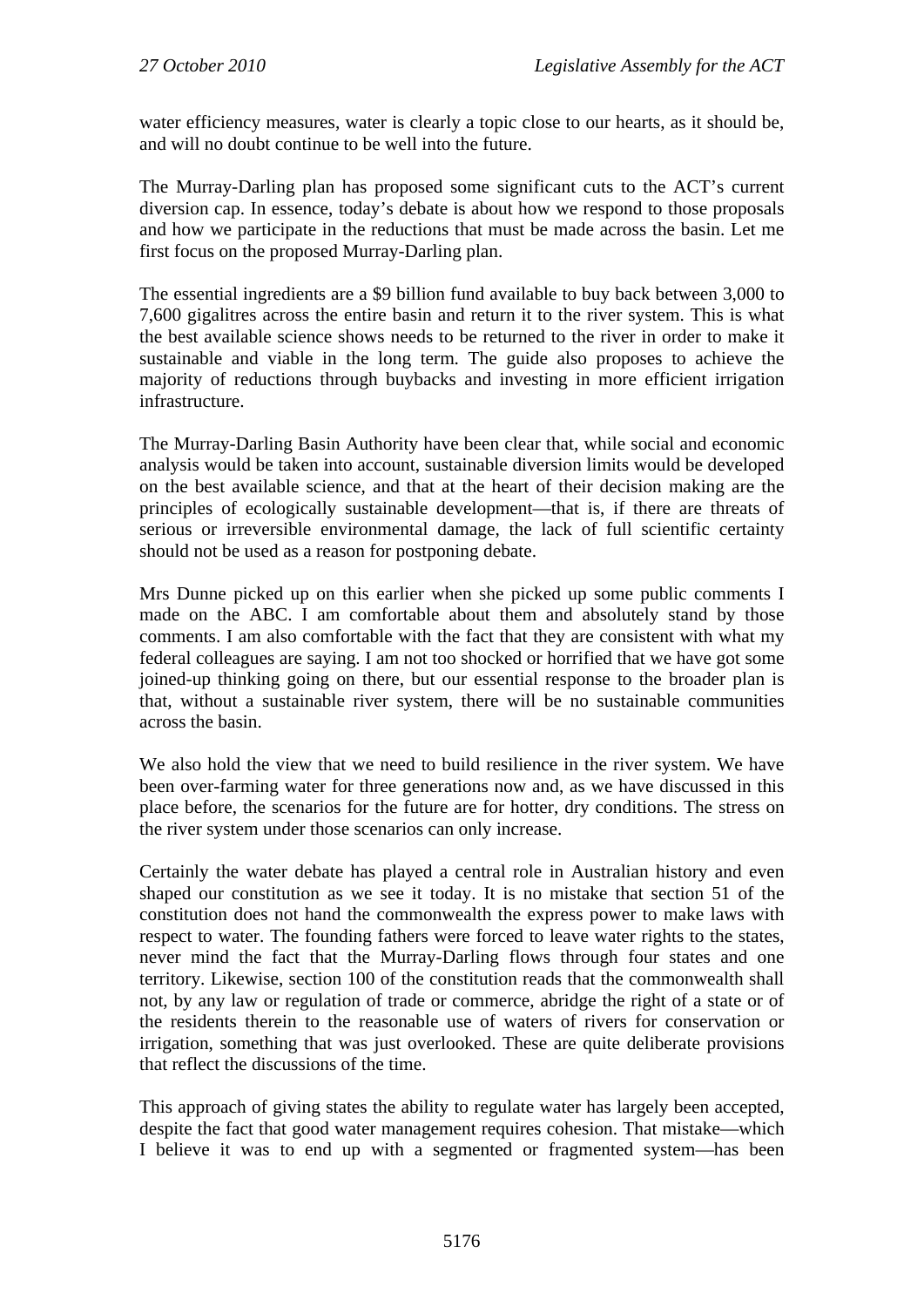compounded decade after decade ever since by over-allocation, a culture of stateversus-state, and a simplistic battle of downstream versus upstream settlement and environment versus irrigation.

Yes, the good new is that we now have \$9 billion on the table and an opportunity to return the Murray-Darling to a healthy state, and we must not squander the opportunity. Instead, we must make the most of it. In light of Mrs Dunne's earlier comments, this is the context in which the Greens made the observation that we cannot allow this plan to fail, and I stand by those comments. We cannot let this river system simply slide into a state of dysfunction because we cannot agree on a way to make it better.

To make the most of this opportunity we cannot return to the old habits of an inward-looking approach. We must literally think of the basin as a whole; we must think of the downstream users; we must think of all the stakeholders when approaching negotiations on the guide.

That leads me to our response on the Canberra component of the plan. I did hear the comments the attorney made, and I think there is quite some debate to go. But if we accept that as a general model of good negotiating practice for the ACT to take as we move forward on the basin plan as a whole then statements such as those in Mrs Dunne's motion calling on the ACT government to vigorously defend the preservation of the ACT's current diversion limit and commission the necessary expert or professional advice to support its defence of the current diversion limit must be rejected.

These statements, I believe, misunderstand the basin-wide reforms that are necessary and undermine the opportunity we are presented with to work constructively. We are part of the Murray-Darling Basin system and, therefore, we do have a role to play. I will come to this point again in a minute, but what that looks like in the end remains to be seen, and I think the attorney has highlighted areas where further work needs to be done. I do not think we can start from a place where we are saying, "Frankly, we have got our water allocation, we are keeping it, and the rest of you can go and do what you like. We're fine, thanks, Jack."

The ACT as a whole currently diverts 51 gigalitres of surface water from the Murray-Darling, according to the MDBA analysis, although I note, again, the minister's comments, and I make the observation that around 11 gigalitres of this is unable to easily be intercepted as it is consumed by the ACT's forestry plantation. That leaves around 40 gigalitres from which the ACT can make savings under the basin plan.

The ACT's current usage under the cap is around 18 gigalitres. We use around 45 to 48 gigalitres, and we return around 30 gigalitres into the system, producing that net figure of around 18 gigalitres, or a little higher. So we are currently operating well within the cap that we have been set. The guide is currently proposing that the ACT play its part by returning between 13 to 18 gigalitres. If we were to take the maximum amount of that—that is, the 18 gigalitres—then, on the current numbers, the ACT would still be operating within the new sustainable diversion limit.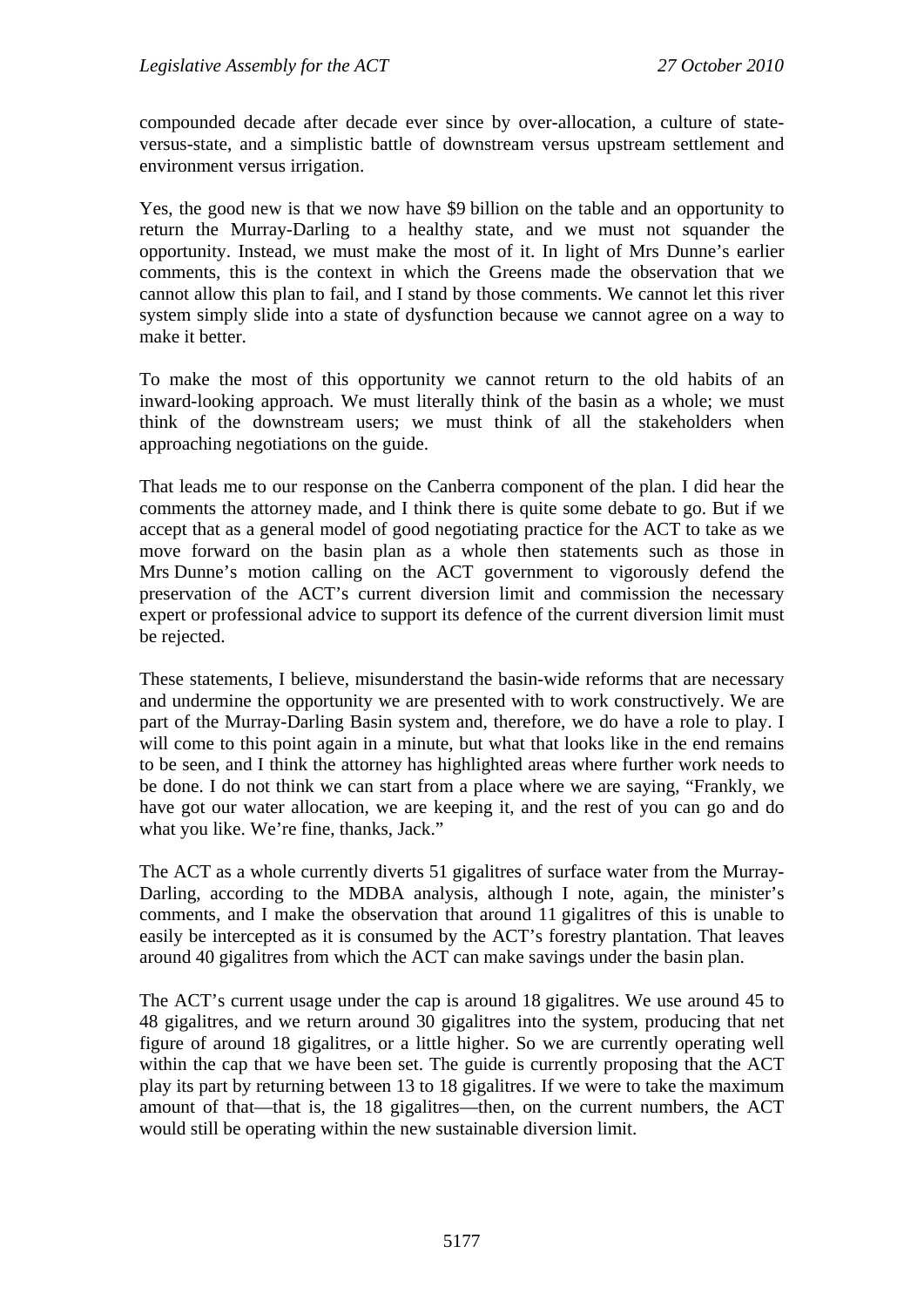While that seems eminently doable right now and into the medium term, there have been concerns raised about the impact of a diminishing cap in light of an increasing population. I note the minister has made this point publicly where he has observed that in the short and medium term this suggested diversion limit might not be a problem in the ACT but it would be in the long term. This is certainly a valid point to be raising, and one which I will come back to shortly. But before we get into the details of this, I think we need to take a good look at all the information and acknowledge the process that the MDBA have established.

One of the saddest things about the way this debate is playing out across the region is that political pressure and the loudest voices seem to have impacted on what, in many ways, was a reasonable process that the MDBA have outlined. This is the beginning of a long consultation process—it is important that the ACT consults, but let us consult in a way that we remain open to discussions and negotiations, rather than going in all guns blazing and fighting over our bit of water. For example, it is important that we recognise now that the MBDA has applied a principle of equal percentage reductions right across the basin at this early stage of consultation.

This principle is up for discussion, and future iterations of the plan are likely to have a more sophisticated response to these questions: should reductions operate on a principle of equal reductions, or should we seek some other method to calculate how the amount that we need to return to the system is shared around or allocated or retrieved from various current users. We may be able to put a case that it should not and that urban centres should have preferential treatment, but I would like to see that case laid out in a well-made argument before I would support it.

It is interesting to note that the ACT can and does purchase further water from the water market outside of the sustainable diversion cap. Actew has over the past few years moved towards purchasing 20 gigalitres of general security water licences on behalf of the people of the ACT so that we can then convert them to 10 gigalitres of high security water licences and support the Tantangara transfer option under the major water security projects. We can in the ACT afford to pay more for our water in the city, and we do thus far seem to be doing so.

It is important to acknowledge that the ACT has reduced its water consumption by around one-third over the past 10 years down to around 45 gigalitres, as I mentioned earlier. I note that the motion today makes mention that this has only been done under stage 2 and stage 3 water restrictions. That is an interesting observation in light of the debate we had last week where Mrs Dunne and Mr Corbell were advocating strongly for the removal of water restrictions. Now they are arguing the case for a higher water entitlement under the basin plan. I think this is where we really need to do some thinking about what our long-term position is going to be. But either way, the ACT has done a good job so far of improving our water efficiency.

The question of population growth and future water needs is a slightly fraught one. I note that the Assembly will be investigating this issue in the context of the ecological carrying capacity inquiry that will also investigate issues around water and food production for the ACT and surrounding regions.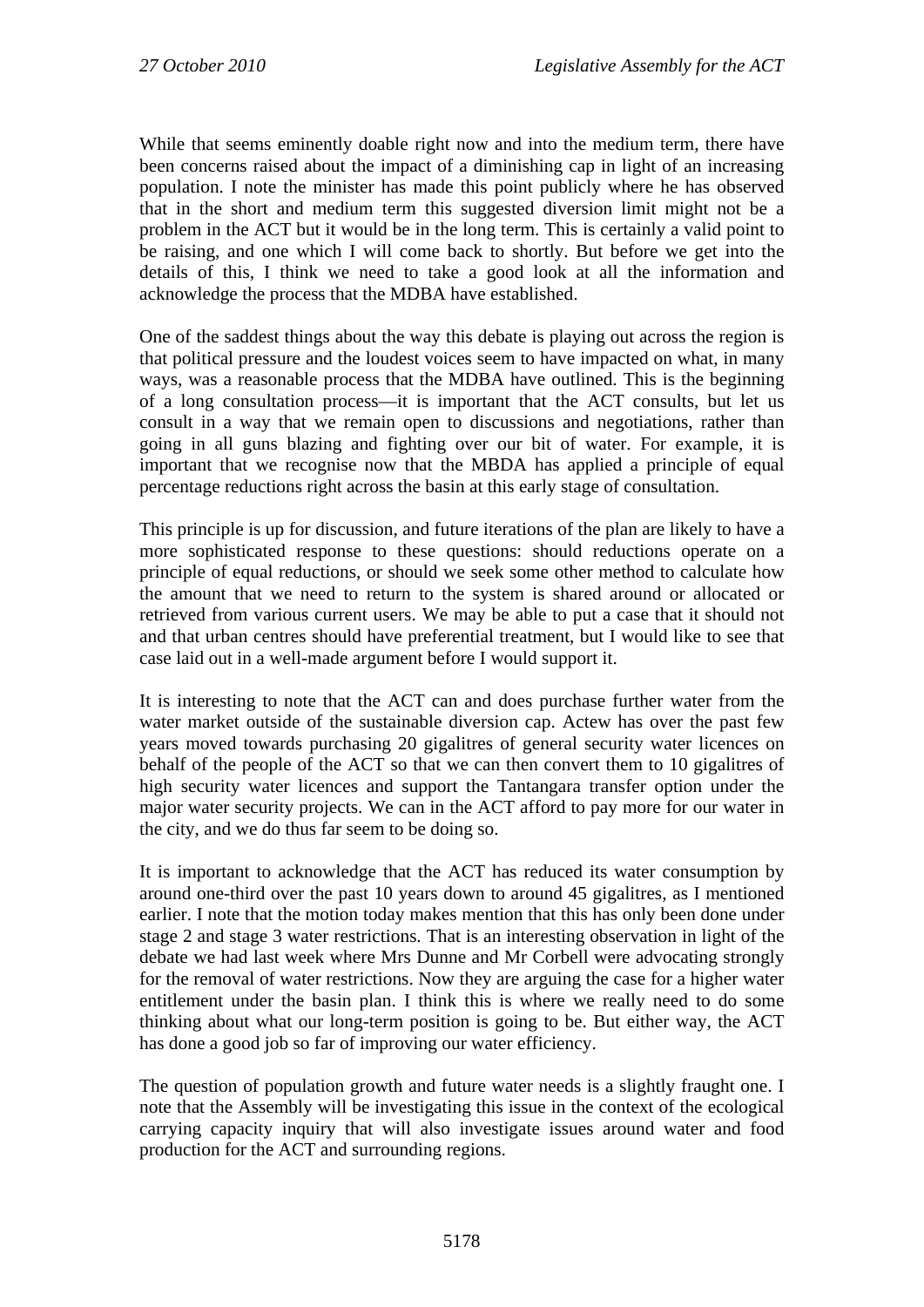But the central point that I would like to focus on here, and one that I have made in this chamber before, is that as our population grows and we build new suburbs and we create new industries, we must keep investing in being more water efficient. As I said, I have made this point on a number of occasions, and I am starting to feel a little bit like a broken record. New suburbs such as Molonglo must be developed mindful of the water constraints and the water stresses that we are likely to face in the future. We have got a real taste of that with what the MDBA has suggested in their guide is the scientifically based number that they think applies to the whole of the basin and then what the rough-cut proportion is that the ACT might be expected to take in that. We need to start making this city more water efficient. Suggestions that we can somehow keep building supply capacity to overcome these constraints are simply not realistic.

On Mrs Dunne's motion specifically, I would like to briefly comment on a few of the paragraphs. The Greens are able to support paragraphs 1(a) to (c) as being points of fact. That seems to be quite relevant to the matters at hand. I will use Mrs Dunne's numbering to start with and come to Mr Corbell's amendments in a moment. From paragraph (d) onwards, it appears that Mrs Dunne is building a case to say that the MDBA and the commonwealth have made mistakes and that the Canberra community has more of a right to water from the Murray-Darling Basin than other communities in the basin and that we should go and fight for it tooth and nail. I will not go through those paragraphs as I am running short of time, but the Greens, while agreeing with Mrs Dunne's statements of fact, do not necessarily subscribe to the case that Mrs Dunne is seeking to build, I think, in her motion. As such, we will not be supporting large chunks of Mrs Dunne's motion.

Firstly, paragraphs 1(d) to (j) seem either irrelevant to the case being made or not the case that the Greens would make. In paragraphs 2(a) to (e) we have a similar problem. Firstly, paragraph 2(a) seems at odds with what paragraph 2(c) quite substantially. In the first paragraph Mrs Dunne makes the statement that we should vigorously defend the ACT's current limit and then—and I am sure this is not quite how she meant it, but it is certainly how you could read it—she argues in paragraph (c) that the government should commission the research to justify the case that it wants to make. Now, I am sure that one can always find a consultant to get you the outcome you want, but I do not think that that is the basis on which we should be arguing for a water allocation.

Mr Corbell has moved some amendments and, as he noted, we did have a discussion over lunch. Certainly, they substantially rewrite Mrs Dunne's motion, and the Greens will be supporting quite a number of the proposals that Mr Corbell has put forward. We are still not entirely comfortable with all of them. As we come to each of them, perhaps there will be an opportunity to put our views on those, particularly if we put each question separately.

Overall I think that there is a long way to go on this debate. I think there is a lot of information still to be extricated. I am sure we will be having this discussion again. In light of the Greens taking a slightly different approach, I would now like to move the two amendments circulated in my name. The first of them inserts a new paragraph right at the beginning of Mr Corbell's amendments and simply notes the findings from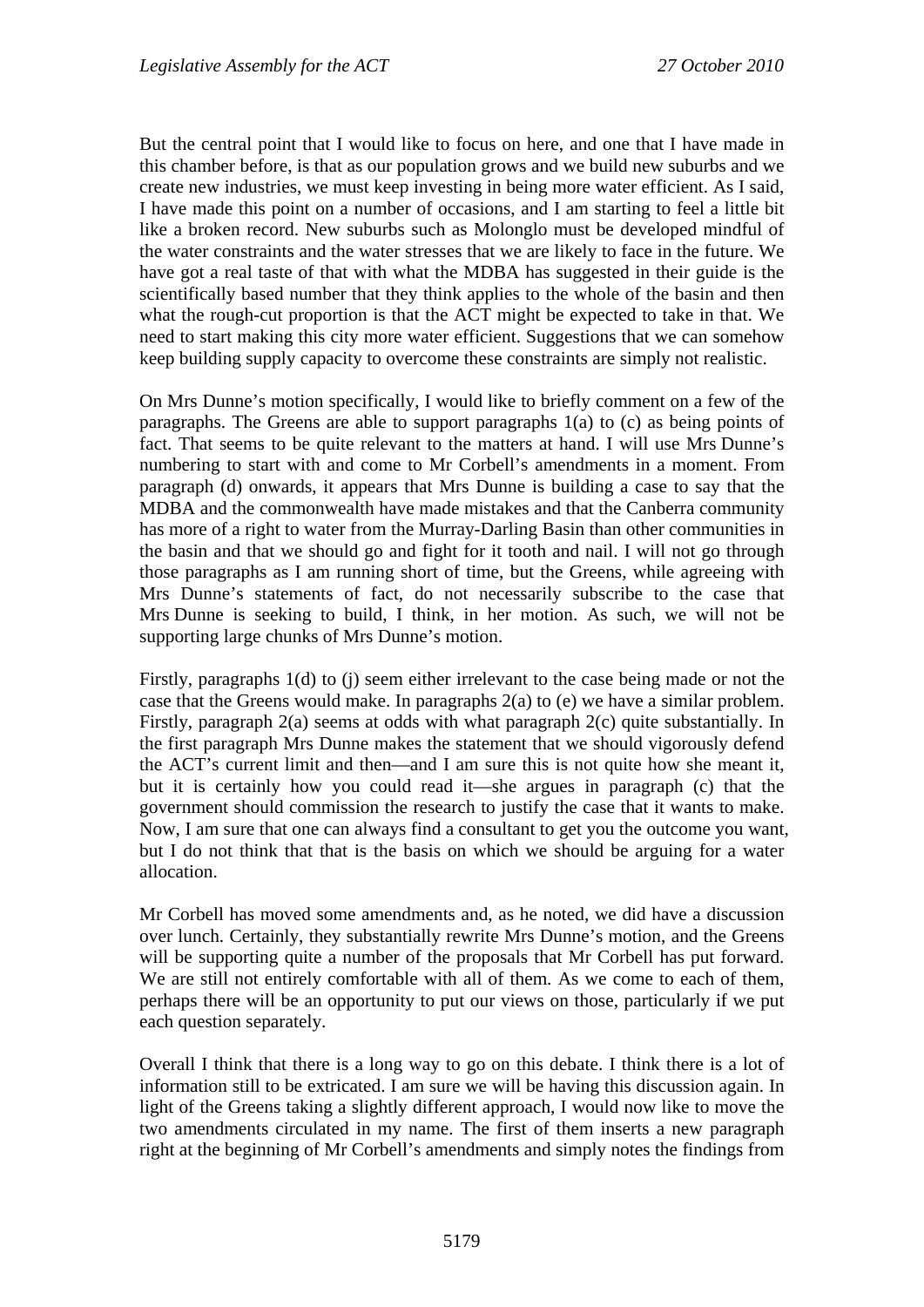the Murray-Darling Basin Authority on the amount of water that needs to be put back. The second puts a position on the way we believe the ACT should be approaching the negotiating table, so I seek leave to move the amendments together.

Leave granted.

**MR RATTENBURY**: I move the amendments to Mr Corbell's amendments circulated in my name together:

- (1) Before paragraph  $(1)(a)$ , insert  $(1)(aa)$ :
	- "(aa) that the Murray-Darling Basin Authority has proposed that between 3,000 GL and 7,600 GL of additional water needs to be returned to the waterways of the Murray-Darling to restore key environmental assets and key ecosystem functions across the Basin;".

(2) Omit paragraph (2), substitute:

"(2) calls on the ACT Government to engage in a constructive way with the current consultation process on the Basin Plan to assess how it might contribute to the proposed returns through a reduction in the ACT's diversion and/or improved efficiency measures in the ACT;".

**MRS DUNNE** (Ginninderra) (4.03): I will address both sets of amendments in my remarks. Firstly, I would like to thank Mr Rattenbury and Mr Corbell for the generous and constructive way we discussed these matters at the lunchbreak. But I think we got to a situation where there is a level of agreement and there are some things that we will have to agree to disagree on.

Mr Corbell has moved some amendments today, some of which are matters of minor detail I would agree with, others that I think are a bit of a quibble and others that I still strongly disagree with. I think it is about style and approach to issues. I am still not satisfied that the government's "softly, softly, catchee monkey" approach is entirely the right way to go. I do not think that the government has done enough to engage the community on the importance of this issue because it has had almost nothing to say.

I think it is actually quite comforting to some extent to hear the minister talk about the things that he is concerned about both during the discussions we had over lunch and in his remarks here today. It is revealing that on many of the things that I have been concerned about and Mr Corbell has been fairly silent about, we actually share the same concerns. I am concerned about the type of language and the approach that Mr Corbell is taking on this on behalf of the people of the ACT.

Part of the motivation of this motion was essentially to put some fire under the ACT government to stand up for the people of the ACT. I do not resile from a requirement for asking on behalf of the people of the ACT that the ACT government vigorously defend our water allocation. Part of the reason why we should vigorously defend our water allocation has been touched on by the minister here today.

The ACT has made substantial inroads. It has cut back its water use quite considerably. We have agreed to a cap which was much less than that which we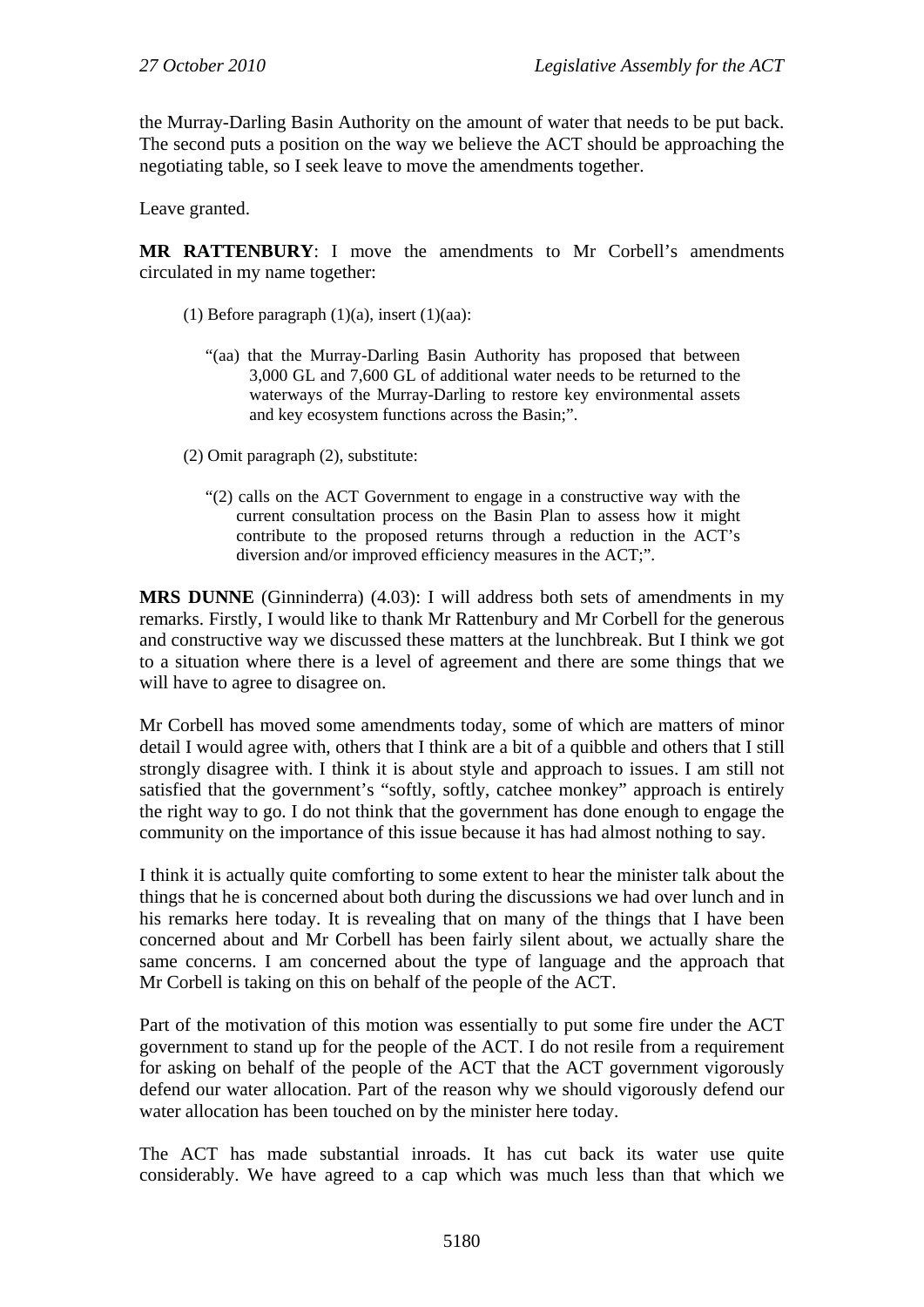originally started out with in the negotiations many years ago. Even when we did all of those things, the Murray-Darling Basin Authority, through this publication, has dudded us. The minister has pointed to a number of instances in the documentation which are wrong, which are contrary to previous documentation of the Murray-Darling Basin Authority or which completely disregard the operation and the needs of the ACT.

In this discussion Mr Rattenbury spoke about the constitutional requirements in relation to water. One of the things that has not been mentioned in any of the discussion is the fact that there is commonwealth, New South Wales and ACT legislation that gives the people of the ACT paramount rights—I repeat that: paramount rights—to the waters of the upper reaches of the Murrumbidgee River and the waters of the Molonglo River.

This has not been taken into account in this equation. The fact that most of the water that comes into the ACT or falls on ACT land leaves the ACT to be used downstream and perhaps to be over-allocated downstream, is not taken into account. The minister in his comments today has made it quite clear that he has concerns about this.

My concern about the minister is that he is not being robust enough in his defence of the ACT. Mr Corbell basically says that he has a problem with the language. He does not want to vigorously defend. He thinks that we should defend our current allocation but he does not want to use the words "vigorously defend" and he seems unwilling to engage the people of the ACT in this important matter.

I made the point the other day in discussing this that this is not a matter for people down river. It is not a matter for irrigators. It is not a matter for horticulturalists. It is not a matter for the people of Adelaide. It is a matter for everybody who lives in the basin and it is a matter for the people of the ACT. Because we do not have the top-of-mind issues like large-scale irrigation and things like that, I think the people of the ACT are not yet engaged with this very important issue.

I think it is incumbent upon us here in the ACT to ensure that our citizens are engaged and understand what is going on. At this stage they should understand that they are being dudded but that the current publication stands in stark contrast to other information that is provided by the same organisation. Search the webpage and you will find contradictory information depending on which publication you look at.

These are serious matters and I am not yet satisfied that the minister is concerned enough about this. I note that he has said that he has made submissions. I would ask the minister to provide as a matter of course to the Assembly the copies of submissions that he has made both to the minister and to the Murray-Darling Basin Authority.

The substantial amendment is Mr Corbell's amendment No 7, which basically takes out all the courses of action that we have proposed and condenses that into saying that we will make submissions on behalf of the territory. I think that this is where we fall down.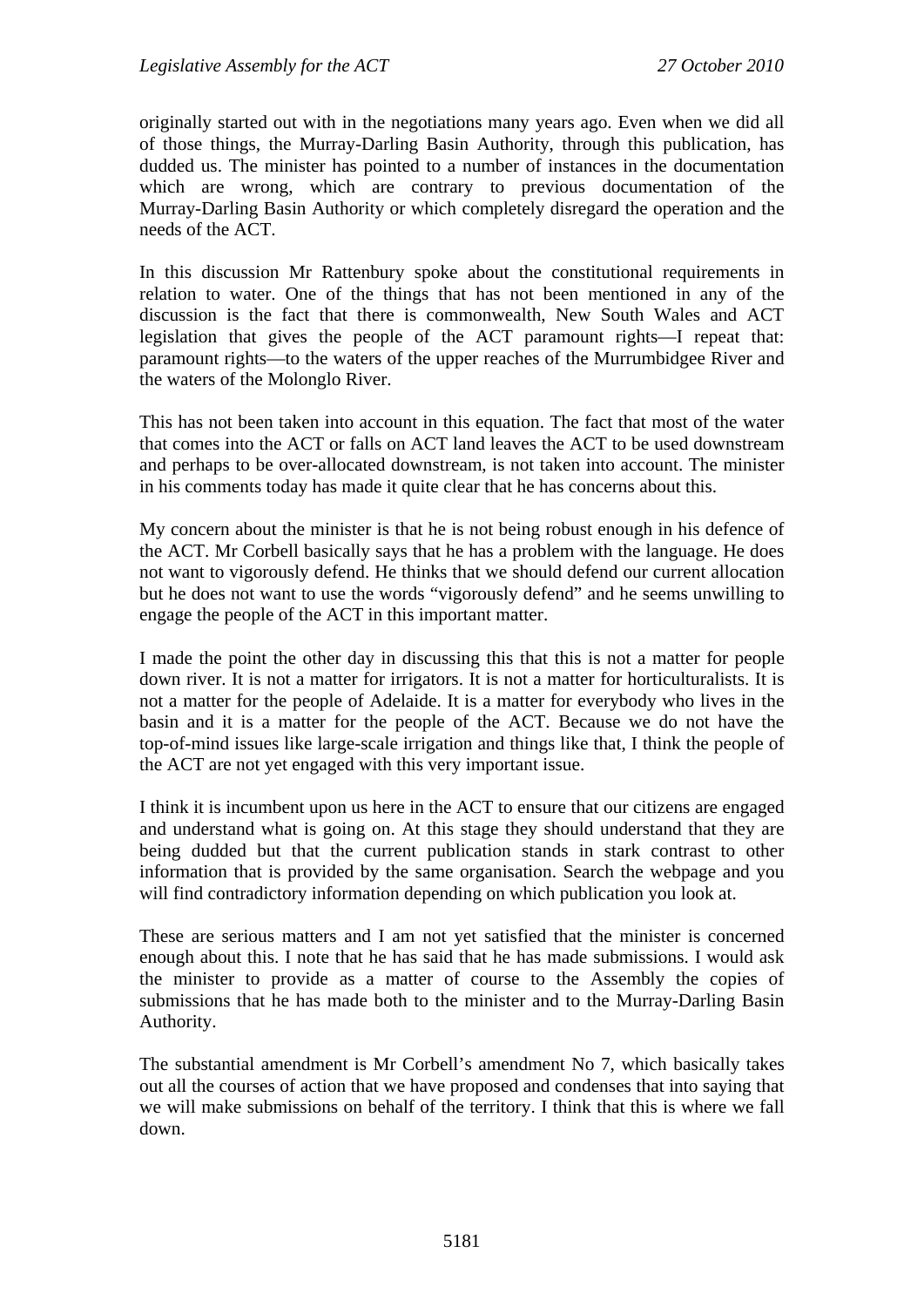The other part of my motion which has been gutted by Mr Corbell is to take out that collegiate arrangement. I think it is most important for the members of this Assembly to effectively endorse whatever submissions that the government puts forward in relation to the Murray-Darling Basin plan so that it has not just the force of "this is what the Stanhope government thinks" but "this is the collective view of the ACT Legislative Assembly", because there is a great deal of commonality between the views being expressed by the minister and the views being expressed by the Canberra Liberals in relation to this issue.

If he can garner bipartisan or tripartite support for the position that he takes to the federal government, to the minister, to the parliamentary inquiry, to the Murray-Darling Basin draft plan and final plan, we will be better off. This is the main thing. The minister, really, I think is hamstringing himself by not embracing those issues.

The principal amendment brought by Mr Rattenbury we cannot support under any circumstances because it really comes from a diametrically opposed position. We in the Canberra Liberals, along with the minister, it would seem, believe that we should defend our current water allocation. But the words of Mr Rattenbury are quite opposed to that. He said that we should not be going in all guns blazing and fighting for our little bit of water.

There is one part of that that I agree with, Mr Assistant Speaker. It is a little bit of water in the great scheme of things. It is less than one per cent of the water in the great scheme of things. That is almost part of the reason why we should be out there defending it all guns blazing. We should be defending it vigorously.

The people of the ACT, as they become more engaged in this debate, will expect us to do so and they will be asking, "What have the Stanhope government and the Greens been doing to support the people of the ACT?" The answer will be, I hope, that Minister Corbell has been a bit soft on this and the Greens on the other hand are being quite reckless in handing over our little bit of water without asking any questions why.

I thank the members for their participation in this debate. I thank the minister for some of the assurances. I encourage him to be more robust in the future in standing up for the people of the ACT.

**MR ASSISTANT SPEAKER** (Mr Hargreaves): Mrs Dunne, were you closing the debate?

**Mrs Dunne**: No, I was making my comments on the amendments.

**MR CORBELL** (Molonglo—Attorney-General, Minister for the Environment, Climate Change and Water, Minister for Energy and Minister for Police and Emergency Services) (4:14): I thank Mr Rattenbury for his amendments. The government will not support his proposed amendments. The reason for this is as follows: firstly, his first amendment notes that the Murray-Darling Basin Authority has proposed that between 3,000 and 7,600 gigalitres of additional water needs to be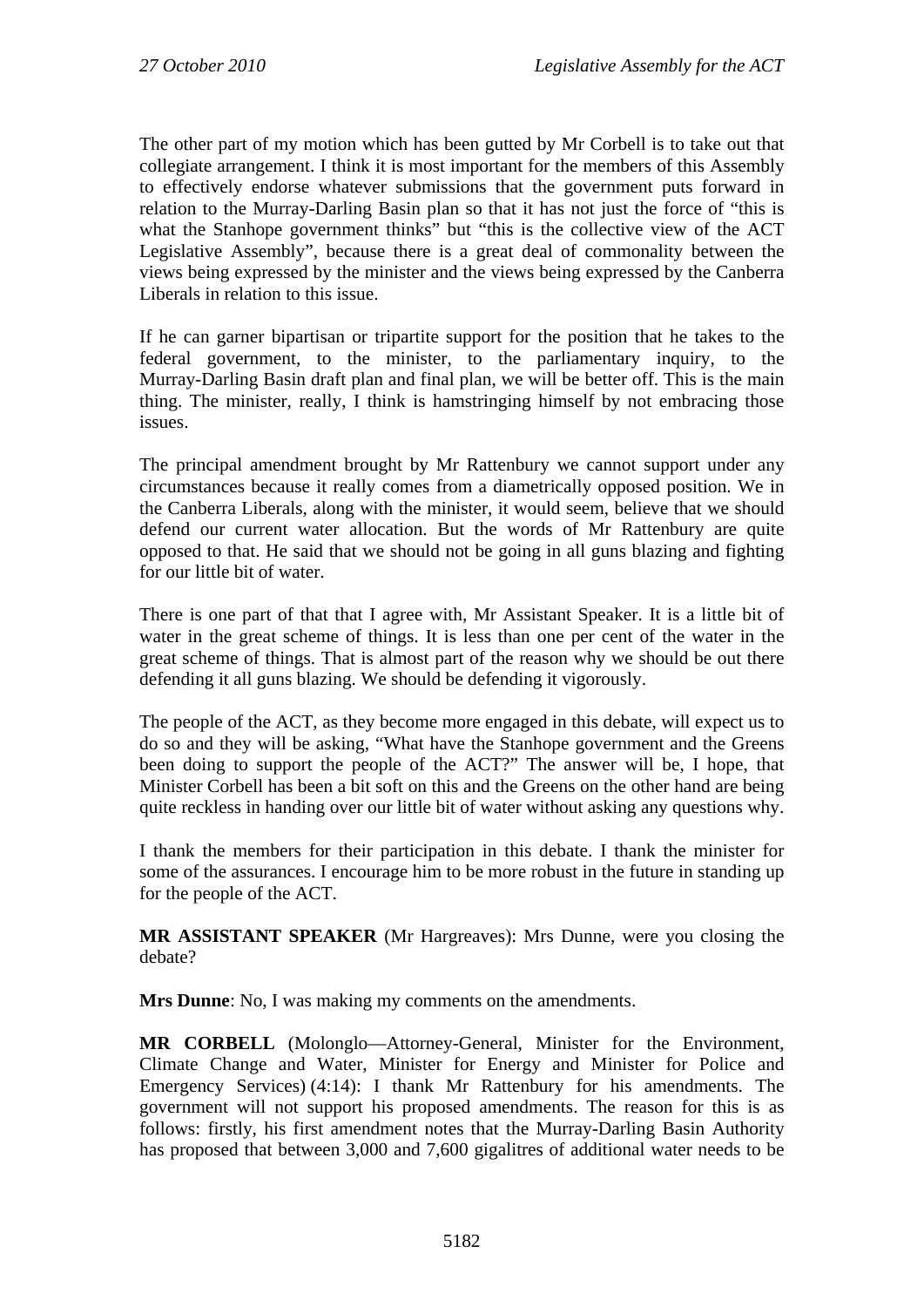returned to restore key environmental assets and key ecosystem functions. Whilst we do not dispute that particular element, we do dispute what the implications of that may be for the territory.

The level of environmental flows proposed to come from the ACT towards that figure in our view are predicated on some errors by the MDBA. I have outlined a number of those earlier, particularly the issues around both the amount of water that they allocate to forestry and agricultural uses in the territory, which is much higher than their own audited figure, and also the figure of urban stormwater run-off back into the basin. Neither of those figures seem to have had any regard to what has been the commonly accepted figure between the territory and the MDBA to date. For that reason I am reluctant to support that proposal.

Secondly, in relation to the amendment that calls on the government to engage in a constructive way with the current consultation process, that is exactly what the government is intending to do. I think it is a bit gratuitous to suggest otherwise. I note that Mrs Dunne is critical of me for not being hairy-chested enough on this issue. But I will conduct myself in the manner that I think is the best approach—

**Mr Seselja**: You have improved today though, Simon. You have improved since Vicki caused you to. You look better today than you have on other days.

## **MR ASSISTANT SPEAKER**: Order, Mr Seselja!

**MR CORBELL**: All I would say in response to the interjections is that I have always said from day one that the government will be making representations about the concerns that we have and that we want to see those addressed.

**Mr Seselja**: Vicki has put a bit of steel in your spine though.

**MR CORBELL**: Mrs Dunne and the opposition can say that they have put some steel in my step or whatever. But the fact is that I have never wanted to see the territory as a recalcitrant in this debate. I do not want the territory to be seen as a recalcitrant in this debate. We are talking about the health of the Murray-Darling Basin, a river system which is fundamentally threatened and fundamentally compromised at this point in time. We do need to play a constructive role in that discussion.

But at the same time we need to assert and stand by what we believe is in the best interests of the territory. So that requires a constructive approach. That requires an informed approach and that requires an approach where you maintain and build relationships with the key decision makers so that you get the best possible outcome. I can sling arrows and stones at Tony Burke and the MDBA but I do not think it is going to assist the territory's long-term interests by doing so.

Yes, I can be robust and, yes, I have always said that I will be robust in putting the territory's position. But am I going to beat my chest and sling arrows and stones for the sake of it? No, I am not, because the federal water minister and the MDBA have a devilishly tricky job on their hands. I want the territory's interests and the territory's long-term expectations about water security to be protected. But I am also going to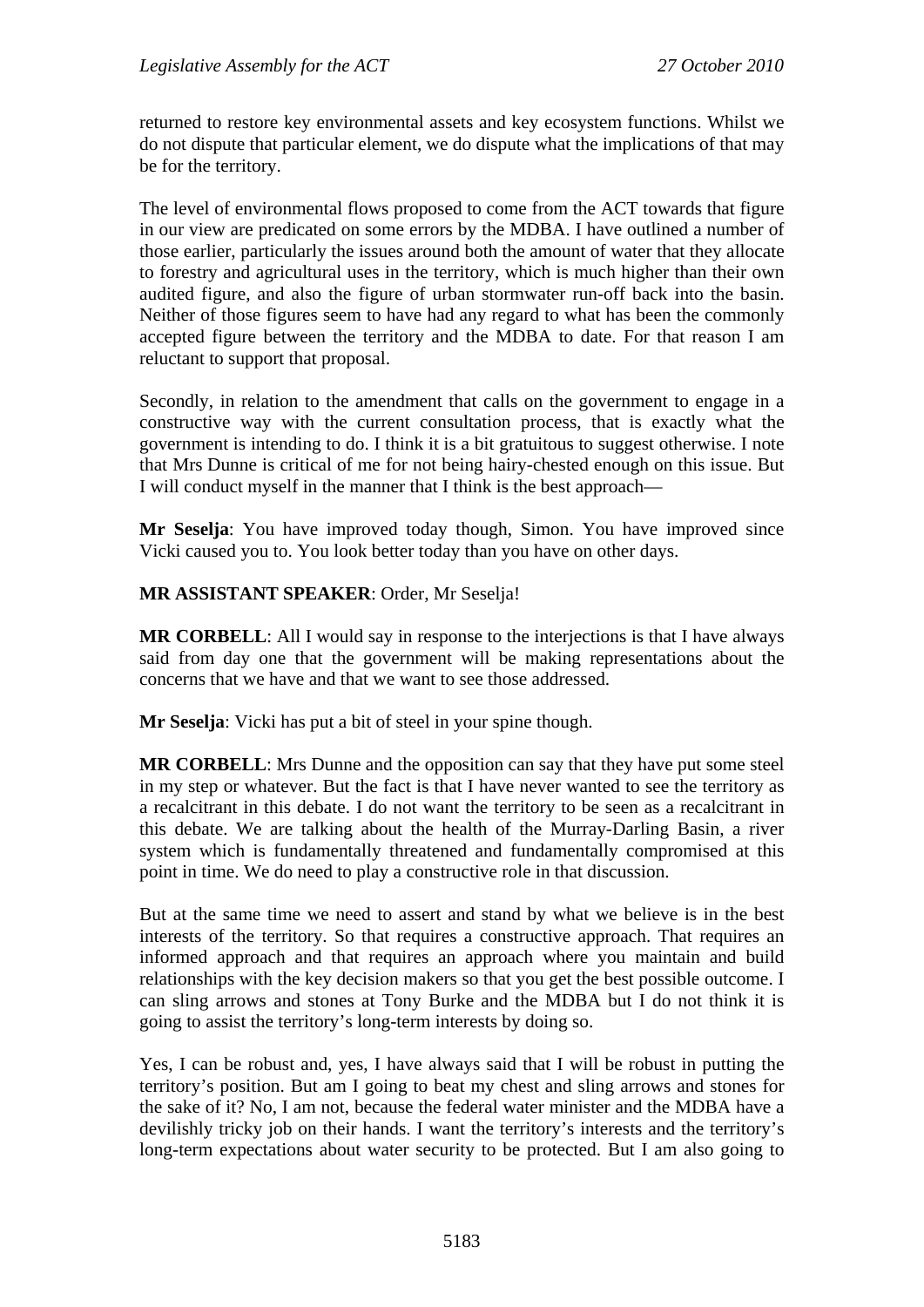make sure that we maintain a good relationship so that we get the best possible outcome. I think that is what anyone in the community would expect me to do.

The government will not be supporting Mr Rattenbury's amendments. I think that the tone of the resolution is important as we move forward. It is important to have a calm and rational debate about what can become very quickly a very emotive issue. Yes, there are serious issues of concern for the territory. I have outlined those in detail in my earlier comments. I will not reiterate them now. We will advance those issues.

I have written to Minister Burke and I have written to the MDBA already signalling our concerns. There will be further opportunities to pursue these issues. The government will be making a submission to the House of Representatives inquiry. We will be engaging in the consultation process being undertaken by the MDBA. We will be raising these issues at the ministerial council meeting when it occurs later this year. There are a range of opportunities for these issues to be canvassed and discussed. I will be taking every one of those opportunities to make sure that they are.

The government's approach, I think, is an informed one and a considered one. In the discussions that have been had around the margins in relation to this motion, Mrs Dunne has raised the view that it would be desirable if there were a whole-of-Assembly position. I welcome that offer. I think it would be desirable if there were a whole-of-Assembly position.

I think we are a bit early in the process in terms of properly understanding all of the assumptions and all of the technical data that underpins the decisions that the MDBA has outlined in its guide. I have indicated to Mrs Dunne and to Mr Rattenbury that the government would welcome a further discussion about an appropriate resolution at a future point indicating what the collective view of the Assembly was on this issue. I agree that that would lend weight. I agree that that would lend weight to further representations the territory will make, and I will discuss that issue further.

I have undertaken to discuss that issue further with both the Liberal opposition and with the Greens, and I will do so. I will take up that offer, Mrs Dunne, and we will have a further discussion about a collective position at a future point once we fully understand all of the assumptions underpinning the MDBA's decision and once we have clarification on the broad range of questions which I have outlined and raised and which other members have raised as well. We simply do not have that level of definitive advice yet from the MDBA to be able to do that at this point.

I also note that Mr Rattenbury is keen to see reporting requirements. As I undertook to him during the luncheon break, I have amended my motion to have regard to that. Mr Rattenbury has pointed out that I was in error in the revised amendment that I circulated in that that other element was not included. Mr Assistant Speaker, I will need to seek the leave of the Assembly again. I seek leave to table and circulate my new revised amendments that omitted two key elements that members have since drawn to my attention. I apologise to members and seek leave to do that.

Leave granted.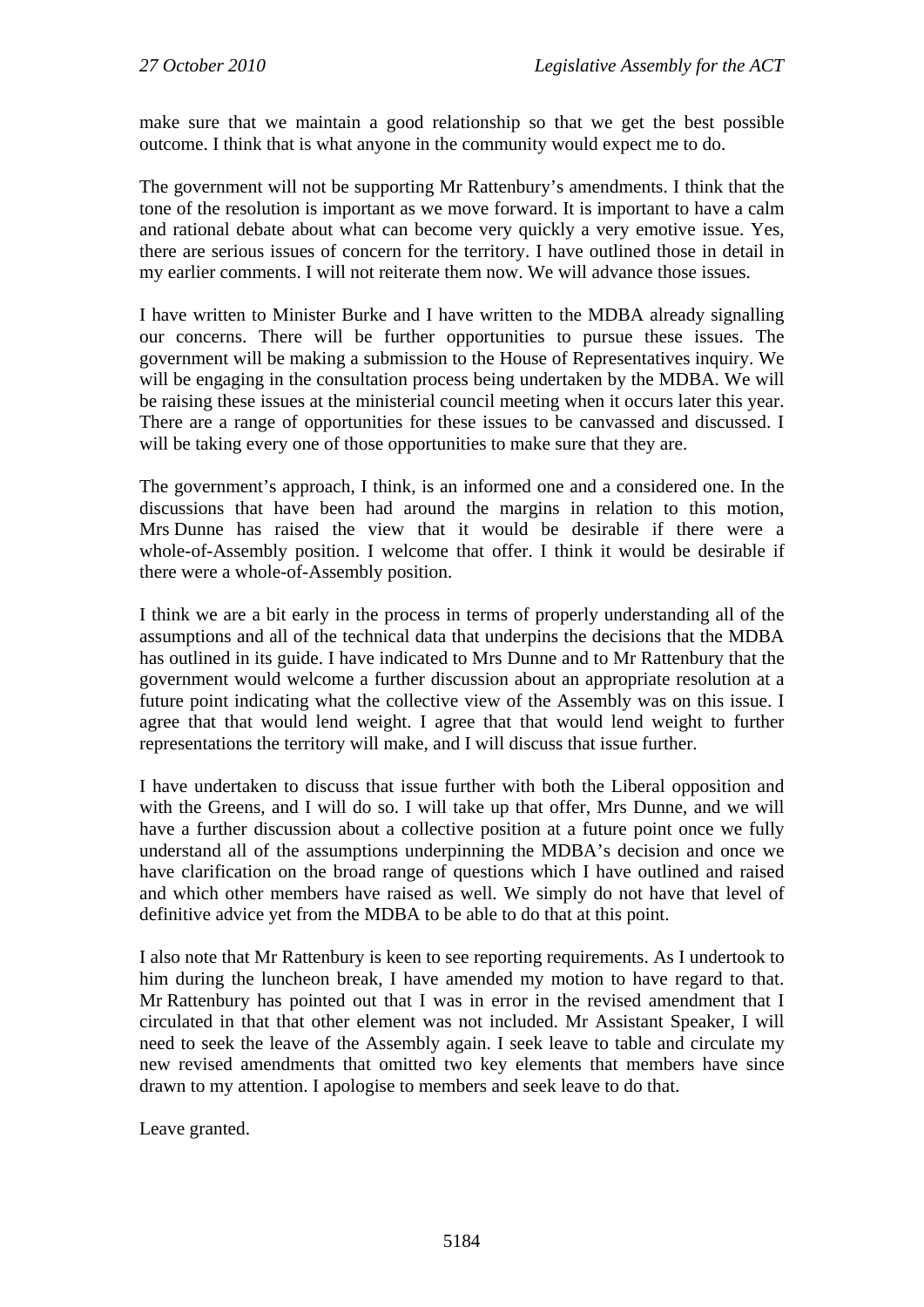**MR CORBELL**: I move the second set of revised amendments circulated in my name:

- (1) Before paragraph  $(1)(a)$  insert  $(1)(aa)$ :
	- "(aa) the ACT supports the thrust of the proposed policy to return water to the environment as a necessary action to ensure the sustainability of the Basin;".
- (2) Omit paragraph (1)(a), substitute:
	- "(a) the Murray-Darling Basin Authority's *Guide to the proposed Basin Plan*, released on 8 October 2010 and the Technical Background paper, was put on the Authority's website on 22 October 2010;".
- (3) Omit paragraph (1)(d), substitute:
	- "(d) that the ACT is the largest urban centre in the Basin;".
- (4) After paragraph  $(1)(e)$ , insert:
	- "(ee) the ACT Government has made formal representations to the Murray-Darling Basin Authority and to the Commonwealth raising its concerns, including:
		- (i) the late release of supporting data necessary to enable an assessment of the information used by the Authority;
		- (ii) the failure to be consistent with agreement reached in 2008;
		- (iii) the lack of recognition of the ACT's successful water management programs that has seen the ACT exceed savings targets to deliver water savings consistent with the outcome of Commonwealth water purchases;
		- (iv) proposed SDL targets for the ACT that have only been achieved under Stage 3 and 2 Temporary Water Restrictions;
		- (v) concern about the estimates made for the ACT's water use; and
		- (vi) no recognition of additional water, estimated to be some 13 GL per annum, provided to the river system by Canberra's built form leading to additional run-off;".
- (5) Omit paragraph (1)(f), substitute:
	- "(f) that both the Commonwealth Government and the Authority have indicated that additional work and analysis is necessary to assess the social and economic impact of the plan on regional communities, and that should include the impact on the ACT;".
- $(6)$  Omit paragraphs  $(1)(i)$  and  $(i)$ .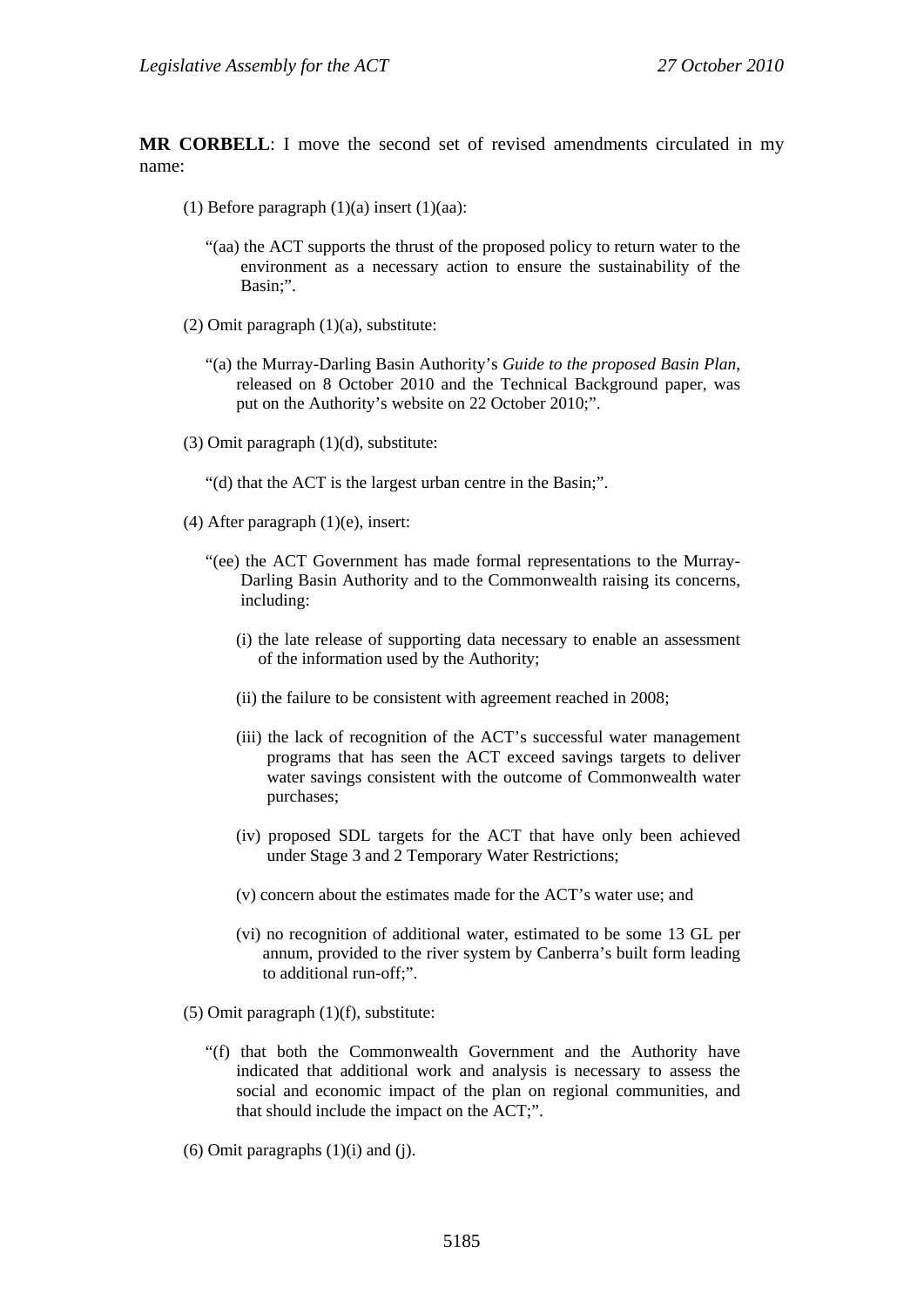(7) Omit paragraph (2), substitute:

"(2) notes:

- (a) that the ACT Government will make further submissions to the Authority on behalf of the ACT, seeking preservation of the ACT's current diversion limit and raising its other concerns; and
- (b) the Government will commission, as necessary, expert or professional advice to support its representations about the impact on the ACT;".
- (8) Omit paragraph (3), substitute:
	- "(3) notes the Government will keep the Assembly and the community informed on progress on the matters raised every six months until after the final plan is released.".

**MR ASSISTANT SPEAKER** (Mr Hargreaves): For clarification, Mr Rattenbury, you moved an amendment to Mr Corbell's original amendment.

**Mr Rattenbury**: I did.

**MR ASSISTANT SPEAKER**: Does this mean that your amendment now amends Mr Corbell's second revised amendment?

**Mr Rattenbury**: Yes, that is the case and I moved them together.

**MR ASSISTANT SPEAKER**: Thank you very much. The question then is that Mr Rattenbury's amendments to all of Mr Corbell's amendments to Mrs Dunne's motion be agreed to..

**MR SESELJA** (Molonglo—Leader of the Opposition) (4.22): Speaking briefly to Mr Rattenbury's amendments, I think there is a real concern—and I think Mrs Dunne addressed it very well—about the Greens' attitude to this issue. I am glad to see that, as a result of some of the urgings and the pressure put on the minister by Mrs Dunne, Minister Corbell seems to have taken a slightly different tack today in relation to the territory's important interest in this process.

I will address a couple of those issues. We need to put into context what we are dealing with here. Mr Rattenbury said in his speech that we needed to contribute and the like. The reality is that we are. I think it is arguable to say that, when it comes to the Murray-Darling Basin, we punch well above our weight in terms of our contribution to water efficiency and the use of water in the basin. We divert only around half a per cent of the total water in the basin; yet we are 17 per cent of the basin's population.

We pay far more for our water than anywhere else in the basin. We are using much less, we are paying much more, we have already agreed to what could be argued to be a very restrictive cap and now we are being told that is not enough. We have been the good citizens. We have been the good citizens for a long time on this and I think it is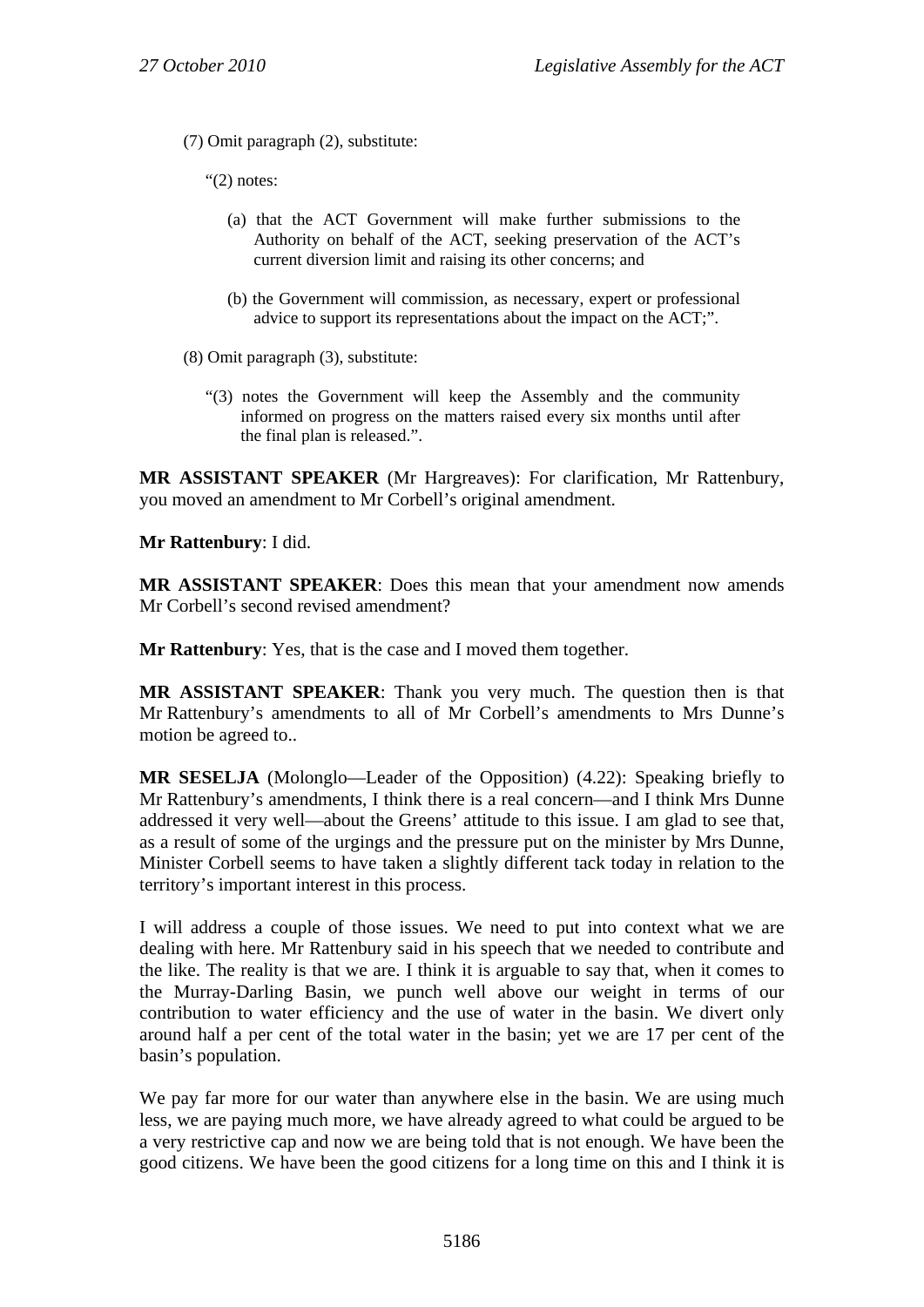reasonable for us to say on behalf of the people of the ACT, "We are doing more than our fair share, given how much we pay and how much we use."

The relevant words in the amendments from Mr Rattenbury are:

(2) calls on the ACT Government to engage in a constructive way with the current consultation process … to assess how it might contribute to the proposed returns …

It is not about arguing the case, saying, "We do not want to be facing permanent water restrictions as a result of this process." We believe we should be arguing the case but the Greens, in these amendments, are saying, "We just need to find a way of complying with what the Murray-Darling Basin Authority has had to say." We do not believe that is good enough and that is why we will not support these amendments. That is why Mrs Dunne has rightly advocated that the government and all parties represented in the Assembly should be standing up for the people of the ACT.

This goes even broader than that. We need to look at the way the ACT is being treated. Firstly, I think this process has been very poorly handled by the authority. The ACT is just not any city. We are the nation's capital and we should have regard to that, quite aside from the fact that we have contributed much more than other communities, quite aside from the fact that we pay more for our water and that we divert less. The fact that we are the nation's capital should also come into this.

We believe that the Greens' approach to this, which is to simply accept whatever the authority puts forward and to not argue the case on behalf of the people of the ACT, is not doing the job that we are elected to do, which is to advocate on our behalf. And if the argument is "we need to do our bit, we are doing our bit. We will continue to do our bit. And we are doing more than our bit. Just because an authority says that it is a good idea does not make it a good idea. We in the ACT have contributed significantly. Let us be clear on this as well. The people of the ACT have suffered through this drought.

We had a debate last week about water restrictions and about why water restrictions should be lifted. We are very pleased that Actew has done that. It is not about forever not being able to use water, as the Greens appear to be arguing. But their position seems to be: "No matter how much you save, you should save more. You should expect that there is always going to be drought and you should be without the basic use of the water that you expect." We are not talking about what we have experienced in the last few years. We are talking about reasonable use of water.

What the Murray-Darling Basin Authority is proposing would potentially restrict Canberrans in their water use in perpetuity. We would potentially be faced with a situation where it would always be as if there were a drought, no matter how much water there was, because we would have such a small allocation to use for the purposes of ACT residents.

We do not accept that. We do not accept that argument. We do not subscribe to that argument. That is why we will not support Mr Rattenbury's amendments and that is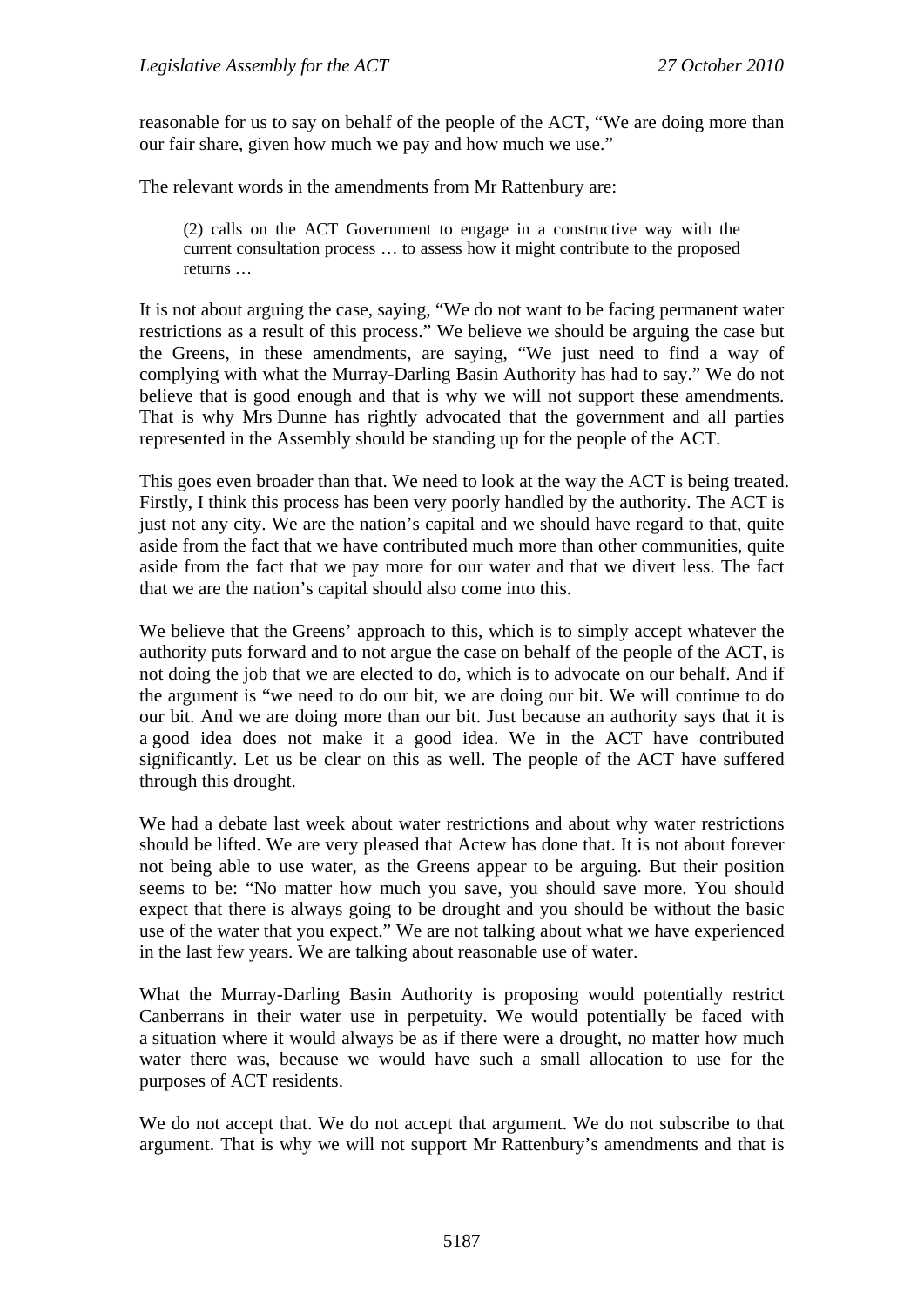why I commend Mrs Dunne's motion. It sets out a sensible path. It outlines a way forward where the government and the Assembly say to the federal government and the Murray-Darling Basin Authority: "We should not be treated like this. The people of the ACT should have their fair share of water. What is currently being proposed is not fair." So I commend Mrs Dunne's motion to the Assembly.

**Mr Rattenbury's** amendments to **Mr Corbell's** proposed amendments negatived.

Question put:

That **Mr Corbell's** revised amendments be agreed to.

The Assembly voted—

Ayes 8 Noes 5 Mr Barr Ms Hunter Mr Doszpot Mr Smyth Mr Corbell Ms Le Couteur Mrs Dunne Ms Gallagher Ms Porter Mr Hanson Mr Hargreaves Mr Rattenbury Mr Seselja

Question so resolved in the affirmative.

Amendments agreed to.

**MRS DUNNE** (Ginninderra) (4:32): This is an important issue and I want to pick up on something that the minister said. He said there are a range of issues that we need clarification on. And there is no doubt about that. One of the things that my staff and I have been doing fairly diligently since this report came out is trying to get across the documentation, to get an understanding of what is going on and to seek briefings and get an understanding of other players' views in this matter. I have sought a briefing from a range of people. We have been seeking on behalf of the Canberra Liberals to be as fully informed as possible.

At the outset I asked the minister's office for a briefing, which has not yet been forthcoming. I know that the departmental staff are still trying to get across many of these issues but I urge the minister to at least provide a preliminary briefing early in the piece. I know that people's level of understanding will change over time. These are important issues.

I thank the minister for his offer to reach out and have a multiparty approach and a multiparty agreement on this. I think that there has been some misunderstanding. This is not what we were seeking to do today but rather to set that in train. We were not going to say today that we, the Assembly, were going to draw a line in the sand and say, "This is what we will do, nothing more and nothing less." I think that is something that will have to evolve over time. Although the multiparty approach has been excluded from my motion, I do thank the minister for his offer to continue down that path because this is such an important issue and I will willingly participate in those discussions.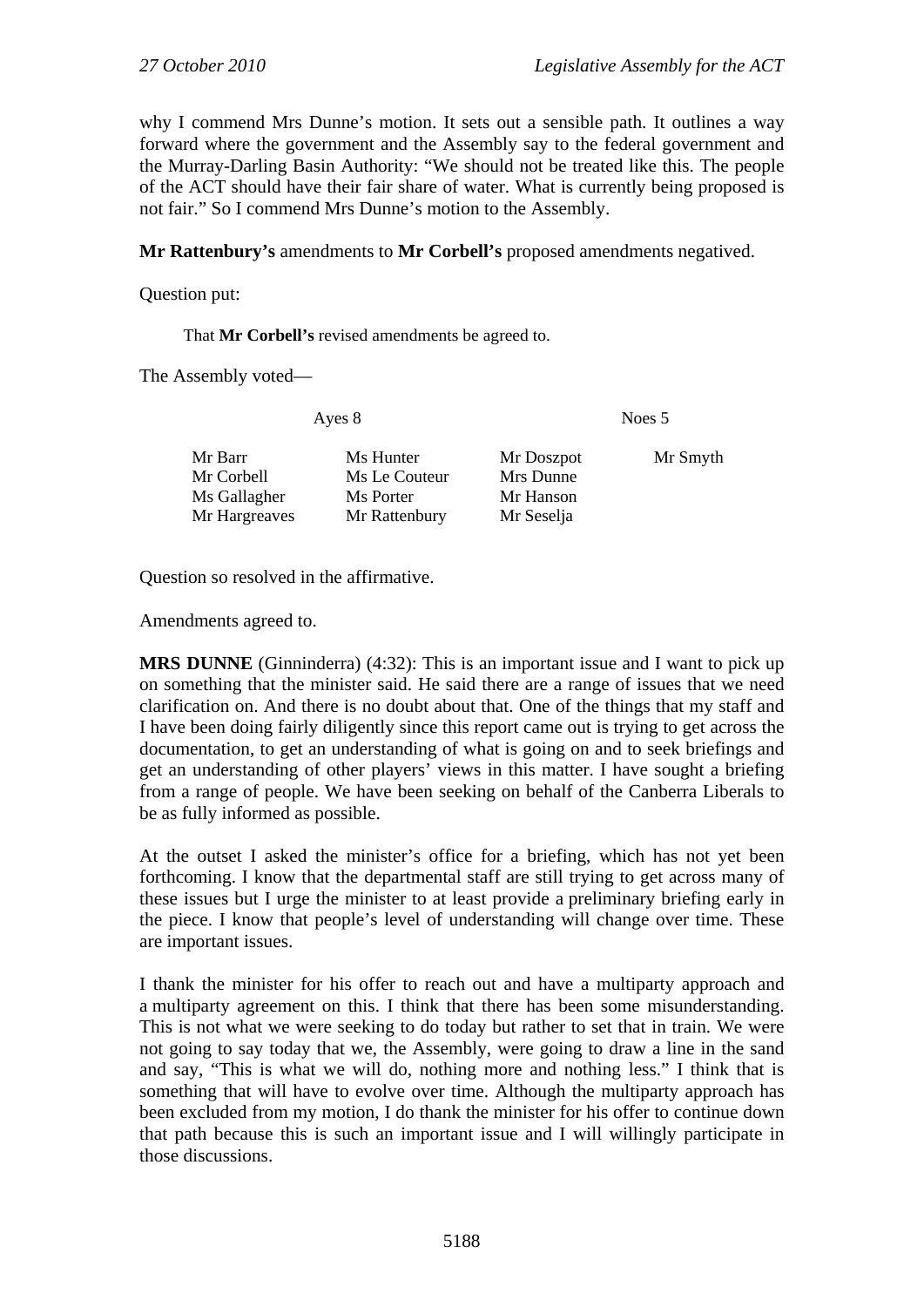I think it is very unfortunate that some of the areas in my paragraph (2) have been taken out. I draw members' attention to something that I discussed in my introductory comments. Paragraph (2) asks that we commission "an independent assessment of the impact of the proposed basin plan on the net economic benefit of Actew Corporation's current major water security projects".

This is a very important issue. I think that the minister has some understanding of the importance of this. There was some recognition during the discussions we had today that this may be something that we have to address further down the track, irrespective of whether it has been thrown out today, because, if we get to a situation where we are having to go to the commonwealth and make demands in relation to compensation, this is a piece of information that we will need to know.

If the Murray-Darling Basin plan, as it currently stands, is implemented, it will change the net economic benefit of our water security. That might not be something that we want to look at and we might not be very comfortable about the result of that because we made, in this territory, decisions about water security infrastructure based on a whole lot of parameters which have been changed or are potentially changed by this plan.

The fact that the commonwealth signed up to a cap arrangement, a 40 gigalitres plus growth plus credits for what we had not used previously—and that has not been addressed today either in this debate—and have reneged on that commitment is a very serious issue. If they persist in their reneging on that commitment, it will change the value of the net economic benefit of our water infrastructure. It is something that we need to know. We need to understand, we need to be able to quantify, because somewhere along the line it will become a live element. It may become a live element in negotiations in relation to compensation if we are left out in the cold.

I do not want to get to that point. I again encourage the minister to be, in the words of the Bard, bloody, bold and resolute about this, because this is an important issue. There has been too much in the minister's utterances over time that, if anything goes really pear shaped, we will talk to the commonwealth about compensation. That becomes a self-fulfilling prophecy. We get to the stage where the minister has become so focused on compensation that he may not be out there resolutely looking after the ACT's interests. I hope, as Mr Seselja has noted, that the minister's apparent increase in resolution today is translated into his negotiations in the future.

I would encourage the minister to be open with members of the Assembly about the approaches he takes on this important issue because, even though Mr Barr thinks it is hilarious, it is an important issue. It is an important issue for the people of the ACT and I would encourage the minister—

### *Mr Barr interjecting*—

**MR ASSISTANT SPEAKER** (Mr Hargreaves): Order, Mr Barr! Please do not engage.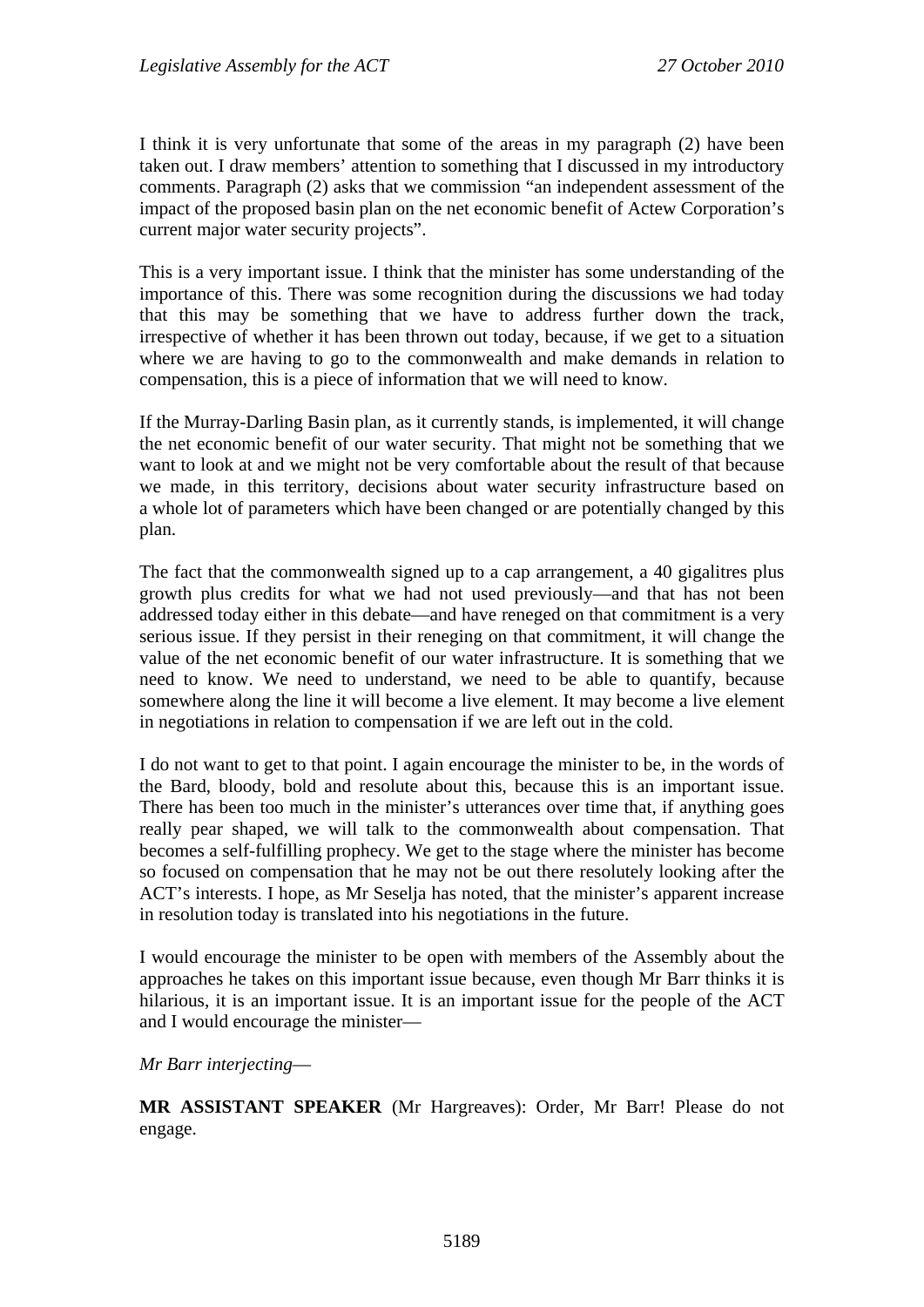**MRS DUNNE**: I would encourage the minister to provide members of this place with the copies of the representations that he has already made, those which he said he has made to Minister Burke and to the Murray-Darling Basin Authority, and then to continue to provide the Assembly with those submissions as we go ahead. He has undertaken, through his revised amendments, to report regularly to the Assembly. Part of that reporting, at least in that context, should be the submissions that have been made on this.

This will be an issue that we return to quite frequently. Those around the place who do not think that water is important had better learn or suck it in, because we will be back here time and again to deal with this issue while ever the future of the ACT is in jeopardy in the way that it currently is.

I thank members for their constructive approach to this important issue. While I am disappointed that my motion has been significantly amended, I think that the importance of the issue still shines through despite the amendments. I thank members for their contributions today.

Motion, as amended, agreed to.

# **Gungahlin—swimming pool**

**MR HANSON** (Molonglo) (4:39): I move:

That this Assembly:

- (1) notes that:
	- (a) the people of Gungahlin do not have the same access to swimming pools as is enjoyed by people living in other areas of Canberra;
	- (b) on 4 August 2008 Labor Member for Molonglo and Minister for Tourism, Sport and Recreation, Andrew Barr MLA, committed the ACT Labor Government to building a 50 metre pool in Gungahlin;
	- (c) in response to a question without notice asked on 19 October 2010, Andrew Barr MLA refused to commit the Government to honour its election promise of building a 50 metre pool; and
	- (d) the people of Gungahlin have raised significant concerns with Andrew Barr's refusal to commit to the Government's election promise made on 4 August 2008 to build a 50 metre pool; and

(2) calls on the:

- (a) ACT Government to confirm its commitment to its election promise to build a 50 metre pool in Gungahlin; and
- (b) Government to provide to the Assembly the date by which the pool will be open and available for use by the residents of Gungahlin.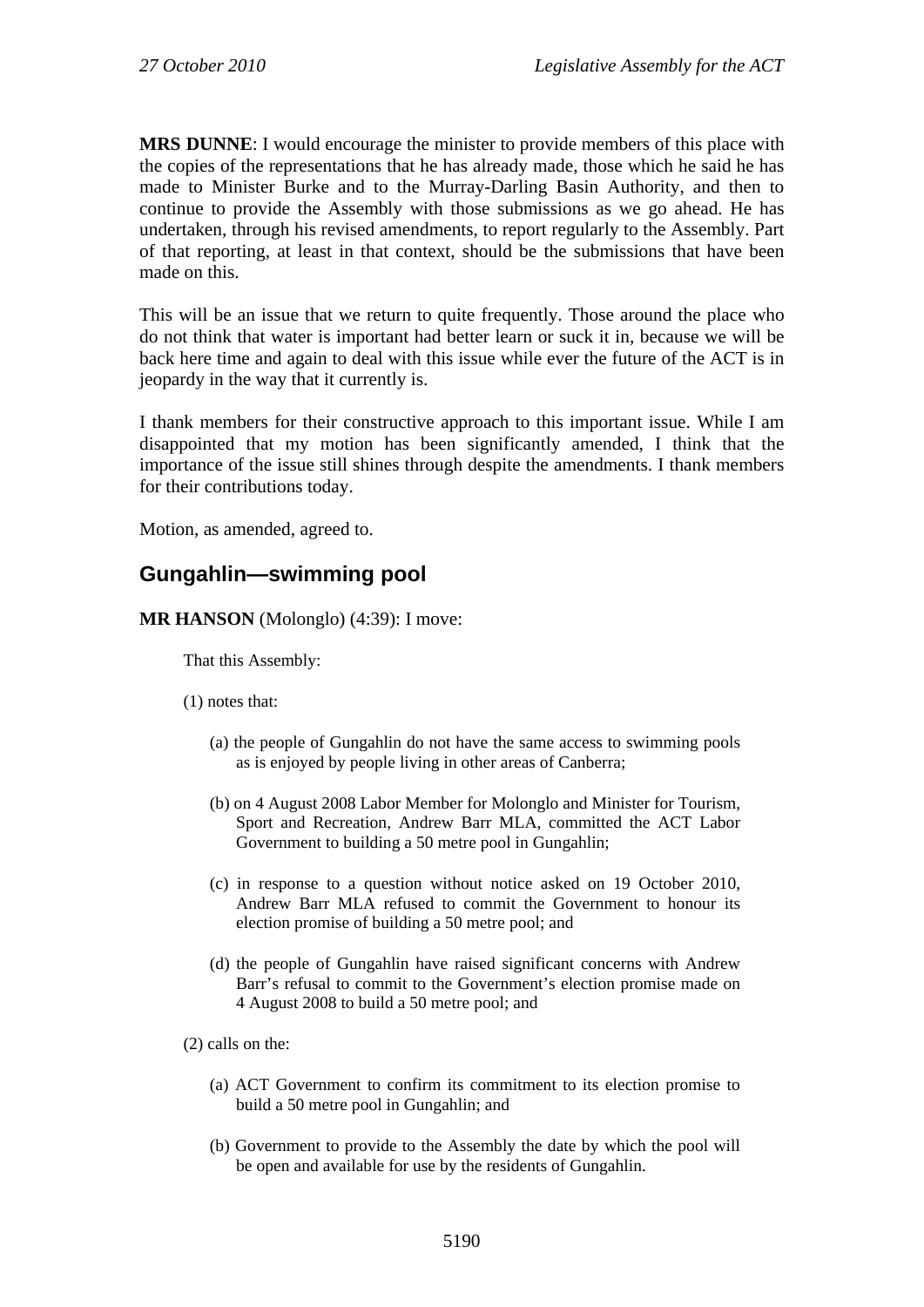I rise today to speak about the good people of Gungahlin and the swimming pool of 50 metres length that they were promised by the ACT Labor government in the leadup to the last territory election. This is an important issue for the people of Gungahlin, who do not enjoy the same level of amenity that is enjoyed by many other people across Canberra. It is not just restricted in this case to a swimming pool; it is quite clear that they do not have the same level of sporting facilities—things like tennis courts, for example.

**Mr Seselja**: Their roads.

**MR HANSON**: I will be getting to that, Mr Seselja; do not worry. They do not have the same recreational opportunities that are enjoyed across many other parts of Canberra. Employment opportunities are significantly lacking in Gungahlin. Indeed, the intent of having a government office block there, be it federal or ACT, seems to be a mirage that we never quite achieve. There is access to health care when you look at GP numbers and the healthcare centre yet to be built. There is the road; we could wax lyrical for a long time about the road situation here in the ACT that services the people of Gungahlin. I hope that, as we are talking about swimming pools and GDEs, we do not end up with a one-lane swimming pool with the promise that it will be duplicated at a later stage.

The people of Gungahlin still lack broadband. There is no Gungahlin shopfront again promised: another broken promise by this government. There are educational opportunities, particularly at the tertiary level, that are not enjoyed by the people of Gungahlin. Indeed, when it comes to matters of infrastructure and services, the people of Gungahlin often lack them when it comes to a comparative analysis with other people, other areas of Canberra.

There is no question that the people of Gungahlin have been missing out. But what they were expecting to be delivered to them, because they were promised this by the ACT government, and specifically by Mr Barr, was a 50-metre swimming pool. There is certainly a case for a pool. As I have said, other people in Canberra do enjoy a 50 metre pool. I note that Mr Doszpot has raised concerns about some of the amenities in Gungahlin, and I share those concerns. But there is no question that Gungahlin is a growing area. When you look at its current population of around 40,000, you see that it is an area of significant growth for Canberra, with population growth there predicted to be to around 90,000 or 100,000 in coming years. And when you look at the demographics, it comprises, in significant part, young families—the exact group of people that need access to a facility of this sort.

Whilst Katy Gallagher is talking about the need for a 400-bed hospital, potentially located in Gungahlin, we seem to be stepping backwards when it comes to the delivery of this 50-metre pool. This has been a promise or an illusion that has been put out there by the Stanhope government, by the Labor government, for quite some time. It has remained either a study or a promise.

Let me make it very clear for the *Hansard* what Mr Barr said. On 4 August, the Labor member for Molonglo, the Minister for Tourism, Sport and Recreation, Andrew Barr,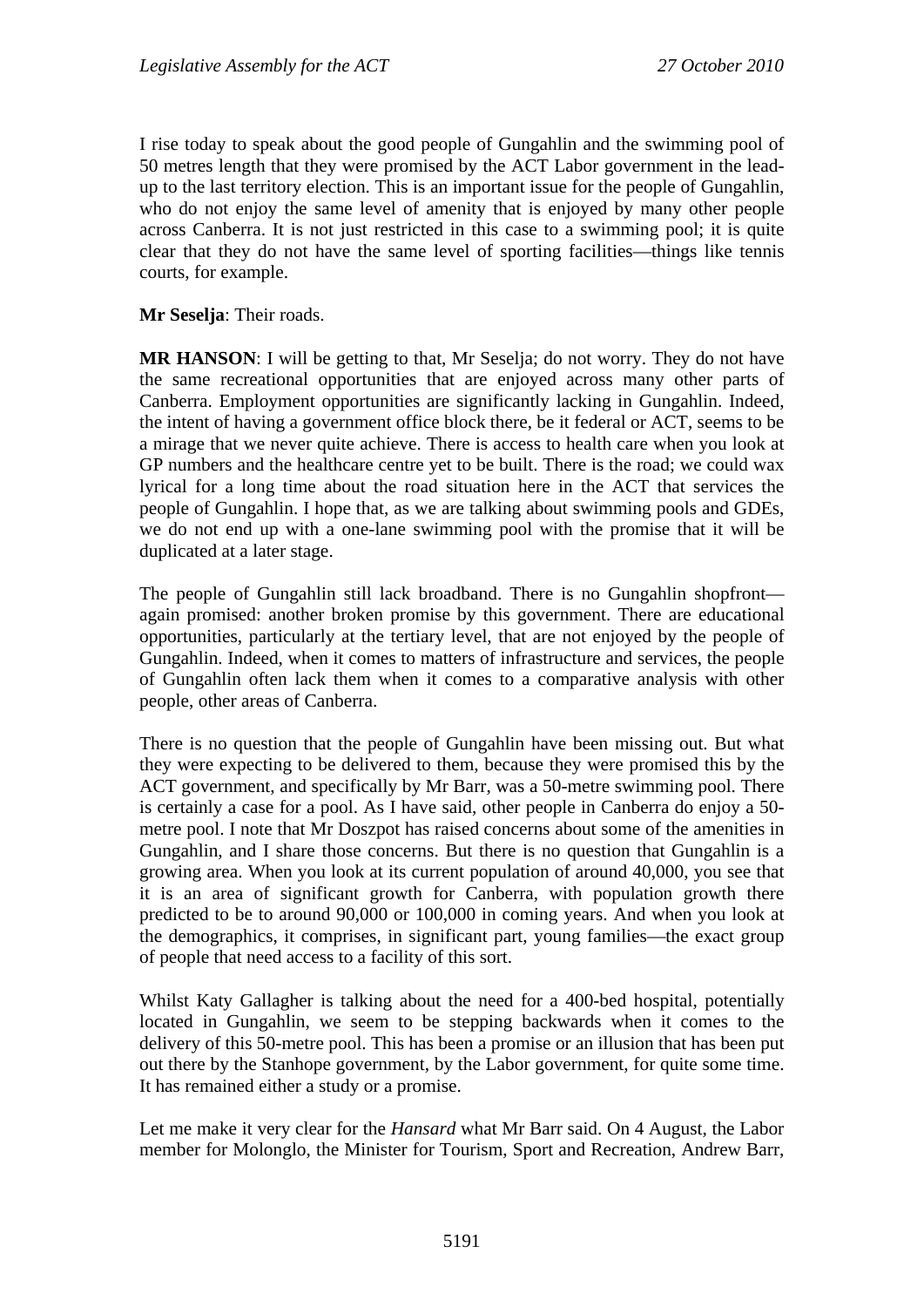committed the ACT Labor government to building a 50-metre pool in Gungahlin. The heading of the press release that was released—this was in the lead-up to the election—was "Gungahlin residents to benefit from new 50m pool complex". The press release said:

… Andrew Barr today announced a re-elected Stanhope Government will build a pool and indoor leisure centre for the Gungahlin community.

Mr Barr said the Government is currently investigating the scope of the centre which will include a 50 metre pool, a 25 metre pool at least 1 court space, for example a netball court and associated amenities such as a cafe and gymnasium …

As Gungahlin grows, the community's need for facilities grows with it …

This new facility will provide a place where all members of the Gungahlin community can come to enjoy an active, healthy lifestyle all year round. It will be co-located with the Gungahlin College in the Town Centre and provide a great place for swimming training and classes for all the schools in the region."

Only the Stanhope Government has the record of responsible financial management and the commitment to Gungahlin that will see this pool and leisure centre become a reality …

What we now know—and we know this from comments that Mr Barr or his spokespeople have been making in the media, and because of a response he made to a question that I asked in the Assembly last week—is that Andrew Barr has backflipped. He is now refusing to commit the government to building a 50-metre pool in Gungahlin. He acknowledged, in answering a question last week, that he had indeed made the promise, so he does not step away from the fact that this is a promise, that this is a commitment that he made. Let me quote again:

Only the Stanhope Government has the … commitment to Gungahlin that will see this pool … become a reality …

He was prepared to say that in the lead-up to the election, but now he is refusing to commit the ACT Labor government to building a 50-metre pool complex.

You can characterise this however you want. You can call it a backflip, a broken promise or a lack of commitment. But let us be very clear about what has occurred here. Before the election they said one thing, and they are stepping away from that commitment.

There is an argument for a 50-metre pool, as I said before. The argument has been well put, and I will read through some of the comments that have been made by members of the community. But if schools are going to be able to enjoy access to a 50-metre pool for carnivals and recreational events, if Gungahlin is to be able to host swimming events, if people are to be able to do the laps that you would expect in order to stay fit and if people are to be able to conduct leisure events, they need a 50 metre pool.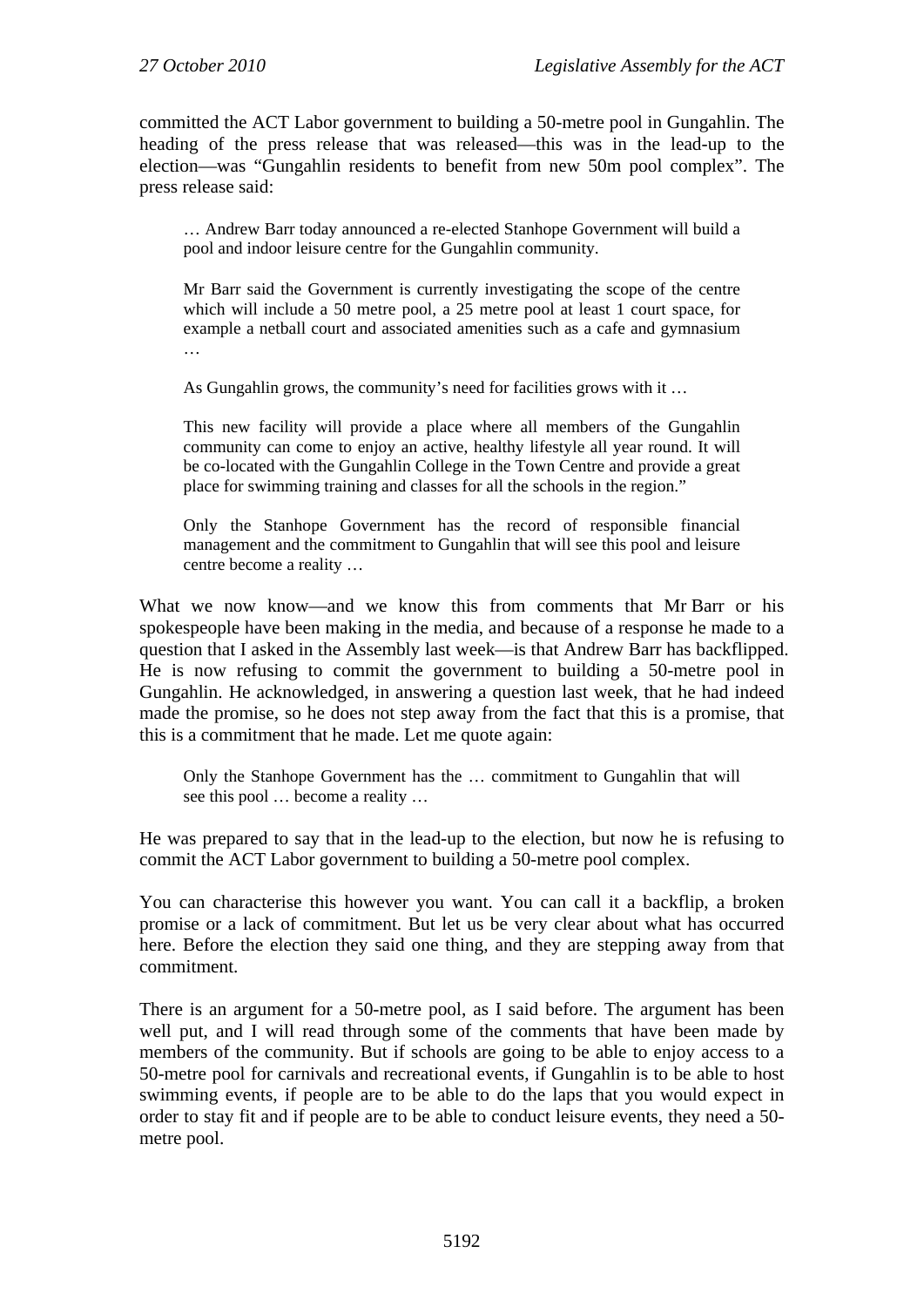The government agreed with this in 2008. Mr Barr was out there advocating this in 2008. I look forward to hearing what has changed since that time. The people of Gungahlin needed it then, but it seems that now he is stepping away from that commitment. In fact, he has stepped away from that commitment to a 50-metre pool.

The people of Gungahlin have raised significant objections. I would like to acknowledge the important role here played by Mr Alan Kerlin, the former President of the Gungahlin Community Council, who has long been a strong advocate for a 50 metre pool in Gungahlin. I will quote from the *GunSmoke* paper which is distributed by the Community Council:

In the lead-up to the 2008 ACT election, Gungahlin was promised a \$20 million aquatic centre, including 50 and 25-metre pools.

This was in line with very clear campaigning over several years by GCC—

the Gungahlin Community Council—

based on community surveying that a 50-metre pool was needed, and that people were prepared to wait rather than accept just a 25-metre pool.

Well we have waited, but in recent weeks we've received an indication that the now renamed Aquatic and Leisure Centre will include many things but not a 50 metre pool! Gymnasium, sports medical services, and more have been deemed by the authorities as more "commercially viable". They have had a feasibility study done that says you can't run a 50-metre pool at a profit.

But since when has a local municipality providing core community services been about profits?

It goes on further to say:

Families would also know that the sport of swimming deserves a far higher prominence in our schools. In other parts of the country, kids train all year to get ready for summer swimming competitions that bring the school together …

And so on. He has been a strong advocate, he is in touch with the community and I think that he has made a strong case.

There have been various letters written to Mr Barr, and I know because I have been copied into a couple of them. No doubt he has received many more, but I would like to quote from what some of the residents of Gungahlin are saying in communications directed at Mr Barr. This is what one resident says:

Dear Mr Barr,

I have just read the Gun Smoke magazine article which mentions that you are not going to honour the 2008 election promise of a 50 metre swimming pool, instead building a 25 metre pool.

We are waiting for a response from the government on that. The resident continues: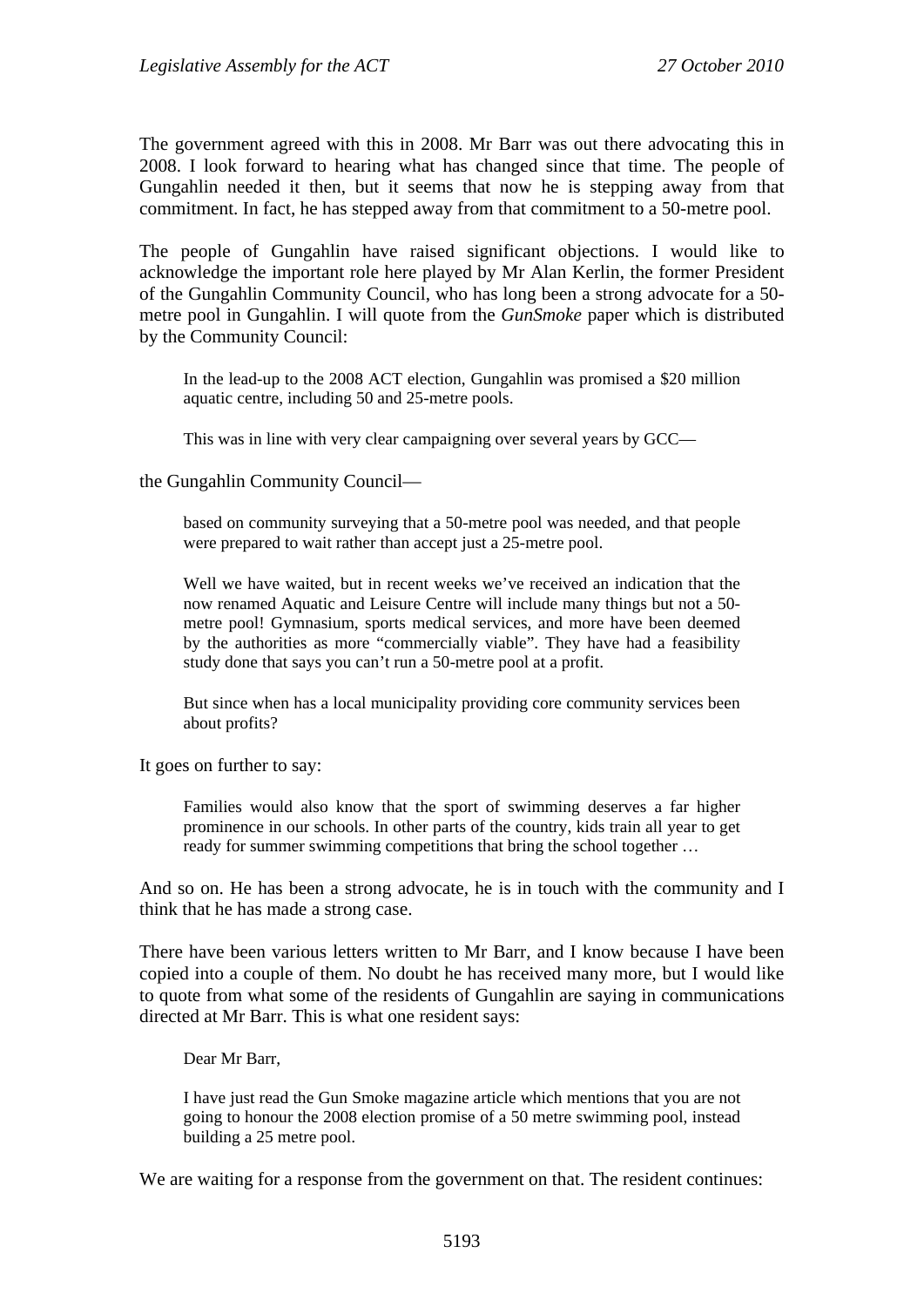This is not good enough for a growing town centre. A pool of this size won't be big enough for the growing population in Gungahlin. I work at Parliament House and know that the 25 metre pool there is very small, even for the limited people who use it. Maybe you could save money by scrapping plans for the ridiculous Bunyip statue in the town centre. This ACT Labor Government does make some embarrassing decisions.

**Mr Barr**: That is Alan Kerlin's idea. I will be sure to send Alan the *Hansard* where you have just trashed his idea.

**MR HANSON**: I am reading from a letter that has been written to you about the priorities of this government and the need for a 50-metre pool. I will not read the name of the person that wrote that letter, but if you want to trash them, you go ahead with that.

**Mr Barr:** All right, and are you aware of the irony of who is the biggest advocate for the bunyip statue?

**MADAM ASSISTANT SPEAKER** (Mrs Dunne): Order, Mr Barr! You will get your turn.

**MR HANSON**: I quote from another letter that was written to you about the 50-metre pool:

Dear Minister Barr

We need a 50-metre pool in Gungahlin Aquatic and Leisure Centre! not a dingy 25-metre one.

People living in Gungahlin has no high-speed broadband, the roads are narrow, digging up trees to expand the road is a routine business. There is no strategy in place to accommodate the expansion of population. Gungahlin is a excellent example to demonstrate the lack of planning by the current Government ranging from the infrastructure to the telecommunications to the pool.

I am extremely disappointed at the Labour Government's performance in this area, and I don't think you deserve another chance.

Madam Assistant Speaker, I am sure that Mr Barr received numerous other letters. I have got another one; I think we have got time. This is a letter that was written to the *Canberra Times* on 11 October:

It is well known that Canberra has for decades supported Labor in both federal and ACT elections.

However, perhaps the time has come for a total rethink. In the lead-up to the 2008 ACT election Gungahlin was promised a \$20 million aquatic centre which included a 25m pool and a 50m pool. It now appears that once again the Labor Government has broken that promise in line with its federal equivalents. Andrew Barr is the minister responsible for this appalling decision and should be held solely accountable for misleading the Gungahlin electorate. We need our pools as promised and it is beholden upon Chief Minister Jon Stanhope to deliver.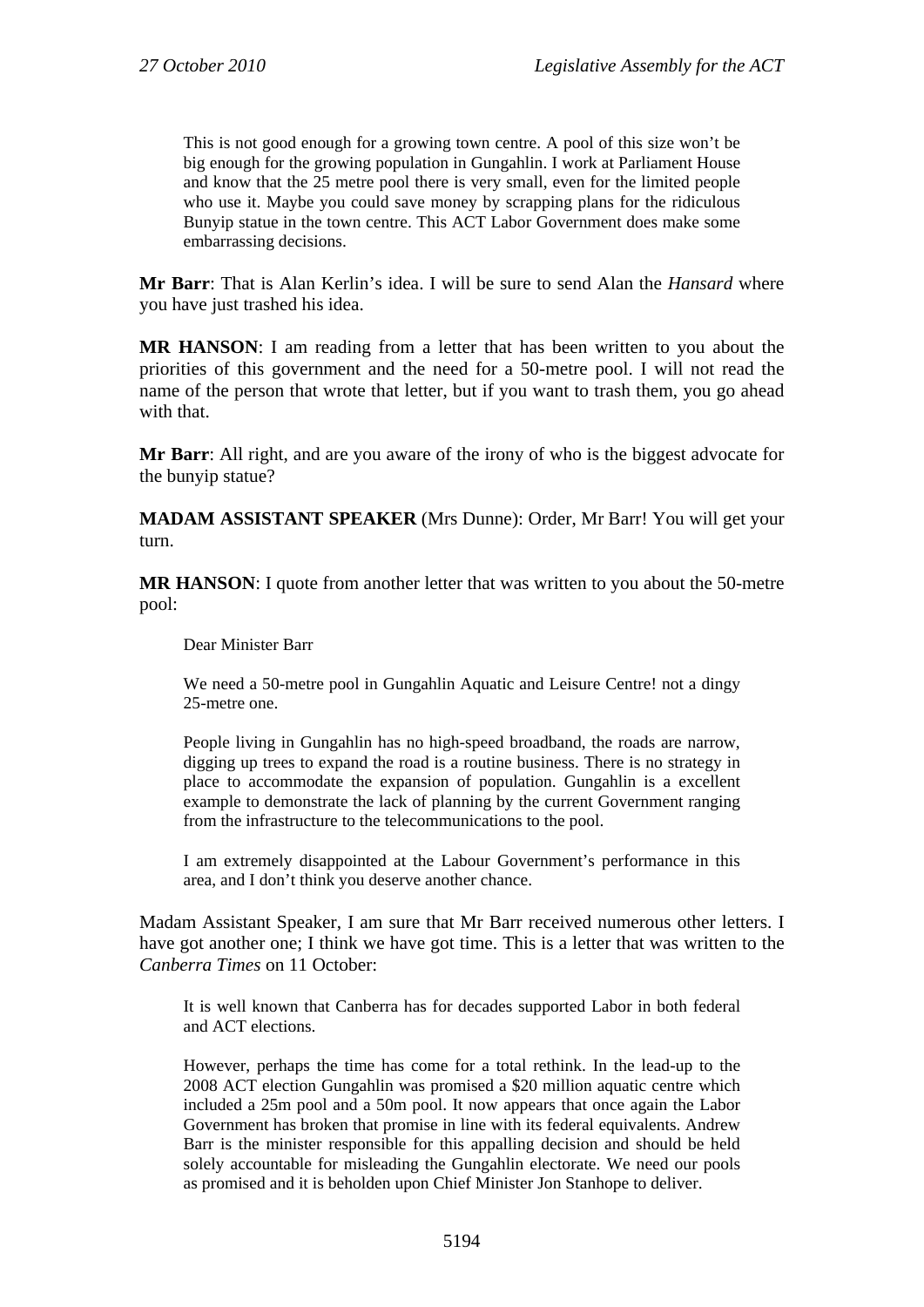The *Gungahlin News* also had an article relating to this and outlined the position. It said:

An ACT Government spokesman explained that the government was in favour of a 25-metre pool.

"The government is being guided by expert opinion on the features that will be at the Gungahlin Aquatic Centre," the spokesman said.

"That advice is, including advice direct to the minister from swimming ACT, that the facility will be of the greatest use to the greatest number of Canberrans with a 25-metre pool …

What you are seeing here is a clear stepping away from the 50-metre pool and the government pushing the line for the 25-metre pool. I notice that again, as with the disability issue, when there is bad news to deliver to the community it is the spokesperson who does it, not the minister. The article goes on:

"Timing has also become an issue, with the community council president concerned about the government's ability to keep this election promise.

"We are halfway through the electoral term. A pool was promised at the last election and was not delivered.

"This term is starting to run away quickly. I cannot see any chance of this thing opening its doors before the next election …

In the lead-up to the last election, the Canberra Liberals also promised a 50-metre pool and aquatic centre, at \$22 million. We certainly stand by our commitment. I would like to hope, and I would be very disappointed if it were otherwise, that the Canberra Liberals, if we had been elected, would be delivering a 50-metre pool to the people of Gungahlin. We stand by that commitment. We would not be backing away from it; we would not be breaking the promise.

My motion is quite clear. It is calling on the ACT government to confirm its commitment to its election promise to build a 50-metre pool in Gungahlin. People do not like broken election promises—and that is what Mr Barr has already done by stepping away from his commitment.

We may yet get a 50-metre pool if we in this place and the community band together and argue for it. There is an opportunity here for the Greens to step up to the mark. They can join with us in demanding that this government hold true to its election promise. They have got an agreement with the government. They are in cahoots with the government. They could join with the Canberra Liberals today to get a pool for Gungahlin. We could do this within the next hour. I look forward to the Greens' support for this motion to get the 50-metre pool that the people of Gungahlin richly deserve and were promised.

**MR BARR** (Molonglo—Minister for Education and Training, Minister for Planning, Minister for Tourism, Sport and Recreation and Minister for Gaming and Racing) (4.54): I have circulated an amendment to Mr Hanson's motion that I will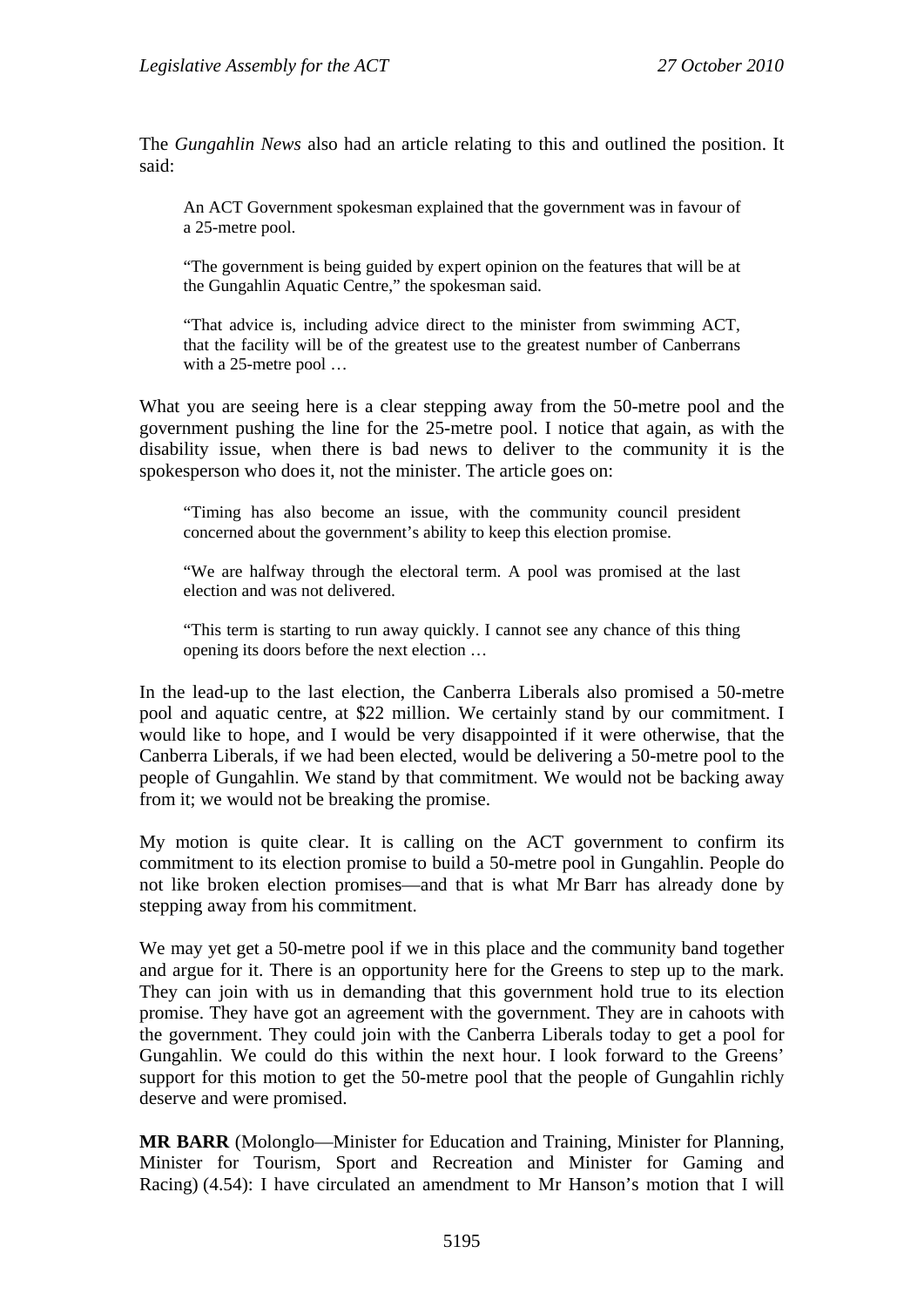move shortly. That amendment replaces all words after "notes that" and replaces them with:

- (a) the people of Gungahlin deserve to have access to the best quality swimming and leisure facilities possible;
- (b) the proposed leisure centre will form part of a 'wellbeing precinct' sharing facilities with the soon to be completed Gungahlin College, town park and the adjacent enclosed oval; and
- (c) the Government is preparing a feasibility study on the Gungahlin leisure centre pool options for public comment, which includes a 50m pool option and a 25m pool option; and
- (2) calls on the Government to:
	- (a) ensure that the facility will cater for the broadest range of users within the available space and budget, including for uses such as learn to swim groups, aquarobics, lap swimming, waterplay, aquatots, water sports and hydrotherapy;
	- (b) ensure it receives and disseminates the best available expert advice on what configuration of pools the leisure centre should have:
	- (c) ensure the leisure centre includes some mix of space for equipment-based fitness programs, as well as flexible rooms to accommodate a range of programs such as aerobics, dance and yoga; and
	- (d) report to the assembly by end February 2011 once the feasibility study is finalised.

That amendment outlines the process the government intends to follow, and it is consistent with the election commitments from our sport and recreation policy, most particularly noting that we were quite clear that financing models will be determined for the facility once the feasibility study is complete, and that the financial commitment from the territory government is up to \$20 million. We will be co-locating the facility with the Gungahlin college, as I have indicated, in the town centre and it will, of course, be a valuable asset for the Gungahlin community.

It is worth noting that, in the process of the consultation around the feasibility study, a variety of different views have been put forward, including from the Royal Life Saving Society and Swimming ACT, recommending a different set of configurations for the number of pools within the facility. So there is a range of views. My view is that the options should be put on the table for community comment and then cabinet can make a final decision on the matter in due course. That decision will be made fully informed on the basis of the feasibility study.

As we indicated in our sport and recreation policy, the financing models and the delivery method for this facility will be determined once the feasibility study is complete. So until that process is complete, it is premature for those opposite to be suggesting that any commitments have been broken. The government will go through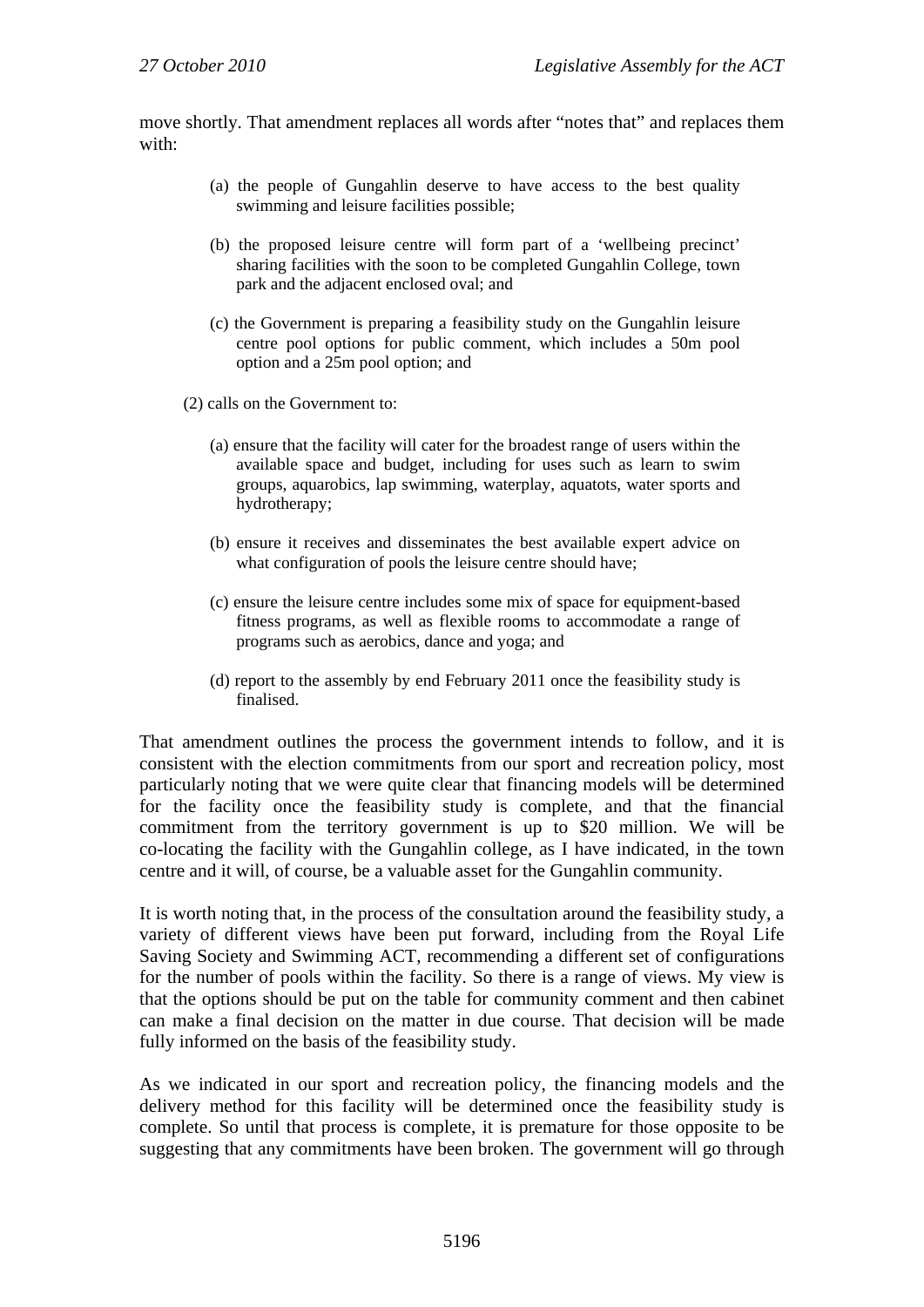due process in the determination of this facility. Announcements will be made in due course following a normal process.

An allocation of this level is clearly one that will be made in the budget context. There are two budgets remaining in this term of this Assembly, and the government's commitment was during the course of this four-year term to make that \$20 million commitment after the feasibility study was completed. That work is not yet completed. It will be completed in due course, and the government will make its final determinations in the context of future budgets.

The facility will open depending on the timing of budget allocations. That is pretty straightforward; there is nothing unusual about that. The commitment was to deliver financing for this project within this term of this Assembly. There are two budgets to go, and the government's commitment is to deliver financing for the facility within this term of government.

The question of the configuration of the facilities will be determined after the feasibility study is complete and after the public have had their opportunity to comment on the possible configurations as determined by the feasibility study. That is not unreasonable. One of the options, as I have indicated to those opposite, will be a 50-metre pool. But that does limit the range of other facilities that can be provided. If that is the case then the facility will have a 50-metre pool and it will have less of a range of other things. That may well be the outcome; time will tell.

It is premature today to be suggesting, as the opposition's motion does, that any election commitments have been broken, because no election commitments have been broken. The government is going through a process that I have outlined in the amendment that I have moved today, and I look forward to disappointing the opposition at some point in the very near future. I formally move the amendment circulated in my name:

Omit all words after "That this Assembly", substitute:

"(1) notes that:

- (a) the people of Gungahlin deserve to have access to the best quality swimming and leisure facilities possible;
- (b) the proposed leisure centre will form part of a 'wellbeing precinct' sharing facilities with the soon to be completed Gungahlin College, town park and the adjacent enclosed oval; and
- (c) the Government is preparing a feasibility study on the Gungahlin leisure centre pool options for public comment, which includes a 50m pool option and a 25m pool option; and

(2) calls on the Government to:

(a) ensure that the facility will cater for the broadest range of users within the available space and budget, including for uses such as learn to swim groups, aquarobics, lap swimming, waterplay, aquatots, water sports and hydrotherapy;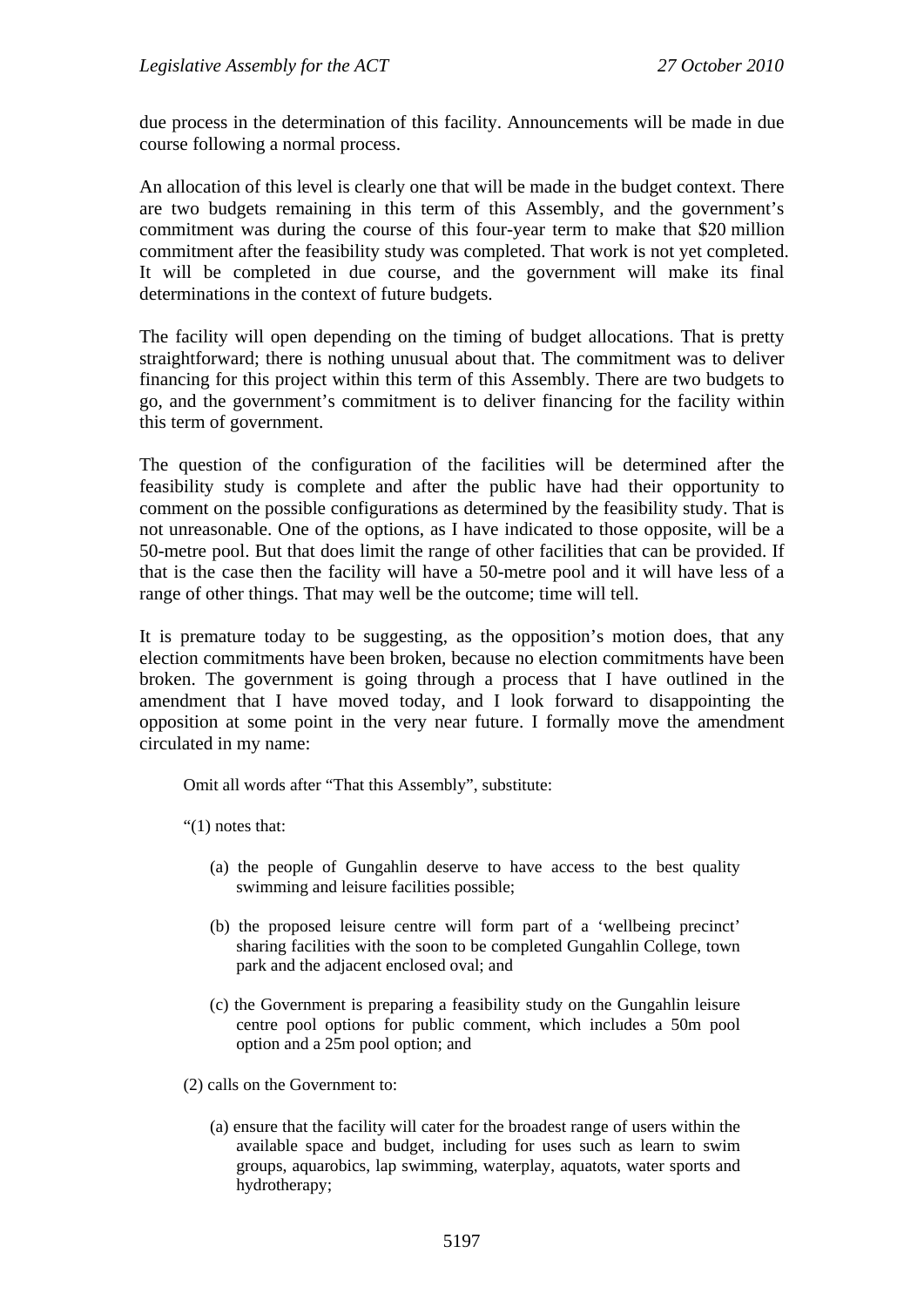- (b) ensure it receives and disseminates the best available expert advice on what configuration of pools the leisure centre should have;
- (c) ensure the leisure centre includes some mix of space for equipment-based fitness programs, as well as flexible rooms to accommodate a range of programs such as aerobics, dance and yoga; and
- (d) report to the assembly by end February 2011 once the feasibility study is finalised.

**MS LE COUTEUR** (Molonglo) (5.01): I thank Mr Hanson for raising this issue today. The Greens are in total agreement with the need for residents of Gungahlin to have access to decent pool facilities, just as other people across Canberra do. As Gungahlin has grown, residents have been waiting for their facilities to gradually catch up with those of other areas in Canberra. Next year there will finally be a library in the town centre, which will save a trip to Belconnen or Dickson. And opening in February, hopefully, will be a college, meaning that years 11 and 12 students will finally be able to attend school locally. The college will also double as a CIT flexible learning centre which will provide a range of vocational training opportunities and local access to CIT facilities and courses.

It is interesting to note that Erindale college in Tuggeranong was established in the same way. When it was first built in the 1980s it was an exciting concept in the provision of years 11 and 12 education in the ACT. The college was unique in that it was built as a college in the community. For many years, the Erindale college complex had the only college, sports hall, theatre, squash courts, gymnasium and indoor swimming pool and pool in Tuggeranong. It also had a joint library with the ACT public library service. It was not until many years later when Tuggeranong grew bigger that another college, Lake Tuggeranong college, was built as well with another library. The 50-metre swimming pool was not built until 2008.

However, what Gungahlin residents still cannot be sure they will ever have is a government shopfront. At present, residents have to travel to Belconnen town centre or Dickson to do their ACT government-related errands. As the Greens care very much about the residents of Gungahlin having access to services, one of the items in our parliamentary agreement with the Labor Party is the provision of a government shopfront for Gungahlin. As members would know, the government is currently conducting a feasibility study to determine where such a shopfront will go and how it will work. The building of the shopfront will be a real positive outcome for the residents of Gungahlin.

In terms of the pool proposal itself and the motion today, the Greens certainly agree that Gungahlin needs a pool in the town centre. But what is less clear is exactly what type of pool facilities are needed in Gungahlin. I note that during the 2008 election, Minister Barr did—certainly to everyone outside, I believe—commit to a 50-metre pool in Gungahlin. In his announcement at the time, Mr Barr said that the government is exploring a public-private partnership as one means of delivering the project. He noted that in the 2008-09 budget, the government funded a \$100,000 feasibility and design study to look at the best model for a pool and leisure centre in Gungahlin.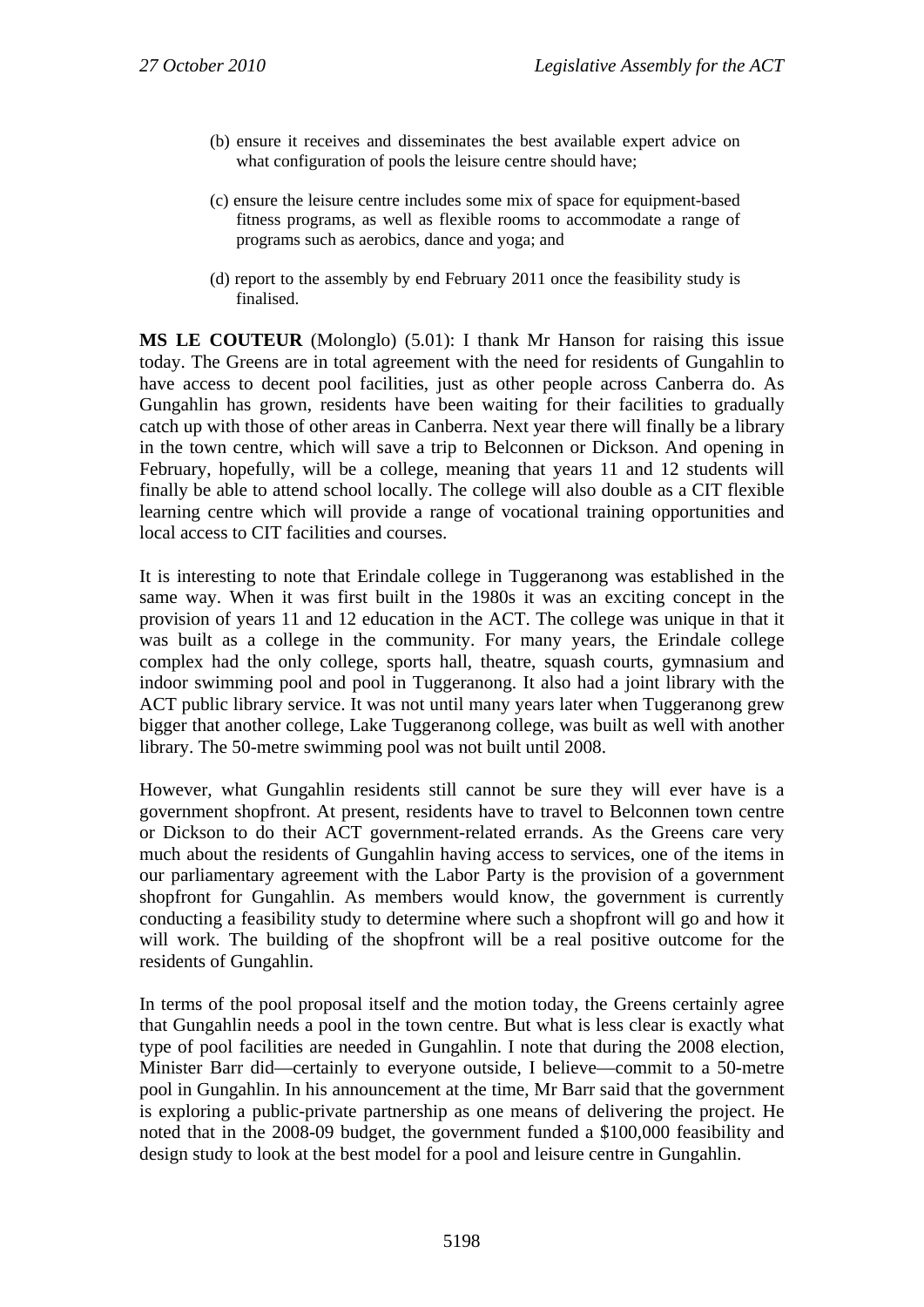He said the government is also considering a range of options to ensure this project is delivered at the best value to taxpayers, including a joint venture with the private sector. This is the model that was used to establish CISAC in Belconnen to which the government committed \$10 million. While the Greens do not agree that was a promise, we also have to note that just because something was promised does not necessarily always mean it is the best course of action. The Greens agree that we do need to keep our political promises, and we are not trying to support breaking promises. What we are trying to concentrate on with this motion is the best outcome for Gungahlin.

It is also quite reasonable from a political point of view that, if evidence is overwhelmingly different from the perception, your course of action can change. That is why we think it is very important to see the government's feasibility study. We are not sure why it has taken so long to be finalised, but we are glad to see that the government's amendment sets a reporting date on the study. The feasibility study is clearly the key to this project at this stage.

There certainly have been many calls from the Gungahlin community for a public pool, and, as Mr Hanson mentioned, the Gungahlin Community Council did a Gungahlin-wide survey on key areas of concern for residents in 2007. I imagine the results of this survey strongly influenced the government's promise to provide a 50-metre pool for Gungahlin, as the community response to the survey at the time showed that 83 per cent of respondents said that the council should continue to push for a 50-metre pool rather than just accept a 25-metre pool.

As an aside, I note that this was exactly the same level of support for a light rail link from Gungahlin to Civic. Many more people rated transport as a priority for Gungahlin rather than a sporting facility, but that is another debate not for today.

Back to the pool. On the face of it, this is a simple motion. It says the government promised a 50-metre pool, the community wants one, and the government should therefore hurry up and provide it. The Greens do not disagree with that. But, unfortunately, it gets more complicated than that. During the government's consultation on the pool, as Mr Barr referred to last week in question time, a new model was put forward which involves a series of specialised pools—a pool dedicated to swimming and lap swimming, a dedicated pool for learning to swim, hydrotherapy, aquarobics and a dedicated wetplay area. This is the model supported by organisations such as the Royal Life Saving Society and Swimming ACT. It relates to the need for more children to learn to swim and develop water survival skills early in life, which we all know is very important in Australia, a country where a lot of swimming happens over summer in pools, rivers and at the beach.

There has been a lot of concern from many groups, including the Greens, about the swimming ability of ACT school students compared with others around the country and the decline of student numbers in swimming programs. The Labor-Greens parliamentary agreement has an item which addresses this, and, as a result, more than \$300,000 over four years was allocated to ACT primary schools for the swim and survive program in the last budget.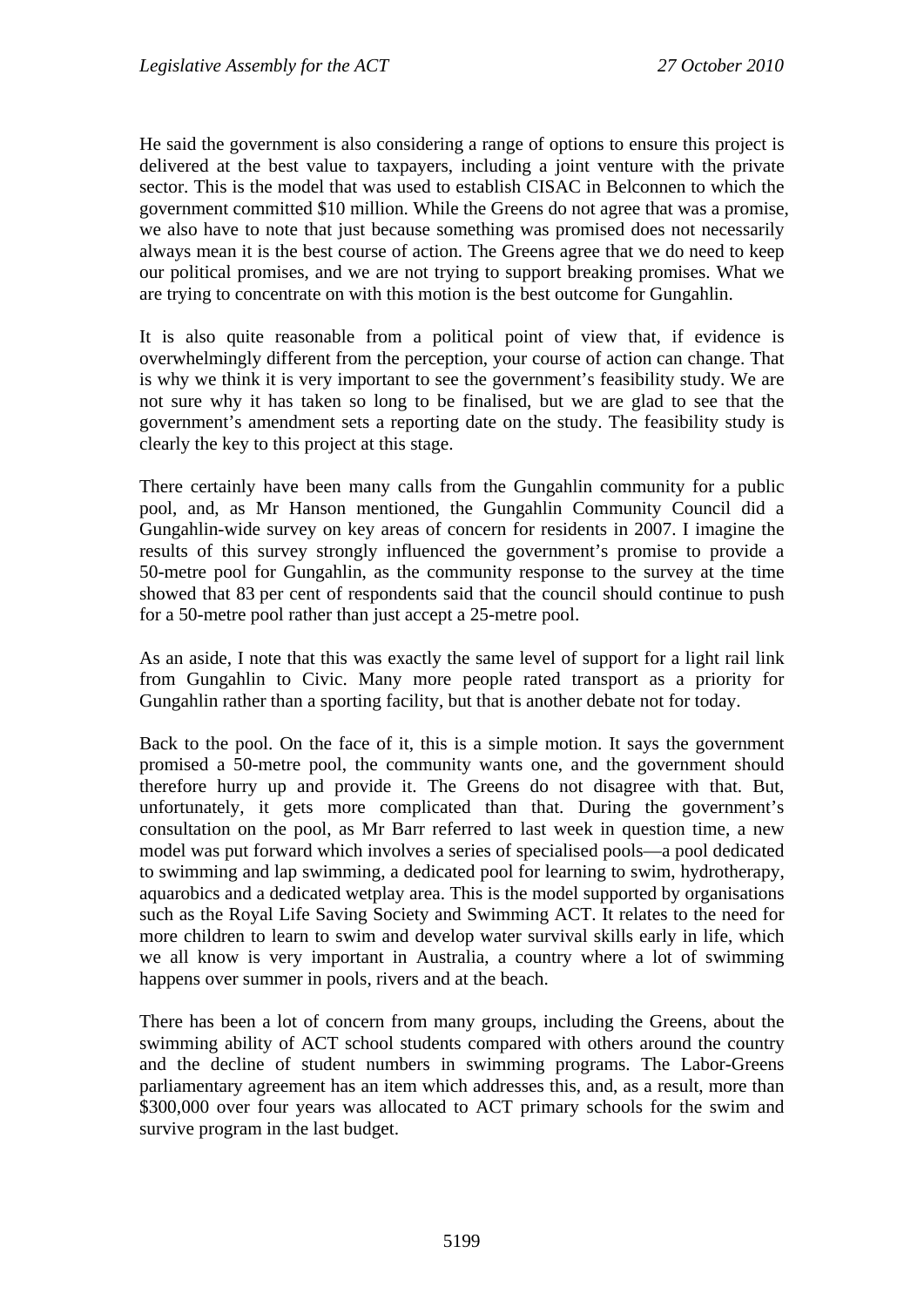It also, unfortunately, turns out that the site which has been set aside for the pool is only big enough for either a 50-metre lap pool or a 25-metre pool plus a 20-metre multi-use moveable floor pool. That is a shame, because the obvious conclusion from the community consultation is that it would surely be preferable to have a swimming complex with a 50-metre lap pool as well as a 25-metre lap pool for aquarobics, aquatots, learn to swim classes, a toddlers' play area and, of course, the rest of the facilities which hopefully will form part of a wellbeing precinct—gymnasium, hydrotherapy facilities and space for dance, aerobics and yoga. It would certainly be better to have all of these at one site rather than this either/or approach.

What we need to do is to take an approach that looks at what the community of Gungahlin most needs and what would be most beneficial for the whole community. It may not be that that is a 50-metre pool at the expense of two smaller pools. It would be wrong for the Assembly to go ahead when the sort of community consultation that is really needed for this to go ahead has not been done and we impose a 50-metre pool when, in fact, a different kind of aquatic centre is going to bring a better result for the community. That may indeed be what the community says in the consultation.

As the development of the Gungahlin town centre area is not yet completely finished, it seems a shame to allow the size of one site and the apparent need for a wide range of government facilities to be co-located to hamper the development of a suitable swimming facility which caters for the broad range of swimming needs of Gungahlin residents. As a result, I have one small amendment to this motion, which calls on the government to look at whether there is another site in or adjacent to the town centre which would be appropriate and large enough to house both the two smaller pools, which could be used for a large range of purposes, as well as building a full Olympic-size pool. That way, even if the government budget does not allow for all of these pools to be built in the short term, the swimming complex is not restricted in the future by the size of the block or adjacent buildings.

Last week Mr Barr advised the Assembly that the final funding model and the possibility of a public-private partnership of the project will be determined once the feasibility studies are completed. Given this, it would be a shame to find funding in the latter stage for such a partnership only to have closed the door to the options due to the block size being set. Such a partnership of continued support from the government would mean that it would be more financially viable to run this wider use of the aquatic facilities alongside the 50-metre pool. If it is more financially viable, surely it means there will be more users, thus serving better the needs of the people of Gungahlin.

I look forward to hearing the results of the feasibility study and hearing what the community consultation on these options reveals. I hope these options, including a larger site, are part of the consultation. I now move the amendment that has been circulated in my name:

Add:

"(3) calls on the Government to identify any further suitable sites in the Gungahlin Town Centre vicinity which would be able to accommodate the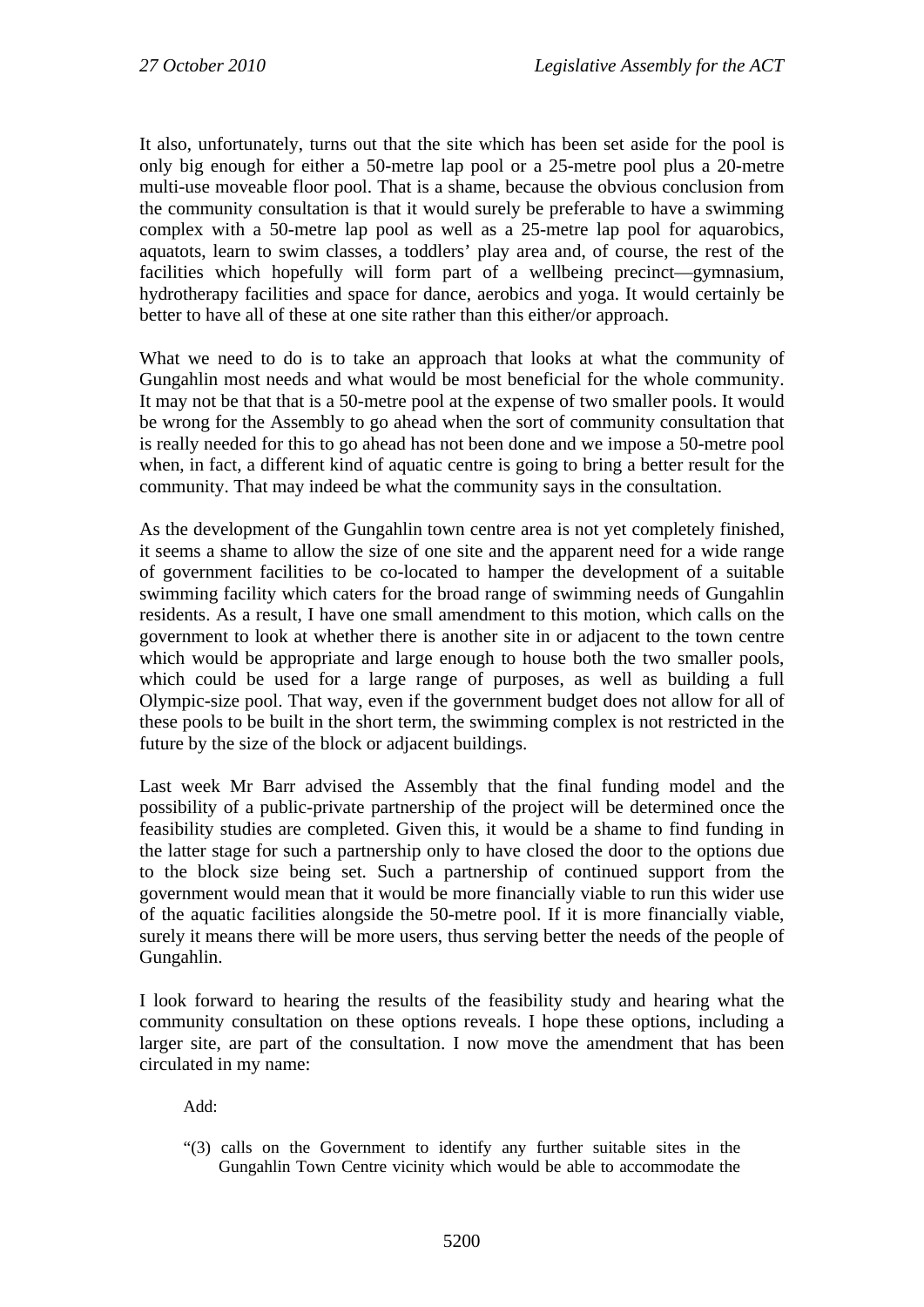broad range of swimming pools and aquatic facilities needed in Gungahlin in the longer term.".

Mr Speaker, the Greens will be supporting the government's amendment to the motion. Of course, I commend my additional amendment to the Assembly. In conclusion, what the Greens want is the best outcome for the people of Gungahlin. If that requires some finetuning of the election promise, then that could well be the best result.

**MR COE** (Ginninderra) (5.11): I am afraid it is issues like this which make so many Canberrans cynical about what happens in this place and why so many people in Canberra are cynical about why we have self-government. When it comes down to it, when you have a government that is elected on a platform to build a 50-metre swimming pool and then it hides behind consultation, feasibility studies and everything under the sun, that is why so many people think that this place is a waste of time. It is disappointing because this place could be effective. This place could concentrate on the things that matter. Instead, we get sidetracked by petty issues. The government is not willing to take a stand. It is not actually willing to stand up for what it said during an election campaign.

The government promised a 50-metre pool and they should deliver on it. If not, they should explain to the people of Gungahlin, who are already getting a raw deal, exactly why they are not getting the pool which the government promised prior to the election. Unfortunately, this is just one issue amongst many others on which the good people of Gungahlin get a raw deal. As the only resident in this place who lives in Gungahlin, I am very much aware of the issues that people in Gungahlin face—whether it be the debacle that we saw late last year and early this year over Well Station Drive or the debacle over the Gungahlin shopfront, which is still missing in action. Again, we have got feasibility studies, consultations, a design stage and forward plans. We have got everything under the sun, except the actual shopfront.

Then, of course, there are the ongoing employment issues. This government has not supported the placement of an ACT government agency out in Gungahlin. There is the Gungahlin Drive extension issue, which is very well documented in the *Hansard* of this place and which has very much scarred the people of Gungahlin for a very long time. There are the ongoing issues with public transport and the Redex service, which of course is not an express service. It is really just "red", and even then it is not that red either—this rapid transport system which rumour has it is actually going to be renamed at the next network change anyway.

We have got a lack of sporting facilities. We have got Gundaroo Road, which is a nightmare in the mornings, especially at the Barton Highway roundabout. William Slim, one of the key access roads, is also struggling. We have had the Gungahlin Drive extension bridge collapse, yet another capital works disaster of this government. We have got surging house and land prices where you are paying a fortune to get a small block with very few services around it. In addition to that, we have got the ongoing planning issue at the Gungahlin shops and the fact that we have very narrow streets. We have a lack of footpaths. We have a real lack of core urban infrastructure, not to mention deteriorating amenity as well.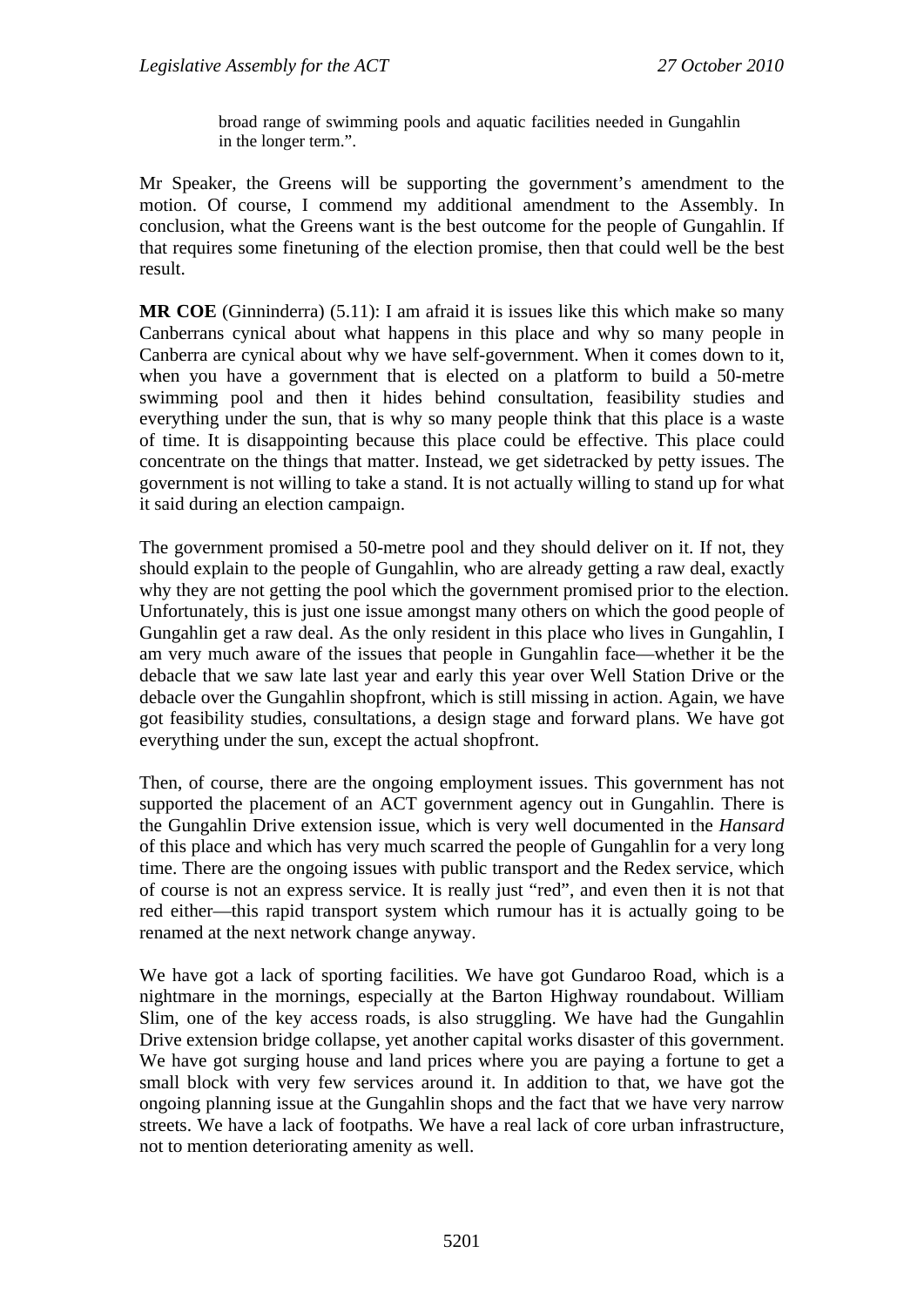I very much support Mr Hanson's motion. I think that he has very well documented the case for this motion and why it is very important that this Assembly takes a stand and actually supports the good people of Gungahlin and this motion to ensure that we get a 50-metre pool as promised by the ACT Labor Party.

**MR HANSON** (Molonglo) (5.14): I will just speak briefly to the amendment and will cover off on Mr Barr's amendment while I do so. I am very disappointed that the Greens will not be supporting this motion. This was an election promise, pure and simple. As Ms Le Couteur acknowledged in her speech, it is a black and white issue. All we are asking the government to do is simply follow through on their promise. I think it is very disappointing that the Greens will not actually be supporting that.

We will not be supporting Mr Barr's amendment. I am disappointed that Mr Barr came into this place and tried to use such mealy words. He has put an amendment before this place that tries to gloss over the reality, which is: will you commit to a 50-metre pool for the people of Gungahlin? Yes or no? He is refusing to answer that question. That is the question that he was asked in the Assembly last week, which he refused to answer. Again, what we see in this amendment is a refusal to answer that simple question. Will you honour your promise, Mr Barr? He will not answer that question. For that very simple reason, we will not be supporting Mr Barr's amendment.

## **Ms Le Couteur's** amendment to **Mr Barr's** proposed amendment agreed to.

Question put:

That **Mr Barr's** amendment, as amended, be agreed to.

The Assembly voted—

| Ayes 8                     |           | Noes 5                                    |  |
|----------------------------|-----------|-------------------------------------------|--|
| Ms Hunter<br>Ms Le Couteur | Mr Coe    | Mr Smyth                                  |  |
| Ms Porter                  | Mr Hanson |                                           |  |
|                            |           | Mr Doszpot<br>Mr Rattenbury<br>Mr Seselja |  |

Question so resolved in the affirmative.

**MR HANSON** (Molonglo) (5.19): The government want to break an election promise. That is what they have done, because Mr Barr has refused to commit the government to what was promised—that is, to build a 50-metre pool. He has been offered a number of opportunities to commit the government and answer yes or no. If the government want to break an election promise then the Greens will allow them to do so. But they will not actually support the Liberal motion that holds the government to account and that calls on the government to honour their promises.

That is probably not a revelation. I think that by now it has been established that the Greens sometimes do not have the fortitude to hold the government to account. I am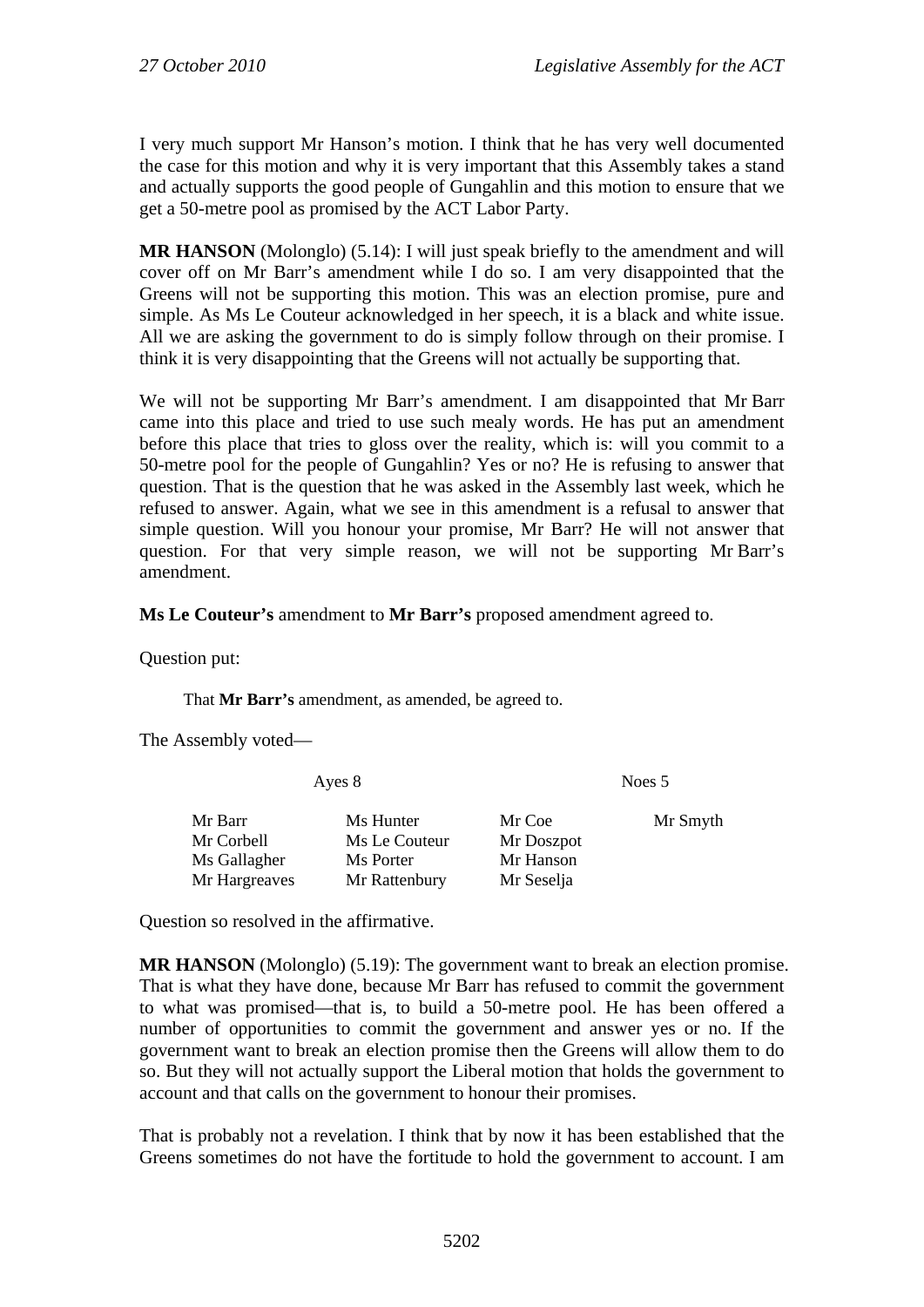sure that for the people of Gungahlin this will be a revelation. I think they will be disappointed that when the opportunity came to actually ensure that the government held their promise they squibbed it and did not honour their promise.

The motion that I put before this Assembly calls on the government to confirm its commitment to its election promise to build a 50-metre pool in Gungahlin. It is very simple and, I think, entirely reasonable. I am also calling on the government to provide to the Assembly the date by which the pool will be open and available for use by the residents of Gungahlin. I think it is quite clear from Mr Barr's speech that this pool is not going to be opened any time soon. It may be a re-announcement of a previous election promise. He says the promise is to put it in the budget some time.

I think that the people of Gungahlin, if they were listening to this speech today, would realise two things. One is that Mr Barr was prepared to say anything in the lead-up to the 2008 election to get their support and he is now backing away from it, refusing to commit. The other is that this pool will not be available to them any time soon, which is very disappointing.

Mr Barr talks about a process that is being conducted. He talks about engagement, consultation and a feasibility study. That is all well and good. But regardless of that process, regardless of the outcomes of the feasibility study, the promise—the pledge—was for a 50-metre pool. All of the options that are being considered should incorporate a 50-metre pool. The fact that the government is seriously considering options and a spokesman for Mr Barr has been quoted as saying that the government's preference is for a 25-metre pool should raise serious concerns.

This is a backflip, pure and simple. But I do not think that the cause is lost. Today, although we have as an Assembly, as a result of the Greens, failed to hold the government to account and guarantee the 50-metre pool for the people of Gungahlin, the Liberal opposition will continue to advocate for one. We will continue to put pressure on the government, as we have done today, as we will do through the media and as we will do by talking directly to the people of Gungahlin. We will continue to put pressure on the government so that we can force them—and that is my aim—to make sure that they do deliver a 50-metre pool for the people of Gungahlin. Although they are trying to back away as quickly as they can, we will do everything in our power, through every avenue available to us, to ensure that they actually uphold and honour an election commitment.

Motion, as amended agreed to.

# **Education—NAPLAN testing**

### **MR HARGREAVES** (Brindabella) (5.23): I move:

That this Assembly:

- (1) notes the significant:
	- (a) achievement of ACT students in the 2010 National Assessment Program—Literacy and Numeracy (NAPLAN) tests; and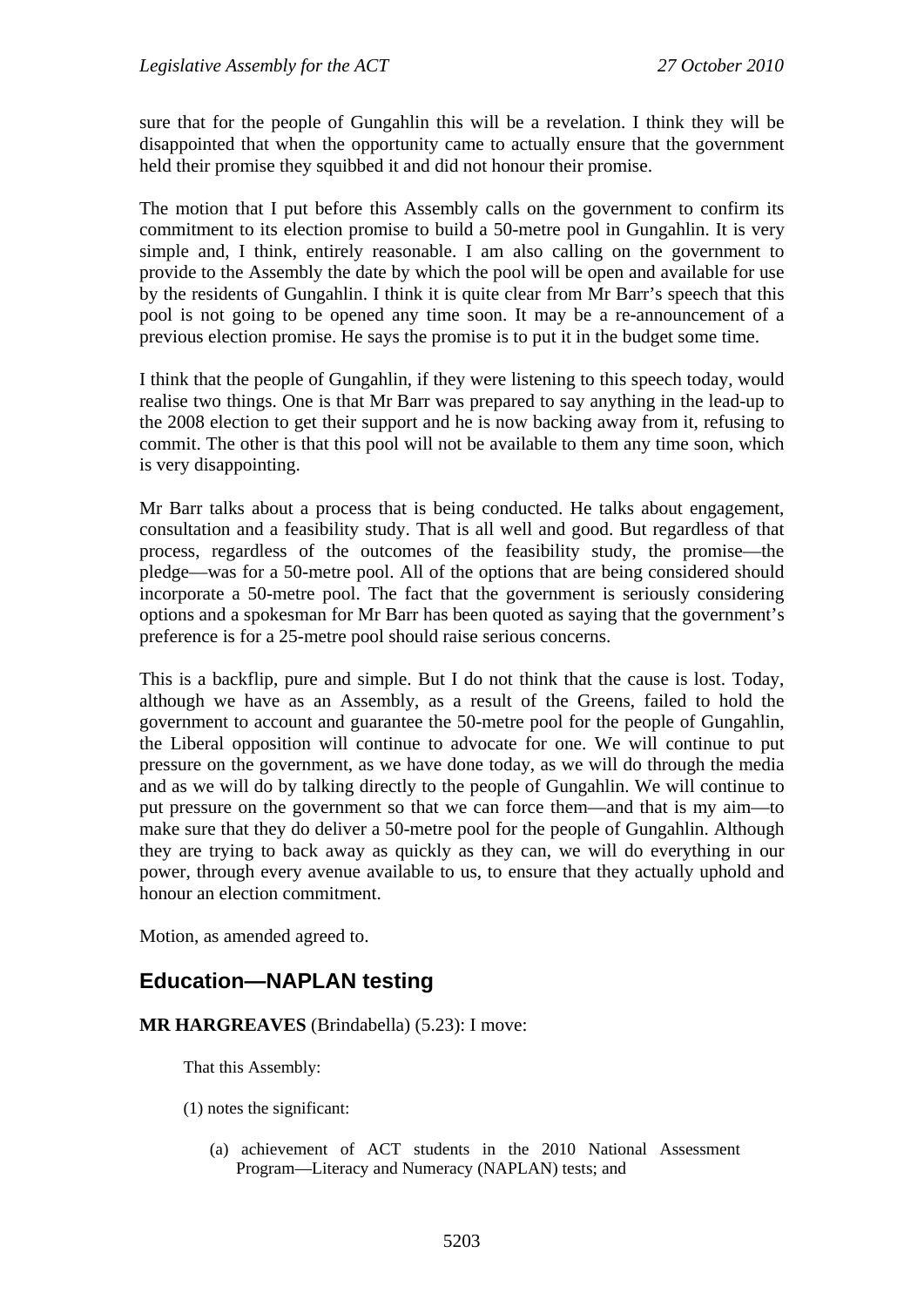(b) investment the ACT Government is making in literacy and numeracy to help improve student achievement; and

(2) commends the:

- (a) ACT Government for its cooperative approach with the Australian Government in investing in literacy and numeracy programs; and
- (b) Department of Education and Training for its commitment to improve student achievement in literacy and numeracy.

A summary report on the 2010 NAPLAN results was released in September by the Ministerial Council for Education, Early Childhood Development and Youth Affairs. The report shows that in 2010, right across the board, the ACT ranked at or near the top of all jurisdictions across Australia. The summary results for the ACT are certainly very encouraging. They show that, since the NAPLAN tests first commenced in 2008, literacy and numeracy results in the ACT have improved significantly. The ACT continues to remain at the top of the results ladder. Our students are some of the best-performing students in the country.

It is worth noting that these results are largely consistent with those of 2008 and 2009. These results hold our school system up to the light. They allow us to highlight where things are improving. Also, importantly, they help to identify the areas of underperformance which demand further attention. NAPLAN testing provides the key measures against which all parents are able to judge the performance of our schools. I understand the full national report will be released on 17 December and I, and I am sure teachers, parents and students also, look forward to its release.

I would like to expand on some of the key issues: firstly, how we work with the commonwealth government. Part of the story behind these NAPLAN results, particularly the improvement in the last two years, is the cooperative approach this government has taken with the Australian government. There has been a cooperative approach in delivering literacy and numeracy initiatives through the smarter schools national partnerships.

These national partnerships propose nationally significant reforms to enable the ACT school system to pursue high-quality schooling for all students. The national partnerships target specific reforms in addressing educational disadvantage and focus on improvement in student literacy and numeracy outcomes. And they focus on improving teacher quality.

The ACT has received almost \$17 million under these national partnership agreements and, in relation to literacy and numeracy, approximately \$6 million has been allocated. For public schools, this funding is being matched with ACT government funding.

As part of the literacy and numeracy smarter schools national partnership, a cross-sectoral agreement across the ACT has been created, including 12 government, seven Catholic and six independent schools. This national partnership has provided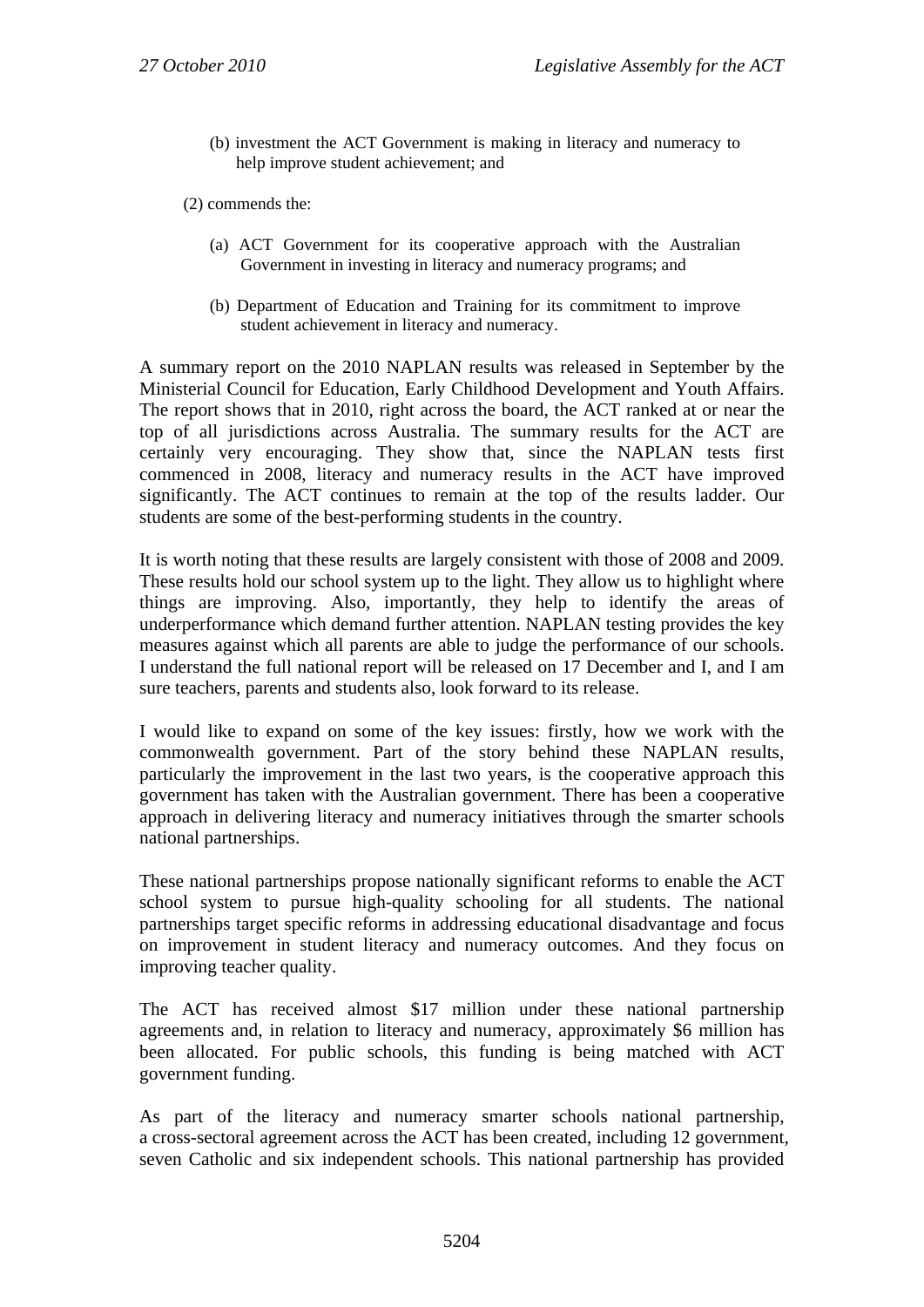12 literacy and numeracy field officers who are supporting teachers, parents and principals to implement the ACT literacy and numeracy strategy 2009-13 and each school's literacy and numeracy plan.

Field officers are implementing programs and practices to improve literacy and numeracy outcomes for all primary students. They are mentoring teachers and providing educational leadership. And these field officers are working collaboratively with school leadership teams, coaching and modelling effective strategies.

Literacy field officers have also been appointed to five high schools, and NAPLAN was used to identify these schools and provide additional literacy and numeracy assistance. All field officers are providing professional learning to the staff and are leading teams to strengthen the learning community within their school. Many field officers have been involved in working with teams of teachers on term planning.

I now turn to the reinforcement of our education system's success. Stories of the successful implementation of the strategies implemented by schools are celebrated in a range of ways, one of which is through the ACT smarter schools newsletter. The newsletter is a cross-sectoral celebration of school achievements sent to all ACT schools to highlight examples of best practice under the smarter schools national partnerships. These stories acknowledge that ACT schools are using national partnership funding to implement a variety of innovative strategies which will boost literacy and numeracy and raise achievement and expectations in school communities.

Literacy and numeracy field officers have already been appointed to the participating public schools. Literacy and numeracy professional development has been identified for teachers in all education sectors.

Many schools have engaged their school community through information nights, open days and parent presentations. Taylor primary school was one of these schools and in March this year held a special community evening. Teachers were keen to share with the community the different approaches and models used in the teaching of literacy. In particular, teachers shared the methods and models used to teach reading and spelling.

Over 40 parents and carers attended the evening, with teachers volunteering their time to run a kids club for the night. As it was World International Maths Day, teachers guided children through numeracy activities while adults joined in the literacy workshops. Parents were provided with a goodie bag for use at home to support their child in the development of fundamental literacy skills.

Good Shepherd primary school in Amaroo has been immersed in numeracy for the last year. Their involvement with the national partnership was a great opportunity to continue that journey and the extra Australian government funding has been greatly valued by the teachers. It has allowed grade teams to focus in on professional learning and conversations about teaching practices.

Another positive has been the opportunity to support some students in years 3 and 5 through the numeracy intervention program. This intensive program has allowed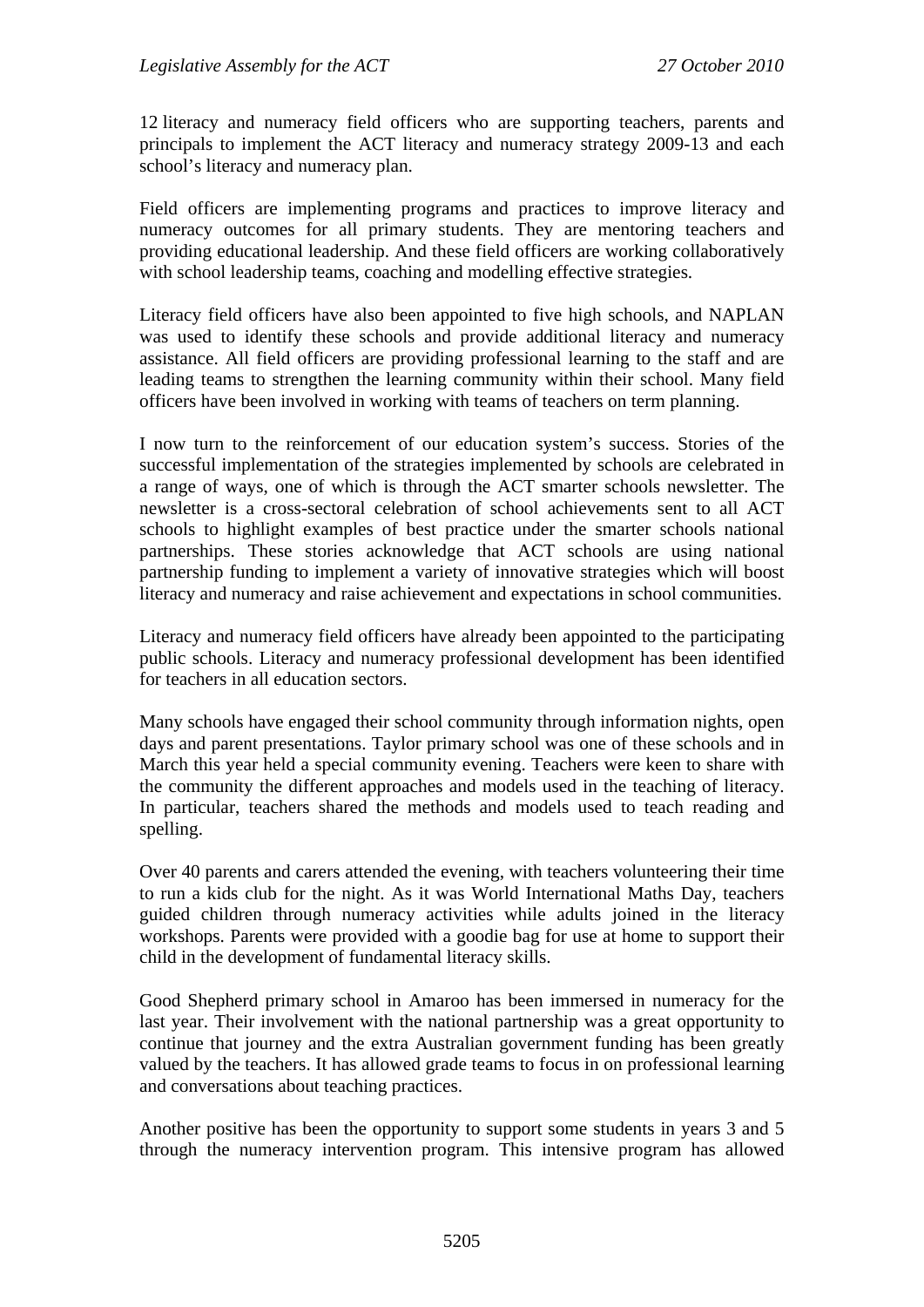students to have one-to-one support over 13 weeks. This program further develops their early number concepts. It has helped them to gain much-needed confidence in their approach to mathematics.

St Michael's primary school in Kaleen has been striving to align their home reading program with contemporary practice. Reading at home is an essential component of the holistic reading program at the school. It provides students with extended practice and engagement in comprehending texts they want to read. Home reading supports students' reading development and fosters a positive home-school partnership.

The entire home reading stock of the school was organised and sorted into book boxes in classrooms. Borrowing systems were established and a reading wall is used to track the borrowing of text. Children in years 4 to 6 record their home reading experience and progress online via an interactive MyWiki.

The MCEECDYA biennial educational forum was held on Friday, 15 October 2010. The forum brought together over 300 of Australia's educational leaders and practitioners from all jurisdictions and sectors for a range of highly engaging interactive presentations and discussions. It provided a platform for considering schooling for tomorrow.

The forum provided an excellent opportunity to showcase ACT literacy and numeracy national partnership schools, with two ACT schools chosen out of 18 nationally to represent best practice across Australia. These programs, Good Shepherd's numeracy program and the literacy and numeracy field officer program operating out of Macgregor primary school, give us an insight into how ACT students achieve the results they do.

In conclusion, in terms of NAPLAN results, the results speak for themselves. ACT schools are delivering education of the highest standards. And in terms of what lies behind these results, we see a rich and diverse range of strategies taken by teachers and schools across this city, delivered with great enthusiasm, to nurture, educate and inspire our students to create the foundation for learning. This has been and continues to be a tremendous effort and an opportunity for working collaboratively on a broad range of reforms to improve literacy and numeracy achievement for all ACT students. I urge the Assembly to support the motion.

**MR DOSZPOT** (Brindabella) (5.31): In light of the fact that the 2010 NAPLAN scores were released on 10 September, the timing of Mr Hargreaves's motion is somewhat belated. In fact, it has the feel of someone who has arrived at a party that has already long ago finished. That said, if we were to have a motion on NAPLAN, credit should go to the parents and the teachers in our territory but, more so, our students should be congratulated on their hard work and dedication to their studies. We should not be just noting their collective results, as this motion proposes.

Yet what we have here is another attempt by ACT Labor to force the Assembly to give it a pat on the back for an unearned job well done. This is gratuitous and an elder statesman of Mr Hargreaves's stature should know better than to be drawn into such cynical matters. Again, we see another ACT Labor exercise in politicising our public service through casual equivocation of terms.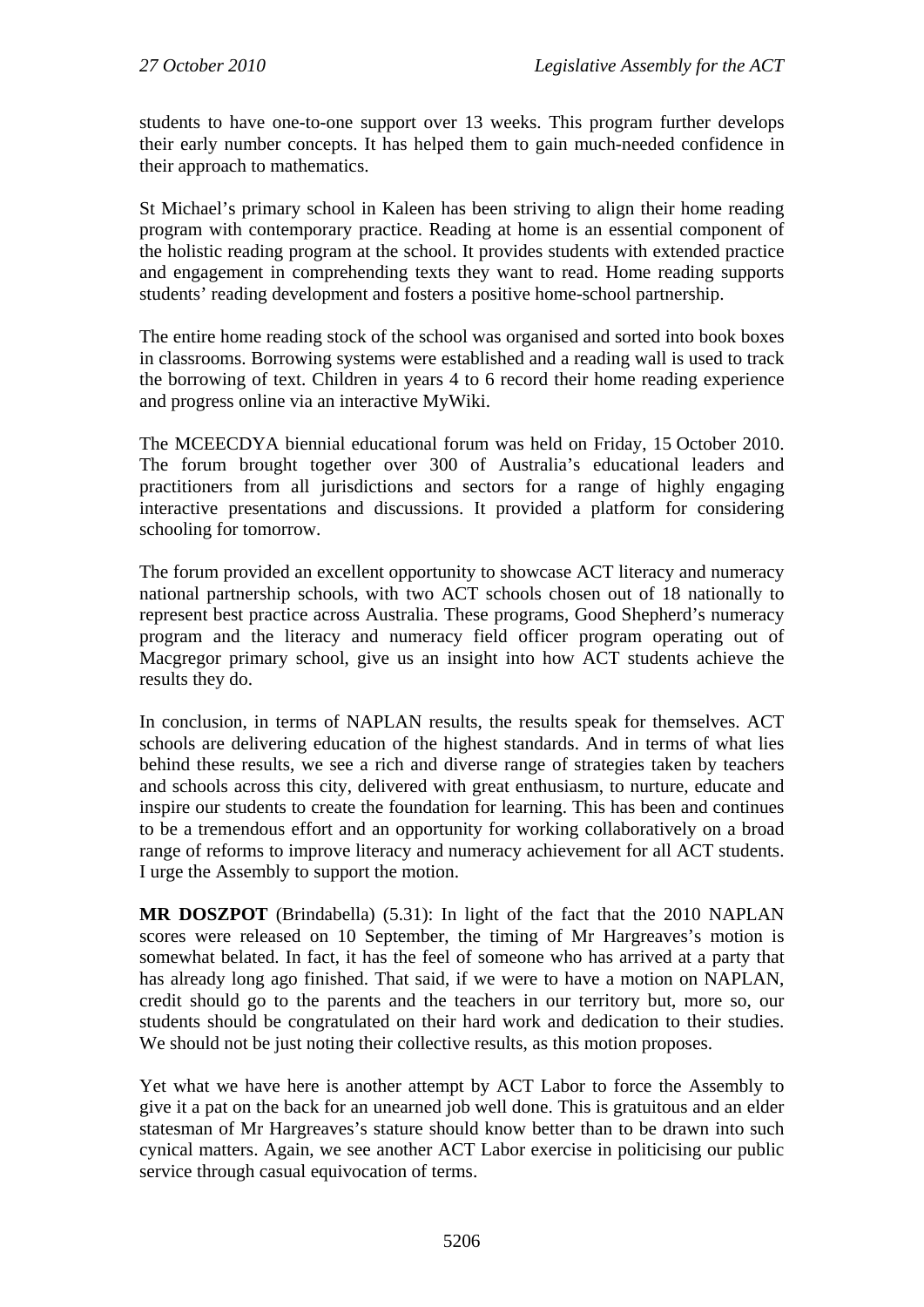Now is not the time for gratuitous self-congratulations. The past several weeks have witnessed one of the most heavy-handed cuts of school support services for our public school system for quite a while. It targeted the most vulnerable in our school community first. Though the minister has intimated that services are not all necessarily being cut and that they will be delivered in a different service model, the fact is that information is scant. Whilst students and teachers are facing outright cuts to much-needed support services, this "we'll figure it out as we go" approach is just not good enough. Nor is the enormous angst that has been created for parents and teachers, not to mention students.

Here is a case in point. Mr Hargreaves's motion wishes to note the ACT government's investments in literacy and numeracy to help improve achievement. Yet in the context of the dividend cuts, English as a second language support staff will be axed and five classroom teacher positions and one SLC position in the Aboriginal and Torres Strait Islander literacy and numeracy program will be discontinued.

If it were not for the Canberra Liberals' proactive actions in organising a community meeting to lend some exposure to their concerns, we would have also seen further cuts to support programs to students with hearing and visual impairment. Mr Speaker, can you believe that the government were naive enough to think that text-to-speech computer programs could be evermore used to teach vision-impaired students and perhaps even one day replace Braille? In essence, they were promoting illiteracy to blind students, not literacy.

Again, the most vulnerable members of our school community are getting the short end of the stick and in this case are also the first to bear the tough changes the minister spoke of. There were no consultations conducted, no future road map provided, just intimations by the minister that things will change.

Enough time has passed since the publication of this year's NAPLAN results that it would be refreshing to hear how the government intends to tackle some of the findings from the test. For example, the tests identified that 470 year 9 students did not have the most basic writing skills, not to mention the fact that there are between 0.3 per cent and 2.7 per cent fewer students passing the tests than in 2008. Equally, what will the government be doing to address the fact that year 5 students in the ACT came second to Victoria in numeracy and punctuation and third in spelling to Victoria and New South Wales?

One of the problems with motions of this sort is that they have a habit of reducing our students to mere statistics. Performance needs to be measured if meaningful improvements are to be made. This is fine if conducted in the best interests of our students' education. However, this motion takes on a self-serving purpose and does not call on the government for further constructive action.

Mr Hargreaves's motion seeks to validate ACT Labor, not how we can further improve our education system. It misses the point about schools—that is, schools are places where students are challenged, encouraged to be the best that they could be, inspired by ideas and many more. This motion's implicit myopic focus on achievement and comparative NAPLAN scores misses this point completely and, in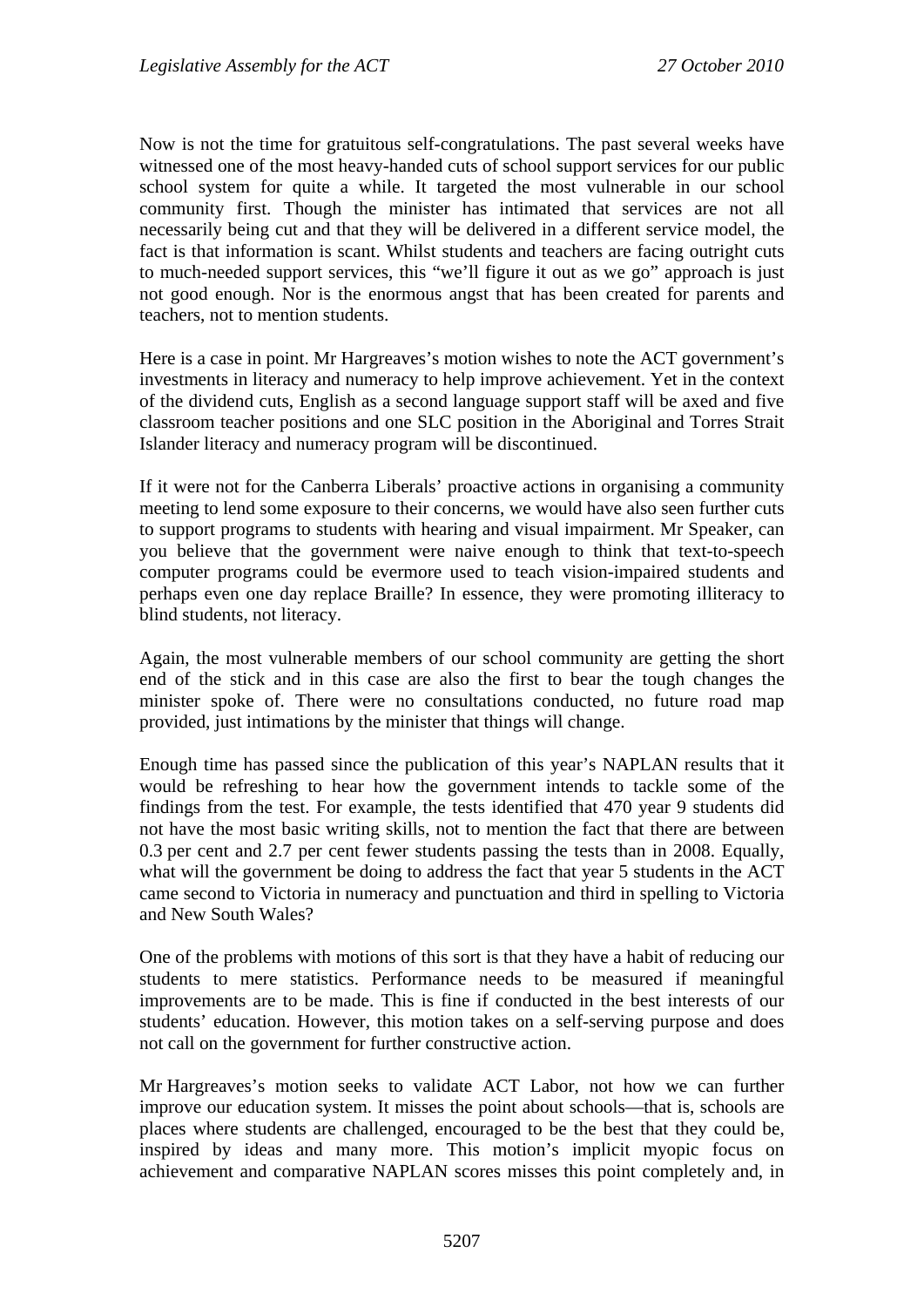truth, shows that this government does not understand education but sure knows how to spend.

NAPLAN is neither a government KPI nor a balanced scorecard target and should never be used as such. The litmus test is: what is the government going to do with these test results? This motion, again, misses the point, with its emphasis on the government's investments that, it purports, led to this outcome. Mr Hargreaves is backward looking rather than forward looking. To borrow from his party's parlance, Mr Hargreaves needs to be moving forward.

In essence, this motion takes what might be considered a diagnostic tool to monitor an individual student's performance and turns it into a vacuous, high-stakes, high-pressure game of point-scoring, with jurisdictional pride and prestige at stake. The fact that there were allegations of cheating and teacher coaching leading up to the test, whether this occurred or not, shows that the intention on NAPLAN has been mutated to an unhealthy degree.

Again, Mr Hargreaves's motion serves nothing more than to throw kerosene to the flames, not to mention the fact that trying to draw a direct correlation between investing in the education system and NAPLAN results is fallacious. It does neither capture nor understand the multifarious factors that go into learning. It has been little noted that this test is significant, as it represents the first cohort of students taking the test for a second time. Year 3 students in 2008 are now year 5, year 5 are now year 7 and year 7 are now year 9 students.

I ask this question again: what will the government do with these test results? At the moment, what we have is the typical flurry of media releases by Minister Barr on the day the results were announced, a belated congratulatory motion by the minister's former boss and the government's axing of vital school support services affecting the most vulnerable students in our school system, not to mention yesterday's bagging of the teaching profession which the minister likened to the Soviet system where people got paid for doing nothing. No doubt things can be made better but the cynicism and antagonism are something that the majority of our school system should not have to put up with, especially in light of the fact that the government is in negotiations with the AEU on accelerated progression arrangements.

Simply put, there is still room for improvement in the ACT education system. And the government needs to work better with parents and school groups on NAPLAN and its corresponding My School website which might also have an added benefit of reversing its present track record of not properly consulting key stakeholders. Hence, although seemingly innocuous on the surface, this motion is laden with baggage that smacks of unfinished business on the part of the government.

Equally, in light of the ongoing dividend cuts and the belated untimely nature of this motion, we feel that this motion does not sincerely pay proper acknowledgement that students, parents and the ACT public service truly deserve. In light of the context in which this motion has been put forward, the Canberra Liberals believe that this Assembly should not use the students, parents or the public service as pawns for political gain. As such, we will not be supporting Mr Hargreaves's motion as it stands. I move: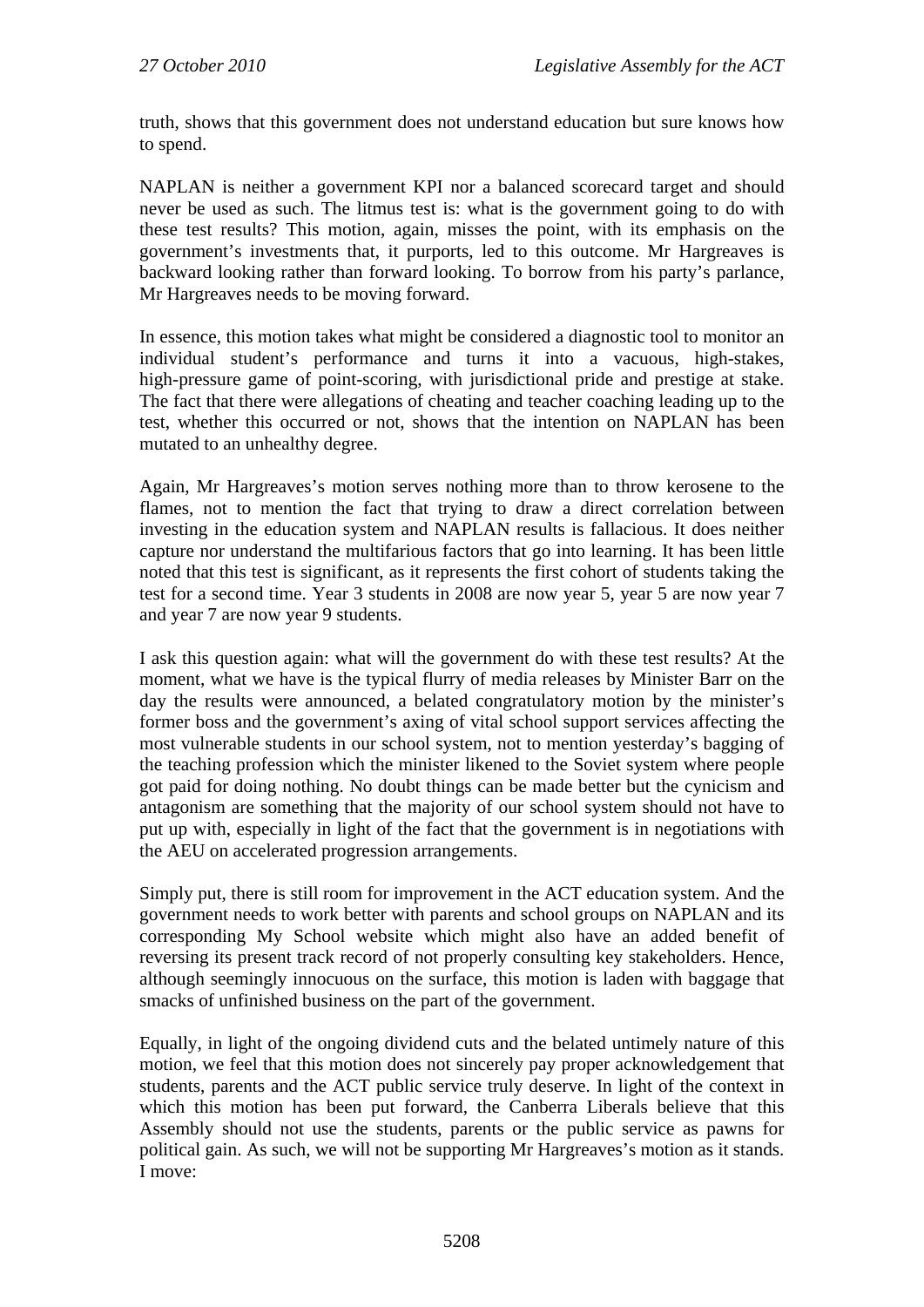Omit all words after "tests; and" in paragraph (1)(a), substitute:

- "(b) the vital contributions from parents and teachers in ensuring that our students receive a good education;
- (c) the importance of a non-politicised education system;
- (d) the recent failures of the government in its:
	- (i) heavy-handed handling of the recent efficiency dividend cuts, diminishing support services to students with disabilities, students with English language needs and Aboriginal and Torres Strait Islander students;
	- (ii) inadequate consultations with stakeholders in key decisions impacting the school community;
	- (iii) lack of proper support for teachers and principals, which has increased workloads, decreased professional development opportunities and proactive student truancy management measures; and
	- (iv) insufficient transparency on how future Government plans and initiatives will affect the ACT school community; and
- (2) calls on the:
	- (a) Government to conduct a cost-benefit study into the efficacy of the ACT's investments in literacy and numeracy;
	- (b) Government to establish a plan on how it will support teachers to further improve literacy and numeracy amongst ACT students;
	- (c) Government to provide greater details on how families and schools with be affected as a result of the dividend cuts, and develop a consultation plan with concerned families; and
	- (d) Minister to report on progress of the matters of action identified in this motion by the last sitting of this year.".

**MR SPEAKER**: Members, just for the sake of clarity, we have an amendment now moved by Mr Doszpot. We also have an amendment circulated by Ms Hunter. Because they are quite different and almost counteractive to each other, we will have to deal with one and then the other. So we will deal with Mr Doszpot's amendment first and then we will deal with Ms Hunter's amendment subsequently when she moves it. The question is that Mr Doszpot's amendment be agreed to.

Amendment negatived.

**MS HUNTER** (Ginninderra—Parliamentary Convenor, ACT Greens) (5.40): I move the amendment circulated in my name:

Omit all words after "That this Assembly", substitute: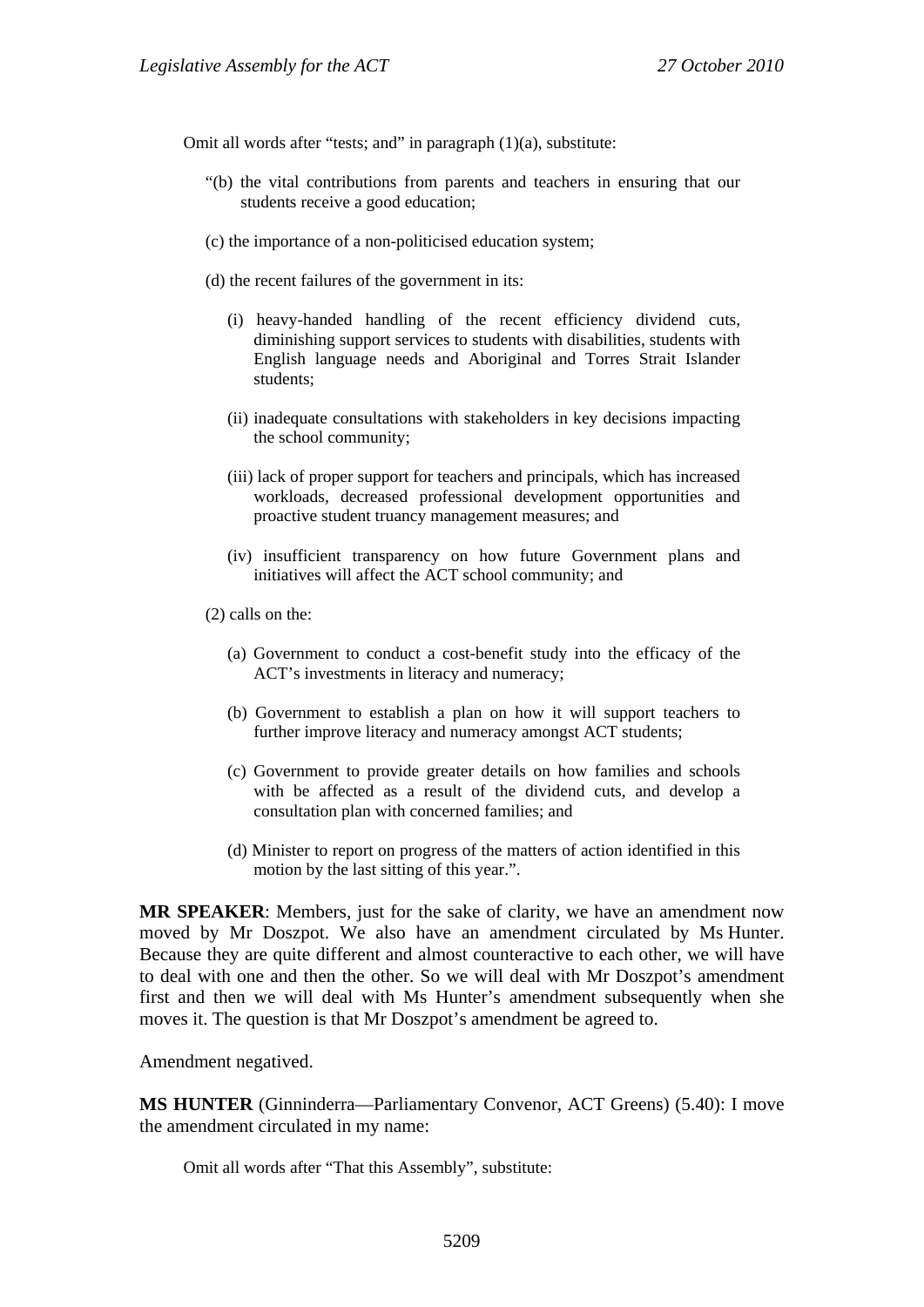- "(1) notes the significant achievement of ACT students in the 2010 National Assessment Program—Literacy and Numeracy tests;
- (2) commends ACT teachers and schools for their commitment to improve student achievement in literacy and numeracy; and
- (3) calls on the Government to address the achievement gap and ensure that those students whose results are falling behind their peers including students from a lower socio economic background, Aboriginal and Torres Strait Islander students or students who have a language background other than English are properly supported to improve their level of educational achievement.".

We are pleased to be able to speak to this motion today and I thank Mr Hargreaves for bringing it to the attention of the Assembly. There is no doubt that, on the summary of NAPLAN test results, ACT students have performed above average in the 2010 NAPLAN tests. All students, teachers and families are to be highly commended for these results.

The ACT economy, we have heard this week, has received very positive results for its performance. We know that the key to that is qualified people, educated people, being able to pick up the jobs to keep that economy ticking over. We know that the key to pursuing, as I said, further education and training and getting a job is a good education that is provided from kindergarten until year 12.

Looking at these results, our students, with the support of their families and teachers, appear to be heading in the right direction so that we will have a very well-educated population, a population of young Canberrans who will be able to contribute to the ACT in many ways. Some of those ways will be paid; some will be unpaid. But all of them will contribute to having a strong social fabric here, a strong economy and all of the other things that underpin a healthy and happy community.

It is important to note that this is only the first stage of the NAPLAN summary report that has been released. I am anxious to see the full national report which will be released at the end of the year. This will give us a better picture of where all ACT students stand in relation to their national counterparts. This report will include detailed results by gender, Indigenous status, language background other than English status, parental occupation, parental education and location at each year level.

I say this because I raised in question time yesterday my concerns about the findings of the 2009 COAG report, released last Friday, on the NAPLAN testing. It showed that some of our students, in particular our Aboriginal and Torres Strait Islander students, have the largest gap for year 7 reading between Indigenous and non-Indigenous students. The report also states that these students, the non-Aboriginal and Torres Strait Islanders students aged up to 24 years, are half as likely as other Australians to finish year 12 and half as likely to work or study full time.

In addition, it was shown that participation rates in the ACT NAPLAN testing for all students—and Minister Barr acknowledged this—do need to improve. I think I noted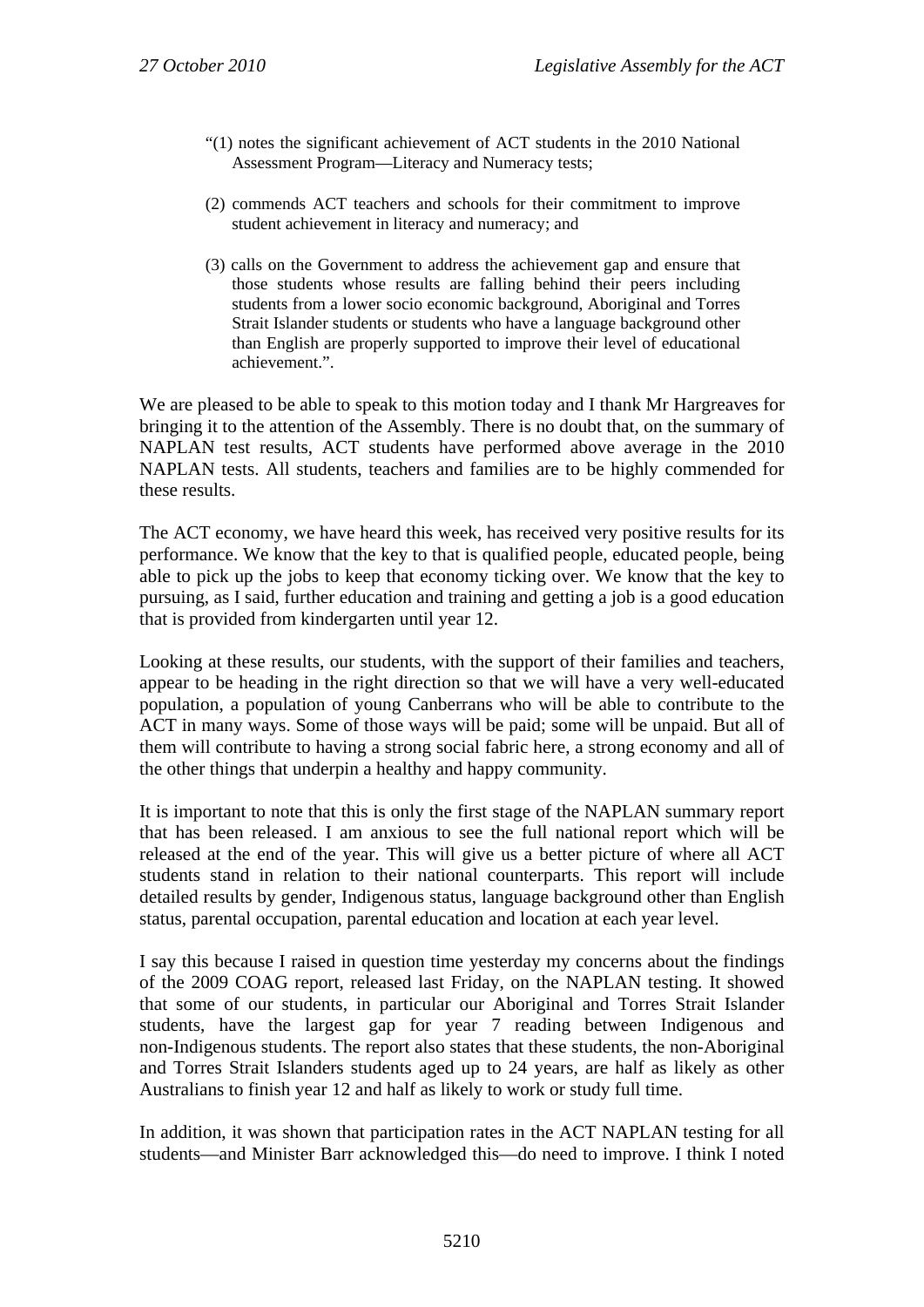in that question yesterday that that was particularly stark for the Aboriginal and Torres Strait Islander students. I note that Mr Barr's response was that it was a very small group and there were some statistical issues involved and so forth. I just do not think we can keep falling back on that one. We need to understand that this is a group, along with some other groups that I will go into further detail on, that need that constant support, enhanced support where possible, so that they can pursue the opportunities of their peers.

This year the Standing Committee on Education, Training and Youth Affairs tabled the report from their inquiry into the educational achievement gap in the ACT. The government responded positively to the majority of the recommendations from that inquiry. In the committee report it was noted in chapter 3, when referring to ACT results from standard assessment tests in a comparative perspective, that:

 … while it is evident that the ACT performs highly in these general comparisons, it is also evident that some greater scrutiny of the data is required to examine the performance of students in the ACT education system.

This is what needs to take place once we get the detailed 2010 NAPLAN results later this year. The committee put forward 24 recommendations in this inquiry. As I said, the government responded positively to most of them. Recommendation 24, which the government only noted, summarised what the committee in its inquiry aimed to achieve. That recommendation called on the Department of Education and Training to provide a comprehensive assessment of current methods and outcomes for meeting identified need in the education system and develop a coherent strategy in which all programs can be reviewed against the objective of improving the educational engagement and achievement of disadvantaged students and, therefore, enhancing equity within the system.

Only last week in the Assembly we had the same committee, the Standing Committee on Education, Training and Youth Affairs, table a report on the level of unmet need for educational services for students with a disability, and that was in both ACT government and non-government schools. This inquiry covered, among a number of needs areas for students, the findings of the Shaddock special education review into leading international and Australian practice in curriculum and pedagogy for students with disabilities. We look forward to the government's response to the committee's report because getting the best possible educational outcome for students with a disability is part of closing the educational achievement gap as well. Just as we take pride in the results achieved in NAPLAN testing this year, we need to ensure that we are not leaving the most disadvantaged behind.

Therefore I was pleased to hear yesterday Minister Barr outline where the government was up to and what he was continuing to put in place in relation to ensuring every student has the best possible education. Our concern with the literacy and numeracy focus—and we have raised this a number of times—is that students with strengths in other areas of the school curriculum can be neglected or disadvantaged as schools focus on teaching literacy and numeracy. I guess what I am saying here is that literacy and numeracy are essential. We all know that, but we need to make sure that it does not follow what has tended to happen in other countries where teachers end up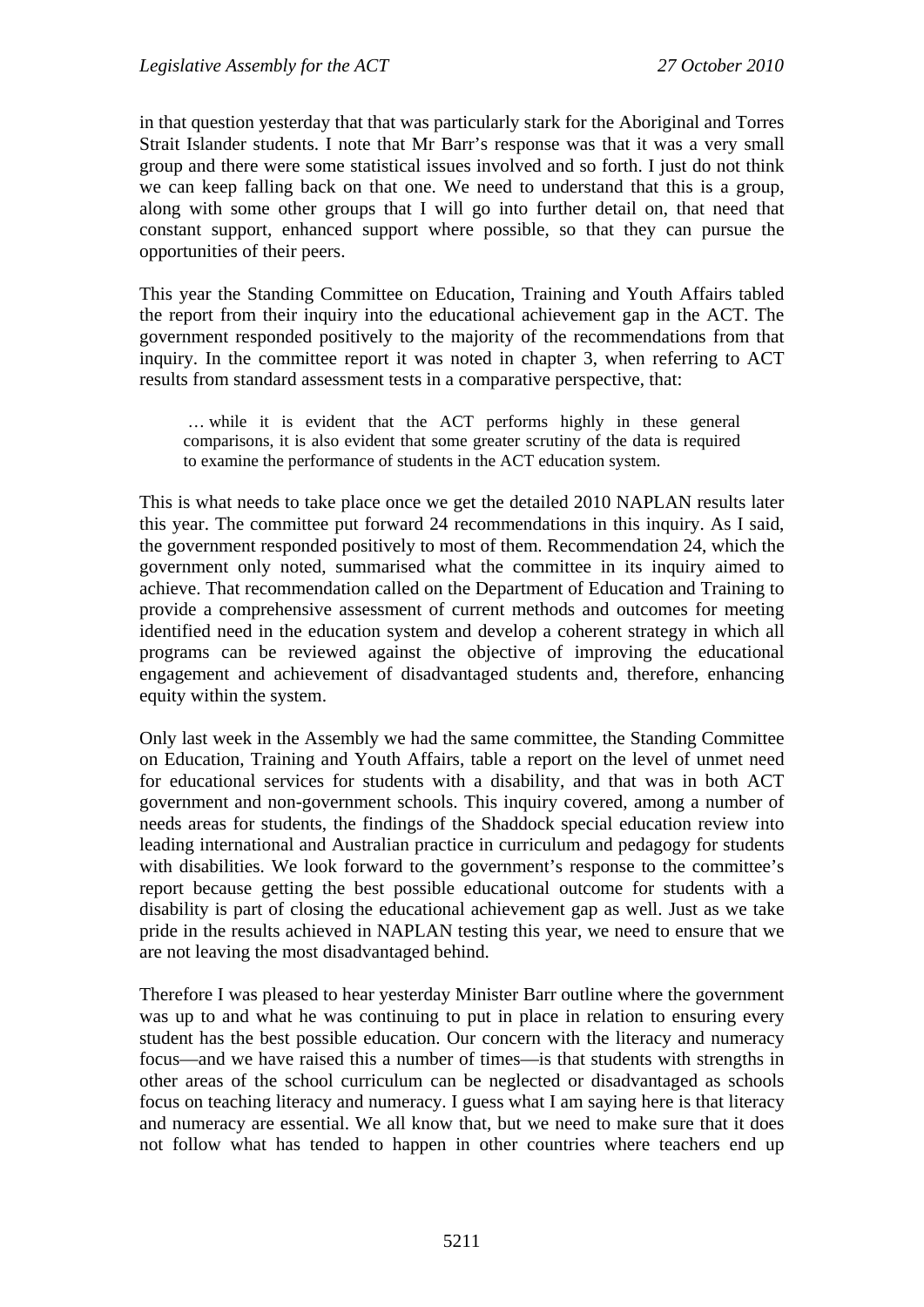teaching to the test rather than allowing a comprehensive, well-rounded curriculum to follow. We need to be keeping a careful eye on this to ensure that that does not happen.

The other feedback we have received in relation to the NAPLAN test process is that it represents the work of one day in the school year. There are, of course, 196 other school days, so we need to be clear that NAPLAN does give us a bit of a snapshot but it is not necessarily the be-all and end-all of testing or of being able to assess where a student is at. There are a number of other processes in place. We just need to ensure that that continues. I still believe that the My School website, with a focus on the NAPLAN testing, is not necessarily doing many schools the best favour because it does not as yet focus on a range of other programs—the wonderful programs you see in ACT schools: the environment centres, the arts programs, the music programs and so forth, which I have had the privilege of seeing. I think that we really do need to recognise that school is more than simply this one test.

Having said that, we should be pleased with the results of many of our students. They have shown that the ACT is doing well compared to the rest of the nation. I hope to see that continue. Of course, as I said, my amendment is about recognising the achievement of ACT students in these recent tests. It commends the ACT teachers and students for their commitment to improve student achievement in literacy and numeracy. But it calls on the government to address the achievement gap to ensure that Aboriginal and Torres Strait Islander students, students from lower socioeconomic backgrounds, students who have a language background other than English—those are just some of the groups who really do need that support, who do need that attention to ensure that they can reach their potential—can pursue the life opportunities, the educational opportunities and so forth that their peers enjoy.

### *Mr Doszpot interjecting—*

**MS HUNTER**: Mr Doszpot has been yelling out across the chamber. I think it is important to address the amendments he put forward that were just voted down. I assure Mr Doszpot that it is not because I do not agree with a number of the points that were in Mr Doszpot's amendments. The problem is—I will put it clearly and hopefully it can be sorted from here on in—that there is no communication. There is no opportunity to sit down. We have had all day, but I have not had any phone call or any approach by Mr Doszpot's office to discuss this.

We do need to have that opportunity to be able to sit down, to be able to work through these things and give them more time. I would acknowledge that this was something that came up on my list late this afternoon. I would have liked to have had more time to do that. But it is not a criticism of Mr Doszpot. I am just saying that I think that, to get the best out of motions in the Assembly, it would not be a bad practice to sit down and work through what people are putting forward. There are some things in Mr Doszpot's motion that I do not agree with, but I cannot at this point in time pull out those things. It is just a little bit too late in the day.

I believe that our education system needs to ensure that there is equal opportunity for every student that walks through the school gate. As we said this morning, they could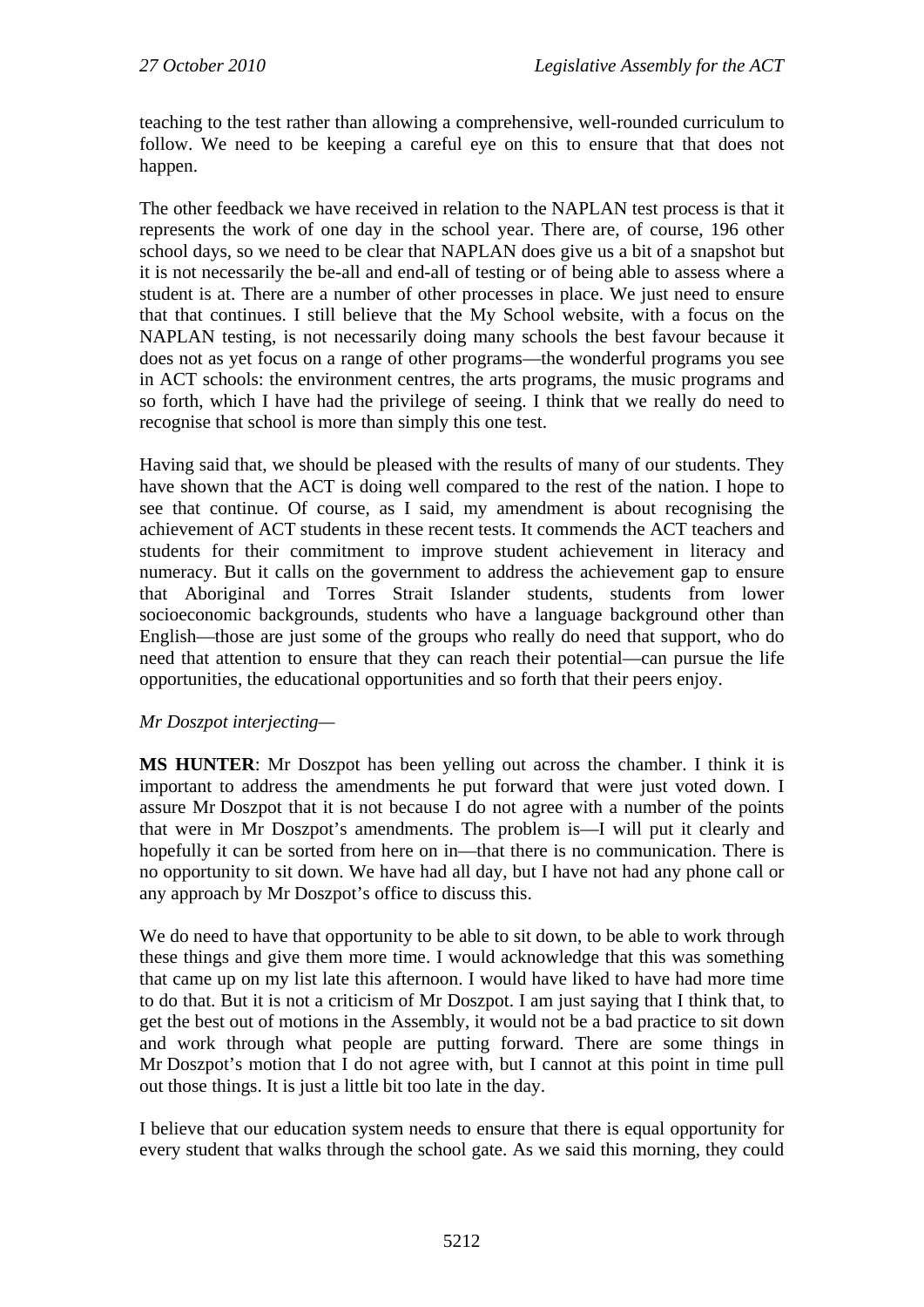be young parents. They could be young carers or young students from lower socioeconomic backgrounds who come from struggling families. They could be Aboriginal and Torres Strait Islander children or refugee and migrant children whom we welcome into the ACT. We need to ensure that they have those opportunities, that there are programs, specialist teachers and so forth that can assist them to really thrive in school and show what they can do. There is no doubt that it is important. That is why I have put forward an amendment. I thank Mr Hargreaves again for bringing forward the issue of education to the Assembly this afternoon.

**MR BARR** (Molonglo—Minister for Education and Training, Minister for Planning, Minister for Tourism, Sport and Recreation and Minister for Gaming and Racing) (5.52): I thank Mr Hargreaves for raising this matter this afternoon and I thank those who contributed, some more positively than others, as is generally the case in this place.

**Mrs Dunne**: And you're going to give marks, are you—As, Bs, or just most improved?

**MR SPEAKER**: Thank you. Mr Barr has the floor.

**MR BARR**: Thank you, Mr Speaker. The ACT's results from the 2010 NAPLAN tests were certainly encouraging. As a number of members have observed, they were either the best or equal best amongst all jurisdictions in the country. That is something that I think we can all, hopefully, even across the political divide, be able to support this afternoon—whether that is by noting or commending various forms of words. You would like to think that it would be possible, particularly when other amendments are moved that suggest that we should have a non-politicised education system, to have agreement in these areas at least.

I am not going to quibble over the form of words. I think Ms Hunter's amendment noting the significant achievement of students is very similar to Mr Hargreaves's motion, so that is quite a reasonable thing to support. Commending teachers and schools for their commitment to improving student achievements in literacy and numeracy is a fair and reasonable statement and one that the Assembly should support. I am certainly happy to outline this afternoon and continue to address the achievement gap and the actions that the government will take in an attempt to reduce that achievement gap.

I think it is worth noting from the outset that the 2010 NAPLAN results showed that between 94 and 97 per cent of students, depending on the year level and the domain tested, were at or above the national minimum standard. With few exceptions, the mean scores of ACT students were either stand-alone the highest in the nation or equal top with New South Wales and Victoria.

The full NAPLAN results will be published in December, but these early NAPLAN results are a strong indicator of the levels of excellence demonstrated by students in our schools. In reading, the ACT mean score results for years 3, 5, 7 and 9 were the highest in Australia and significantly higher than the national mean. This is similar to results in 2008 and 2009. Across all year levels the ACT had a greater percentage of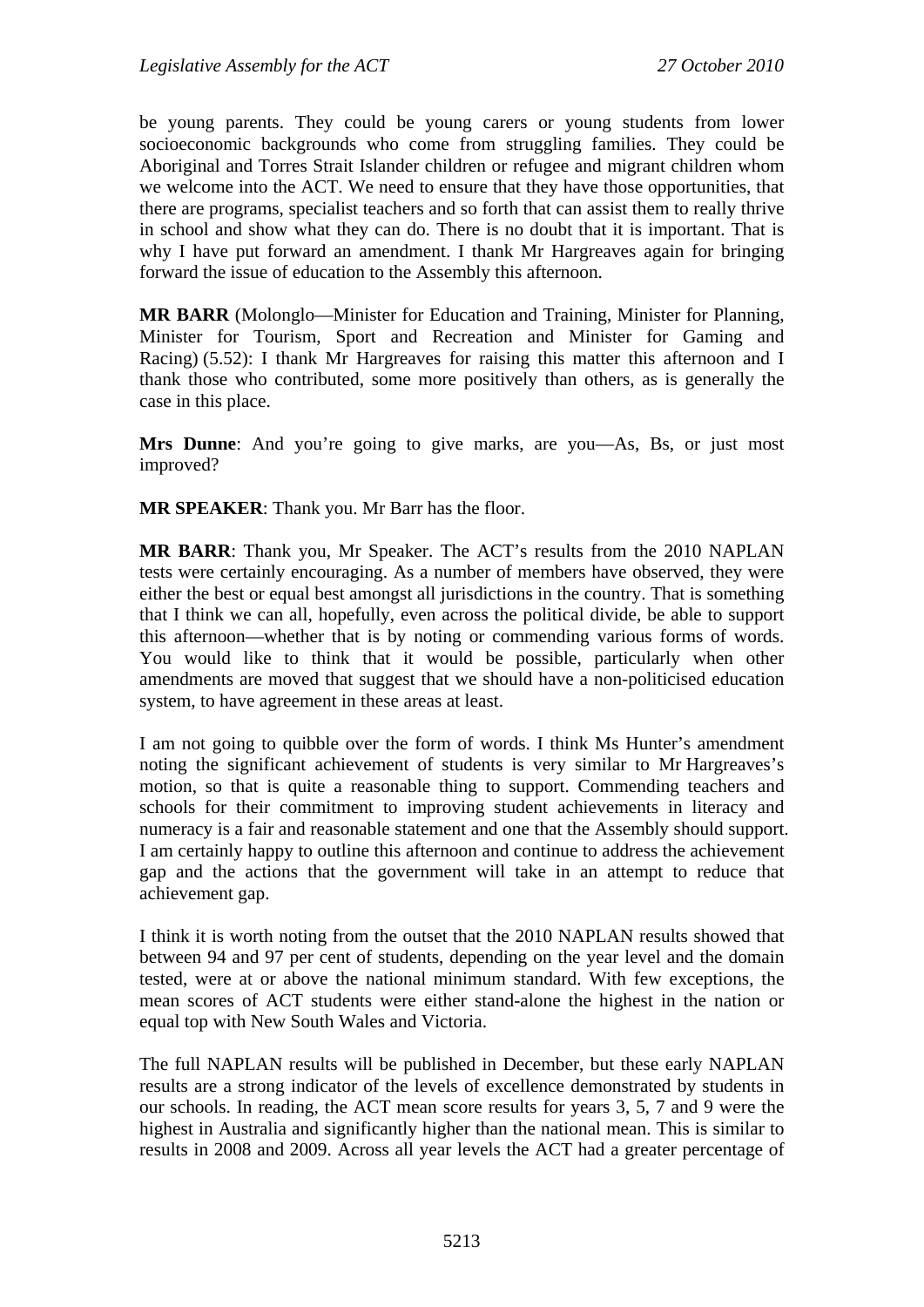students achieving in the top performance bands when compared with other jurisdictions. That was a very strong performance in reading.

In writing, not only were the scores again high but what was very impressive this year was that in 2010 ACT students improved across all year levels. The year 3 mean score was significantly higher than the results in 2008 and 2009. In spelling in years 3 and 9 the ACT ranked equal highest. Between 92 and 96 per cent of students achieved at or above the national minimum standard. In this area there is still room for improvement, particularly across the middle years where, as in previous years, ACT results at years 5 and 7 were less strong than for years 3 and 9.

In grammar and punctuation, ACT results across all year levels were the highest or equal highest in Australia, continuing the excellent results achieved in 2008 and 2009. Between 93 and 95 per cent of students achieved at or above the national minimum standard.

Whilst acknowledging these excellent results for ACT students overall, there is no doubting that our Indigenous students continue to perform less well than their non-Indigenous peers. This is a concern and something the government is doing something about. A core element of the national education agreement and the smarter schools national partnership is closing the gap in educational achievement for Indigenous students.

In the ACT, the 2009 NAPLAN results showed that the greatest difference between Indigenous and non-Indigenous students was in year 3—grammar and punctuation, reading and spelling. The situation improves as students move through school, with the achievement gap at its lowest by year 9. It is pleasing to note that the ACT leads the way in translating national policy into local practice.

Whilst the achievement gap in the ACT is of concern, it is worth noting also that Indigenous students in the ACT outperform their peers in all other states and territories. This is indicative of the commitment of the ACT Department of Education and Training and the federal and ACT governments to close the gap in educational achievement.

What is also noteworthy about the 2010 NAPLAN results is that the ACT's distance from the national mean increased for years 3, 5 and 7, suggesting improvement relative to other jurisdictions. Together with New South Wales and Victoria, the ACT mean scores were the highest in the country, with between 88 and 97 per cent of students achieving at or above national minimum standard. Impressively, and from an already very high starting point, the results are showing that ACT schools are continuously improving.

At the end of 2008, the ACT government committed to the Melbourne Declaration on Education Goals for Young Australians. A number of national partnership agreements, the smarter schools partnerships, were developed to achieve these goals. \$107 million from the federal Labor government has gone into the ACT as part of these smarter schools partnerships. The ACT's literacy and numeracy strategy 2009-13 and the 21 additional literacy and numeracy experts we have employed in classrooms, coaching and mentoring teachers are all contributing to improve NAPLAN results.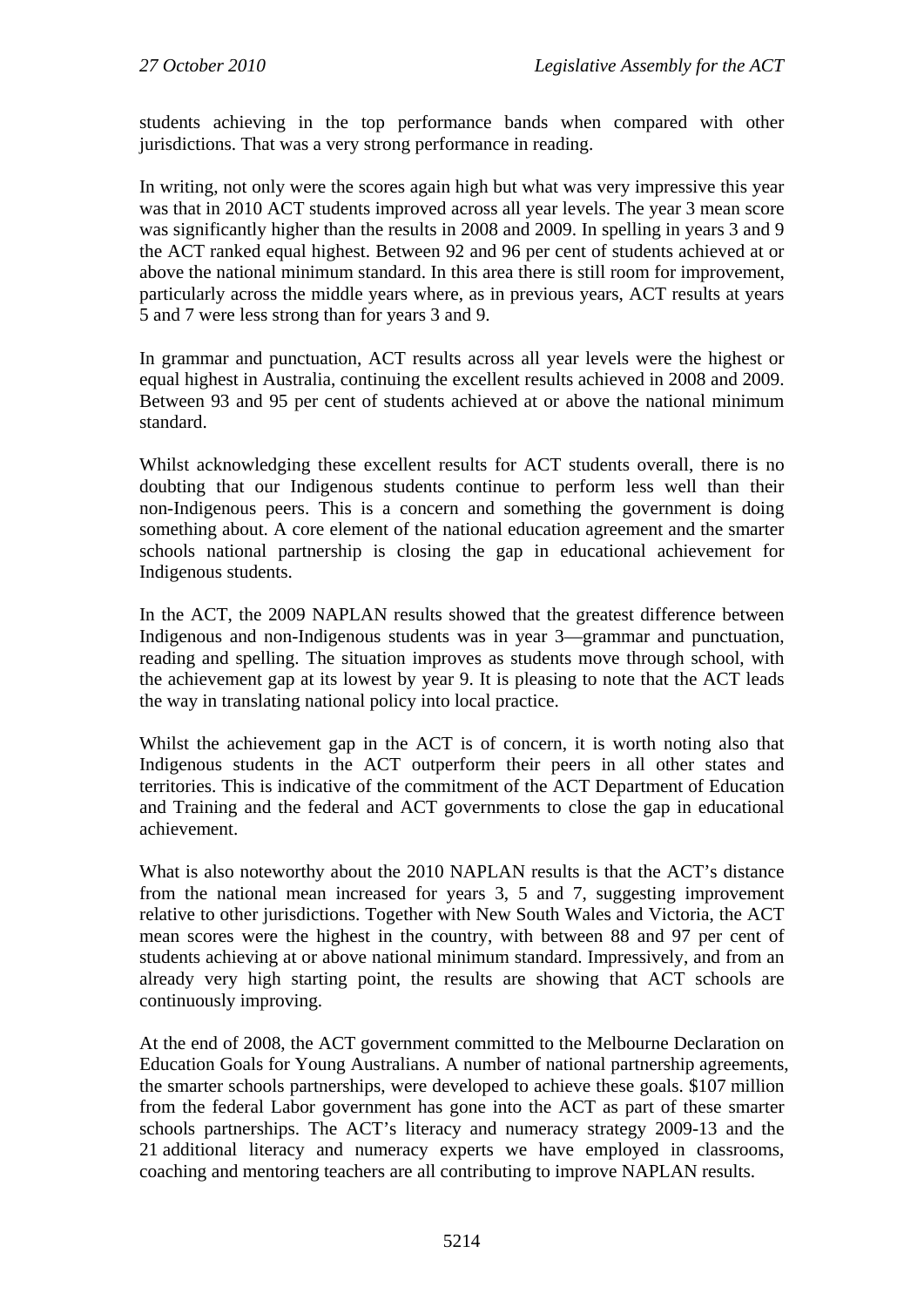Evidence-based programs such as the first steps and count me in too programs are central to the ACT's success. It takes a concerted effort to lift student learning outcomes enough to stand out from the crowd and it does not happen by accident. We are making sure that the ACT's teaching workforce drives this difference.

The My School website and NAPLAN testing have shined a light on our schools. Now parents and the public have access to the information that used to be held behind closed doors. In December, more information will be added to the My School website. The Australian Curriculum, Assessment and Reporting Authority, or ACARA, has been working closely with stakeholders to provide further contextual and meaningful data.

*At 6 pm, in accordance with standing order 34, the debate was interrupted. The motion for the adjournment of the Assembly having been put and negatived, the debate was resumed.*

**MR BARR**: Just to wrap up very quickly, at the end of this year, financial data for schools will be added to the My School website. It will show government funding—at the commonwealth, state and territory level, separated—capital and infrastructure spends and contributions by parents and donors. The updated My School website will show that the ACT invests about 30 per cent more per student than the national average. This has bought us some of the best student-teacher ratios in the country. The ACT will continue to invest strongly in education, but our performance should not be seen as ahead of the pack. New South Wales and Victoria also perform very well and they are achieving these results with a significantly lower financial investment.

**MR HARGREAVES** (Brindabella) (6.01): I will just speak very briefly to the amendment and close the debate. I want to record that I am disappointed in both sectors of the chamber for not talking to me about their proposed amendments. I support Ms Hunter's amendment because it is substantially the same as the motion, with a little refinement in the language and making sure that the accent is on the kids and on the teachers. I understand the position that she takes. But I put this down: it will not happen again.

I actually have to record also a conversation that Ms Hunter and I just had very briefly where she expressed her regret that this had occurred. I thank her very much officially for that undertaking. I thank those members who support the motion. I express my disappointment with those who oppose the motion. Quite clearly, if we are commending the students for their achievement and we are encouraging the teachers to continue that achievement then opposition to the motion just says it all.

Amendment agreed to.

Motion, as amended, agreed to.

# **Health—West Belconnen Health Co-op Ltd**

**MRS DUNNE** (Ginninderra) (6.03): I move: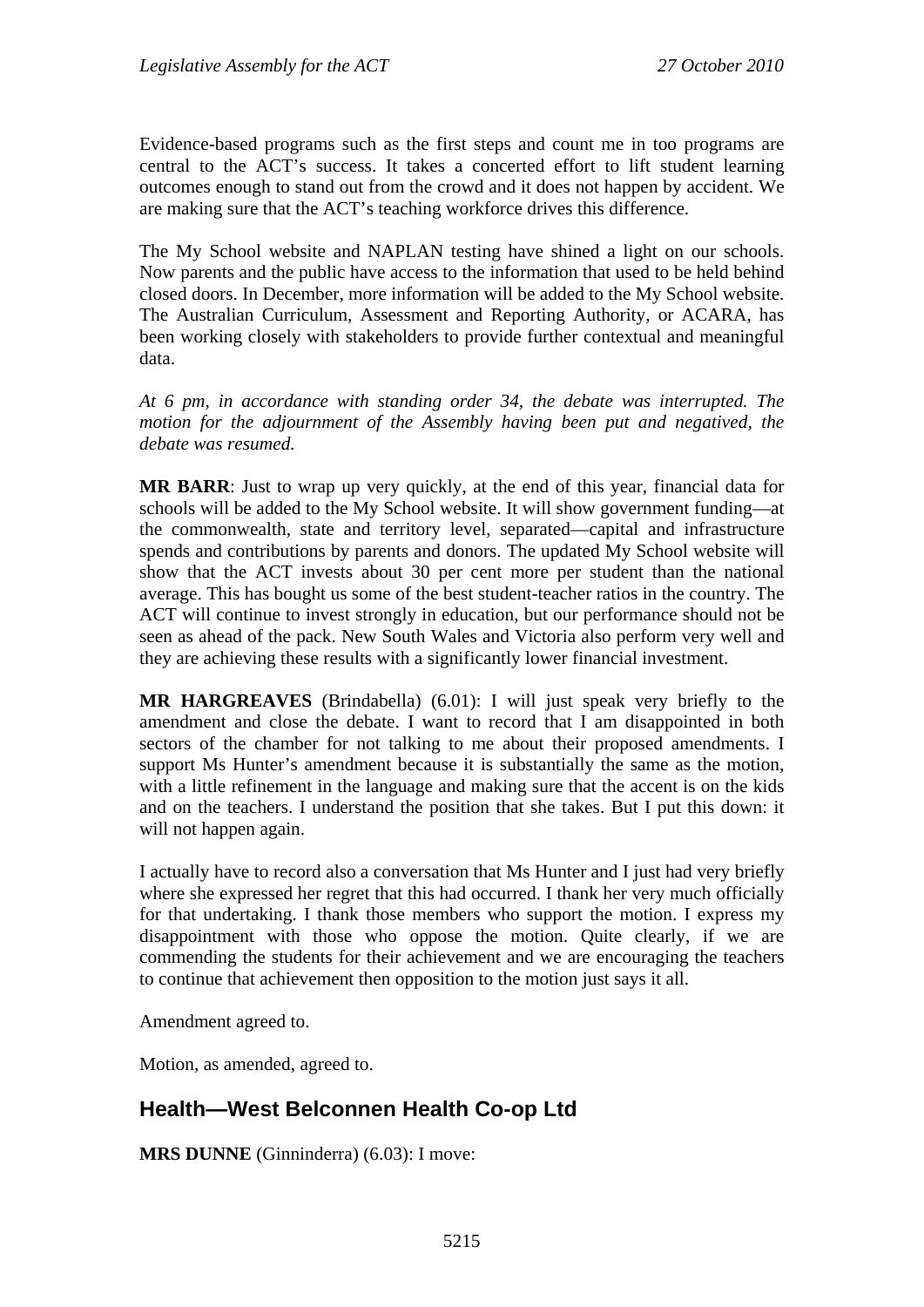That this Assembly:

- (1) congratulates the West Belconnen Health Co-op Ltd for the excellent progress it is making in applying a local solution to address community health issues and general practitioner (GP) shortages in the West Belconnen area;
- (2) notes that:
	- (a) the Co-op has attracted five doctors from outside the ACT, with a further two joining the Co-op in 2011;
	- (b) all GP services are bulk-billed;
	- (c) a number of community and allied health services are operating in cooperation with the doctors;
	- (d) since opening its operations in 2010, the Co-op has expanded its operations in Charnwood and opened a new centre near the Belconnen Town Centre, funded entirely by the Co-op;
	- (e) an additional two bulk-billing doctors will be employed at the Belconnen centre;
	- (f) the Co-op will appoint a Community Relationships Manager in 2011 to integrate the services of the Co-op with the services provided by the Coop's community partners;
	- (g) the Co-op provides on-site medical services in six aged care facilities in Belconnen;
	- (h) over 5 400 people have joined the Co-op; and
		- (i) the Co-op has plans to establish links with the Australian National University and the University of Canberra to provide training support to the health and medical faculties at those institutions;
- (3) acknowledges that:
	- (a) the ACT Government had committed seed funding of \$200 000, subject to equal funding being provided by the Commonwealth;
	- (b) the Canberra Liberals supported the ACT Government's commitment, but pledged a further \$200 000 in the event the Commonwealth funding did not occur; and
	- (c) the Canberra Liberals committed a further \$100 000 for the Co-op to study the feasibility of establishing a similar practice in Tuggeranong; and
- (4) calls on the ACT Government to:
	- (a) explore opportunities for the establishment of similar community-based models in other parts of Canberra where there are shortages of GP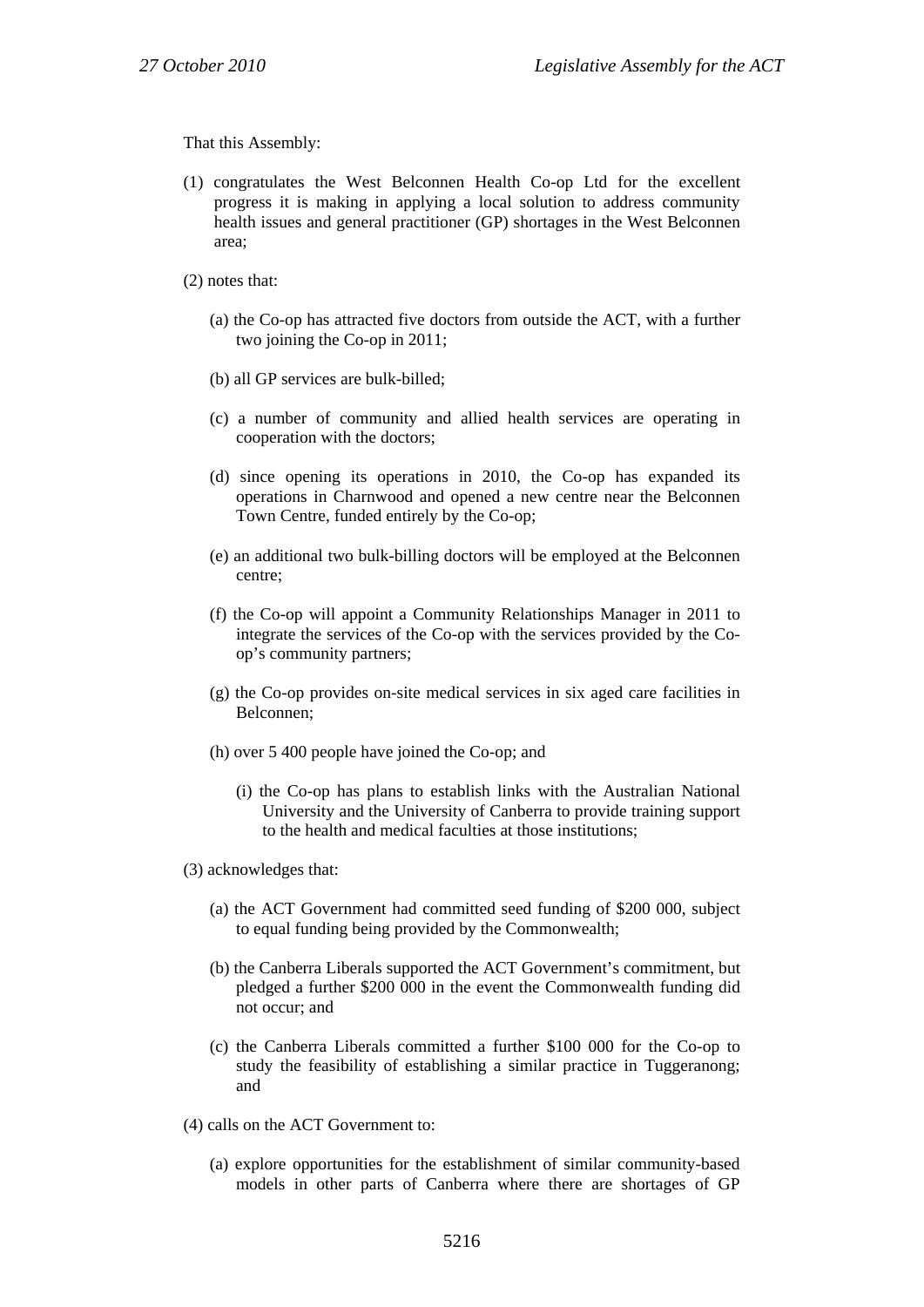services and bulk-billing, particularly Tuggeranong and Gungahlin, including the provision of funding; and

(b) report to the Assembly by the last sitting day in June 2011.

I was delighted earlier this week to receive a letter from the West Belconnen Health Co-op telling me, and perhaps other members of the Assembly, about the achievements since the cooperative started operations earlier this year. I seek leave to table the letter I received. I assure members that all the papers are there and they are all stapled together.

Leave granted.

**MRS DUNNE**: I table the following paper:

West Belconnen Health Co-op—Letter from Michael Pilbrow, Chair, to Mrs Dunne, dated 24 October 2010.

The West Belconnen Health Co-op is one of those community-based stories that occurs quietly almost in the background but achieves wonderful outcomes for those communities. The co-op was five years in the making. I recall that Ms Porter and I attended the first public meeting at Charnwood during the 2004 election campaign that kicked off this wonderful initiative.

Whilst planning was a critical success factor, the perseverance of the community was the key to securing the much needed funding necessary to kick off its operations. The Canberra Liberals were very pleased to support the push of the community. Indeed, it was only after the Canberra Liberals committed funding totalling \$300,000 in 2008 that the commonwealth came to the party with their share of \$200,000.

This matched the funding already committed by the ACT government even though the ACT's funding was subject to a commitment from the commonwealth. In the end, with funding secured, the west Belconnen cooperative opened its doors earlier this year, and what a year it has been. The co-op now has 5,400 members. It has employed five bulk-billing doctors all drawn from outside the ACT.

I need to emphasise that the aim of the cooperative is to increase the total number of general practitioners operating in the ACT. As part of its policy, it will not poach doctors from other ACT practices. In fact, the cooperative tends to look overseas to countries like the UK where there is a doctor oversupply. There are two more doctors expected to start early next year. That will increase to seven the number of doctors working in the west Belconnen cooperative.

A second health centre has opened in Belconnen with facilities for three more doctors and the facilities at west Belconnen and Charnwood are almost completing their extensions. Another doctor, again recruited from outside the ACT, is providing on-site medical services to six aged-care facilities throughout Belconnen. The cooperative has established partnerships with other community-based health and social service organisations and even will appoint a community relationships manager next year.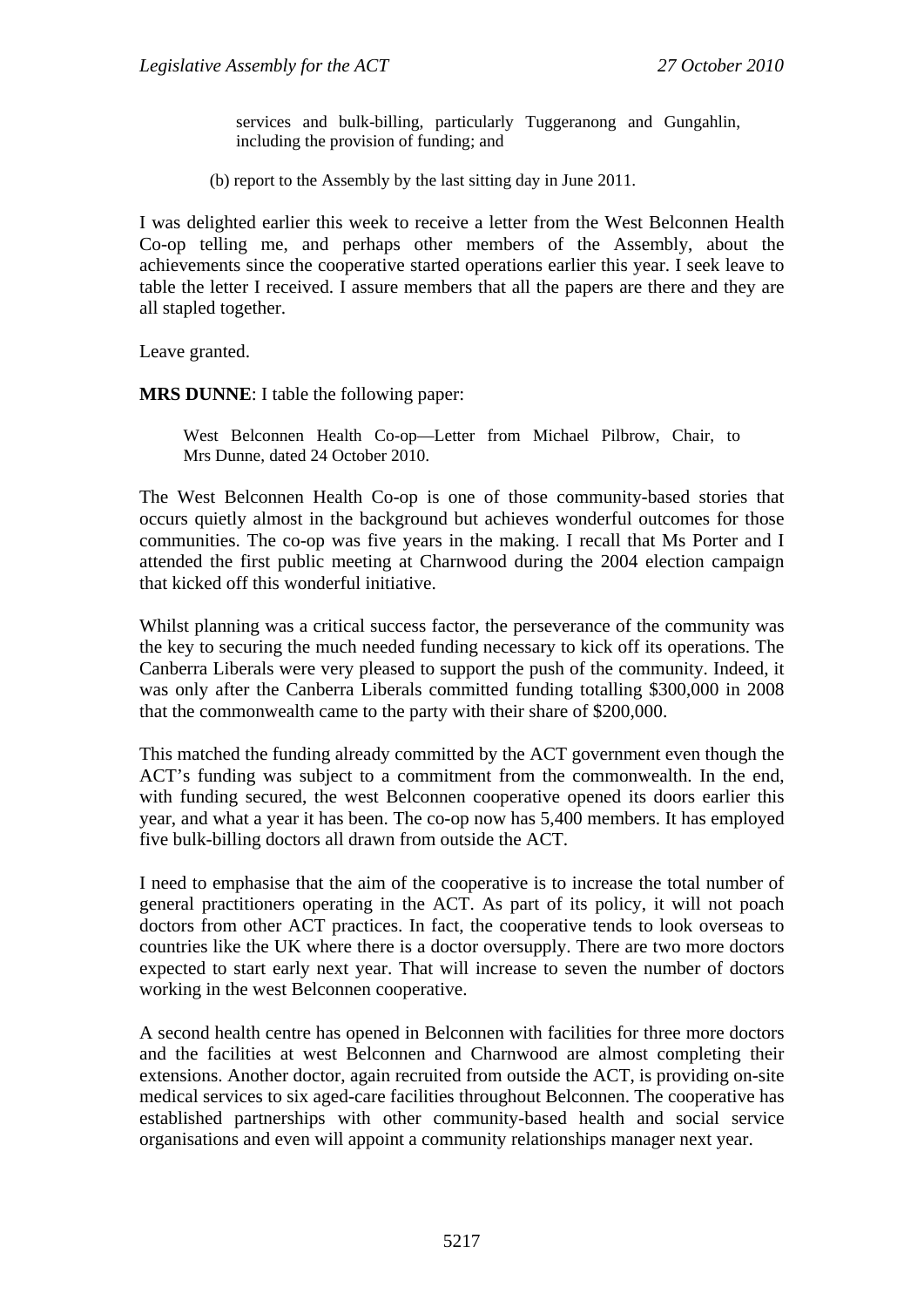This manager will integrate the services of these organisations with the co-op's services. Thus the synergies between the two groups and ultimately the service provided to the community will be enhanced. Another important link the co-op has established is with the medicine and health faculties of the ANU and the University of Canberra. This link provides training opportunities for students at those institutions, thus contributing to building future capacity in those professions.

The west Belconnen experience is not the only one, although health cooperatives of this sort are few and far between. The co-op drew some of its inspiration from a cooperative model operating in Melbourne's western suburbs. The South Kingsville health services cooperative was expanded from one GP in 1980 to over 20 staff today. It provides services which include GP care, dentistry, acupuncture and naturopathy.

The cooperative has grown to 7,600 members and provides around 25,000 consultations per year. The service has an annual turnover of around \$2 million. In the ACT with 5,400 members in less than 12 months and a rapidly growing operation, the west Belconnen health cooperative is certainly well on the way to emulating the success of the community-based service that it modelled itself on in Melbourne's west. All of these achievements that I have spoken about have come to fruition in this year alone.

It shows the value and effectiveness of the co-op's good and thorough planning over the prior five years. Indeed, these achievements put the efforts of the ACT government to shame. In its nine years in office this government has not been able to ease the GP shortage in Canberra. It has not been able to achieve a higher level of bulk billing and it has allowed community health services to contract.

We even had the government saying that the west Belconnen model is not something which the government should get involved in. It is easy to see just what can be achieved when a community puts its mind to it despite and in spite of government scepticism and eventually having to drag the government kicking and screaming to the funding table. Let us not dwell on what this government might have been but rather let us dwell on what this government could do in the future.

There is without a doubt much to be learned from the model developed and established by the West Belconnen Health Co-op. My motion today calls on the government to explore the opportunities to replicate that community-based model in other parts of Canberra where GP and bulk-billing services are inadequate, particularly in Tuggeranong and in Gungahlin.

Indeed, Mr Speaker, the Canberra Liberals recognised the need for this in 2008. When we made a commitment in 2008 for an extra \$300,000 funding for the west Belconnen health cooperative, \$100,000 of that was to study the opportunities to establish similar models in other areas of bulk-billing shortage in Canberra and to help establish those centres.

The co-op has already established the model for that research. A steering group of the health cooperative, the Charnwood Community Health Committee, surveyed 8,000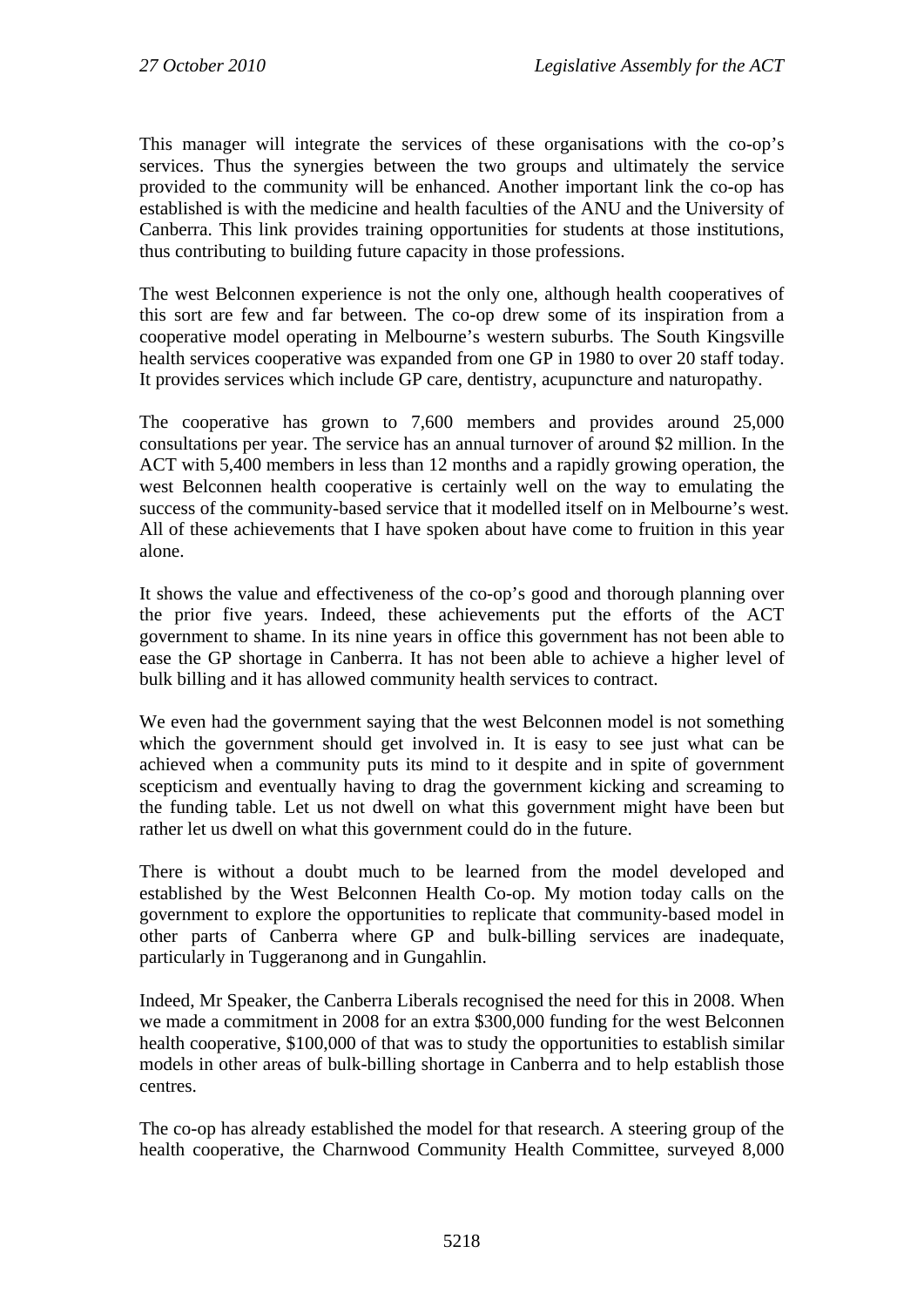homes in north-west Belconnen during the set-up phase. The committee found that 86 per cent of respondents had difficulties getting appointments, 75 per cent found it hard to get a GP and 63 per cent found GPs to be too expensive. These problems contributed to 18 per cent of people in the survey not having a GP and 17 per cent using Calvary hospital as a substitute for visiting a local GP.

One of the main impetuses for the setting up of the Charnwood Community Health Committee in the first place was the issues raised by Charnwood pharmacist Brian Frith when he said that he was providing essentially primary healthcare services to a range of people who would come into his pharmacy in years past because there was literally nowhere else to go and doctors were closing up surgeries across west Belconnen one after the other. He, being a pharmacist, was at the pointy end of the issue and saw the decline in people's health because there was no reliable access to primary health care in west Belconnen.

My motion here today recognises this research and its outcome and acknowledges the success of the West Belconnen Health Co-op. It recognises that the co-op model may well hold the secret to future success for community-based health services across the territory. There are considerable benefits in this approach. First and foremost, it relieves the pressure on our hospitals and emergency departments. With the ACT's waiting times amongst the longest in the country, the government should be examining every opportunity to reduce them.

A community-based health service like this gives the community ownership of that service. They will have a commitment to the service and they will be more likely to support it. It is able to establish links with other allied or synergistic community-based services. The West Belconnen Health Co-op has established a range of community partnerships that reach into the social and health issues facing youth in west Belconnen as well as refugees transitioning into community life. It brings communities together to solve problems which until now they have been captives of. The ingenuity, initiative and local vision of the west Belconnen area to establish the health cooperative exemplifies the best characteristics of our community.

These citizens have come together to redress a serious area of need—GP shortages, a lack of affordable bulk-billing services and ready access to those services. It has created opportunities for community volunteering and membership engagement. There are 5,400 people at least across the west Belconnen area who are benefiting from all of these achievements.

The experience of the West Belconnen Health Co-op should be held up as a shining light for the kinds of success that can be achieved by our community when they put their minds to it and they get a little support from the government. It should be held up as a shining light to a government that at various stages during the development of this model was asleep in the darkness of skepticism and indifference. Now that the runs are on the board, there is an opportunity for the government to embrace the model, to see how it can be applied elsewhere and to assist other groups in that aspiration.

I would like to heartily congratulate the West Belconnen Health Co-op on its amazing success and I commend their success to the Assembly. In doing so, I would like to pay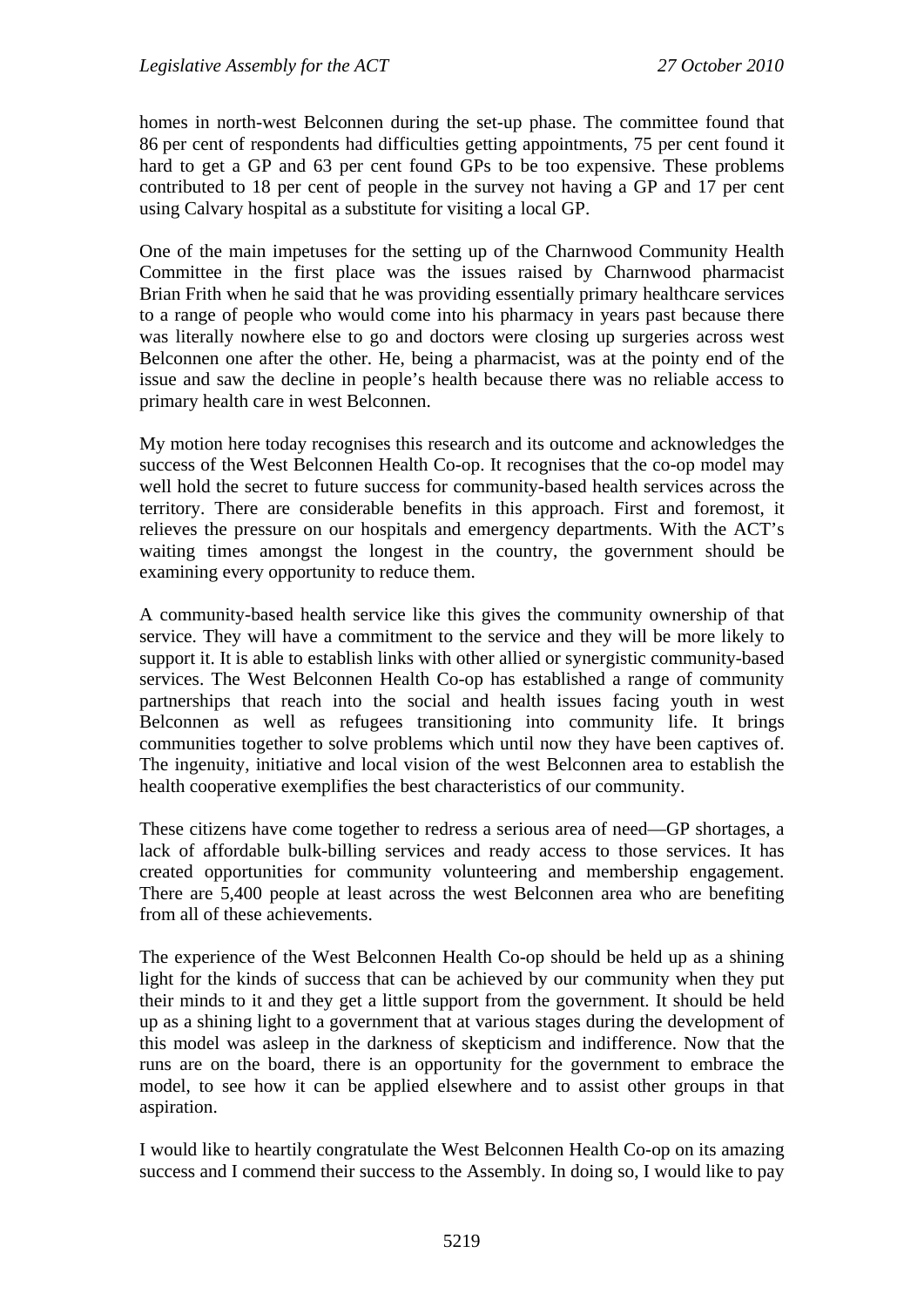tribute to people who should be named because of their sterling success. The pioneers of this organisation included Roger Nicoll, who is the inaugural chair of the cooperative, Michael Pilbrow, who is the current chair of the cooperative, Brian Frith, who in many ways, as I said before, was the driver of this because of his experiences as the local pharmacist, Peter White, Paul Flint, Ross Maxwell, Jo Courtney, Tamara Wilson, Leni Cleaves and Dr Jenny Porteus.

I would also like to encourage members to participate and show their support, not only by voting for this motion today, but also by attending the cooperative's AGM to be held at the community health centre on 18 November this year. I commend the motion to the Assembly.

**MS HUNTER** (Ginninderra—Parliamentary Convenor, ACT Greens) (6.14): I thank Mrs Dunne for bringing this motion on today. The Greens agree that the West Belconnen Health Co-op is proving to be a success, and we too hope to see this model one day replicated by other community groups around Canberra in those locations where there is a lack of GPs.

I would like to start my response to this motion by noting that when we consider policy responses to the increasing demand on primary healthcare services, it is important that we look to strategies that go beyond just GP recruitment and retention.

If we are to provide sustainable solutions, we must diversify the manner in which primary healthcare services are provided. A strong primary healthcare service must incorporate allied health professionals and nurses. I am pleased that these workforces have been able to be linked in with the West Belconnen Health Co-op and that other strategies, such as the nurse practitioner-run walk-in centre, are also proving successful.

The impact of our GP shortage is felt most by those people who are poor, as they cannot afford the increasing upfront fees that must be paid for GP consultations because bulk-billing is not available. Given that the private market provision of GP services in Canberra is insufficient in comparison to our needs, it is appropriate that we look to non-profit models that can be supported by government in their establishment. Once a non-profit model is up and running, it can attain self-sufficiency through alternative finance models that are based on Medicare payments and membership fees. This has been demonstrated out at west Belconnen.

It is important also that we take a moment to reflect and on and support the hard work that was undertaken by the small team that got this co-op up and running. The team begun in 2004, after the local Neighbourhood Watch and P&C Association held a public meeting, concerned about the lack of affordable GPs and health services in their area, which also happens to have a number of low income households. At the time, there was a trend towards corporatisation and centralisation of services away from fringe areas, leaving just one local GP on average per 11,000 people.

This is a trend that we have seen continue in Canberra over the last five years and one which is expected to continue. The small team who initiated the west Belconnen co-operative had little medical experience but were convinced about the social need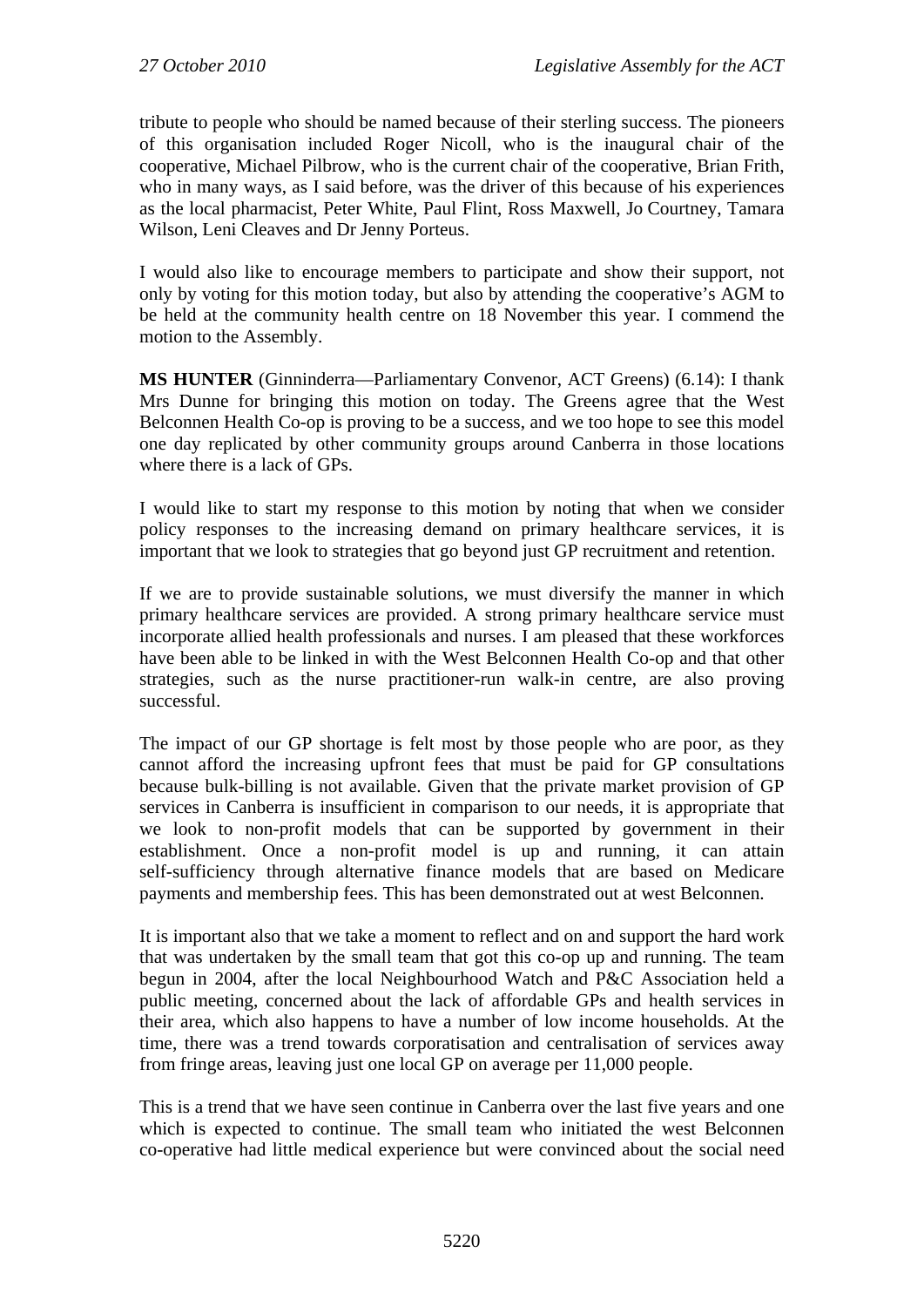for the service. So collectively, using their free time, this group of people sought the expertise, support and materials to see this co-op established. If you take, for example, the medical goods needed to furnish the surgical room, some of the team went around to those GP practices that were closing down and were able to buy things like unused bandages at low cost rates.

The west Belconnen co-op has held up the Westgate Health Co-op in Victoria as a successful and best-practice model. That co-op was first established in 1980 in response to a shortage of bulk-billing GPs. Today the co-op has over 5,000 members and operates two centres. It provides not just GP services, but also dentistry, physiotherapy, acupuncture, naturopathy, audiology and psychology.

The co-op has also established an important community development role by providing other services such as voluntary transport, free counselling and a casserole bank provided to sick patients, particularly mothers. The co-op was also instrumental in developing learning for life, a community craft and learning program. Westgate health is not just a health centre, but also a great source of social capital within the local community. If we here in the ACT are to adequately respond to the closure of a number of GP practices, we must consider supporting the establishment of more company-ops into the future.

Going to the specifics of Mrs Dunne's motion, the Greens support all items contained in paragraphs (1) and (2) and have some amendments to paragraphs (3) and (4). With regard to paragraph (1), I recently received an update from the west Belconnen co-op and agree that it has made excellent progress. The achievements listed by Mrs Dunne in paragraph (2) reflect those facts that I, too, was provided with when I received the latest letter that Mrs Dunne has tabled.

Mr Speaker, at this point I move my amendments. Going to paragraph (3), the Greens do not support the original proposal, as it turns the content of the motion into what we believe is a political contest. We would prefer to focus on the community, and detail the funding that was provided by the government to the West Belconnen Health Co-op and the processes that were used to provide that funding, because that reference provides a benchmark for the manner in which the government should provide support to other community groups that might be interested in setting up a health co-op.

The Greens' amendment to paragraph (3) also proposes that the Assembly acknowledge a recommendation that was made by the health committee through its primary healthcare inquiry. The recommendation was:

The Committee recommends that the ACT Government monitor the progress of the West Belconnen Health Cooperative and, if it proves to be successful, provide information and support to community groups interested in establishing a health cooperative, or a similar model in their local community.

The government response to this recommendation was disappointing, as it did not provide the commitment that was sought by the community. The government commented through its response that it does not routinely monitor the progress of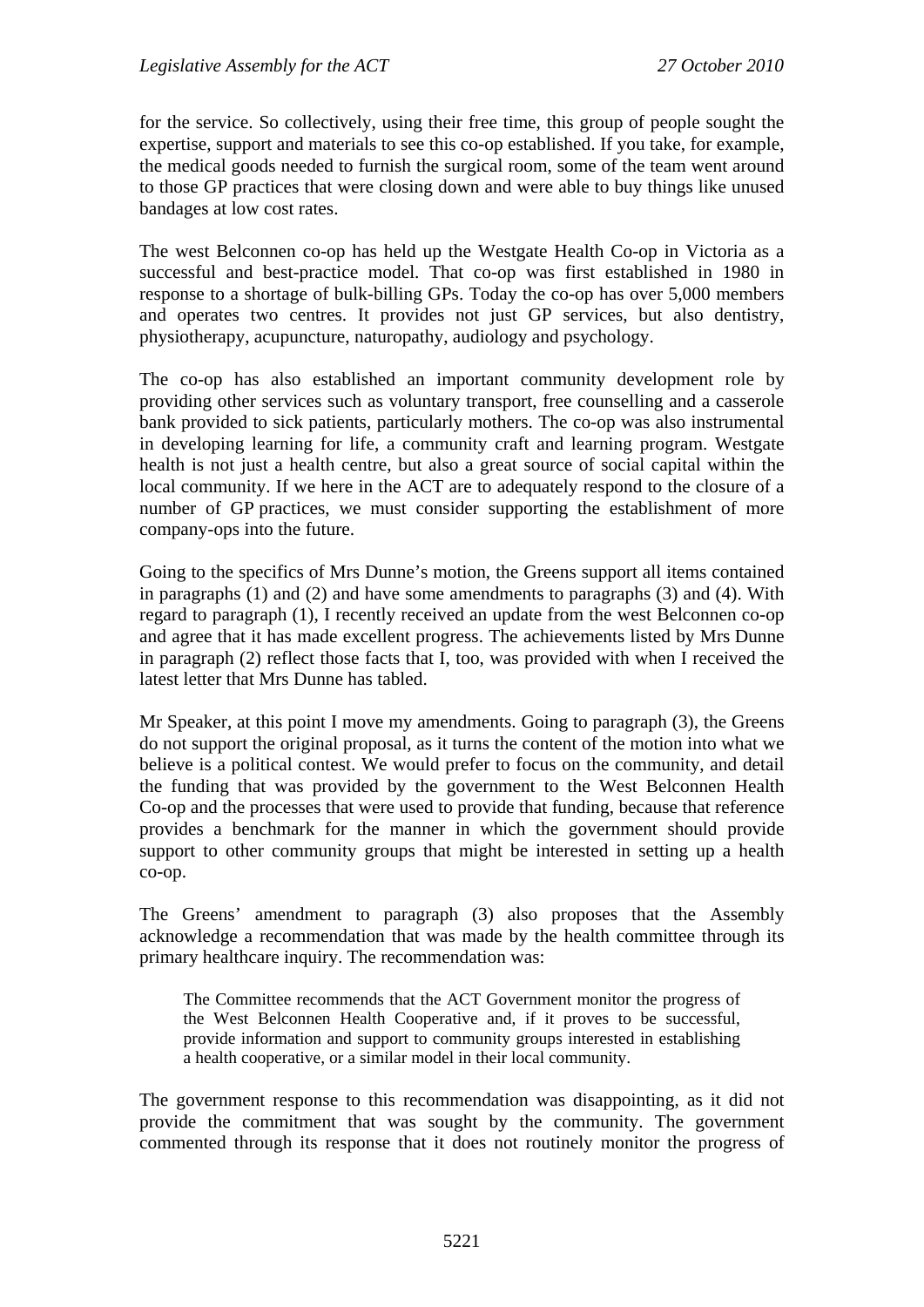private organisations but will continue to work with the west Belconnen co-op to support this model. The government also noted negotiations surrounding the national health reform plan and the influence this may have on primary healthcare services.

The type of response that the Greens would rather have seen is the government being open to providing similar support to other community groups that have demonstrated the interest and potential capacity to embark on such a venture. Given that the COAG reform may take some time and may not change much, we would have hoped that the government would not put things on hold until such time as those final decisions have been made.

The Greens agree that there is a need for more primary healthcare services in both the south of Tuggeranong and in Gungahlin. We are well aware of the good work that has been undertaken by the community group doctors4tuggeranong. This small movement so far has the support of the Tuggeranong Community Council and has interest from a senior medical student. Local residents who support the venture say they do so because they do not believe they currently have adequate access to a GP with whom they can form an ongoing relationship, book appointments, and obtain access to bulk-billing.

The health committee stated in its primary healthcare report that it does not favour the model of smaller medical centres over the larger ones run by corporate bodies, mainly because there were different advantages to both models. The larger medical centres are good for acute and episodic care, but smaller medical centres can provide closer relationships and continuity of care, an important element for those people with complex and chronic health conditions.

In the case of Gungahlin, however, while we recognise that a co-op could provide great benefit to the community, it does depend a great deal on the local community getting together and setting up a team of people to further this endeavour. There is not one there yet, but let us just hope that a committed team of locals can form to push such a proposal along.

Going to paragraph (4), the Greens' amendment seeks to replicate the recommendation that was made by the health committee in that the government should provide information and support. We have proposed this amendment because we wanted to be sure that any co-op venture was based on movement within a community and was owned by the community rather than being pushed by the government. This is important because, if there is not enough social capital to sustain such a movement, any health co-op is less likely to be successful.

I understand the Canberra Liberals are keen to have a clause in paragraph (4) of the motion that requests that the government seek out community groups that could take on the challenge of setting up a co-op. I think that goes against the principle of social inertia that we wish to recognise. We can, of course, tell the doctors4tuggeranong about the conversation we have had here today and what has been passed in the chamber. We can also tell the Gungahlin Community Council about it. But I think it would be inappropriate for us to go beyond that point and try and make the government create the movement to create these groups.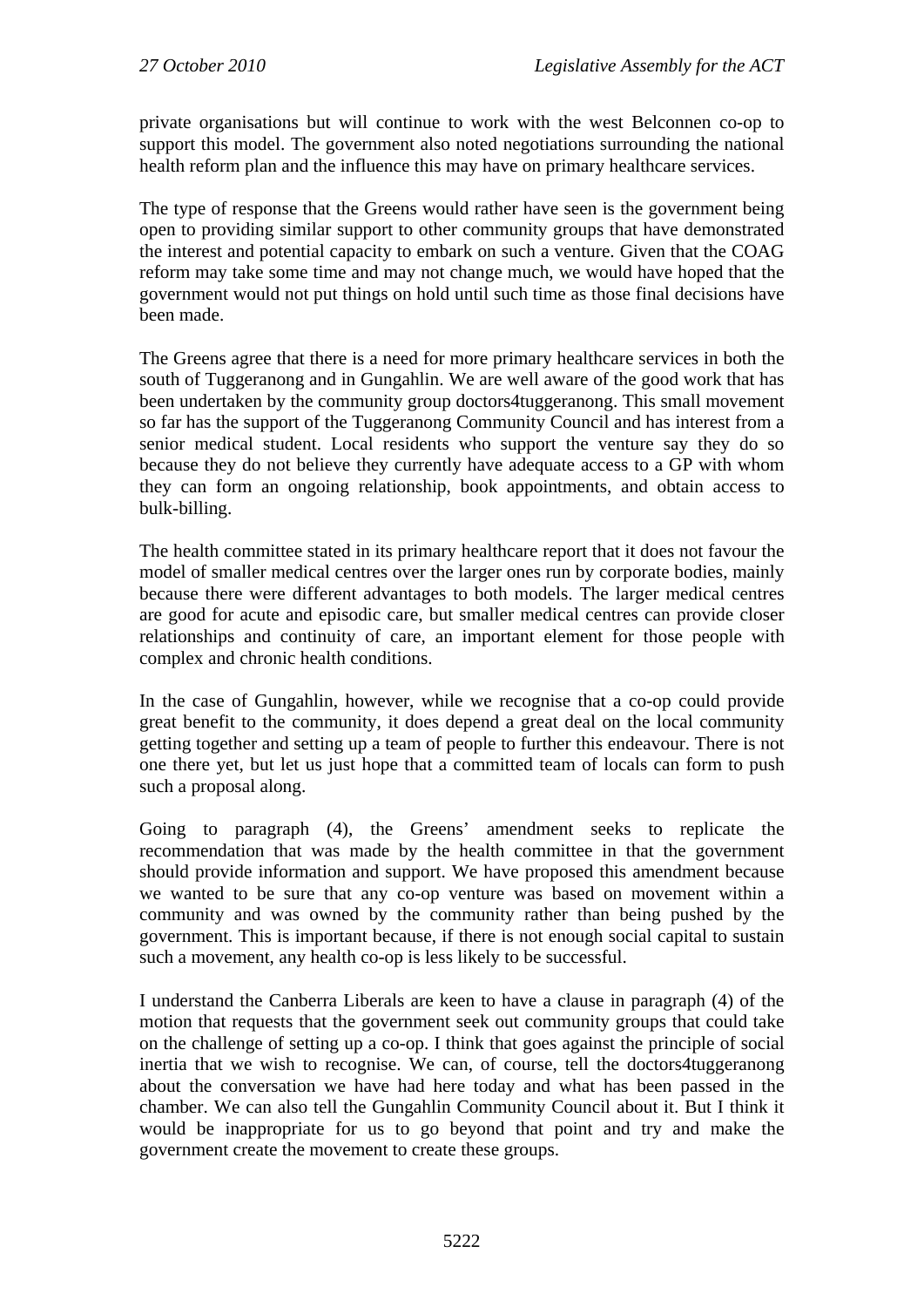I have also proposed an amendment that calls on the government to assist interested community groups in getting the funding to do a feasibility study because, while there may be some enthusiasm on the Assembly's part to see the health co-ops get up, we need the assurance that the figures are right and there is enough support for such a movement within the local community. Obviously, a good business model is important. This is what occurred for the West Belconnen Health Co-op and, as such, we believe it should occur with other groups. If community groups form and can demonstrate the capacity and the commitment, then we can have the next conversation about seed funding.

I commend my amendments to the Assembly. Again, I thank Mrs Dunne for bringing forward this motion about this incredibly successful and important organisation out there in west Belconnen. I was very privileged to go and visit the centre. Peter White and Roger Nicoll took me on a tour. It was very early days at that point, but it was such an impressive operation that had been set up. At that time they were seeking a number of engagements or MOUs with community organisations to also deliver their services out of the facility, and I know that many of those have been successful. Of course, it is so pleasing to see that they are setting up a second premises in Totterdell Street. I congratulate them on a wonderful success and the important and essential service that they are providing, not just to the people of west Belconnen but to people who live outside of the area who do need that access to GPs who bulk bill.

**MR SPEAKER**: Ms Hunter, did you move your amendments?

**MS HUNTER:** I did move my amendments, Mr Speaker.

**MR SPEAKER**: You need leave to move them as a group as you have three separate amendments.

**MS HUNTER**: I seek leave to move the amendments circulated in my name together.

Leave granted.

**MS HUNTER**: I move the amendments circulated in my name together.

(1) Omit paragraph (3), substitute:

"(3) acknowledges that the:

- (a) ACT Government provided a \$15 000 grant to the West Belconnen Health Co-op so that it could conduct an initial Feasibility Study and Business Plan with the help of a professional practice management consultant; and once that was deemed successful the ACT and Commonwealth governments each provided seed funding to the project at a value of \$200 000 each; and
- (b) Standing Committee on Health, Community and Social Services Report into 'Access to Primary Health Care Services' recommended that the ACT Government monitor the progress of the West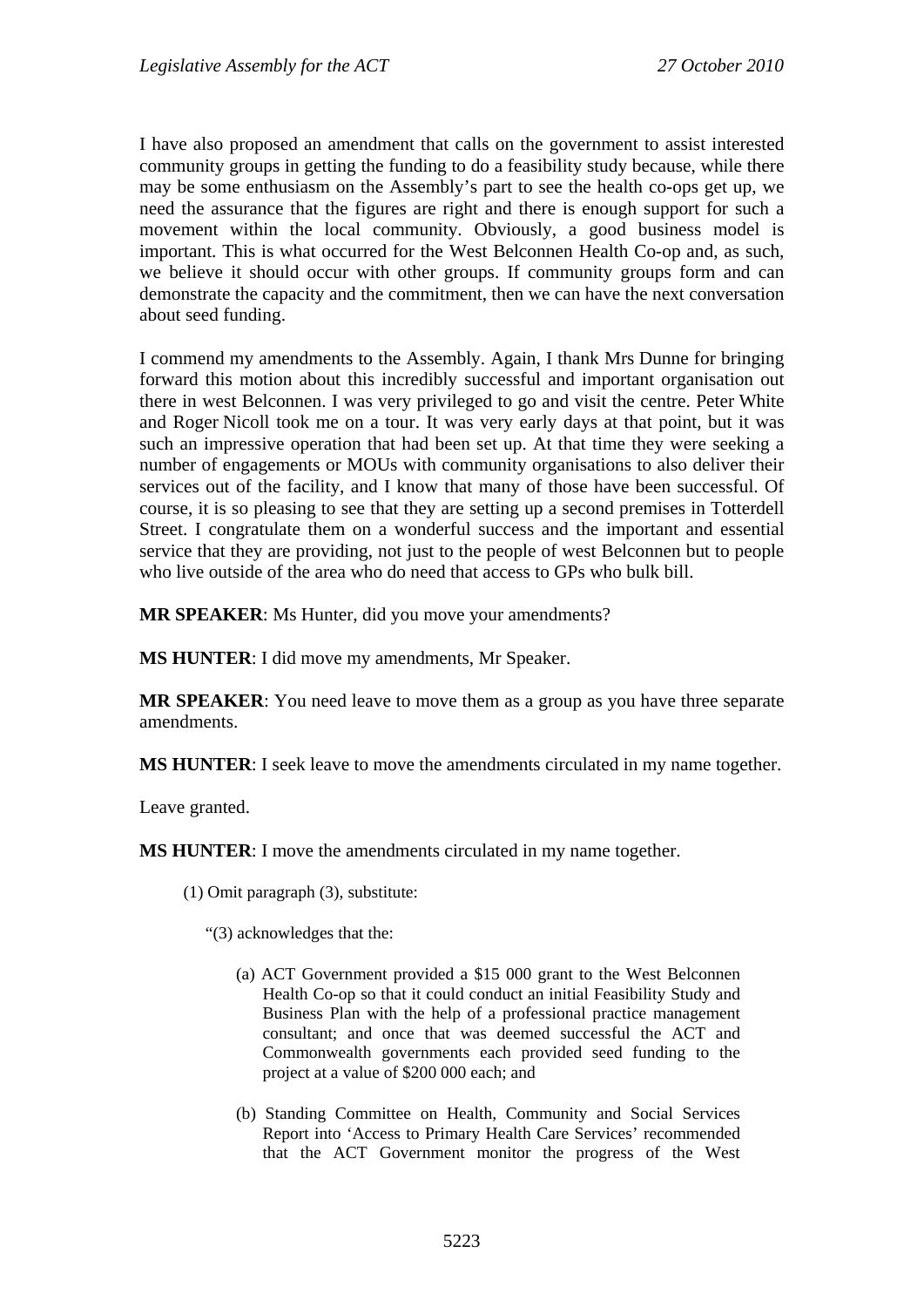Belconnen Health Cooperative and, if it proves to be successful, provide information and support to community groups interested in establishing a health cooperative, or a similar model in their local community;".

- (2) In paragraph  $(4)(a)$ , omit "explore opportunities for the establishment of", substitute: "provide information and support to community groups interested in establishing".
- (3) Insert new paragraph (4)(aa):
	- "(aa) explore opportunities for providing funding assistance to those community groups that are interested in establishing a co-op and wish to undertake a Feasibility Study, similar to what was undertaken by the West Belconnen Health Co-op;".

**MS GALLAGHER** (Molonglo—Deputy Chief Minister, Treasurer, Minister for Health and Minister for Industrial Relations) (6.26): I thank Mrs Dunne for bringing this issue to the Assembly. I think all of us here are pleased to see the success of the West Belconnen Health Co-op and the role that the founding members of that co-op have played in the incredible success of this new model of care.

I had the opportunity to speak with West Belconnen Health Co-op members on Saturday at community cabinet where they came to speak with me around plans they have to look at expanding. I reiterated the government's willingness to work very closely with them and provide them with support should they need it.

Back in 2008, the government provided a commitment to fund a capital component of \$200,000, with an agreement of matching funding to be provided by the commonwealth for the West Belconnen Health Co-op. This was after providing the financial support for the feasibility study. This funding has been well utilised and has already reaped great rewards for the west Belconnen community.

We have worked, as a government, over a number of years to assist in the attraction and retention of GPs to the region, through supporting practices in a range of ways, and will continue to do so in the future. This is despite the fact that the commonwealth government holds the primary responsibility for general practice. The ACT government has implemented a range of initiatives to seek to address GP shortage but also to support existing general practice across the ACT to deal with the workloads that they are managing.

The ACT government provided funding of \$281,000 for a marketing and support position to work at the Division of General Practice to specifically target GP workforce shortage. In addition to this initial investment, funding has recently been provided to extend this role and increase its capacity. Since the officer's appointment in May 2008, 18 area of need authorisations have been approved, 150 calls of interest have been received, 23 GPs have commenced in the ACT, with one more to commence later this year, and the employment section on the Division of General Practice's website has been expanded to contain vacancies, fact sheets and other information for prospective GP applicants and employers.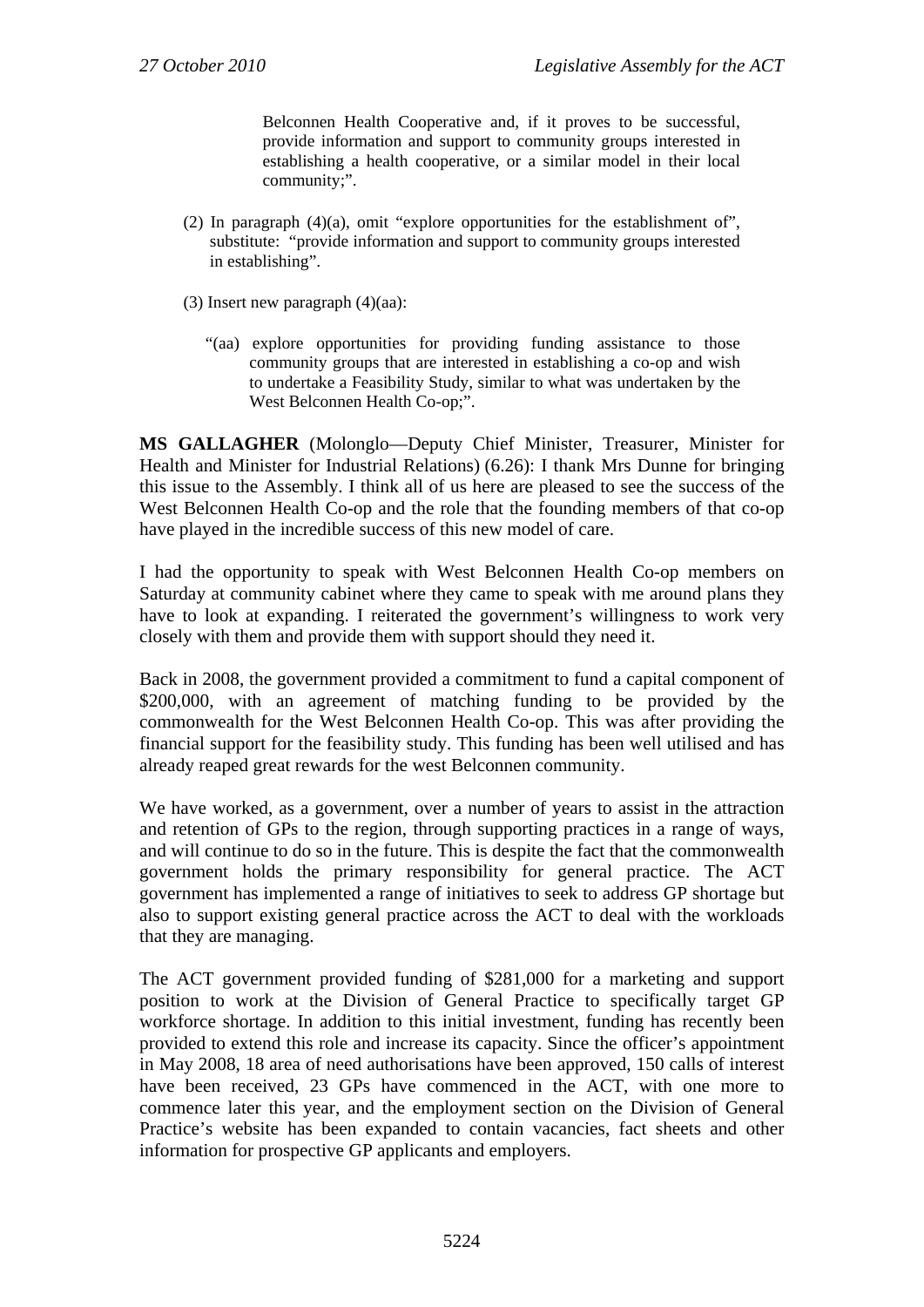In 2008, the division and ACT Health commenced a nationwide advertising campaign showcasing the lifestyle benefits of living and working in Canberra as a GP, which also included a call to action to potential applicants to investigate GP employment opportunities in Canberra. In 2009, this campaign was expanded to include a direct mail-out to some 4,000 GPs in inner Sydney and Melbourne locations and to target overseas locations, including New Zealand and the United Kingdom. 2010 has seen continued advertising nationally and internationally, including a joint partnership arrangement with the live in Canberra team to advertise in the *British Medical Journal*. GP job vacancy information will continue to be circulated at a number of national employment expos through 2010.

In addition, we have also announced our \$12 million package over four years to support and grow our GP workforce. This package, which received funding on 1 July 2009, has five components: the GP scholarships, the GP teaching incentive payments, the ACT GP development fund, the ACT GP aged day service and the prevocational general practice placement program. The status of these initiatives is that, under the bonded scholarship scheme, one scholarship has been awarded to date and we are currently consulting around the criteria with the ANU Medical School to consider the finding of a survey they did around how better to target the scholarship funds.

The teaching incentive payments program has been successfully implemented, and payments to GP teachers are continuing. And this is specifically to acknowledge the role that they play when they take students into their practice. Every third appointment has to be blacked out so that they can talk through with the student doctor what had just occurred. That has a financial impact on their business in terms of the number of patients they are able to see. So the government is compensating them for that by providing that exposure for students into general practice.

In regard to the GP development fund, funding has recently been awarded for round 2. That means almost \$1 million of that has been allocated. The West Belconnen Health Co-op received an additional \$45,000, if my memory serves me correctly, under one of those rounds of funding.

The GP aged day service will provide assistance for people requiring acute assessment and management in the community, who are housebound or in a residential aged care facility, with a GP service when the patient's usual general practice is not able to provide care in a suitable time frame. The Division of General Practice will commence the service in the first half of 2011.

The PGPP program continues to support the three current places. This number will increase in 2011, when there will be new commonwealth-supported places allocated to the ACT.

In addition to the work just mentioned, the ACT GP task force was established and has been working to investigate options around innovations for improving access to primary healthcare and did provide a report back to the Assembly in late 2009.

The reason I have outlined that as part of this motion today is to show that the government is working very closely with key stakeholders, mainly through the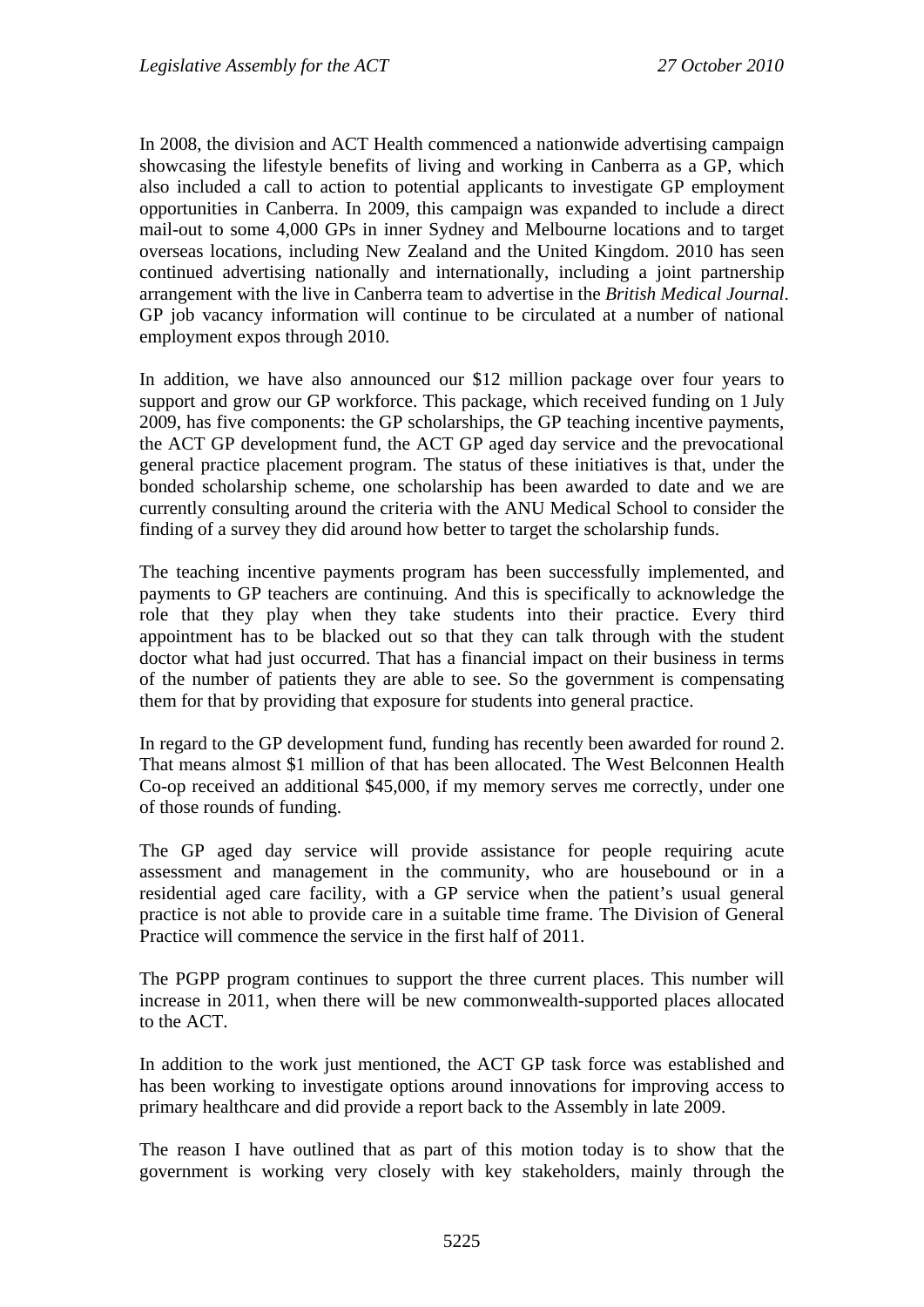division, around how best to support general practice. The division are very clear with us that they do not want us to pick winners within the GP community or decide what service goes where. They see us more as a provider of some funding assistance and, certainly with the data that we have within Health, a provider of information to certain groups.

In that light, the government would be happy to support the Greens' amendments to Mrs Dunne's motion. We do agree with the majority of Mrs Dunne's motion. However, we do not believe it is up to the government to provide a report back about the potential for expanding the cooperative model.

We funded a feasibility study for the West Belconnen Health Co-op. There is funding around, through our infrastructure grants. It has a range of criteria, including attraction and retention, education and training and infrastructure as part of the components where, if an organisation or a collective did want to seek assistance for a feasibility study, there is a source of funding for them.

I think it is more about similar community models. If there is a decision of, say, the Tuggeranong or Gungahlin community to establish a cooperative and then seek financial support from the government, there certainly is a funding stream over the next four years as we have got an additional \$3 million to allocate in support of initiatives like these. So we are very happy to support Mrs Dunne's motion, with the additions from the Greens, certainly in relation to providing information and support to community groups around establishing a new model of primary healthcare. We are very happy to do that and explore opportunities for funding assistance.

In addressing Ms Hunter's points, I do not think it is fair to say that we have not been doing very much or that we have been sitting on our hands waiting for the national reforms. That is not true at all. I hope I have outlined the areas that we have been doing a lot of work in.

The national reforms, though, will come into place. Under those reforms the commonwealth government does take 100 per cent funding responsibility for primary healthcare services. I think it is also worth noting that, if a group is looking at being established or the West Belconnen Health Co-op are looking at expanding the services they provide outside of Belconnen, approaches to the commonwealth would be a good pathway as well, considering that in the future they will be the ones with policy and funding responsibilities.

**MR COE** (Ginninderra) (6.35): I realise we are pressed for time; so I will speak very briefly on this motion. I do think it is important that I put on the record my admiration for all those involved at the West Belconnen Health Co-op. I think Mrs Dunne has very clearly articulated the opposition's view and our support for the work that is done there and, indeed, the potential benefits of having other similar models across Canberra.

Prior to the last election, the Canberra Liberals did take a policy of support of health co-ops and we very much remain committed to that support. We think it is part of the solution for improving access to GPs in Canberra. Whilst we are, by no means,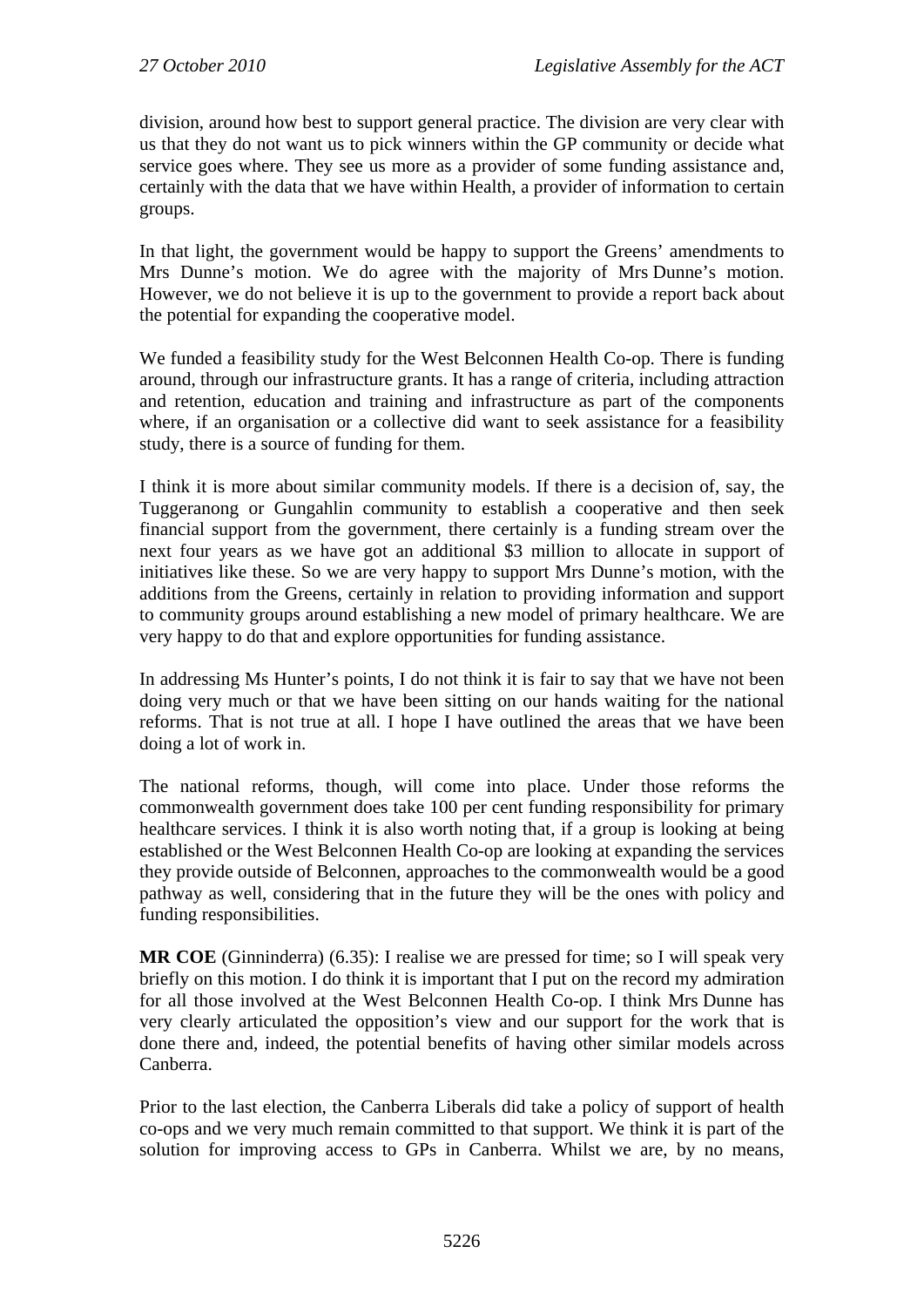against traditional models of GP clinics, we do think that co-ops will be a key part of the solution going into the future. We do hope that the government does, indeed, support that model as well.

I think it is important to note that governments are not the sole repository of knowledge and not the sole repository of delivering services. I think that is one of the great things about what is happening in west Belconnen with the co-op, both in Charnwood and at the new facility on Totterdell Street. But here you have the situation whereby community members identify a problem, step up, rise to the challenge and actually make something happen. Where possible, we, as the legislature, and the government, through their agencies, should not stifle such innovation and such entrepreneurialism. So I think it is very important that we make sure we have the framework in place that does support such community activism and does support communities coming together to make these things happen.

Mrs Dunne has already acknowledged a number of the people involved. I would like to make special mention of the current chairman, Michael Pilbrow, and the inaugural chairman, Roger Nicholl. I would also like to put on the record the opposition's thanks to their families as well because, to take on a role such as this does take enormous time and does take enormous commitment and a lot of sacrifice from the families as well. So we very much support and thank the families for allowing their family members—namely, Michael and Roger—and indeed all those involved, to step up and to support the community in the way they do.

Again, I very much support Mrs Dunne and her moves to support the co-op and indeed to support other coops around Canberra.

Amendments agreed to.

**MRS DUNNE** (Ginninderra) (6.39): Very briefly, I want to thank members for the spirit in which they have entered into this debate today. I think this is an important motion. When people in the community act so well and with such commitment to their neighbours and it has such a fantastic result, I think that it is incumbent upon us to recognise that here. As Mr Coe says, governments are not the repository of all wisdom in this matter.

I do encourage the government to get on board and look at options for where this model might be replicated in the ACT. When you compare the amount of money that the commonwealth is proposing to spend in individual super clinics across the country, the outstanding success of this cooperative is done on a shoestring. I know that there is some interest in Tuggeranong for developing this model and I think it is incumbent upon the government to assist at least to the level that was provided to the West Belconnen Health Co-op, or in comparable 2010 dollar terms, so that that model may be replicated and that we learn from the experiences of this successful model.

I thank members for their contributions. First and foremost, I congratulate the West Belconnen Health Co-op on their astounding success.

Motion, as amended, agreed to.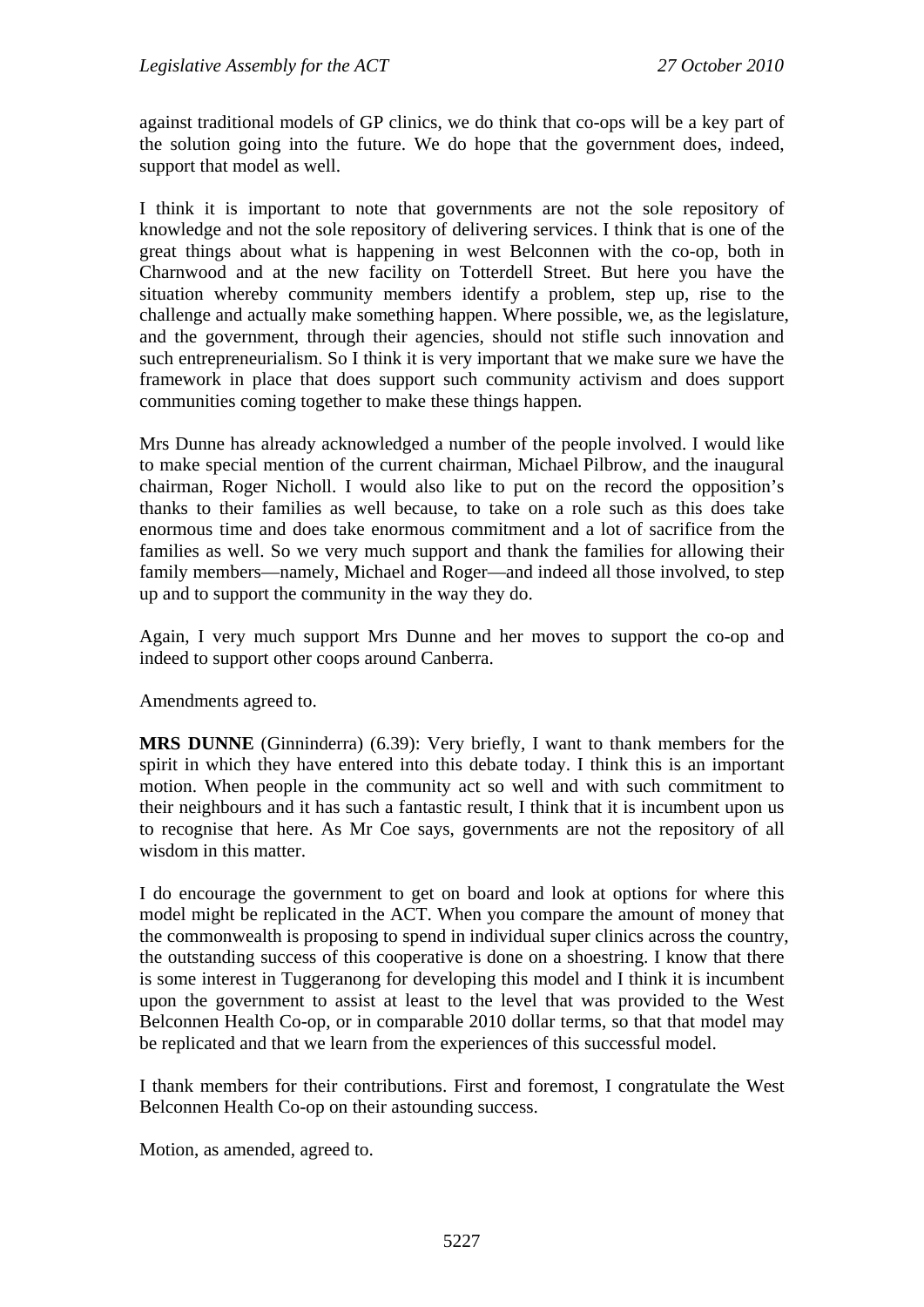# **Adjournment**

Motion (by **Ms Gallagher**) proposed:

That the Assembly do now adjourn.

### **Bosom Buddies—Annual Breast Cancer Day dinner**

**MR HANSON** (Molonglo) (6.41): I would like to talk about an event that I attended on Monday evening at the Southern Cross Club, the Bosom Buddies Annual Breast Cancer Day dinner. Also in attendance were Senator Kate Lundy and the former member for Canberra, Annette Ellis.

Bosom Buddies is an ACT-based volunteer organisation that actively supports individuals living with breast cancer and assists their families, friends and other supporters. Their aims include supporting those newly diagnosed with breast cancer to assist them on their journey by using a buddy system; providing social activities for fun and for ongoing sharing and support for members and their guests; staying in touch through a quarterly newsletter to members; raising awareness in the community about breast cancers through presentations and through community events initiated by Bosom Buddies; advocating to improve treatment in our region and to provide a voice in the community for issues related to breast cancer—and it is important to note that Bosom Buddies is a local charity; it is very much a local organisation rather than a national one—and raising funds for community programs and projects. They do things like a hospital visiting program at Calvary hospital.

It was a great night and I met a fantastic group of men and women who are helping others on their breast cancer journey. Obviously, some of those women are still on that journey. It was great to meet ladies like Kerry Stewart, who runs the "Look good, feel better" program. That is a program that helps women who have had chemotherapy and have lost their hair, eyebrows and eyelashes to basically reclaim their face—to learn how to apply make-up to get their face back. I had not considered this as an issue before, but if you lose your eyebrows and eyelashes, you lose a lot of the aspects of your face that make you distinctive. It is a difficult thing for a woman to then go out in public and feel proud about herself. What a great program this is to help women going through such a difficult time.

I also had the privilege of meeting Sue Owen, who runs "Heads up" at Calvary. She helps women, and some men, who have lost their hair to find a hat, a turban or other headwear to wear. She helps them with selecting and fitting the right headwear. That again is about helping particular women on a very difficult journey to feel good about themselves. She related to me many stories about women who had initially come in saying, "I don't wear hats; I'm not going to do that," and who had then left with a hat on and feeling great about themselves.

Bosom Buddies also have a gift card that you can give to someone as a present. It is a donation to Bosom Buddies. It is a great gift idea, particularly if you are looking at giving something to someone—perhaps a family member or a friend who suffered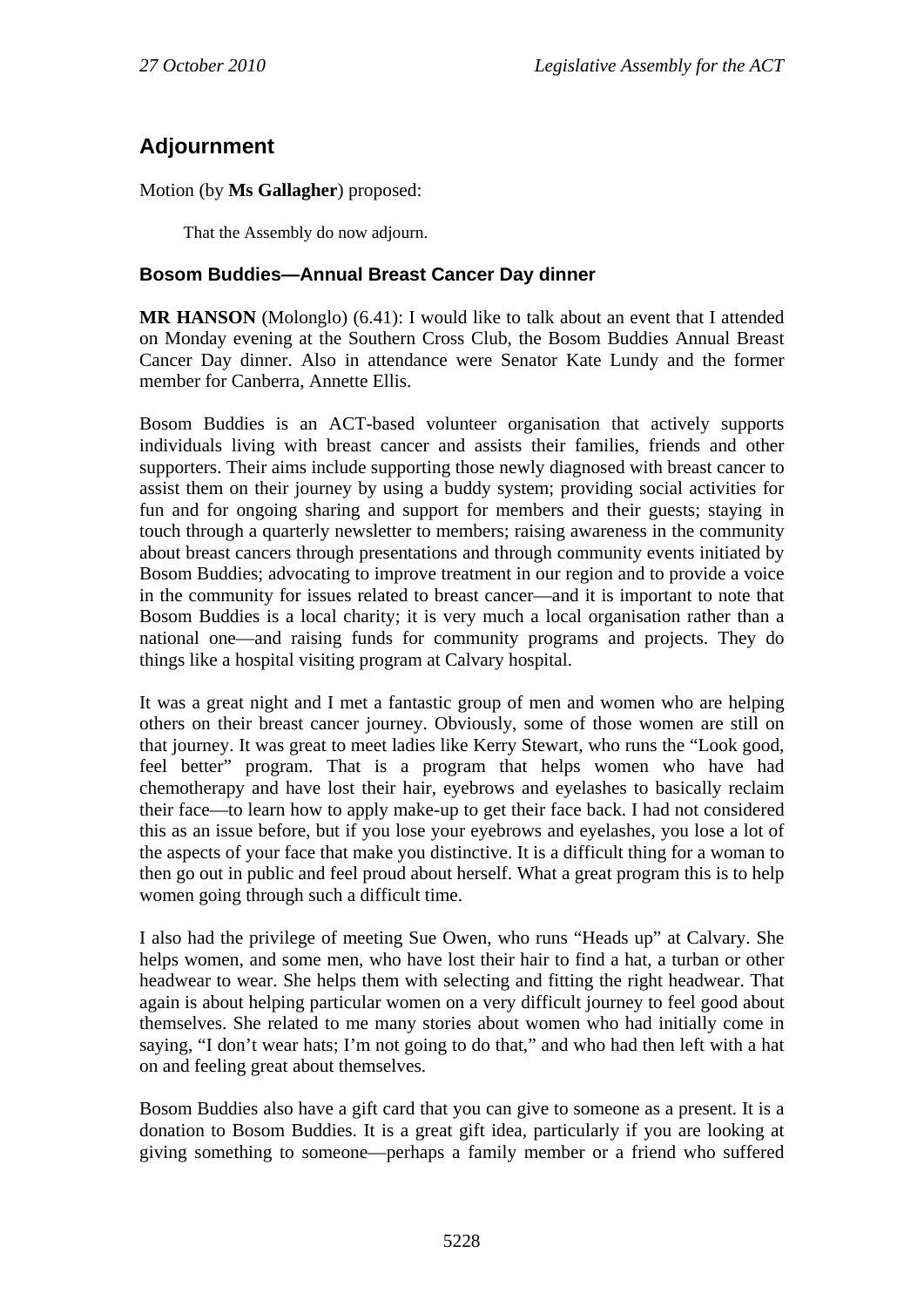from breast cancer. I have a number of those cards in my office if anyone would like one. I acknowledge Eleanor Bates, a former candidate for the ACT election, who is a member of the board of Bosom Buddies. She was advocating to me to pass those out to the Liberal members, and I will do so in due course.

There was a hat display as part of a hat-making competition that Bosom Buddies has been running called "Hat hat hooray!" On the night, awards were given out to all the winners. There were some fantastic headpieces there. I will not list all the winners, but congratulations to Frances Chandler, who was on my table and who won a prize. I was on a great table with a great bunch of people, including Sarah Holmes. I would also like to congratulate Peter Funnell, who organised the entertainment, which was also very good. The opera-singing comedian was a particular highlight. He was genuinely very good.

I would like to also acknowledge the MC for the night, Annette Ellis. She did a fantastic job. And Senator Kate Lundy made a speech about her life story which was well received.

I had the pleasure of again meeting Kate who works in the office out at the "Shout" facility in Pearce. I met her out there the other week; she does a great job and everyone in Bosom Buddies had nothing but praise about Kate and the great work she does to support the organisation. And my congratulations to the retiring president, Sally Saunders, on the work she has done. I understand that she will continue on in a fundraising role, so it is not really a retirement.

Thanks again to Bosom Buddies for a great night of entertainment. And I thank them for the great work that they do for our community.

### **Order of Australia Association**

**MR COE** (Ginninderra) (6.45): I would like this evening to highlight the work undertaken by the Order of Australia Association, particularly the branch here in the ACT. The central objective of the association is to foster love and pride in Australian citizenship and also to encourage awareness in the Australian community of Australia's history, traditions and culture. Members of the OAA strive to build strong relationships with the wider Australian community through their ongoing commitment to promote the development and maintenance of a constructive and positive sense of national unity amongst Australians.

The ACT association was formed on Australia Day in 1980, and membership consists of individuals who have been honoured with the order, including honorary award recipients. On the 19th of this month I had the pleasure of attending the inaugural Order of Australia Australian National University lecture delivered by Professor Ian Chubb. The lecture had been inaugurated to focus on the effects of the ANU, higher education and research on the Canberra business, professional, political and community sectors and in recognition of many of the Order of Australia recipients within these sectors and the university.

The ACT branch of the OAA has also recently initiated the ACT student citizenship awards, which provide an opportunity to ACT schools and students to nominate and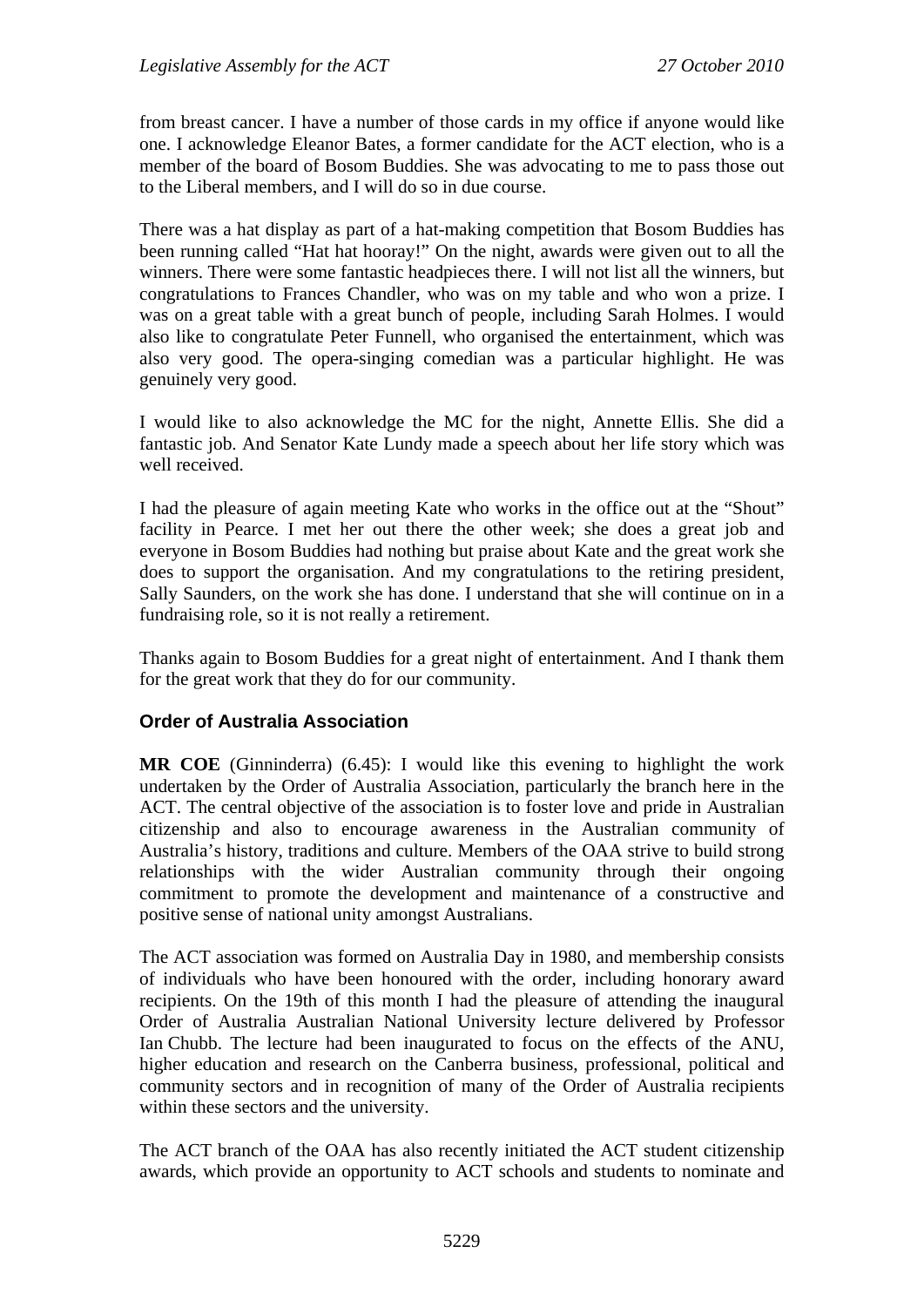be nominated for awards that recognise voluntary community service and demonstration of good citizenship. There are two types of awards: awards for outstanding individual leadership and achievement by years 11 and 12 students and awards for meritorious group activity in community service and citizenship projects for students between kindergarten and year 10 who attend both government and non-government schools.

Since the inception of this project in 2009, awards have been made to Radford college, for their sustained assistance to students of Cranleigh school, and to Holy Family primary school in Gowrie for their sustained and increasing support in the local community and overseas of various charitable endeavours. I spoke in this place just last week about the special relationship that Radford and Cranleigh have and the positive impact it is having on all concerned.

I would like to acknowledge the ongoing commitment and work undertaken by the current committee members of the ACT branch. The chairman is Mr Len Goodman AO, the honorary secretary is Mr Bruce Trewartha OAM, the honorary treasurer is Mr Brian Acworth AM, and the other committee members are Trish Keller OAM, Evol McLeod OAM, Derek Robson AM, Dr Andrew Lu OAM, Dr Caroline Turner AM, Mr Ian Miekle AM, and Dr Ray Newcombe OAM.

Those in the Order of Australia Association have been acknowledged by our society for their exceptional service, and it is wonderful that even after they have been awarded and been thanked by our community they continue to serve, whether it be in business, in government, through charities, through service clubs, through school boards et cetera. I congratulate all members of the Order of Australia Association and look forward to further activities at the branch.

## **Children's Week**

**MRS DUNNE** (Ginninderra) (6.48): This week, as we noted this morning, is Children's Week. I would like to pay testament to Communities @Work, one of our great community organisations for their Children's Week publication called *Just change the channel: children's views on caring, happiness and respect.* The theme of Children's Week this year is "A caring world shares", and there are many quotes from this very pretty and touching book which are all bon mots from children at various childcare centres across the community run by Communites@Work.

I will just share some of them with you, if I could, because they are cute. I should start with the one from which the title comes. Olivia, four years old:

Sometimes the TV news is sad because bad things happen to people, you *just change the channel!*

I am not quite sure that I always agree with Olivia on this one:

I think the ABC is good.

And then there are others. On the subject of caring, Owen, who is 3½ years old, says: